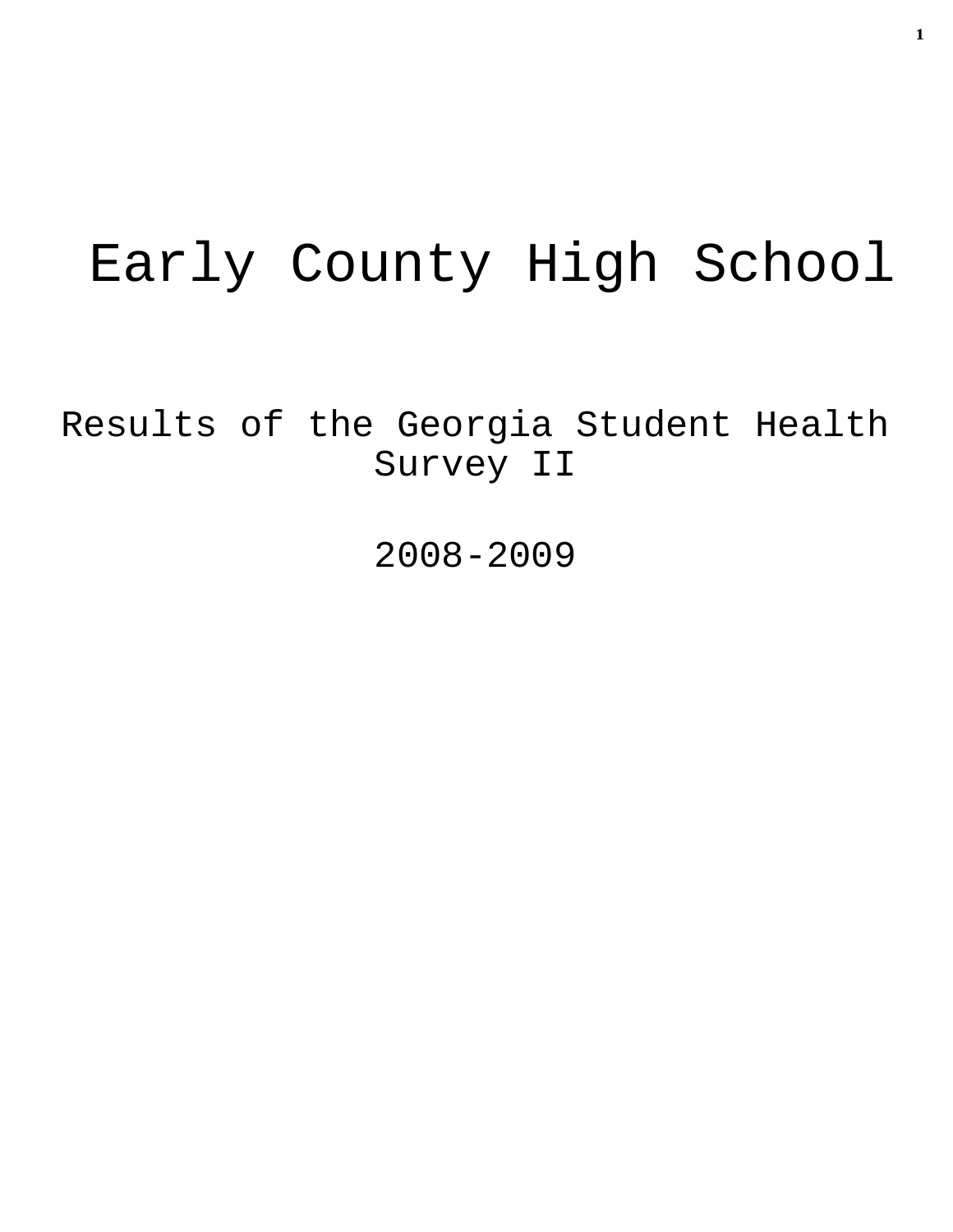## *Demographics* **2**

| Grade                  |     |  |  |  |
|------------------------|-----|--|--|--|
| <b>Grade Frequency</b> |     |  |  |  |
| 10                     | 122 |  |  |  |
| 12                     | 120 |  |  |  |

| <b>Frequency</b> | <b>Table of Gender by Grade</b> |              |             |              |  |  |
|------------------|---------------------------------|--------------|-------------|--------------|--|--|
| <b>Col Pct</b>   |                                 | Grade(Grade) |             |              |  |  |
|                  | Gender(Gender)                  | <b>10</b>    | 12          | <b>Total</b> |  |  |
|                  | <b>Female</b>                   | 68<br>55.74  | 62<br>51.67 | 130          |  |  |
|                  | <b>Male</b>                     | 54<br>44.26  | 58<br>48.33 | 112          |  |  |
|                  | <b>Total</b>                    | 122          | 120         | 242          |  |  |

| <b>Frequency</b><br>Col Pct |
|-----------------------------|

| <b>Table of Ethnicity by Grade</b> |              |             |              |  |  |  |
|------------------------------------|--------------|-------------|--------------|--|--|--|
|                                    | Grade(Grade) |             |              |  |  |  |
| <b>Ethnicity</b> (Ethnicity)       | 10           | 12          | <b>Total</b> |  |  |  |
| <b>Black</b>                       | 65<br>53.28  | 71<br>59.17 | 136          |  |  |  |
| <b>Hispanic</b>                    | 4<br>3.28    | 3<br>2.50   |              |  |  |  |
| <b>White</b>                       | 50<br>40.98  | 43<br>35.83 | 93           |  |  |  |
| <b>Asian</b>                       | 1<br>0.82    | 0<br>0.00   | 1            |  |  |  |
| <b>Other</b>                       | 2<br>1.64    | 3<br>2.50   | 5            |  |  |  |
| <b>Total</b>                       | 122          | 120         | 242          |  |  |  |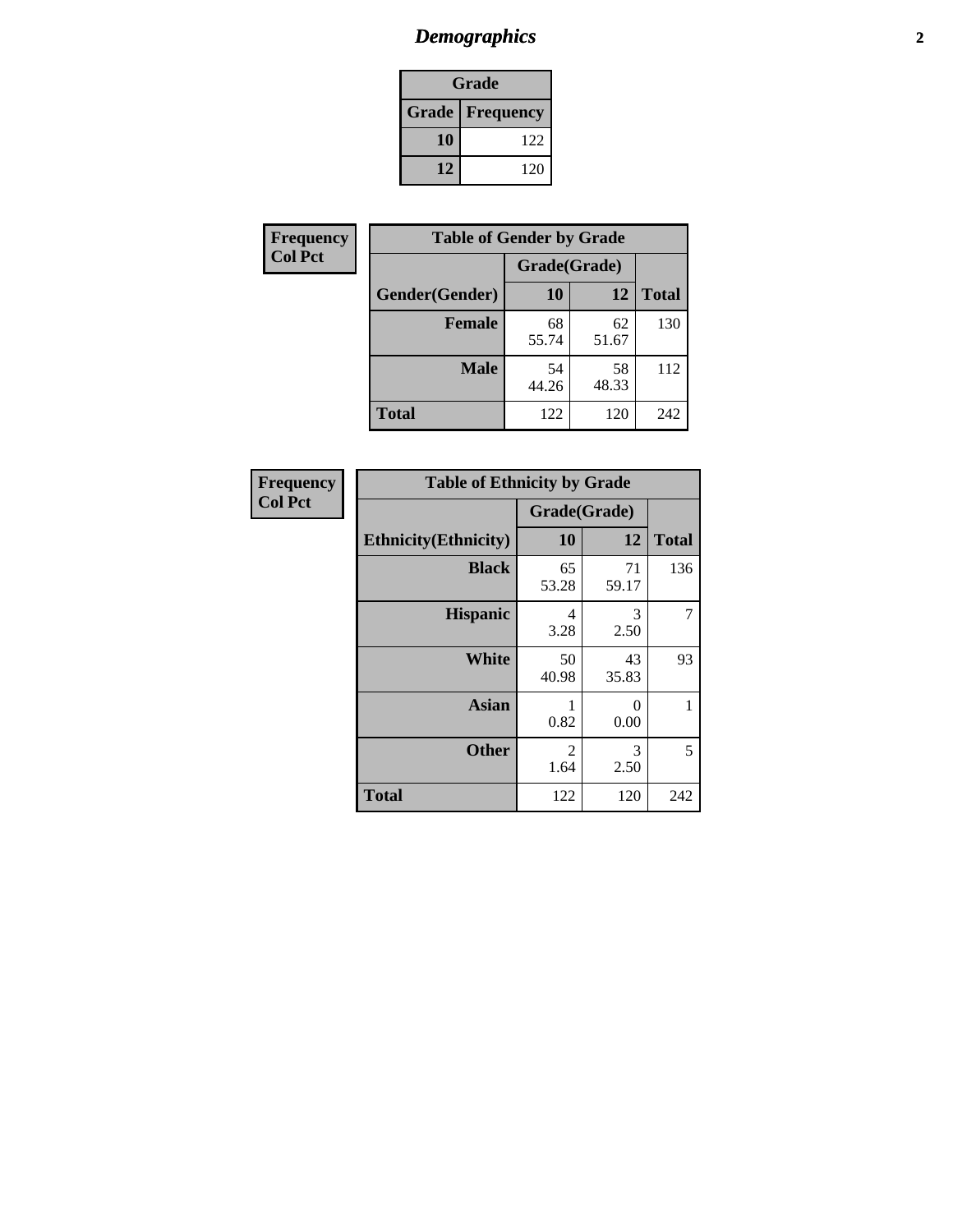#### *Title IV, Part A, Schedule A* **3** *Goal 1: Ensure that all schools are drug-free Baseline Data: Year 2008-2009 Prevalence of Drug Use*

| Frequency<br><b>Col Pct</b> | <b>Table of AlcoholAlt by Grade</b> |              |             |              |  |  |
|-----------------------------|-------------------------------------|--------------|-------------|--------------|--|--|
|                             | AlcoholAlt(Alcohol                  | Grade(Grade) |             |              |  |  |
|                             | use, past 30 days)                  | 10           | 12          | <b>Total</b> |  |  |
|                             | Yes                                 | 32<br>26.23  | 21<br>17.50 | 53           |  |  |
|                             | N <sub>0</sub>                      | 90<br>73.77  | 99<br>82.50 | 189          |  |  |
|                             | <b>Total</b>                        | 122          | 120         | 242          |  |  |

| Frequency      | <b>Table of TobaccoAny by Grade</b> |              |             |              |  |
|----------------|-------------------------------------|--------------|-------------|--------------|--|
| <b>Col Pct</b> | TobaccoAny(Tobacco                  | Grade(Grade) |             |              |  |
|                | use, past 30 days)                  | 10           | 12          | <b>Total</b> |  |
|                | Yes                                 | 21<br>17.21  | 22<br>18.33 | 43           |  |
|                | N <sub>0</sub>                      | 101<br>82.79 | 98<br>81.67 | 199          |  |
|                | Total                               | 122          | 120         | 242          |  |

| Frequency<br><b>Col Pct</b> | <b>Table of MarijuanaAlt by Grade</b> |              |              |              |  |
|-----------------------------|---------------------------------------|--------------|--------------|--------------|--|
|                             | MarijuanaAlt(Marijuana                | Grade(Grade) |              |              |  |
|                             | use, past 30 days)                    | 10           | 12           | <b>Total</b> |  |
|                             | <b>Yes</b>                            | 14<br>11.48  | 5.83         | 21           |  |
|                             | N <sub>0</sub>                        | 108<br>88.52 | 113<br>94.17 | 221          |  |
|                             | <b>Total</b>                          | 122          | 120          | 242          |  |

| Frequency<br><b>Col Pct</b> | <b>Table of OtherDrugAny by Grade</b>                  |              |              |              |  |
|-----------------------------|--------------------------------------------------------|--------------|--------------|--------------|--|
|                             | <b>OtherDrugAny(Other</b><br>Grade(Grade)<br>drug use, |              |              |              |  |
|                             | past 30 days)                                          | 10           | 12           | <b>Total</b> |  |
|                             | <b>Yes</b>                                             | 11<br>9.02   | 8<br>6.67    | 19           |  |
|                             | N <sub>0</sub>                                         | 111<br>90.98 | 112<br>93.33 | 223          |  |
|                             | <b>Total</b>                                           | 122          | 120          | 242          |  |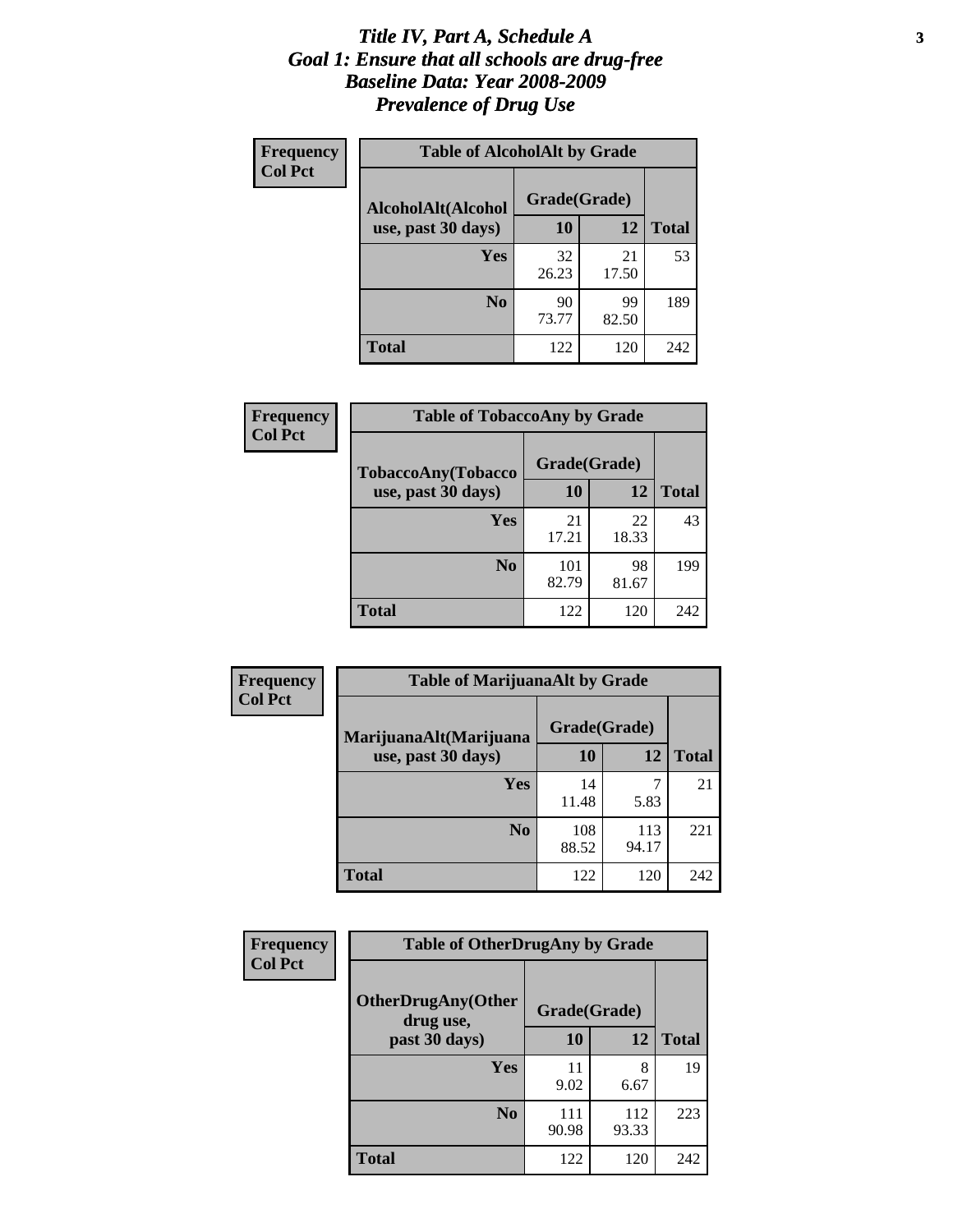#### *Average Age of Onset of Use* **4** *Results for "Average Age of Onset of Use" questions exclude students who said they did not use that substance*

| <b>Variable</b>       | Label                                                              | <b>Mean</b> |
|-----------------------|--------------------------------------------------------------------|-------------|
| Alcoholinit2          | I started using alcohol when I was                                 | 14.41       |
| Cigarettesinit2       | I started smoking tobacco when I was                               | 14.33       |
| Smokelessinit2        | I started chewing tobacco when I was                               | 12.50       |
| Marijuanainit2        | I started using marijuana when I was                               | 14.83       |
| Cocaineinit2          | I started using cocaine when I was                                 | 13.00       |
| Inhalantsinit2        | I started using inhalants when I was                               | 15.00       |
| Steroidsinit2         | I started using steroids when I was                                | 15.50       |
| Ecstasyinit2          | I started using ecstasy when I was                                 | 15.25       |
| Methinit <sub>2</sub> | I started using methamphetamines when I was                        |             |
| Hallucinogensinit2    | I started using hallucinogens when I was                           |             |
| Prescriptioninit2     | I started using prescription drugs not prescribed to me when I was | 13.67       |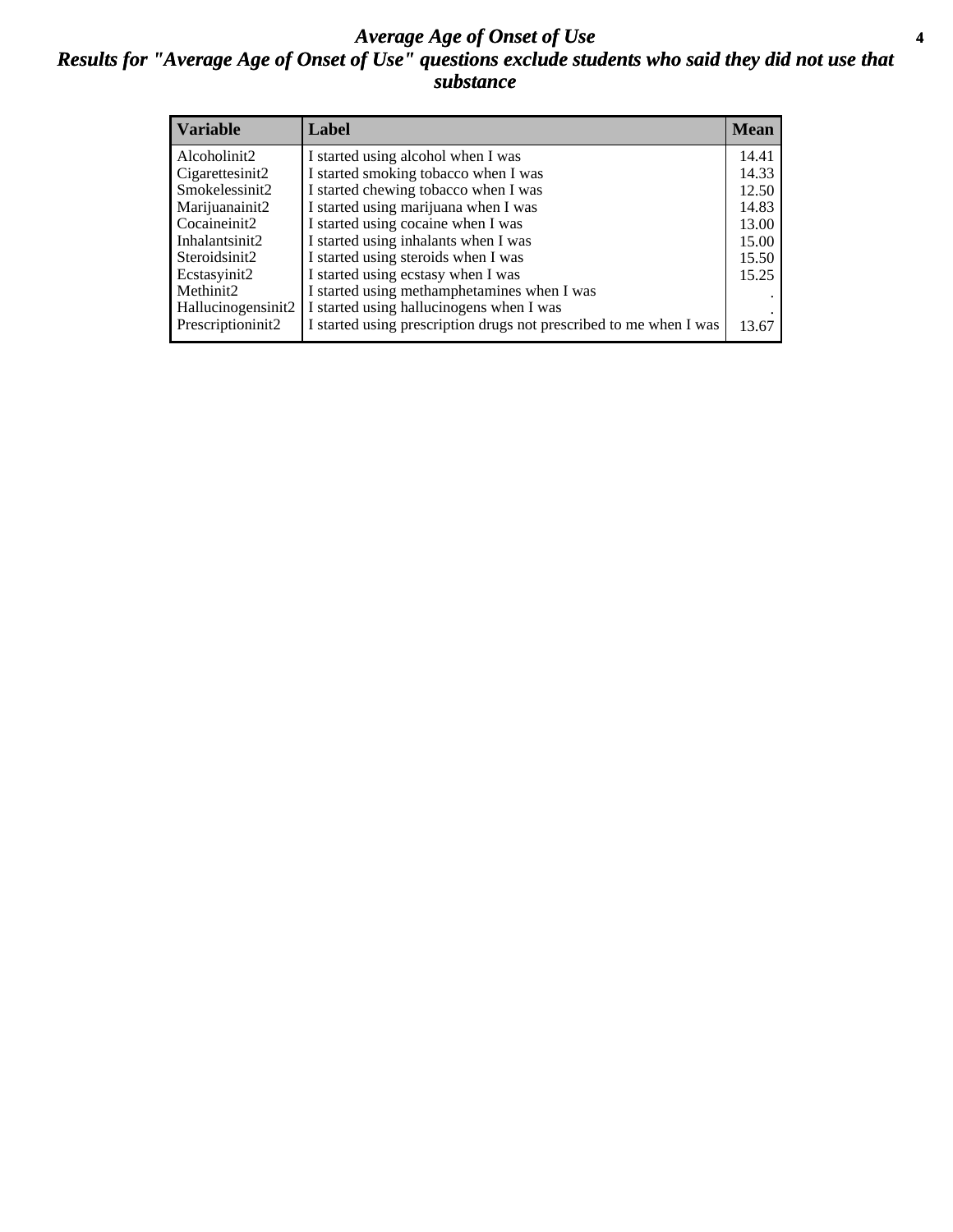## *Perception of Health Risk* **5**

| Frequency      | <b>Table of Alcoholharmdich by Grade</b> |              |             |              |  |
|----------------|------------------------------------------|--------------|-------------|--------------|--|
| <b>Col Pct</b> | Alcoholharmdich(I<br>think alcohol is    | Grade(Grade) |             |              |  |
|                | harmful)                                 | 10           | 12          | <b>Total</b> |  |
|                | <b>Yes</b>                               | 96           | 104         | 200          |  |
|                |                                          | 78.69        | 86.67       |              |  |
|                | N <sub>0</sub>                           | 26<br>21.31  | 16<br>13.33 | 42           |  |
|                | <b>Total</b>                             | 122          | 120         | 242          |  |

| <b>Frequency</b> | <b>Table of Tobaccoharmdich by Grade</b> |              |              |              |  |
|------------------|------------------------------------------|--------------|--------------|--------------|--|
| <b>Col Pct</b>   | Tobaccoharmdich(I<br>think tobacco is    | Grade(Grade) |              |              |  |
|                  | harmful)                                 | 10           | 12           | <b>Total</b> |  |
|                  | Yes                                      | 106<br>86.89 | 109<br>90.83 | 215          |  |
|                  | N <sub>0</sub>                           | 16<br>13.11  | 11<br>9.17   | 27           |  |
|                  | <b>Total</b>                             | 122          | 120          | 242          |  |

| Frequency      | <b>Table of Marijuanaharmdich by Grade</b>                |             |             |              |  |  |
|----------------|-----------------------------------------------------------|-------------|-------------|--------------|--|--|
| <b>Col Pct</b> | Marijuanaharmdich(I<br>Grade(Grade)<br>think marijuana is |             |             |              |  |  |
|                | harmful)                                                  | 10          | 12          | <b>Total</b> |  |  |
|                | Yes                                                       | 98<br>80.33 | 99<br>82.50 | 197          |  |  |
|                | N <sub>0</sub>                                            | 24<br>19.67 | 21<br>17.50 | 45           |  |  |
|                | <b>Total</b>                                              | 122         | 120         | 242          |  |  |

| <b>Frequency</b> | <b>Table of Otherdrugharmdich by Grade</b>   |              |              |              |  |  |  |  |
|------------------|----------------------------------------------|--------------|--------------|--------------|--|--|--|--|
| <b>Col Pct</b>   | Otherdrugharmdich(I<br>think other drugs are | Grade(Grade) |              |              |  |  |  |  |
|                  | harmful)                                     | 10           | 12           | <b>Total</b> |  |  |  |  |
|                  | Yes                                          | 105<br>86.07 | 107<br>89.17 | 212          |  |  |  |  |
|                  | N <sub>0</sub>                               | 17<br>13.93  | 13<br>10.83  | 30           |  |  |  |  |
|                  | <b>Total</b>                                 | 122          | 120          | 242          |  |  |  |  |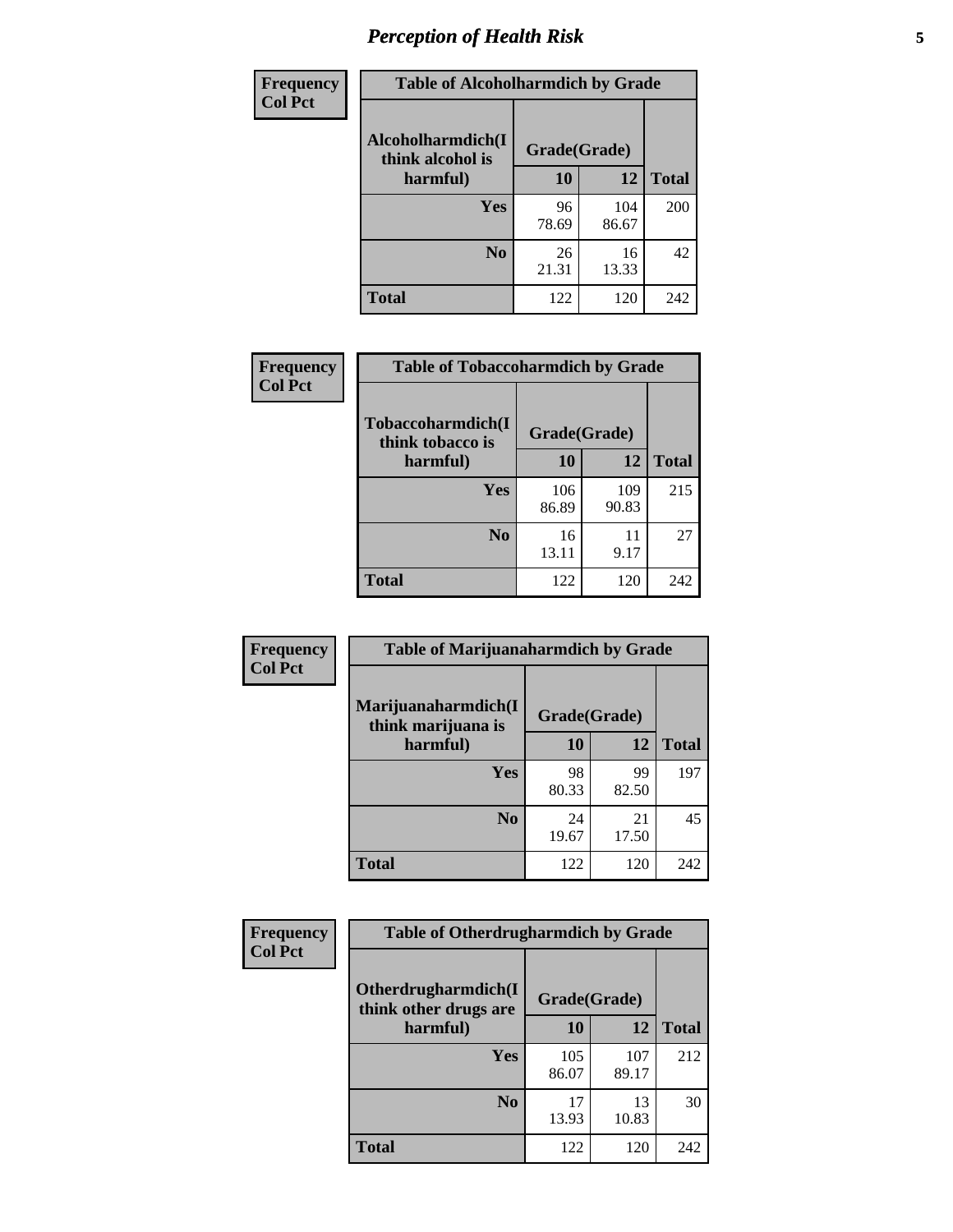### *Social Disapproval* **6**

| Frequency      | <b>Table of Alcoholpeerdich by Grade</b>                    |              |             |              |  |  |  |
|----------------|-------------------------------------------------------------|--------------|-------------|--------------|--|--|--|
| <b>Col Pct</b> | Alcoholpeerdich(My<br>friends would<br>disapprove if I used | Grade(Grade) |             |              |  |  |  |
|                | alcohol)                                                    | 10           | 12          | <b>Total</b> |  |  |  |
|                | <b>Yes</b>                                                  | 60<br>49.18  | 78<br>65.00 | 138          |  |  |  |
|                | N <sub>0</sub>                                              | 62<br>50.82  | 42<br>35.00 | 104          |  |  |  |
|                | <b>Total</b>                                                | 122          | 120         | 242          |  |  |  |

| <b>Frequency</b> |
|------------------|
| <b>Col Pct</b>   |

| <b>Table of Tobaccopeerdich by Grade</b>                    |              |             |              |  |  |  |
|-------------------------------------------------------------|--------------|-------------|--------------|--|--|--|
| Tobaccopeerdich(My<br>friends would<br>disapprove if I used | Grade(Grade) |             |              |  |  |  |
| tobacco)                                                    | 10           | 12          | <b>Total</b> |  |  |  |
| Yes                                                         | 70<br>57.38  | 85<br>70.83 | 155          |  |  |  |
| N <sub>0</sub>                                              | 52<br>42.62  | 35<br>29.17 | 87           |  |  |  |
| <b>Total</b>                                                | 122          | 120         | 242          |  |  |  |

| <b>Frequency</b> | <b>Table of Marijuanapeerdich by Grade</b>                    |              |             |              |  |  |  |  |
|------------------|---------------------------------------------------------------|--------------|-------------|--------------|--|--|--|--|
| <b>Col Pct</b>   | Marijuanapeerdich(My<br>friends would<br>disapprove if I used | Grade(Grade) |             |              |  |  |  |  |
|                  | marijuana)                                                    | 10           | 12          | <b>Total</b> |  |  |  |  |
|                  | <b>Yes</b>                                                    | 78<br>63.93  | 89<br>74.17 | 167          |  |  |  |  |
|                  | N <sub>0</sub>                                                | 44<br>36.07  | 31<br>25.83 | 75           |  |  |  |  |
|                  | <b>Total</b>                                                  | 122          | 120         | 242          |  |  |  |  |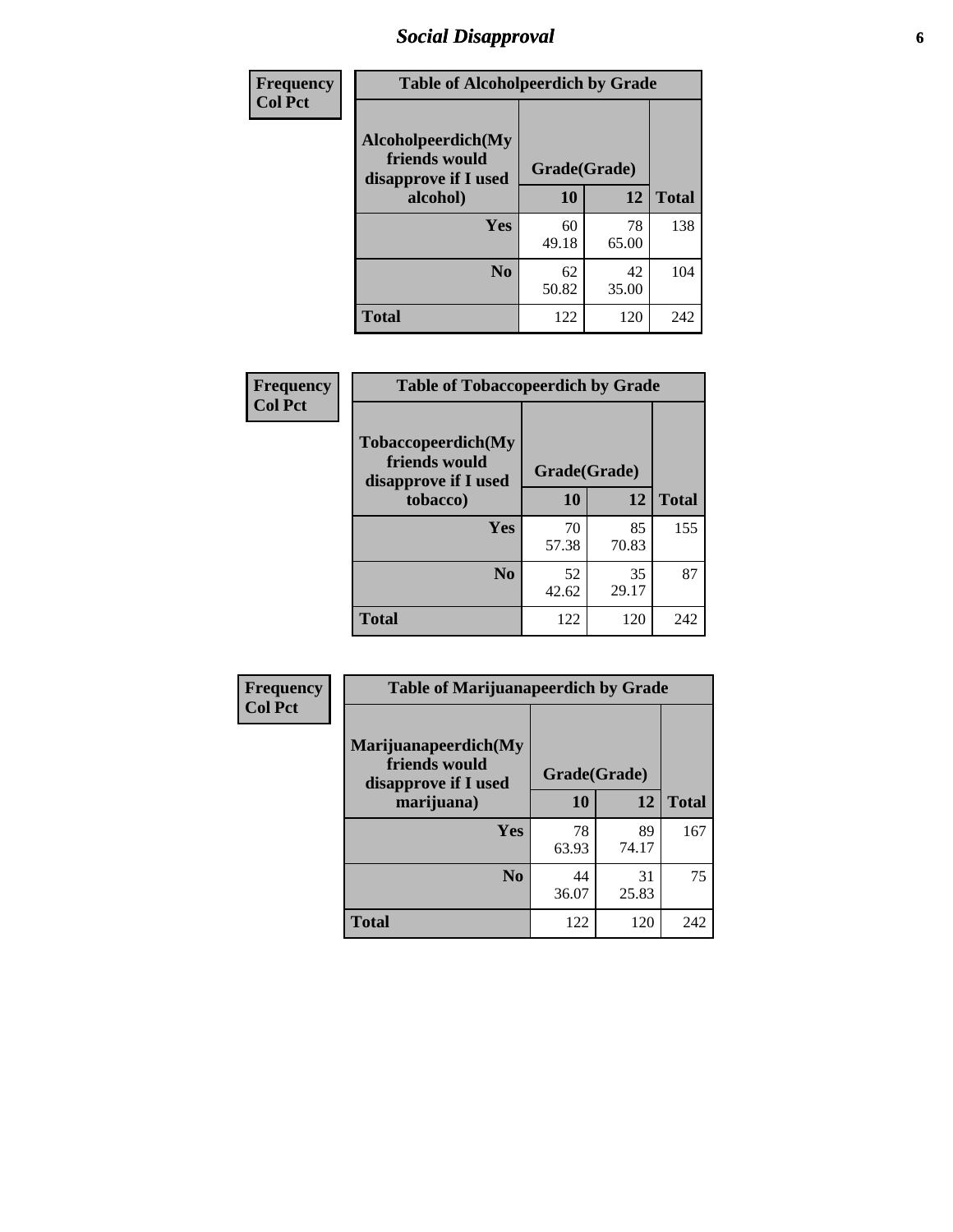### *Social Disapproval* **7**

| Frequency      | <b>Table of Otherdrugpeerdich by Grade</b>                    |              |             |              |  |  |  |  |
|----------------|---------------------------------------------------------------|--------------|-------------|--------------|--|--|--|--|
| <b>Col Pct</b> | Otherdrugpeerdich(My<br>friends would<br>disapprove if I used | Grade(Grade) |             |              |  |  |  |  |
|                | other drugs)                                                  | 10           | 12          | <b>Total</b> |  |  |  |  |
|                | Yes                                                           | 83<br>68.03  | 98<br>81.67 | 181          |  |  |  |  |
|                | N <sub>0</sub>                                                | 39<br>31.97  | 22<br>18.33 | 61           |  |  |  |  |
|                | <b>Total</b>                                                  | 122          | 120         | 242          |  |  |  |  |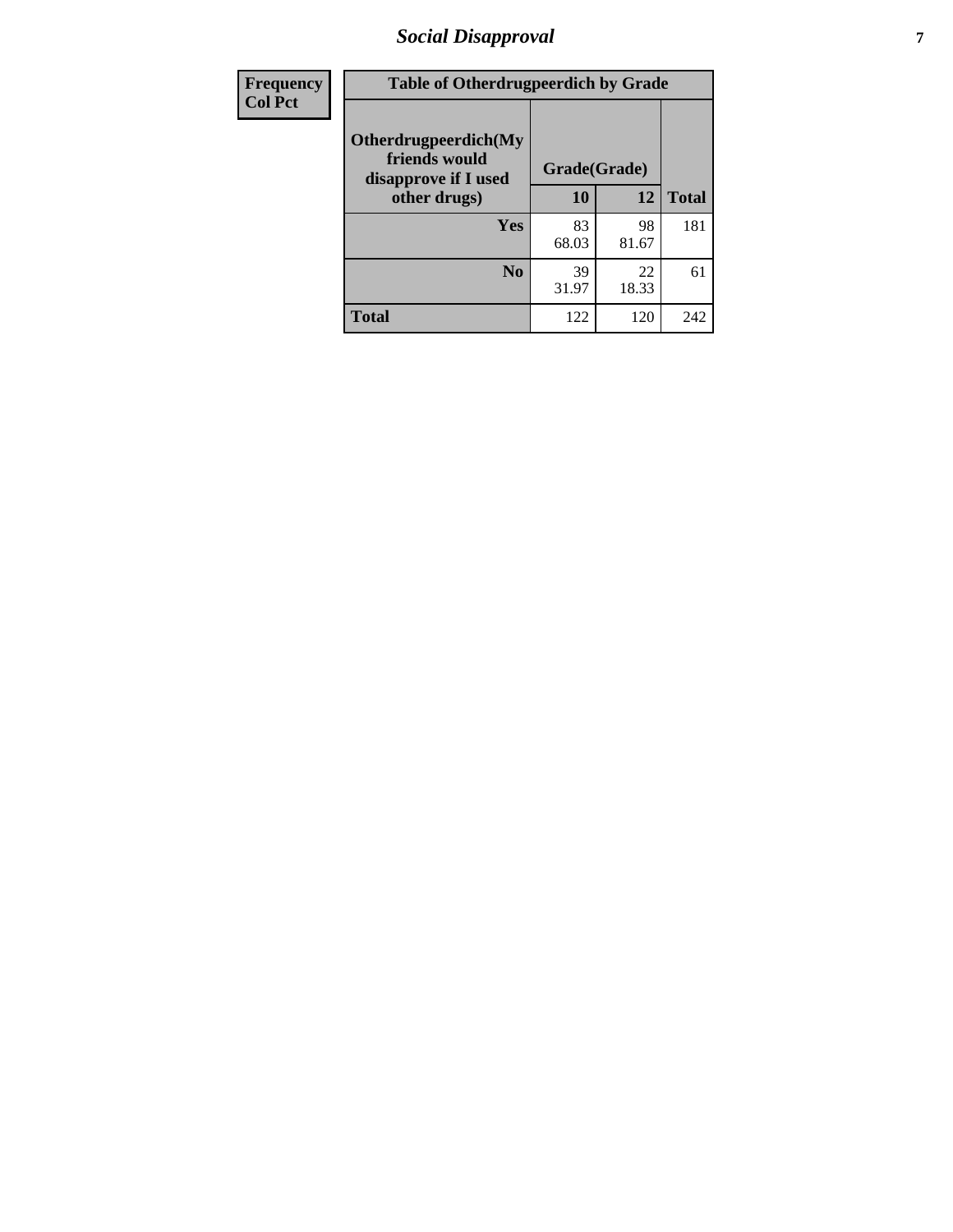#### Title IV, Part A, Schedule A **8** *Goal 2: To help ensure that all schools are safe and disciplined Baseline Data: Year 2008-2009 Student Involvement in Gang Activity*

| Frequency      | <b>Table of Gangself by Grade</b>                                                                 |                    |              |              |
|----------------|---------------------------------------------------------------------------------------------------|--------------------|--------------|--------------|
| <b>Col Pct</b> | Gangself(I<br>have<br>participated<br>in illegal<br>gang<br>activities in<br>the past 30<br>days) | Grade(Grade)<br>10 | 12           | <b>Total</b> |
|                | Yes                                                                                               | 13<br>10.66        | 5<br>4.17    | 18           |
|                | N <sub>0</sub>                                                                                    | 109<br>89.34       | 115<br>95.83 | 224          |
|                | <b>Total</b>                                                                                      | 122                | 120          | 242          |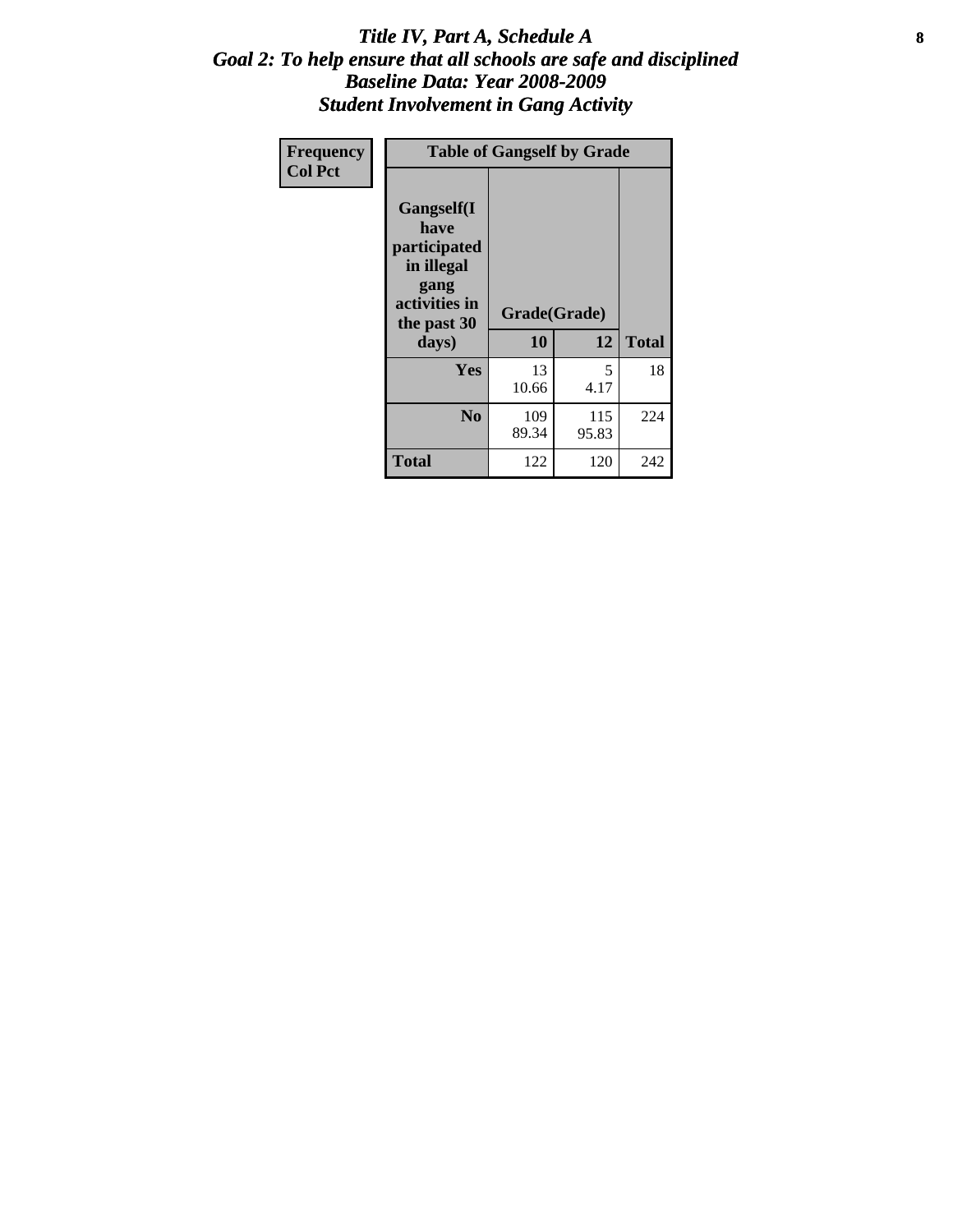### *Student Perception of School Safety* **9**

| <b>Frequency</b><br>Row Pct |
|-----------------------------|
|                             |

| <b>Table of Grade by Safeschool</b> |                                                        |             |                                        |                                    |              |  |  |
|-------------------------------------|--------------------------------------------------------|-------------|----------------------------------------|------------------------------------|--------------|--|--|
|                                     | Safeschool (School is a place at which I feel<br>safe) |             |                                        |                                    |              |  |  |
| Grade(Grade)                        | <b>Strongly</b><br>Agree                               | Agree       | <b>Somewhat   Somewhat</b><br>Disagree | <b>Strongly</b><br><b>Disagree</b> | <b>Total</b> |  |  |
| 10                                  | 27<br>22.13                                            | 44<br>36.07 | 19<br>15.57                            | 32<br>26.23                        | 122          |  |  |
| 12                                  | 28<br>23.33                                            | 71<br>59.17 | 14<br>11.67                            | 5.83                               | 120          |  |  |
| <b>Total</b>                        | 55                                                     | 115         | 33                                     | 39                                 | 242          |  |  |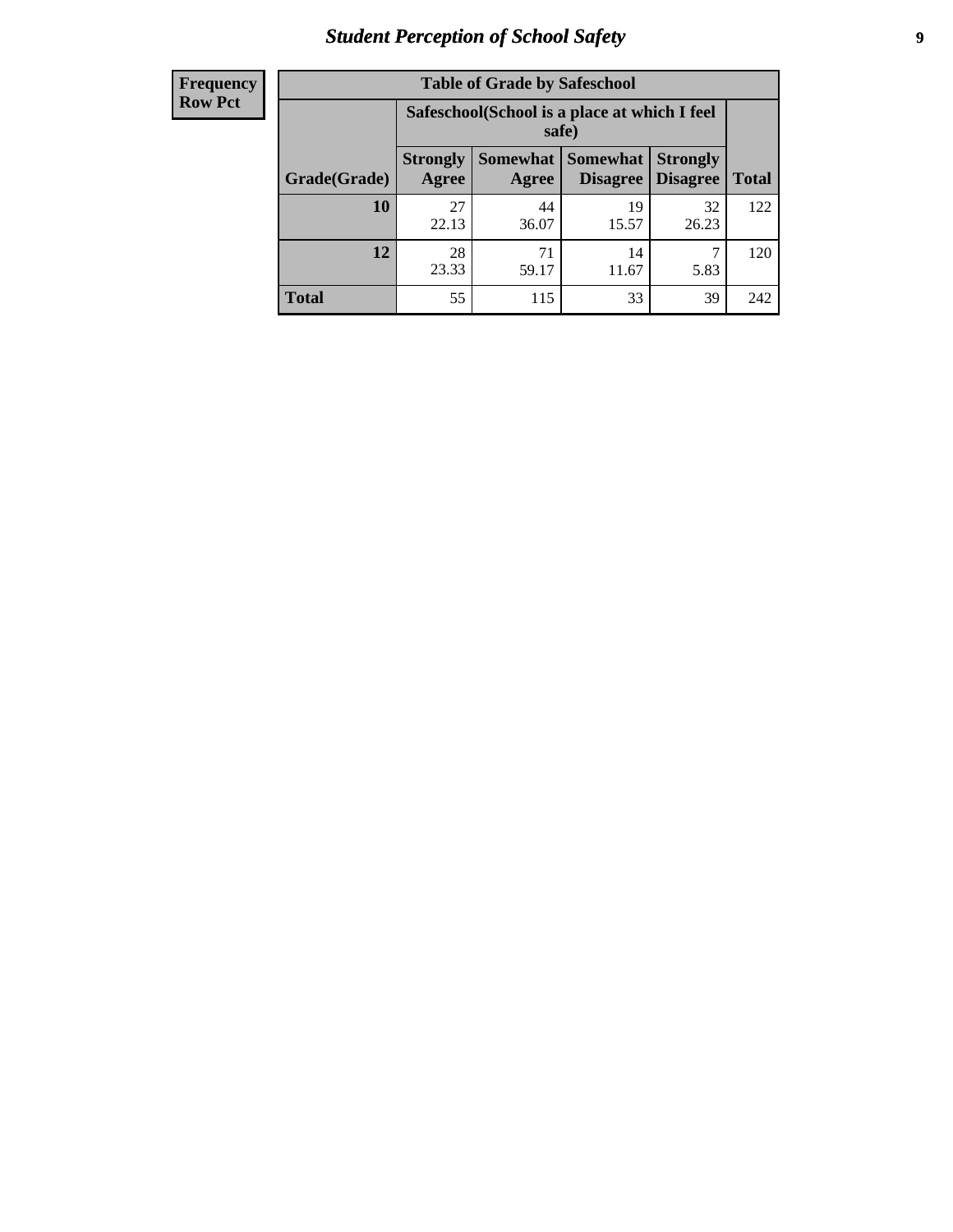### *Students Who Have Been Bullied* **10**

| <b>Frequency</b> |
|------------------|
| Row Pct          |

| <b>Table of Grade by Bullied</b> |                            |                                                                               |                     |                   |                        |                        |                                 |              |
|----------------------------------|----------------------------|-------------------------------------------------------------------------------|---------------------|-------------------|------------------------|------------------------|---------------------------------|--------------|
|                                  |                            | <b>Bullied</b> (I have been bullied by other<br>students in the past 30 days) |                     |                   |                        |                        |                                 |              |
| Grade(Grade)                     | $\mathbf 0$<br><b>Days</b> | 1 or<br>2<br>days                                                             | $3$ to<br>5<br>days | 6 to<br>9<br>days | 10<br>to<br>19<br>days | 20<br>to<br>29<br>days | <b>All</b><br><b>30</b><br>days | <b>Total</b> |
| 10                               | 99<br>81.15                | 8<br>6.56                                                                     | 0.82                | 2<br>1.64         | 4<br>3.28              | 3<br>2.46              | 5<br>4.10                       | 122          |
| 12                               | 111<br>92.50               | 6<br>5.00                                                                     | 2<br>1.67           | $\Omega$<br>0.00  | $\theta$<br>0.00       | 0.83                   | $\Omega$<br>0.00                | 120          |
| <b>Total</b>                     | 210                        | 14                                                                            | 3                   | 2                 | 4                      | $\overline{4}$         | 5                               | 242          |

 $\blacksquare$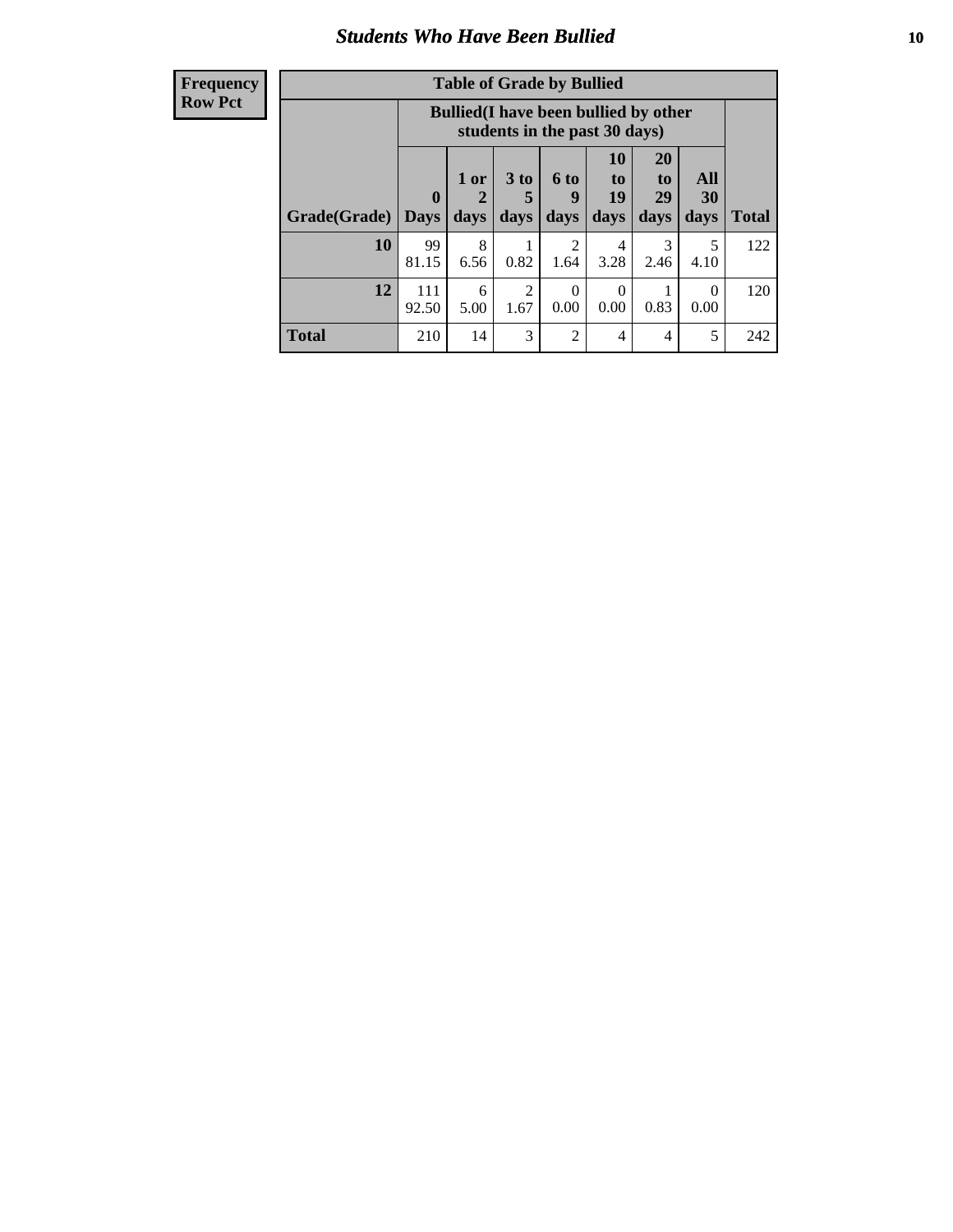### *School Climate* **11**

| Frequency      | <b>Table of SchoolClimate1 by Grade</b> |                    |             |              |  |  |
|----------------|-----------------------------------------|--------------------|-------------|--------------|--|--|
| <b>Col Pct</b> | SchoolClimate1(I<br>like school)        | Grade(Grade)<br>10 | 12          | <b>Total</b> |  |  |
|                | <b>Strongly Agree</b>                   | 29<br>23.77        | 36<br>30.00 | 65           |  |  |
|                | <b>Somewhat Agree</b>                   | 79<br>64.75        | 68<br>56.67 | 147          |  |  |
|                | <b>Somewhat Disagree</b>                | 4<br>3.28          | 8<br>6.67   | 12           |  |  |
|                | <b>Strongly Disagree</b>                | 10<br>8.20         | 8<br>6.67   | 18           |  |  |
|                | <b>Total</b>                            | 122                | 120         | 242          |  |  |

| <b>Frequency</b> |
|------------------|
| <b>Col Pct</b>   |

| <b>Table of SchoolClimate2 by Grade</b>           |                       |             |              |  |  |
|---------------------------------------------------|-----------------------|-------------|--------------|--|--|
| SchoolClimate2(I<br>feel successful at<br>school) | Grade(Grade)<br>10    | 12          | <b>Total</b> |  |  |
| <b>Strongly Agree</b>                             | 56<br>45.90           | 65<br>54.17 | 121          |  |  |
| <b>Somewhat Agree</b>                             | 58<br>47.54           | 53<br>44.17 | 111          |  |  |
| <b>Somewhat Disagree</b>                          | $\mathcal{L}$<br>1.64 | 0.83        | 3            |  |  |
| <b>Strongly Disagree</b>                          | 6<br>4.92             | 0.83        | 7            |  |  |
| Total                                             | 122                   | 120         | 242          |  |  |

| Frequency      | <b>Table of SchoolClimate3 by Grade</b>               |              |             |              |  |
|----------------|-------------------------------------------------------|--------------|-------------|--------------|--|
| <b>Col Pct</b> | SchoolClimate3(My<br>school has high<br>standards for | Grade(Grade) |             |              |  |
|                | achievement)                                          | 10           | 12          | <b>Total</b> |  |
|                | <b>Strongly Agree</b>                                 | 46<br>37.70  | 47<br>39.17 | 93           |  |
|                | <b>Somewhat Agree</b>                                 | 50<br>40.98  | 59<br>49.17 | 109          |  |
|                | <b>Somewhat Disagree</b>                              | 16<br>13.11  | 10<br>8.33  | 26           |  |
|                | <b>Strongly Disagree</b>                              | 10<br>8.20   | 4<br>3.33   | 14           |  |
|                | Total                                                 | 122          | 120         | 242          |  |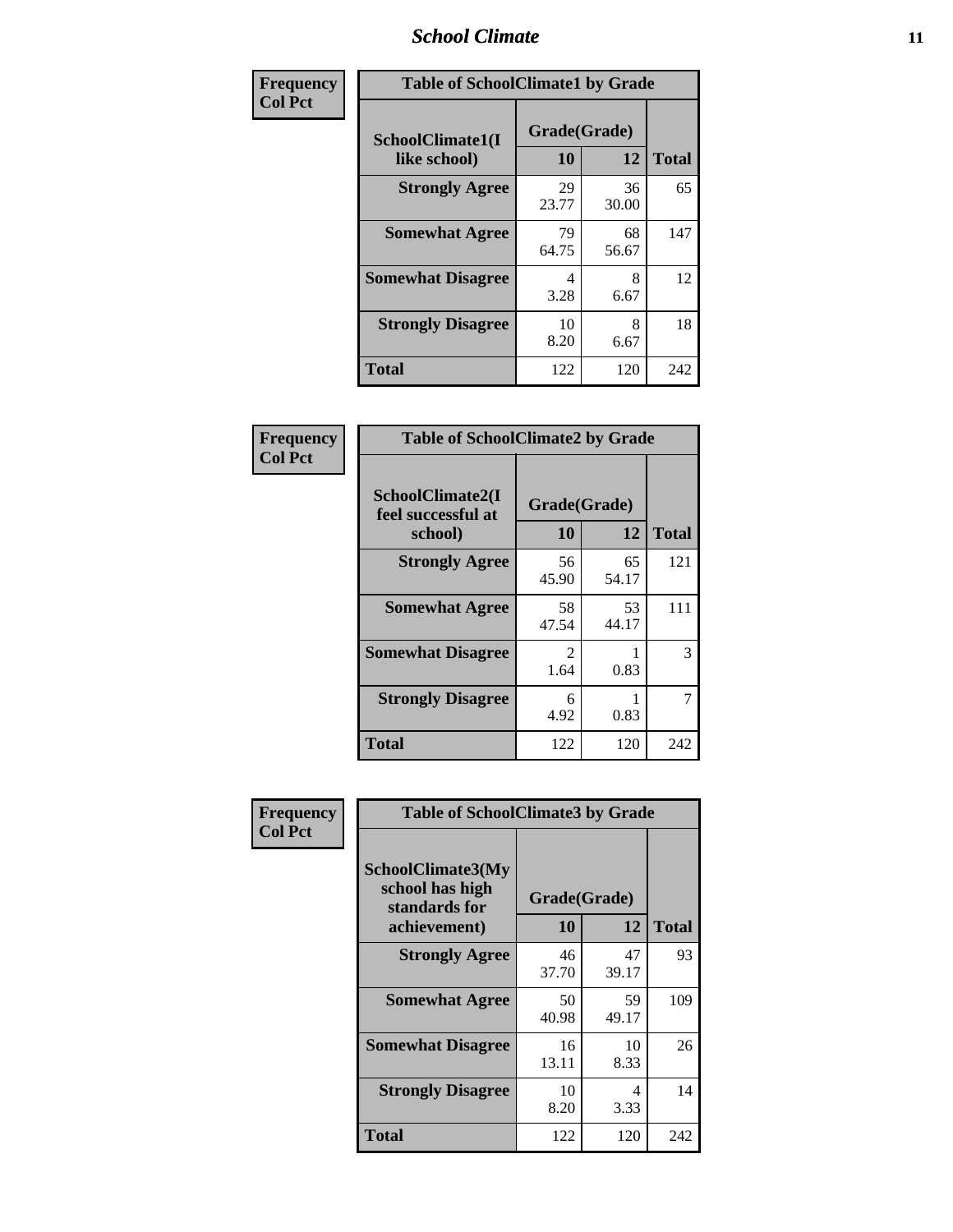### *School Climate* **12**

| Frequency      | <b>Table of SchoolClimate4 by Grade</b>                       |                    |             |              |
|----------------|---------------------------------------------------------------|--------------------|-------------|--------------|
| <b>Col Pct</b> | SchoolClimate4(My<br>school sets clear<br>rules for behavior) | Grade(Grade)<br>10 | 12          | <b>Total</b> |
|                | <b>Strongly Agree</b>                                         | 58<br>47.54        | 65<br>54.17 | 123          |
|                | <b>Somewhat Agree</b>                                         | 44<br>36.07        | 39<br>32.50 | 83           |
|                | <b>Somewhat Disagree</b>                                      | 14<br>11.48        | 13<br>10.83 | 27           |
|                | <b>Strongly Disagree</b>                                      | 6<br>4.92          | 3<br>2.50   | 9            |
|                | <b>Total</b>                                                  | 122                | 120         | 242          |

| <b>Table of SchoolClimate5 by Grade</b>                              |                    |             |              |  |  |
|----------------------------------------------------------------------|--------------------|-------------|--------------|--|--|
| SchoolClimate5(I<br>know what to do in<br>an emergency at<br>school) | Grade(Grade)<br>10 | 12          | <b>Total</b> |  |  |
| <b>Strongly Agree</b>                                                | 74<br>60.66        | 86<br>71.67 | 160          |  |  |
| <b>Somewhat Agree</b>                                                | 37<br>30.33        | 25<br>20.83 | 62           |  |  |
| <b>Somewhat Disagree</b>                                             | 8<br>6.56          | 5<br>4.17   | 13           |  |  |
| <b>Strongly Disagree</b>                                             | 3<br>2.46          | 4<br>3.33   | 7            |  |  |
| <b>Total</b>                                                         | 122                | 120         | 242          |  |  |

| Frequency      | <b>Table of SchoolClimate6 by Grade</b>                  |                    |             |              |  |
|----------------|----------------------------------------------------------|--------------------|-------------|--------------|--|
| <b>Col Pct</b> | <b>SchoolClimate6(Teachers</b><br>treat me with respect) | Grade(Grade)<br>10 | 12          | <b>Total</b> |  |
|                | <b>Strongly Agree</b>                                    | 41<br>33.61        | 51<br>42.50 | 92           |  |
|                | <b>Somewhat Agree</b>                                    | 37<br>30.33        | 40<br>33.33 | 77           |  |
|                | <b>Somewhat Disagree</b>                                 | 22<br>18.03        | 17<br>14.17 | 39           |  |
|                | <b>Strongly Disagree</b>                                 | 22<br>18.03        | 12<br>10.00 | 34           |  |
|                | <b>Total</b>                                             | 122                | 120         | 242          |  |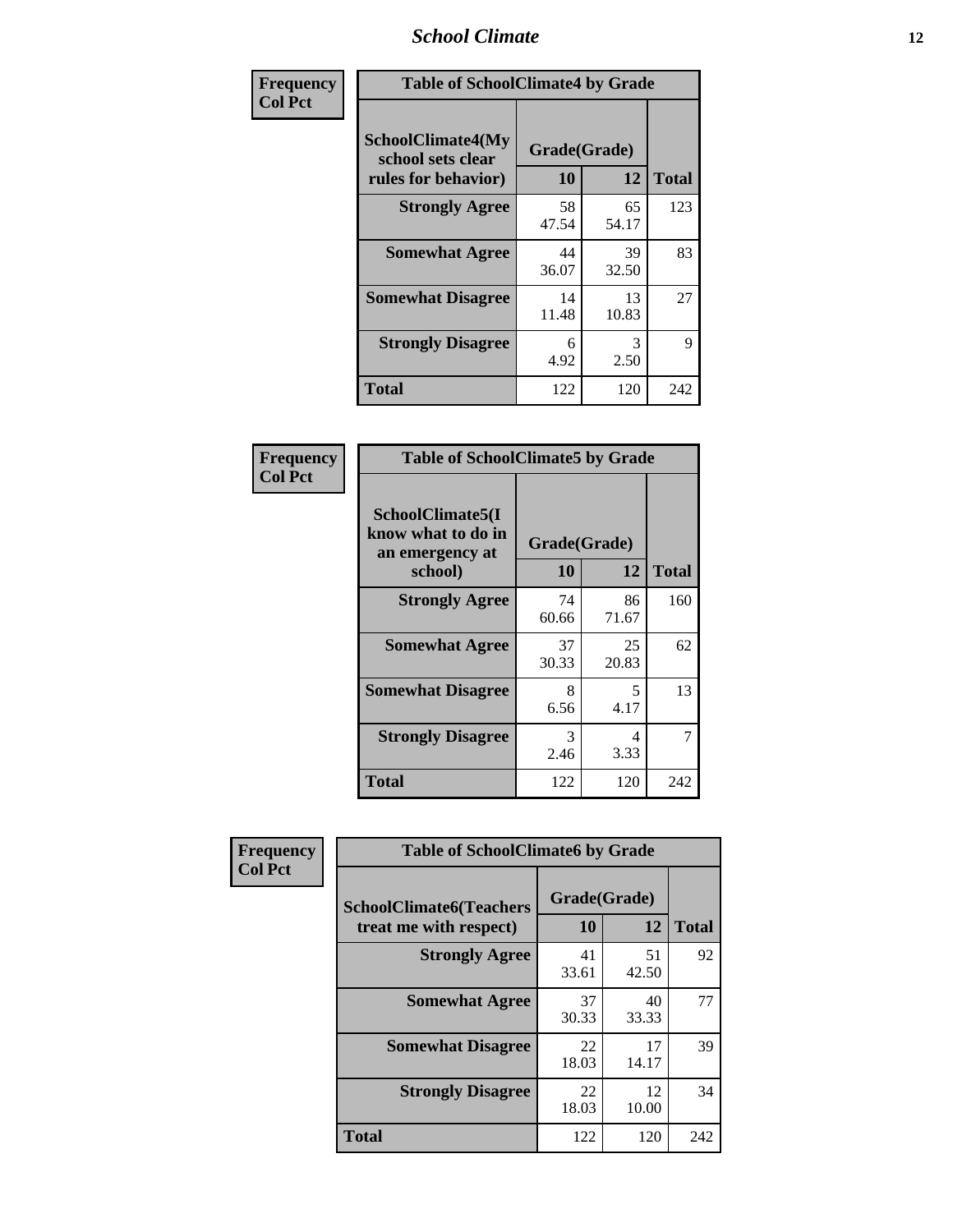### *School Climate* **13**

| Frequency      | <b>Table of SchoolClimate7 by Grade</b>                                       |                           |             |              |  |
|----------------|-------------------------------------------------------------------------------|---------------------------|-------------|--------------|--|
| <b>Col Pct</b> | <b>SchoolClimate7(Behaviors</b><br>in my class allow the<br>teacher to teach) | Grade(Grade)<br><b>10</b> | 12          | <b>Total</b> |  |
|                | <b>Strongly Agree</b>                                                         | 27<br>22.13               | 34<br>28.33 | 61           |  |
|                | <b>Somewhat Agree</b>                                                         | 57<br>46.72               | 61<br>50.83 | 118          |  |
|                | <b>Somewhat Disagree</b>                                                      | 23<br>18.85               | 15<br>12.50 | 38           |  |
|                | <b>Strongly Disagree</b>                                                      | 15<br>12.30               | 10<br>8.33  | 25           |  |
|                | <b>Total</b>                                                                  | 122                       | 120         | 242          |  |

| Frequency      | <b>Table of SchoolClimate8 by Grade</b>                                              |                    |             |              |  |
|----------------|--------------------------------------------------------------------------------------|--------------------|-------------|--------------|--|
| <b>Col Pct</b> | <b>SchoolClimate8(Students</b><br>are frequently<br>recognized for good<br>behavior) | Grade(Grade)<br>10 | 12          | <b>Total</b> |  |
|                | <b>Strongly Agree</b>                                                                | 26<br>21.31        | 27<br>22.50 | 53           |  |
|                | <b>Somewhat Agree</b>                                                                | 45<br>36.89        | 49<br>40.83 | 94           |  |
|                | <b>Somewhat Disagree</b>                                                             | 23<br>18.85        | 26<br>21.67 | 49           |  |
|                | <b>Strongly Disagree</b>                                                             | 28<br>22.95        | 18<br>15.00 | 46           |  |
|                | <b>Total</b>                                                                         | 122                | 120         | 242          |  |

| Frequency      | <b>Table of SchoolClimate9 by Grade</b>                                                  |                    |                     |              |  |
|----------------|------------------------------------------------------------------------------------------|--------------------|---------------------|--------------|--|
| <b>Col Pct</b> | <b>SchoolClimate9(School</b><br>counselor would be<br>helpful if I needed<br>assistance) | Grade(Grade)<br>10 | 12                  | <b>Total</b> |  |
|                | <b>Strongly Agree</b>                                                                    | 64<br>52.46        | 76<br>63.33         | 140          |  |
|                | <b>Somewhat Agree</b>                                                                    | 35<br>28.69        | 30<br>25.00         | 65           |  |
|                | <b>Somewhat Disagree</b>                                                                 | 13<br>10.66        | $\mathbf Q$<br>7.50 | 22           |  |
|                | <b>Strongly Disagree</b>                                                                 | 10<br>8.20         | 5<br>4.17           | 15           |  |
|                | <b>Total</b>                                                                             | 122                | 120                 | 242          |  |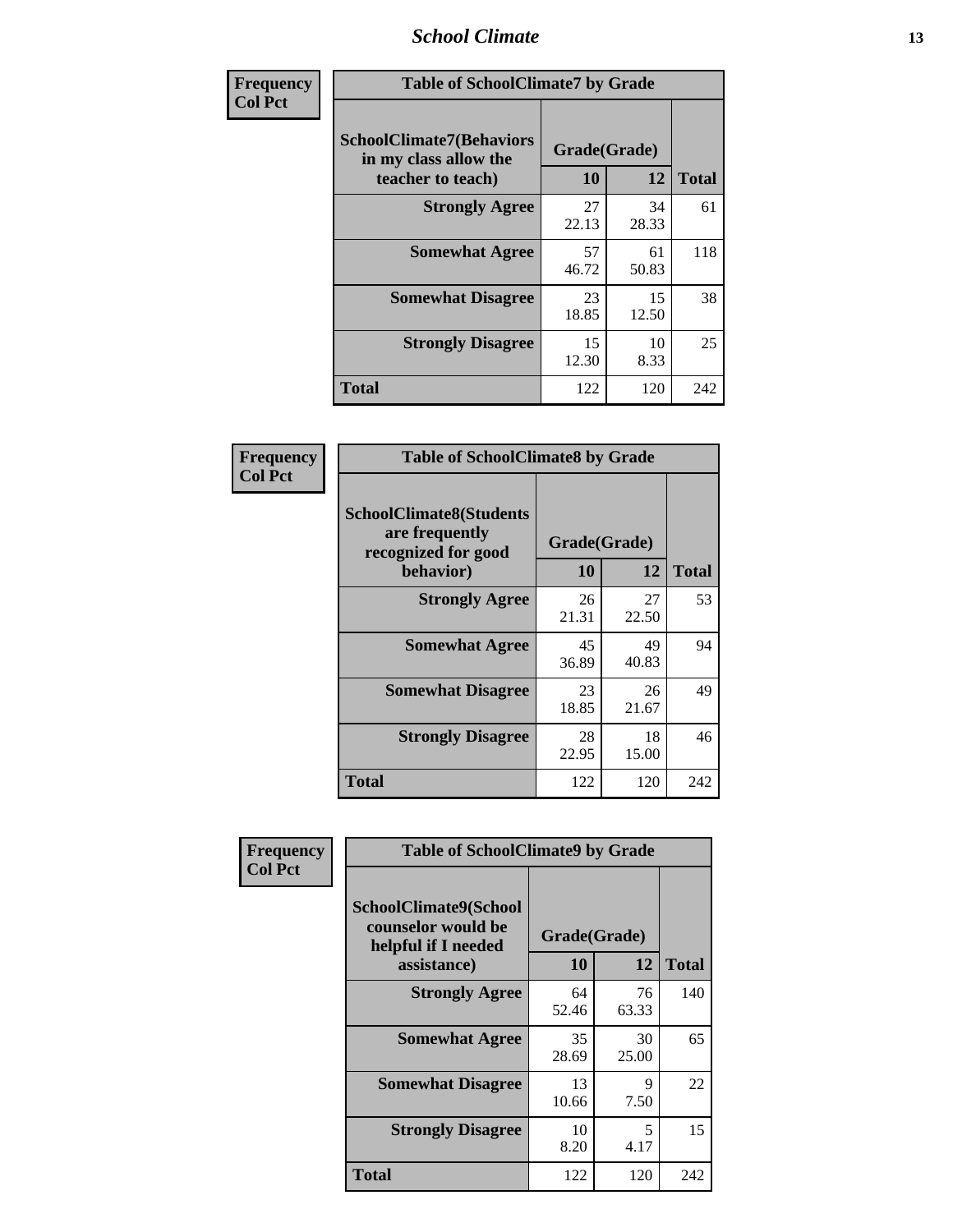### *Reasons for Dropping Out* **14**

| Frequency      | <b>Table of Dropoutreason by Grade</b>                                   |             |                    |              |  |
|----------------|--------------------------------------------------------------------------|-------------|--------------------|--------------|--|
| <b>Col Pct</b> | Dropoutreason(If<br>I dropped out the<br>reason would<br>most likely be) | 10          | Grade(Grade)<br>12 | <b>Total</b> |  |
|                | Won't Drop out                                                           | 71<br>58.20 | 82<br>68.33        | 153          |  |
|                | <b>Bored</b>                                                             | 18<br>14.75 | 17<br>14.17        | 35           |  |
|                | <b>Family Reasons</b>                                                    | 8<br>6.56   | 5<br>4.17          | 13           |  |
|                | <b>Being Bullied</b>                                                     | 4<br>3.28   | 0.83               | 5            |  |
|                | <b>Other</b>                                                             | 21<br>17.21 | 15<br>12.50        | 36           |  |
|                | Total                                                                    | 122         | 120                | 242          |  |

| Frequency<br><b>Col Pct</b> | <b>Table of Dropout by Grade</b>                                       |                    |             |              |  |
|-----------------------------|------------------------------------------------------------------------|--------------------|-------------|--------------|--|
|                             | Dropout(I<br>have<br>thought<br>about<br>dropping<br>out of<br>school) | Grade(Grade)<br>10 | 12          | <b>Total</b> |  |
|                             | Yes                                                                    | 31                 | 30          | 61           |  |
|                             |                                                                        | 25.41              | 25.00       |              |  |
|                             | N <sub>0</sub>                                                         | 91<br>74.59        | 90<br>75.00 | 181          |  |
|                             | <b>Total</b>                                                           | 122                | 120         | 242          |  |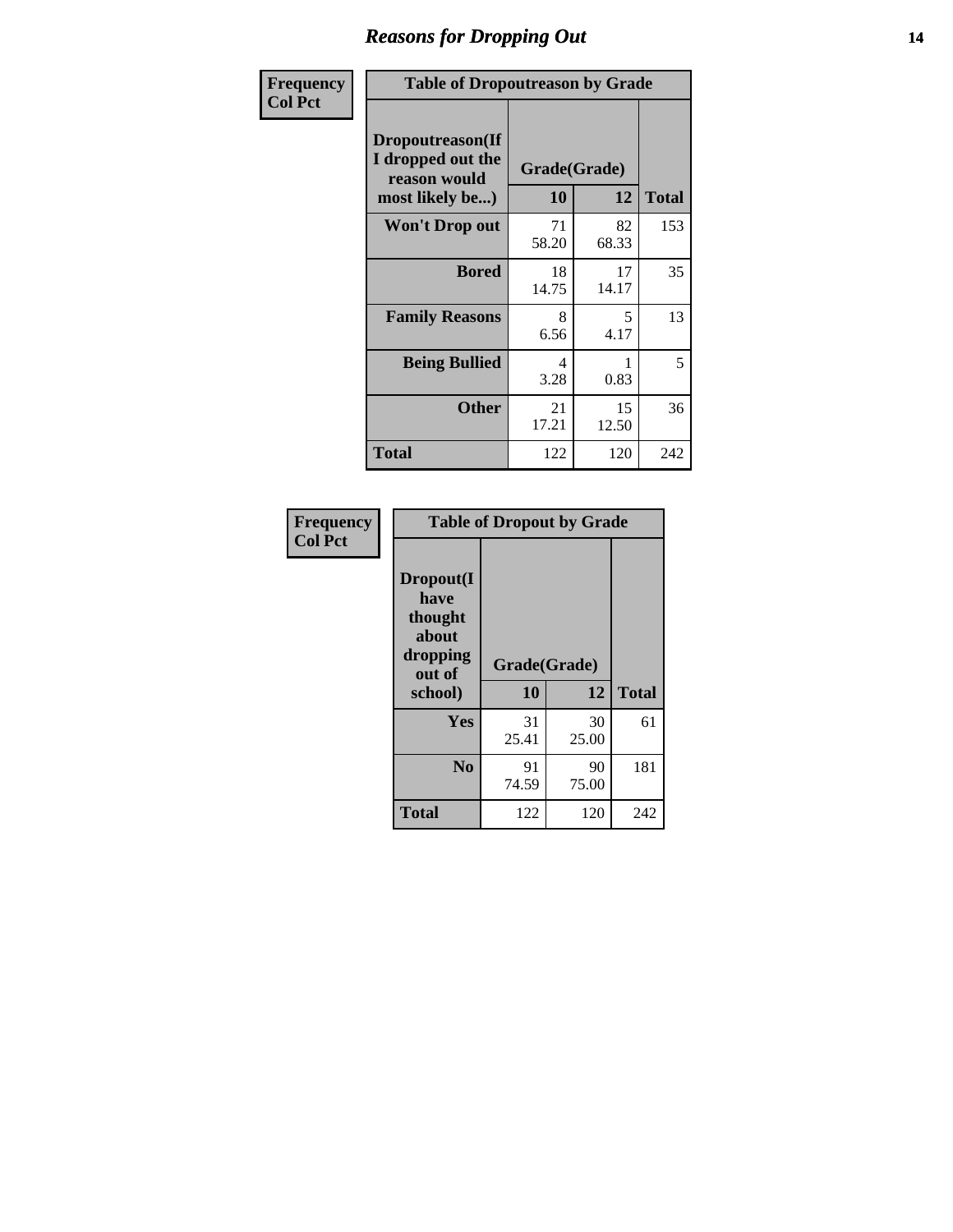*School Safety* **15**

| Frequency      | <b>Table of Gangself by Grade</b>                                                                 |                    |              |              |  |
|----------------|---------------------------------------------------------------------------------------------------|--------------------|--------------|--------------|--|
| <b>Col Pct</b> | Gangself(I<br>have<br>participated<br>in illegal<br>gang<br>activities in<br>the past 30<br>days) | Grade(Grade)<br>10 | 12           | <b>Total</b> |  |
|                |                                                                                                   |                    |              |              |  |
|                | Yes                                                                                               | 13<br>10.66        | 5<br>4.17    | 18           |  |
|                | N <sub>0</sub>                                                                                    | 109<br>89.34       | 115<br>95.83 | 224          |  |
|                | <b>Total</b>                                                                                      | 122                | 120          | 242          |  |

| Frequency<br><b>Col Pct</b> |                                                                                                                                | <b>Table of Gangpeers by Grade</b> |             |              |  |  |  |  |  |  |  |  |
|-----------------------------|--------------------------------------------------------------------------------------------------------------------------------|------------------------------------|-------------|--------------|--|--|--|--|--|--|--|--|
|                             | <b>Gangpeers</b> (I<br>have friends<br>who have<br>participated<br>in illegal<br>gang<br>activities in<br>the past 30<br>days) | Grade(Grade)<br>10                 | 12          | <b>Total</b> |  |  |  |  |  |  |  |  |
|                             | <b>Yes</b>                                                                                                                     | 35<br>28.69                        | 21<br>17.50 | 56           |  |  |  |  |  |  |  |  |
|                             | N <sub>0</sub>                                                                                                                 | 87<br>71.31                        | 99<br>82.50 | 186          |  |  |  |  |  |  |  |  |
|                             | <b>Total</b>                                                                                                                   | 122                                | 120         | 242          |  |  |  |  |  |  |  |  |

| Frequency      | <b>Table of Pickedon by Grade</b>                                  |              |             |              |
|----------------|--------------------------------------------------------------------|--------------|-------------|--------------|
| <b>Col Pct</b> | <b>Pickedon(I have</b><br>been picked on or<br>teased at school in | Grade(Grade) |             |              |
|                | the past 30 days)                                                  | 10           | 12          | <b>Total</b> |
|                | <b>Strongly Agree</b>                                              | 17<br>13.93  | 8<br>6.67   | 25           |
|                | <b>Somewhat Agree</b>                                              | 20<br>16.39  | 14<br>11.67 | 34           |
|                | <b>Somewhat Disagree</b>                                           | 12<br>9.84   | 17<br>14.17 | 29           |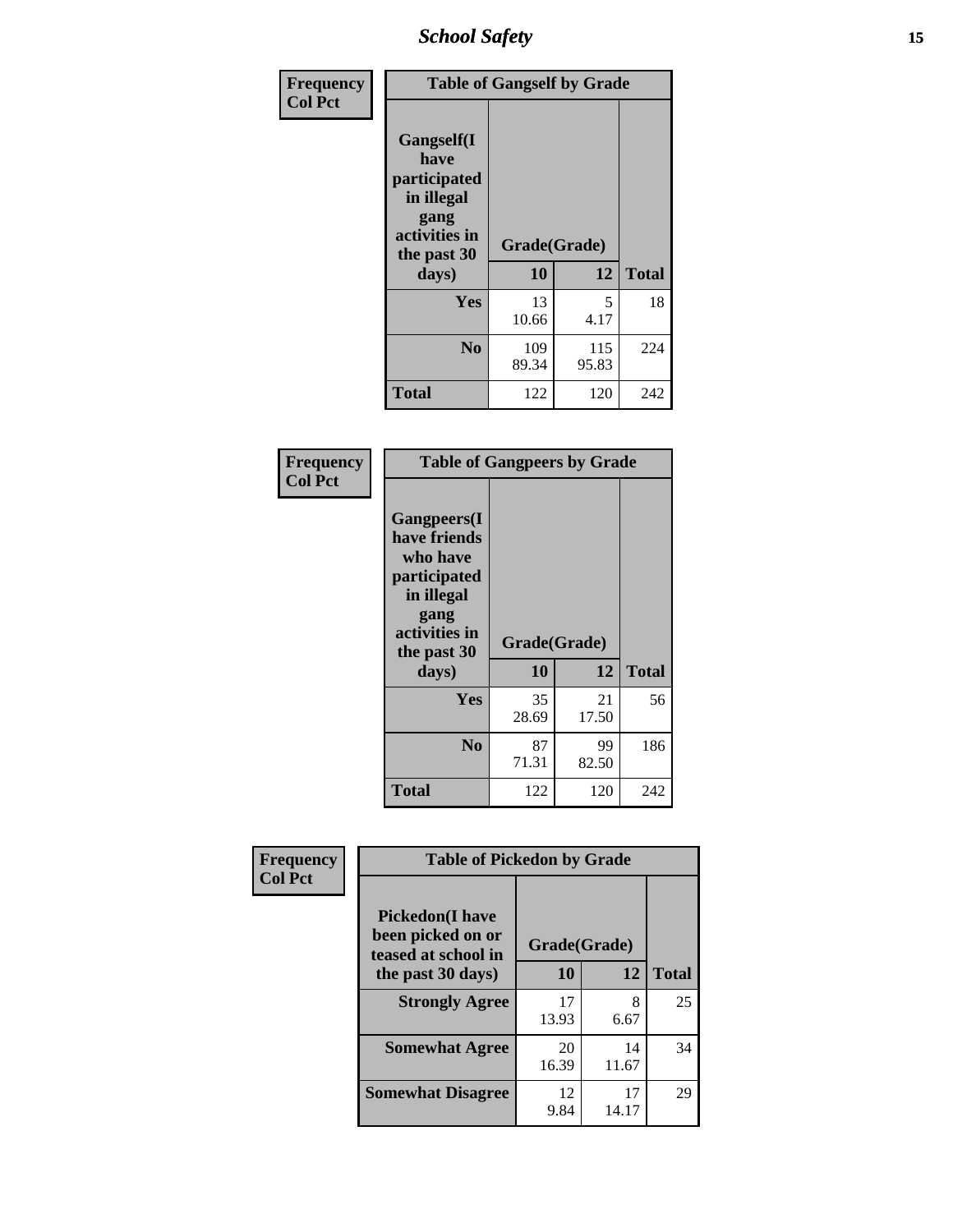*School Safety* **16**

| <b>Frequency</b> |                                                                                          | <b>Table of Pickedon by Grade</b> |             |              |  |  |  |  |  |  |  |
|------------------|------------------------------------------------------------------------------------------|-----------------------------------|-------------|--------------|--|--|--|--|--|--|--|
| <b>Col Pct</b>   | <b>Pickedon</b> (I have<br>been picked on or<br>teased at school in<br>the past 30 days) | Grade(Grade)<br>10                | 12          | <b>Total</b> |  |  |  |  |  |  |  |
|                  | <b>Strongly Disagree</b>                                                                 | 73<br>59.84                       | 81<br>67.50 | 154          |  |  |  |  |  |  |  |
|                  | <b>Total</b>                                                                             | 122                               | 120         | 242          |  |  |  |  |  |  |  |

| Frequency      |                                                          | <b>Table of Safeschool by Grade</b> |              |     |  |  |  |  |  |  |  |  |
|----------------|----------------------------------------------------------|-------------------------------------|--------------|-----|--|--|--|--|--|--|--|--|
| <b>Col Pct</b> | Safeschool(School<br>is a place at which I<br>feel safe) | Grade(Grade)<br>10                  | <b>Total</b> |     |  |  |  |  |  |  |  |  |
|                | <b>Strongly Agree</b>                                    | 27<br>22.13                         | 28<br>23.33  | 55  |  |  |  |  |  |  |  |  |
|                | <b>Somewhat Agree</b>                                    | 44<br>36.07                         | 71<br>59.17  | 115 |  |  |  |  |  |  |  |  |
|                | <b>Somewhat Disagree</b>                                 | 19<br>15.57                         | 14<br>11.67  | 33  |  |  |  |  |  |  |  |  |
|                | <b>Strongly Disagree</b>                                 | 32<br>26.23                         | 5.83         | 39  |  |  |  |  |  |  |  |  |
|                | <b>Total</b>                                             | 122                                 | 120          | 242 |  |  |  |  |  |  |  |  |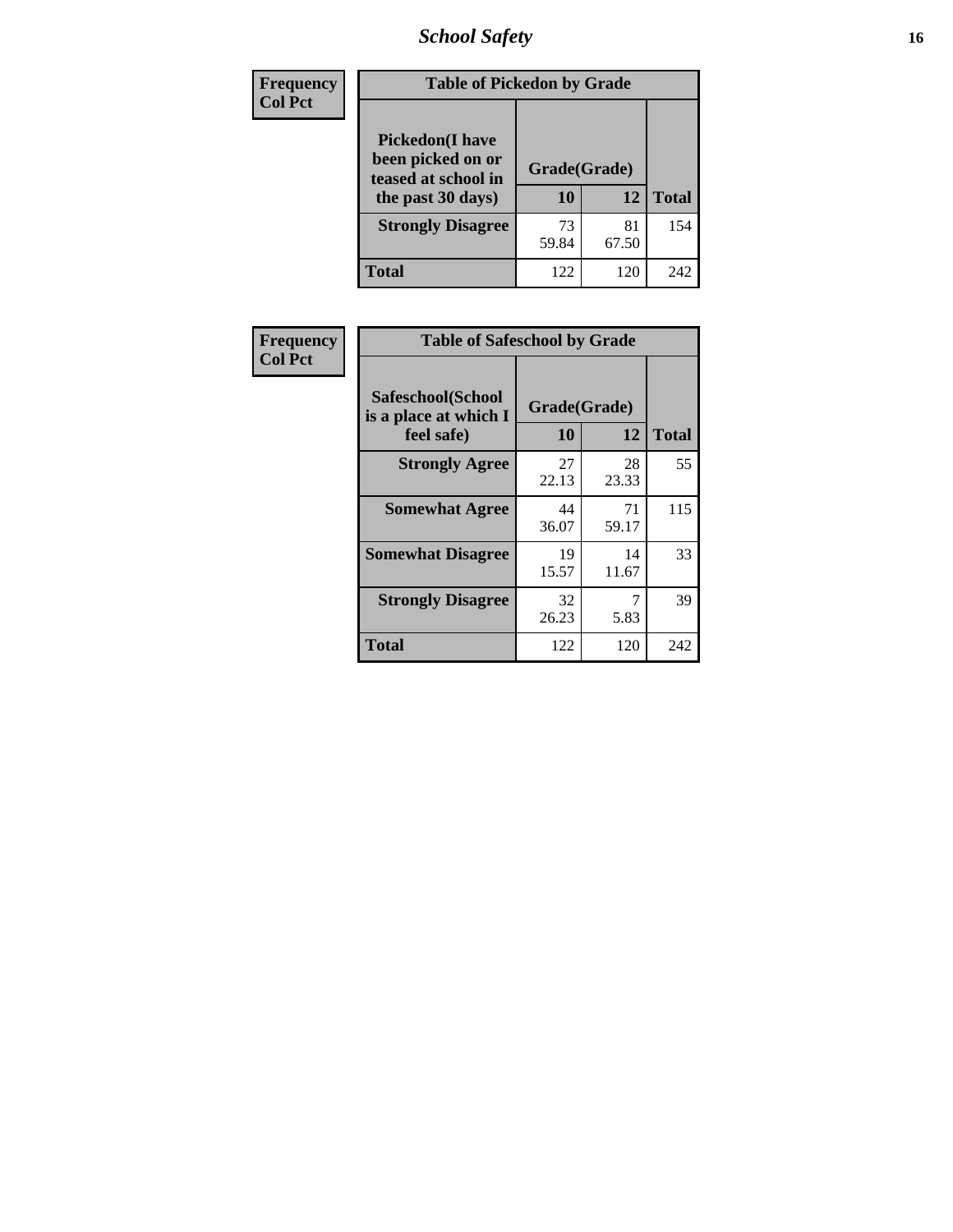*School Safety* **17**

**Frequency Row Pct**

| <b>Table of Grade by Bullied</b> |                             |                                                                               |                   |                        |                        |                               |                          |              |  |  |  |
|----------------------------------|-----------------------------|-------------------------------------------------------------------------------|-------------------|------------------------|------------------------|-------------------------------|--------------------------|--------------|--|--|--|
|                                  |                             | <b>Bullied</b> (I have been bullied by other<br>students in the past 30 days) |                   |                        |                        |                               |                          |              |  |  |  |
| Grade(Grade)                     | $\mathbf{0}$<br><b>Days</b> | 1 or<br>days                                                                  | 3 to<br>5<br>days | 6 to<br>9<br>days      | 10<br>to<br>19<br>days | <b>20</b><br>to<br>29<br>days | All<br><b>30</b><br>days | <b>Total</b> |  |  |  |
| 10                               | 99<br>81.15                 | 8<br>6.56                                                                     | 0.82              | $\mathfrak{D}$<br>1.64 | 4<br>3.28              | 3<br>2.46                     | 5<br>4.10                | 122          |  |  |  |
| 12                               | 111<br>92.50                | 6<br>5.00                                                                     | 2<br>1.67         | 0<br>0.00              | 0<br>0.00              | 0.83                          | $\Omega$<br>0.00         | 120          |  |  |  |
| Total                            | 210                         | 14                                                                            | 3                 | $\overline{c}$         | 4                      | $\overline{4}$                | 5                        | 242          |  |  |  |

| <b>Table of Grade by Bulliedothers</b> |                                                                |                     |                              |                   |                               |                        |                   |              |  |  |
|----------------------------------------|----------------------------------------------------------------|---------------------|------------------------------|-------------------|-------------------------------|------------------------|-------------------|--------------|--|--|
|                                        | <b>Bulliedothers</b> (I bullied others in the past<br>30 days) |                     |                              |                   |                               |                        |                   |              |  |  |
| Grade(Grade)   Days                    | $\bf{0}$                                                       | $1$ or<br>2<br>days | 3 <sub>to</sub><br>5<br>days | 6 to<br>9<br>days | <b>10</b><br>to<br>19<br>days | 20<br>to<br>29<br>days | All<br>30<br>days | <b>Total</b> |  |  |
| 10                                     | 100<br>81.97                                                   | 6<br>4.92           | 5<br>4.10                    | 0.82              | $\mathfrak{D}$<br>1.64        | 3<br>2.46              | 5<br>4.10         | 122          |  |  |
| 12                                     | 110<br>91.67                                                   | 4<br>3.33           | $\overline{2}$<br>1.67       | 0<br>0.00         | 4<br>3.33                     | $\theta$<br>0.00       | 0<br>0.00         | 120          |  |  |
| <b>Total</b>                           | 210                                                            | 10                  | $\overline{7}$               |                   | 6                             | 3                      | 5                 | 242          |  |  |

| <b>Frequency</b> | <b>Table of Grade by Weaponschool</b> |                         |                   |                                                                        |                   |              |  |  |  |  |  |
|------------------|---------------------------------------|-------------------------|-------------------|------------------------------------------------------------------------|-------------------|--------------|--|--|--|--|--|
| <b>Row Pct</b>   |                                       |                         | days)             | <b>Weaponschool</b> (I<br>brought a weapon to<br>school in the past 30 |                   |              |  |  |  |  |  |
|                  | Grade(Grade)                          | $\bf{0}$<br><b>Days</b> | 3 to<br>5<br>days | 20<br>to<br>29<br>days                                                 | All<br>30<br>days | <b>Total</b> |  |  |  |  |  |
|                  | 10                                    | 118<br>96.72            | 0<br>0.00         | 2<br>1.64                                                              | 2<br>1.64         | 122          |  |  |  |  |  |
|                  | 12                                    | 118<br>98.33            | 0.83              | $\mathbf{0}$<br>0.00                                                   | 0.83              | 120          |  |  |  |  |  |
|                  | <b>Total</b>                          | 236                     | 1                 | 2                                                                      | 3                 | 242          |  |  |  |  |  |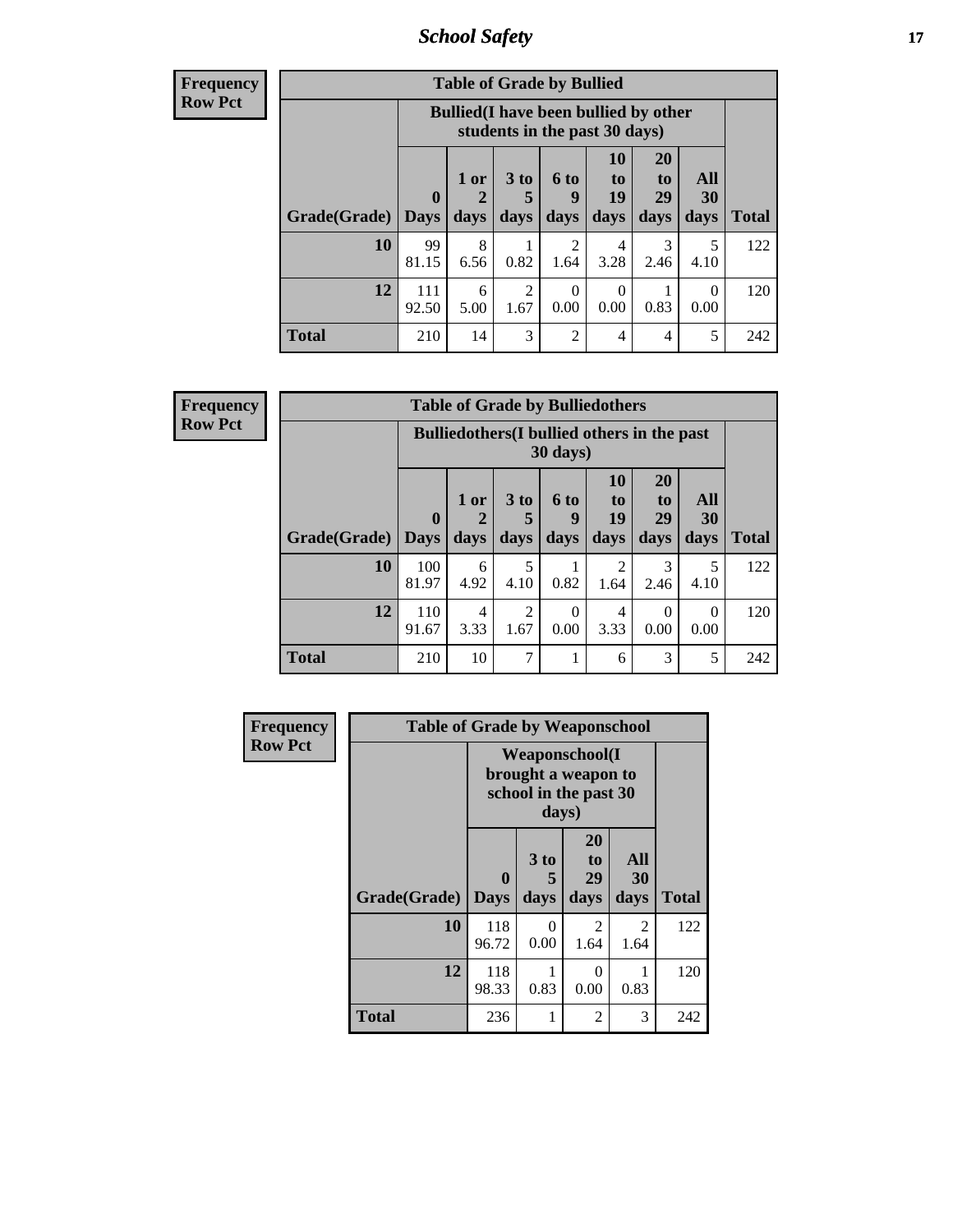*School Safety* **18**

| <b>Frequency</b> | <b>Table of Grade by Absentunsafe</b> |                                                                                  |                   |                              |                        |              |  |  |  |  |
|------------------|---------------------------------------|----------------------------------------------------------------------------------|-------------------|------------------------------|------------------------|--------------|--|--|--|--|
| <b>Row Pct</b>   |                                       | <b>Absentunsafe(I have</b><br>missed school because I<br>felt unsafe in the past |                   |                              |                        |              |  |  |  |  |
|                  | Grade(Grade)                          | 0<br><b>Days</b>                                                                 | 1 or<br>2<br>days | 3 <sub>to</sub><br>5<br>days | 20<br>to<br>29<br>days | <b>Total</b> |  |  |  |  |
|                  | 10                                    | 119<br>97.54                                                                     | 0<br>0.00         | 0<br>0.00                    | 3<br>2.46              | 122          |  |  |  |  |
|                  | 12                                    | 118<br>98.33                                                                     | 0.83              | 0.83                         | $\Omega$<br>0.00       | 120          |  |  |  |  |
|                  | <b>Total</b>                          | 237                                                                              | 1                 | 1                            | 3                      | 242          |  |  |  |  |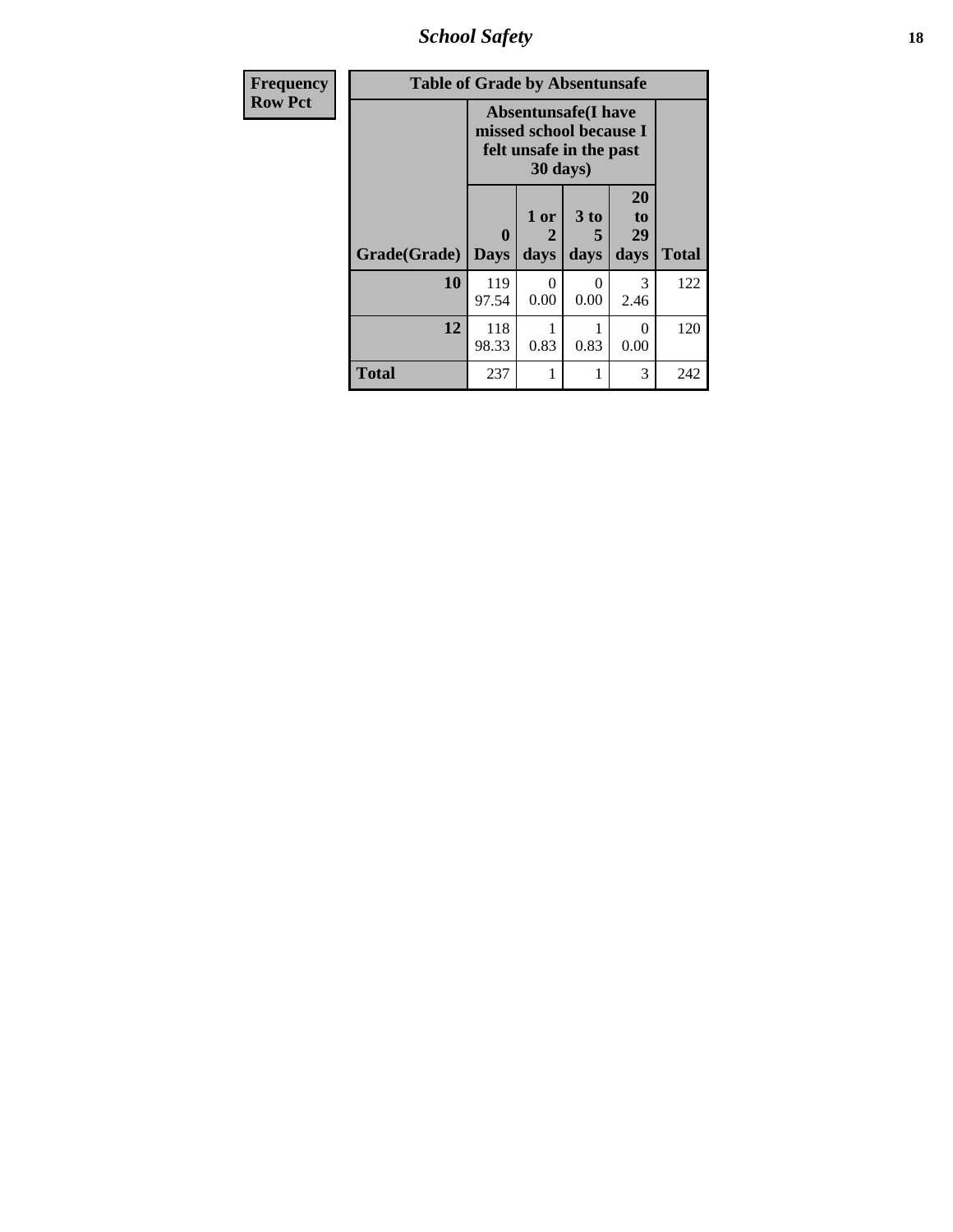### *Drug Use During Last 30 Days* **19**

#### **Frequency Row Pct**

| <b>Table of Grade by Alcohol</b> |                                 |                        |                 |               |                                    |               |                  |              |  |  |  |
|----------------------------------|---------------------------------|------------------------|-----------------|---------------|------------------------------------|---------------|------------------|--------------|--|--|--|
|                                  |                                 |                        |                 |               | Alcohol(Alcohol use, past 30 days) |               |                  |              |  |  |  |
| Grade(Grade)                     | <b>Did</b><br>not<br><b>use</b> | $1 - 2$<br>days        | $3 - 5$<br>days | $6-9$<br>days | $10-19$<br>days                    | 20-29<br>days | Every<br>day     | <b>Total</b> |  |  |  |
| 10                               | 90<br>73.77                     | $\overline{2}$<br>1.64 | 8<br>6.56       | 5<br>4.10     | 7<br>5.74                          | 5<br>4.10     | 5<br>4.10        | 122          |  |  |  |
| 12                               | 99<br>82.50                     | 10<br>8.33             | 4<br>3.33       | 1<br>0.83     | $\overline{c}$<br>1.67             | 4<br>3.33     | $\theta$<br>0.00 | 120          |  |  |  |
| <b>Total</b>                     | 189                             | 12                     | 12              | 6             | 9                                  | 9             | 5                | 242          |  |  |  |

#### **Frequency Row Pct**

| <b>Table of Grade by Cigarettes</b> |                                 |                                                          |                 |                  |                        |                        |                        |       |  |  |
|-------------------------------------|---------------------------------|----------------------------------------------------------|-----------------|------------------|------------------------|------------------------|------------------------|-------|--|--|
|                                     |                                 | <b>Cigarettes (Smoking tobacco use,</b><br>past 30 days) |                 |                  |                        |                        |                        |       |  |  |
| Grade(Grade)                        | <b>Did</b><br>not<br><b>use</b> | $1 - 2$<br>days                                          | $3 - 5$<br>days | $6 - 9$<br>days  | $10-19$<br>days        | $20 - 29$<br>days      | <b>Every</b><br>day    | Total |  |  |
| 10                                  | 104<br>85.25                    | 7<br>5.74                                                | 3<br>2.46       | $\Omega$<br>0.00 | $\overline{2}$<br>1.64 | 4<br>3.28              | $\overline{2}$<br>1.64 | 122   |  |  |
| 12                                  | 101<br>84.17                    | 7<br>5.83                                                | 5<br>4.17       | 1<br>0.83        | 3<br>2.50              | $\overline{2}$<br>1.67 | 0.83                   | 120   |  |  |
| <b>Total</b>                        | 205                             | 14                                                       | 8               | 1                | 5                      | 6                      | 3                      | 242   |  |  |

| <b>Table of Grade by Smokeless</b> |                                                        |                        |                 |                 |                   |                     |              |  |  |  |  |
|------------------------------------|--------------------------------------------------------|------------------------|-----------------|-----------------|-------------------|---------------------|--------------|--|--|--|--|
|                                    | <b>Smokeless</b> (Chewing tobaccouse,<br>past 30 days) |                        |                 |                 |                   |                     |              |  |  |  |  |
| Grade(Grade)                       | <b>Did</b><br>not<br><b>use</b>                        | $1-2$<br>days          | $3 - 5$<br>days | $10-19$<br>days | $20 - 29$<br>days | <b>Every</b><br>day | <b>Total</b> |  |  |  |  |
| 10                                 | 116<br>95.08                                           | $\overline{c}$<br>1.64 | 0.82            | 0.82            | 0.82              | 0.82                | 122          |  |  |  |  |
| 12                                 | 114<br>95.00                                           | 0.83                   | 0.83            | 0.83            | 0.83              | 2<br>1.67           | 120          |  |  |  |  |
| <b>Total</b>                       | 230                                                    | 3                      | $\overline{2}$  | $\overline{c}$  | $\overline{2}$    | 3                   | 242          |  |  |  |  |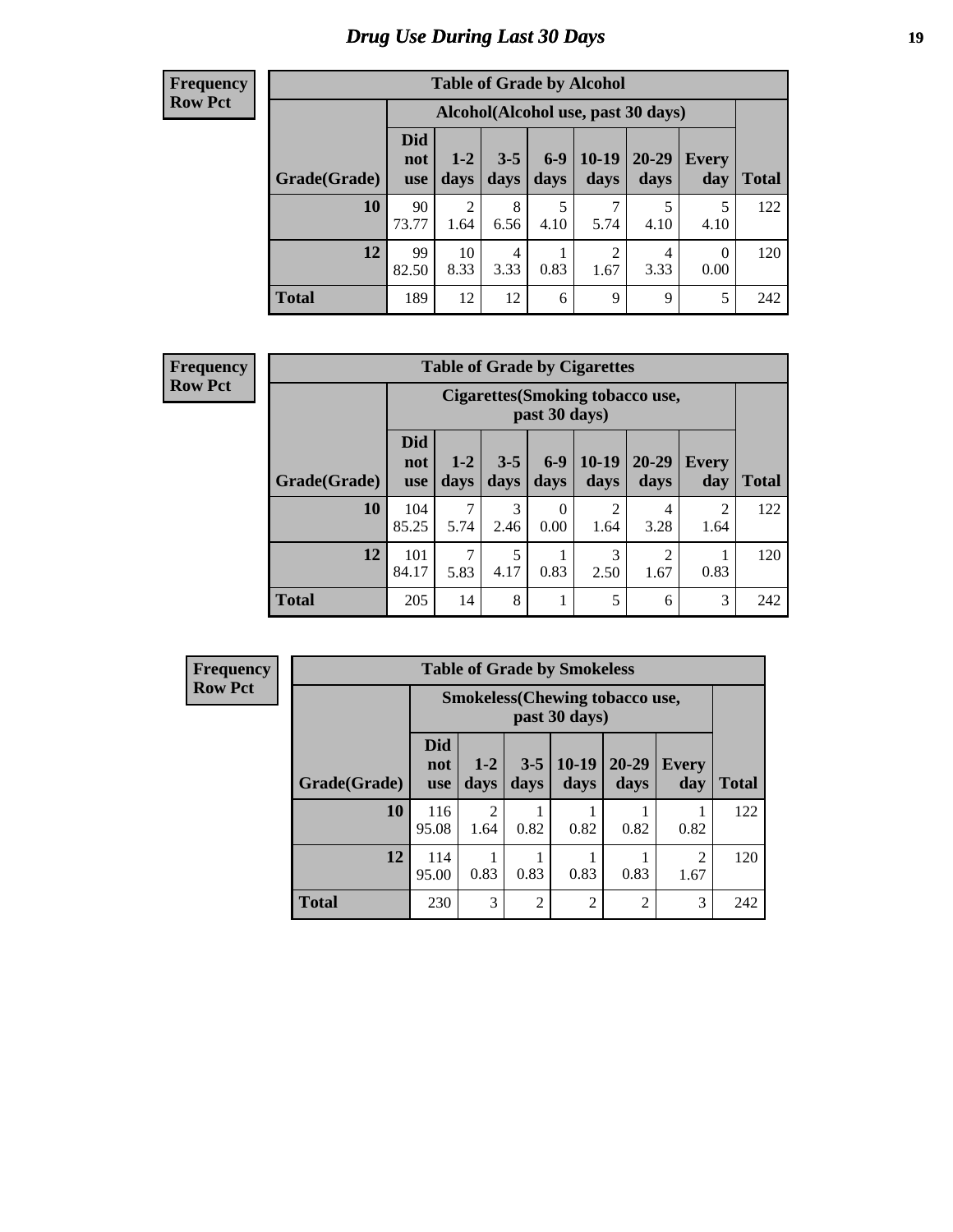| <b>Table of Grade by Marijuana</b> |                                 |                        |                 |                        |                        |                                         |                |       |  |  |  |
|------------------------------------|---------------------------------|------------------------|-----------------|------------------------|------------------------|-----------------------------------------|----------------|-------|--|--|--|
|                                    |                                 |                        |                 |                        |                        | Marijuana (Marijuana use, past 30 days) |                |       |  |  |  |
| Grade(Grade)                       | <b>Did</b><br>not<br><b>use</b> | $1 - 2$<br>days        | $3 - 5$<br>days | $6 - 9$<br>days        | $10-19$<br>days        | 20-29<br>days                           | Every<br>day   | Total |  |  |  |
| 10                                 | 108<br>88.52                    | 4<br>3.28              | 0.82            | $\overline{c}$<br>1.64 | $\overline{2}$<br>1.64 | $\overline{2}$<br>1.64                  | 3<br>2.46      | 122   |  |  |  |
| 12                                 | 113<br>94.17                    | $\overline{2}$<br>1.67 | 0.83            | 0.83                   | $\theta$<br>0.00       | $\overline{2}$<br>1.67                  | 0.83           | 120   |  |  |  |
| <b>Total</b>                       | 221                             | 6                      | 2               | 3                      | $\overline{2}$         | 4                                       | $\overline{4}$ | 242   |  |  |  |

| Frequency      | <b>Table of Grade by Cocaine</b> |                                 |                  |               |                     |              |  |  |
|----------------|----------------------------------|---------------------------------|------------------|---------------|---------------------|--------------|--|--|
| <b>Row Pct</b> |                                  | Cocaine (Cocaine use,           |                  |               |                     |              |  |  |
|                | Grade(Grade)                     | <b>Did</b><br>not<br><b>use</b> | $10-19$<br>days  | 20-29<br>days | <b>Every</b><br>day | <b>Total</b> |  |  |
|                | 10                               | 121<br>99.18                    | 0.82             | 0<br>0.00     | 0<br>0.00           | 122          |  |  |
|                | 12                               | 118<br>98.33                    | $\Omega$<br>0.00 | 0.83          | 0.83                | 120          |  |  |
|                | <b>Total</b>                     | 239                             |                  | 1             |                     | 242          |  |  |

| Frequency      |              | <b>Table of Grade by Inhalants</b> |                |                                           |                     |              |  |  |
|----------------|--------------|------------------------------------|----------------|-------------------------------------------|---------------------|--------------|--|--|
| <b>Row Pct</b> |              |                                    |                | Inhalants (Inhalant use,<br>past 30 days) |                     |              |  |  |
|                | Grade(Grade) | <b>Did</b><br>not<br><b>use</b>    | $6-9$<br>days  | $10-19$<br>days                           | <b>Every</b><br>day | <b>Total</b> |  |  |
|                | 10           | 119<br>97.54                       | 0.82           | $\mathfrak{D}$<br>1.64                    | $\Omega$<br>0.00    | 122          |  |  |
|                | 12           | 118<br>98.33                       | 0.83           | $\mathbf{\Omega}$<br>0.00                 | 0.83                | 120          |  |  |
|                | <b>Total</b> | 237                                | $\mathfrak{D}$ | $\overline{2}$                            |                     | 242          |  |  |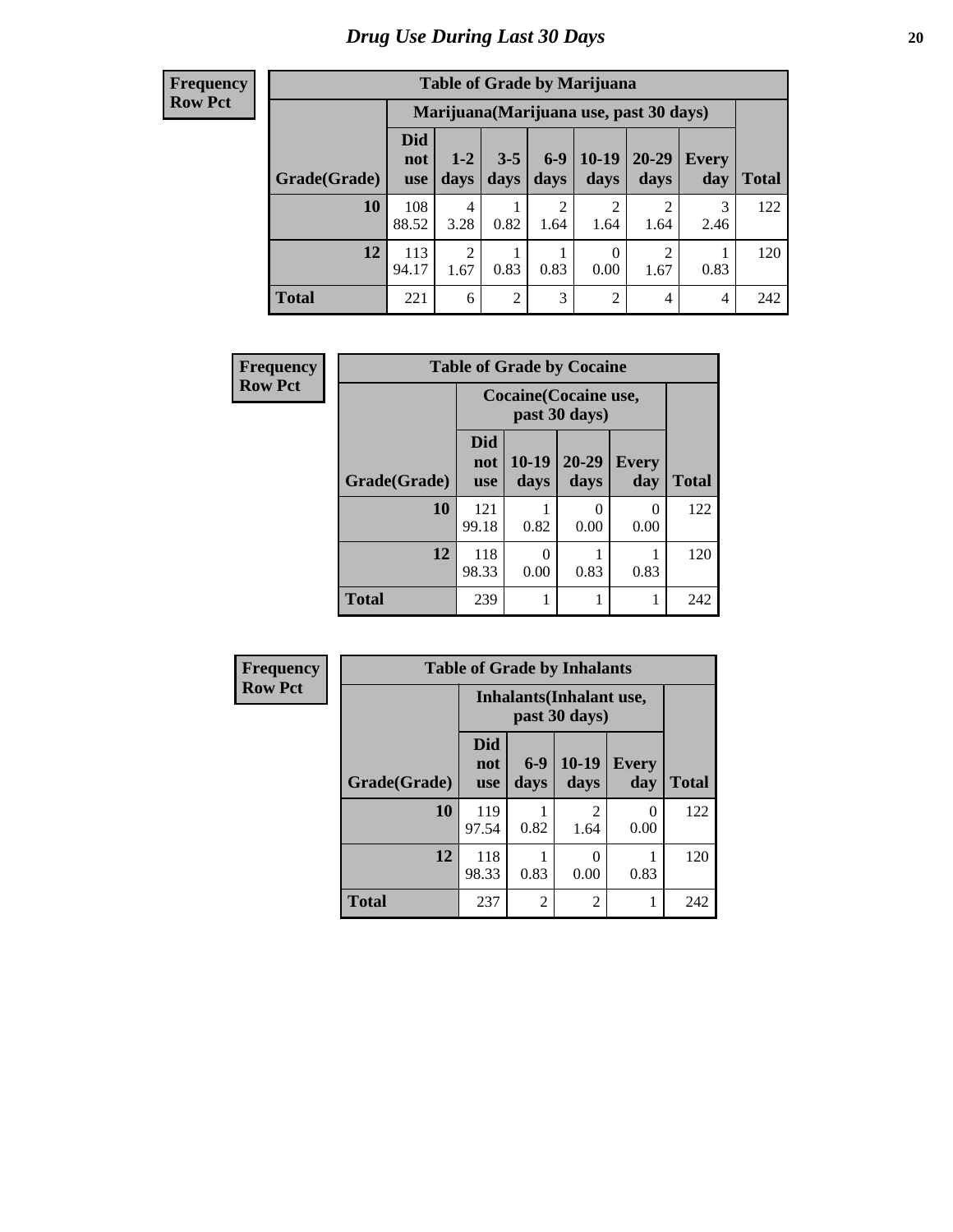**Frequency Row Pct**

| <b>Table of Grade by Steroids</b> |                                 |                                      |                 |                 |                |                     |              |  |
|-----------------------------------|---------------------------------|--------------------------------------|-----------------|-----------------|----------------|---------------------|--------------|--|
|                                   |                                 | Steroids (Steroid use, past 30 days) |                 |                 |                |                     |              |  |
| Grade(Grade)                      | <b>Did</b><br>not<br><b>use</b> | $1-2$<br>days                        | $3 - 5$<br>days | $10-19$<br>days | 20-29<br>days  | <b>Every</b><br>day | <b>Total</b> |  |
| 10                                | 120<br>98.36                    | 0<br>0.00                            | 0.82            | 0.82            | 0.00           | 0<br>0.00           | 122          |  |
| 12                                | 116<br>96.67                    | 0.83                                 | ∩<br>0.00       | 0<br>0.00       | 2<br>1.67      | 0.83                | 120          |  |
| <b>Total</b>                      | 236                             |                                      |                 |                 | $\overline{c}$ |                     | 242          |  |

| <b>Frequency</b> | <b>Table of Grade by Ecstasy</b> |                                 |                                        |                        |                   |                     |              |  |
|------------------|----------------------------------|---------------------------------|----------------------------------------|------------------------|-------------------|---------------------|--------------|--|
| <b>Row Pct</b>   |                                  |                                 | Ecstasy (Ecstasy use,<br>past 30 days) |                        |                   |                     |              |  |
|                  | Grade(Grade)                     | <b>Did</b><br>not<br><b>use</b> | $3 - 5$<br>days                        | $10-19$<br>days        | $20 - 29$<br>days | <b>Every</b><br>day | <b>Total</b> |  |
|                  | 10                               | 119<br>97.54                    | 0<br>0.00                              | $\overline{2}$<br>1.64 | 0.82              | 0<br>0.00           | 122          |  |
|                  | 12                               | 117<br>97.50                    | 0.83                                   | 0<br>0.00              | 0.83              | 0.83                | 120          |  |
|                  | <b>Total</b>                     | 236                             |                                        | $\overline{2}$         | $\overline{2}$    |                     | 242          |  |

| <b>Frequency</b> | <b>Table of Grade by Meth</b> |                       |                                                    |                        |              |  |  |
|------------------|-------------------------------|-----------------------|----------------------------------------------------|------------------------|--------------|--|--|
| <b>Row Pct</b>   |                               |                       | <b>Meth</b> (Methamphetamine<br>use, past 30 days) |                        |              |  |  |
|                  | Grade(Grade)                  | Did not<br><b>use</b> | $10-19$<br>days                                    | <b>Every</b><br>day    | <b>Total</b> |  |  |
|                  | 10                            | 121<br>99.18          | 0.82                                               | 0<br>0.00              | 122          |  |  |
|                  | 12                            | 118<br>98.33          | 0.00                                               | $\overline{c}$<br>1.67 | 120          |  |  |
|                  | <b>Total</b>                  | 239                   |                                                    | $\overline{2}$         | 242          |  |  |

| <b>Frequency</b> |              | <b>Table of Grade by Hallucinogens</b> |                                                   |                   |                     |              |  |
|------------------|--------------|----------------------------------------|---------------------------------------------------|-------------------|---------------------|--------------|--|
| <b>Row Pct</b>   |              |                                        | Hallucinogens (Hallucinogen use,<br>past 30 days) |                   |                     |              |  |
|                  | Grade(Grade) | <b>Did</b><br>not use                  | $6-9$<br>days                                     | $20 - 29$<br>days | <b>Every</b><br>day | <b>Total</b> |  |
|                  | 10           | 121<br>99.18                           | 0.82                                              | 0<br>0.00         | 0.00                | 122          |  |
|                  | 12           | 118<br>98.33                           | 0.00                                              | 0.83              | 0.83                | 120          |  |
|                  | <b>Total</b> | 239                                    |                                                   |                   |                     | 242          |  |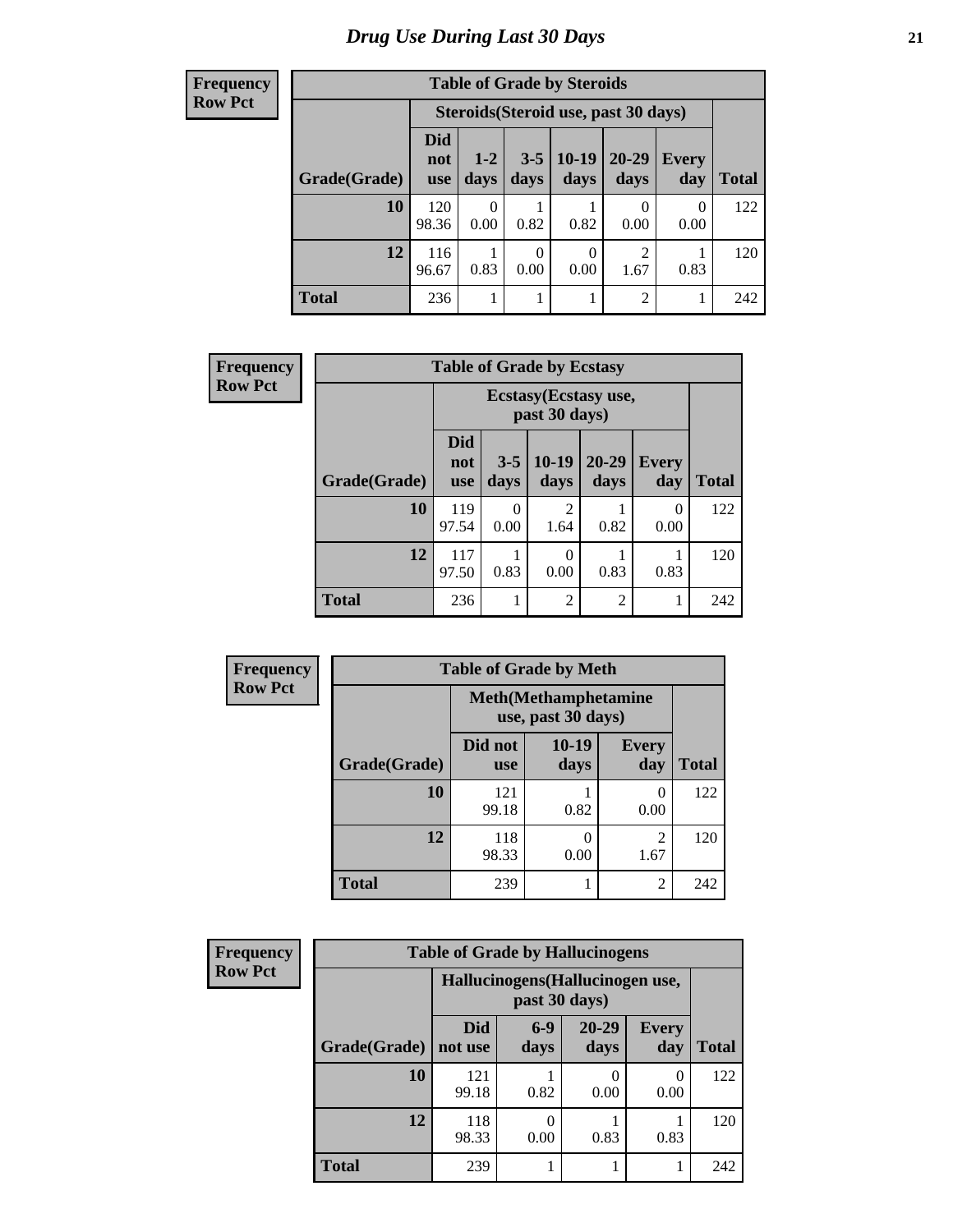| <b>Table of Grade by Prescription</b> |                                 |                                                                                |                        |                 |               |                     |              |  |
|---------------------------------------|---------------------------------|--------------------------------------------------------------------------------|------------------------|-----------------|---------------|---------------------|--------------|--|
|                                       |                                 | <b>Prescription</b> (Prescription drugs not<br>prescribed to me, past 30 days) |                        |                 |               |                     |              |  |
| Grade(Grade)                          | <b>Did</b><br>not<br><b>use</b> | $1 - 2$<br>days                                                                | $3 - 5$<br>days        | $10-19$<br>days | 20-29<br>days | <b>Every</b><br>day | <b>Total</b> |  |
| 10                                    | 115<br>94.26                    | 2<br>1.64                                                                      | 2<br>1.64              | 0.82            | 0.82          | 0.82                | 122          |  |
| 12                                    | 115<br>95.83                    | $\overline{c}$<br>1.67                                                         | $\mathfrak{D}$<br>1.67 | 0<br>0.00       | 0.83          | $\Omega$<br>0.00    | 120          |  |
| <b>Total</b>                          | 230                             | 4                                                                              | 4                      |                 | 2             |                     | 242          |  |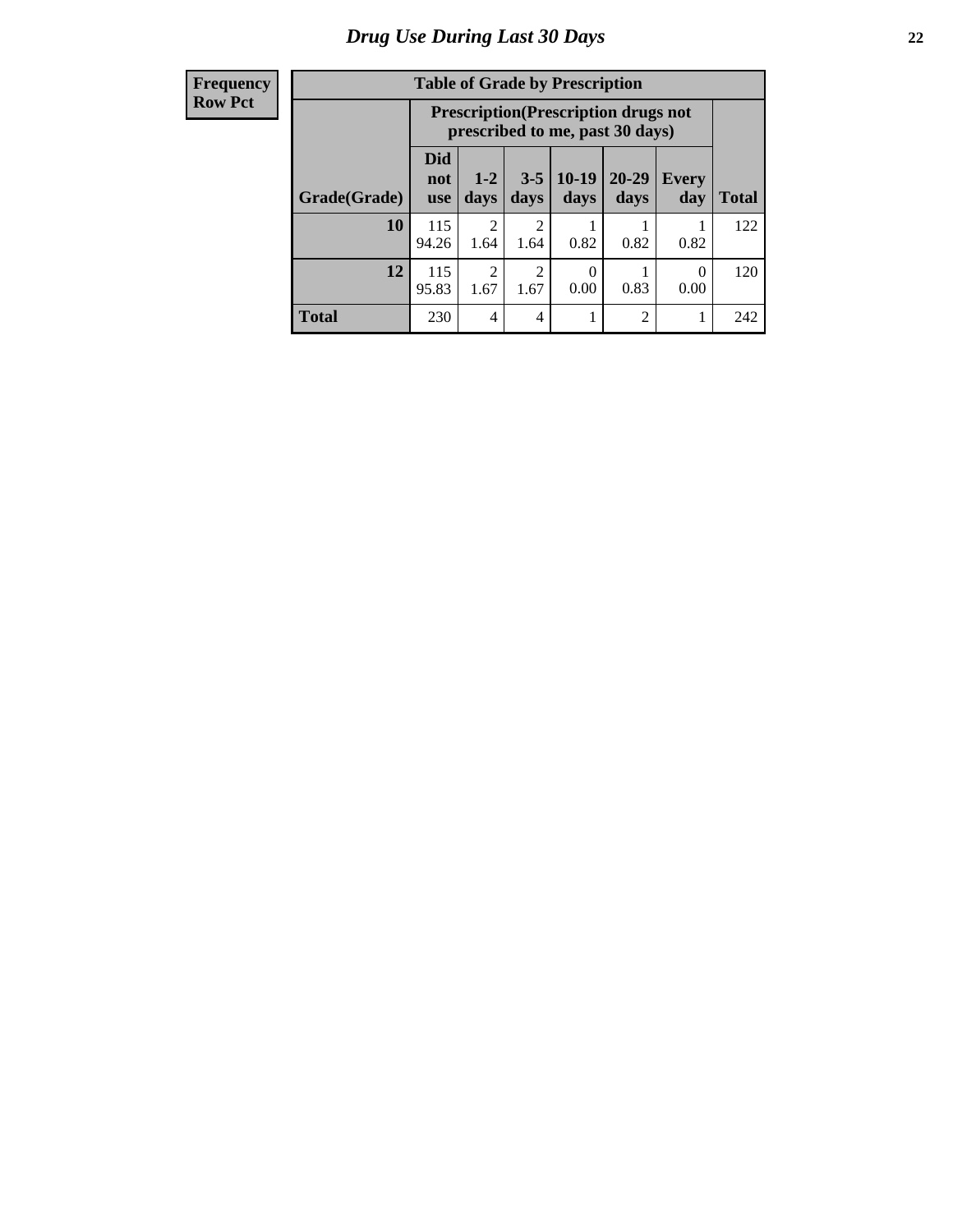| Frequency      | <b>Table of Alcoholease by Grade</b>              |                          |             |              |  |  |
|----------------|---------------------------------------------------|--------------------------|-------------|--------------|--|--|
| <b>Col Pct</b> | <b>Alcoholease</b> (It is<br>easy to get alcohol) | Grade(Grade)<br>10<br>12 |             | <b>Total</b> |  |  |
|                | <b>Strongly Agree</b>                             | 33<br>27.05              | 36<br>30.00 | 69           |  |  |
|                | <b>Somewhat Agree</b>                             | 37<br>30.33              | 35<br>29.17 | 72           |  |  |
|                | <b>Somewhat Disagree</b>                          | 17<br>13.93              | 13<br>10.83 | 30           |  |  |
|                | <b>Strongly Disagree</b>                          | 35<br>28.69              | 36<br>30.00 | 71           |  |  |
|                | <b>Total</b>                                      | 122                      | 120         | 242          |  |  |

| <b>Frequency</b> |  |
|------------------|--|
| <b>Col Pct</b>   |  |

|                                                         | <b>Table of Cigarettesease by Grade</b> |             |              |  |  |  |
|---------------------------------------------------------|-----------------------------------------|-------------|--------------|--|--|--|
| Cigarettesease(It is<br>easy to get smoking<br>tobacco) | Grade(Grade)<br>10                      | 12          | <b>Total</b> |  |  |  |
| <b>Strongly Agree</b>                                   | 46<br>37.70                             | 53<br>44.17 | 99           |  |  |  |
| <b>Somewhat Agree</b>                                   | 25<br>20.49                             | 19<br>15.83 | 44           |  |  |  |
| <b>Somewhat Disagree</b>                                | 7<br>5.74                               | 15<br>12.50 | 22           |  |  |  |
| <b>Strongly Disagree</b>                                | 44<br>36.07                             | 33<br>27.50 | 77           |  |  |  |
| <b>Total</b>                                            | 122                                     | 120         | 242          |  |  |  |

| Frequency      | <b>Table of Smokelessease by Grade</b>                         |                    |             |              |
|----------------|----------------------------------------------------------------|--------------------|-------------|--------------|
| <b>Col Pct</b> | <b>Smokelessease</b> (It is<br>easy to get chewing<br>tobacco) | Grade(Grade)<br>10 | 12          | <b>Total</b> |
|                | <b>Strongly Agree</b>                                          | 30<br>24.59        | 45<br>37.50 | 75           |
|                | <b>Somewhat Agree</b>                                          | 29<br>23.77        | 21<br>17.50 | 50           |
|                | <b>Somewhat Disagree</b>                                       | 8<br>6.56          | 13<br>10.83 | 21           |
|                | <b>Strongly Disagree</b>                                       | 55<br>45.08        | 41<br>34.17 | 96           |
|                | <b>Total</b>                                                   | 122                | 120         | 242          |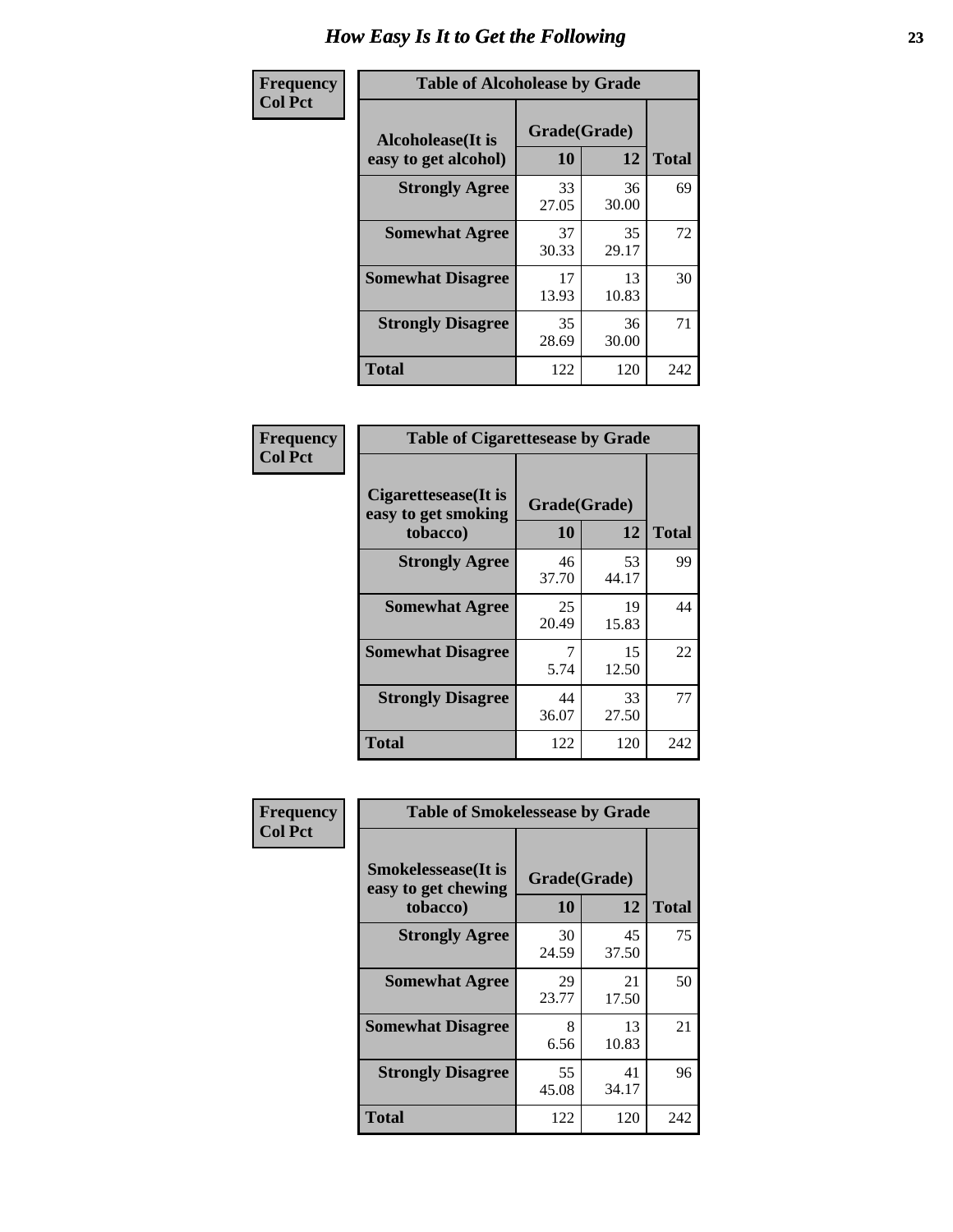| Frequency      | <b>Table of Marijuanaease by Grade</b>           |                    |             |              |  |  |
|----------------|--------------------------------------------------|--------------------|-------------|--------------|--|--|
| <b>Col Pct</b> | Marijuanaease(It is<br>easy to get<br>marijuana) | Grade(Grade)<br>10 | 12          | <b>Total</b> |  |  |
|                | <b>Strongly Agree</b>                            | 35<br>28.69        | 38<br>31.67 | 73           |  |  |
|                | <b>Somewhat Agree</b>                            | 23<br>18.85        | 24<br>20.00 | 47           |  |  |
|                | <b>Somewhat Disagree</b>                         | 14<br>11.48        | 12<br>10.00 | 26           |  |  |
|                | <b>Strongly Disagree</b>                         | 50<br>40.98        | 46<br>38.33 | 96           |  |  |
|                | <b>Total</b>                                     | 122                | 120         | 242          |  |  |

| <b>Table of Cocaineease by Grade</b> |              |             |              |  |  |  |  |  |  |
|--------------------------------------|--------------|-------------|--------------|--|--|--|--|--|--|
| <b>Cocaineease</b> (It is            | Grade(Grade) |             |              |  |  |  |  |  |  |
| easy to get cocaine)                 | 10           | 12          | <b>Total</b> |  |  |  |  |  |  |
| <b>Strongly Agree</b>                | 17<br>13.93  | 25<br>20.83 | 42           |  |  |  |  |  |  |
| <b>Somewhat Agree</b>                | 22<br>18.03  | 22<br>18.33 | 44           |  |  |  |  |  |  |
| <b>Somewhat Disagree</b>             | 21<br>17.21  | 18<br>15.00 | 39           |  |  |  |  |  |  |
| <b>Strongly Disagree</b>             | 62<br>50.82  | 55<br>45.83 | 117          |  |  |  |  |  |  |
| <b>Total</b>                         | 122          | 120         | 242          |  |  |  |  |  |  |

| Frequency      | <b>Table of Inhalantsease by Grade</b>     |              |             |              |
|----------------|--------------------------------------------|--------------|-------------|--------------|
| <b>Col Pct</b> | <b>Inhalantsease</b> (It is<br>easy to get | Grade(Grade) |             |              |
|                | inhalants)                                 | 10           | 12          | <b>Total</b> |
|                | <b>Strongly Agree</b>                      | 33<br>27.05  | 32<br>26.67 | 65           |
|                | <b>Somewhat Agree</b>                      | 23<br>18.85  | 19<br>15.83 | 42           |
|                | <b>Somewhat Disagree</b>                   | 12<br>9.84   | 20<br>16.67 | 32           |
|                | <b>Strongly Disagree</b>                   | 54<br>44.26  | 49<br>40.83 | 103          |
|                | <b>Total</b>                               | 122          | 120         | 242          |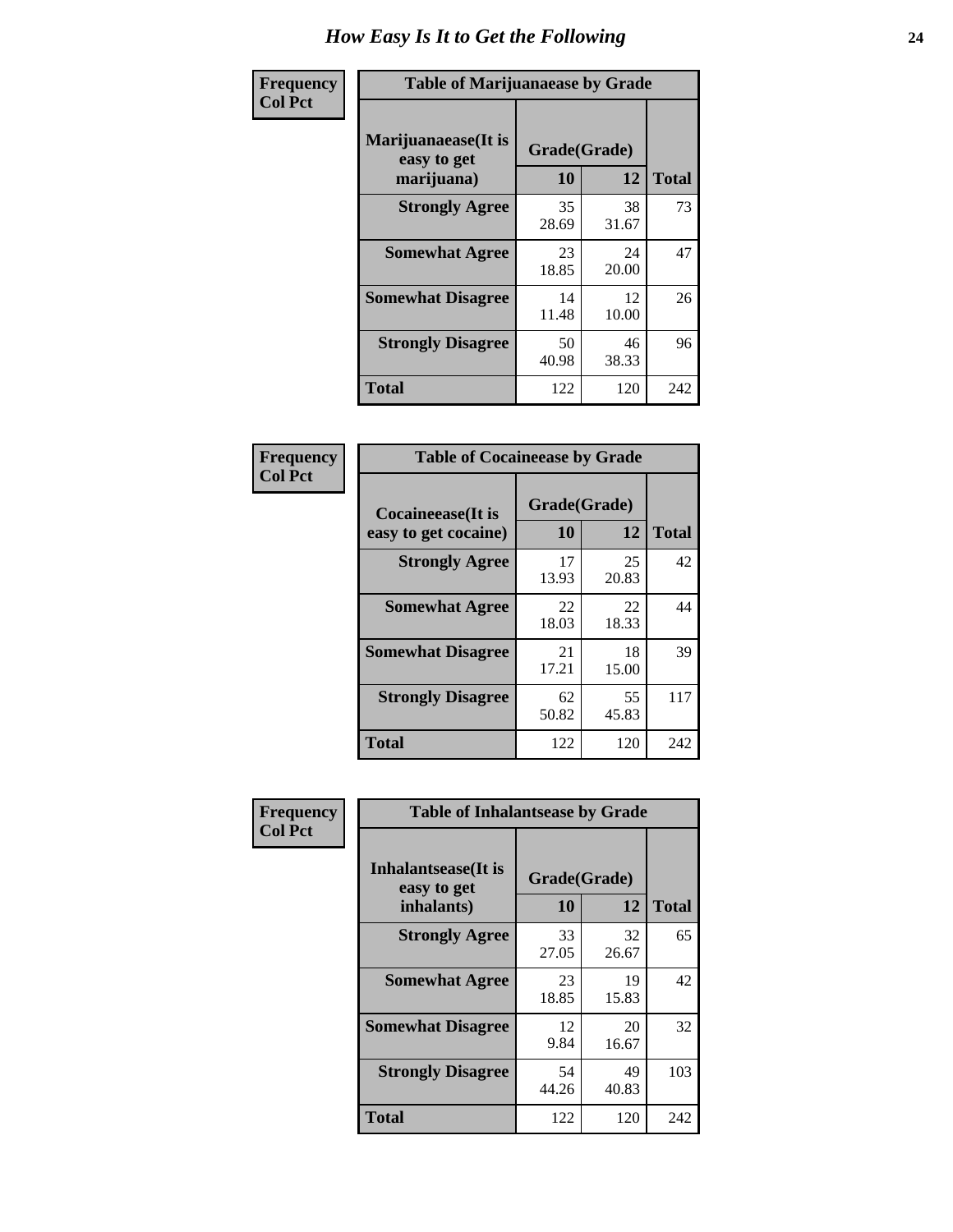| Frequency      | <b>Table of Steroidsease by Grade</b>               |                    |              |     |  |  |  |  |  |
|----------------|-----------------------------------------------------|--------------------|--------------|-----|--|--|--|--|--|
| <b>Col Pct</b> | <b>Steroidsease</b> (It is<br>easy to get steroids) | Grade(Grade)<br>10 | <b>Total</b> |     |  |  |  |  |  |
|                | <b>Strongly Agree</b>                               | 15<br>12.30        | 16<br>13.33  | 31  |  |  |  |  |  |
|                | <b>Somewhat Agree</b>                               | 18<br>14.75        | 18<br>15.00  | 36  |  |  |  |  |  |
|                | <b>Somewhat Disagree</b>                            | 28<br>22.95        | 29<br>24.17  | 57  |  |  |  |  |  |
|                | <b>Strongly Disagree</b>                            | 61<br>50.00        | 57<br>47.50  | 118 |  |  |  |  |  |
|                | <b>Total</b>                                        | 122                | 120          | 242 |  |  |  |  |  |

| Frequency      | <b>Table of Ecstasyease by Grade</b>              |                    |             |              |  |  |  |  |
|----------------|---------------------------------------------------|--------------------|-------------|--------------|--|--|--|--|
| <b>Col Pct</b> | <b>Ecstasyease</b> (It is<br>easy to get ecstasy) | Grade(Grade)<br>10 | 12          | <b>Total</b> |  |  |  |  |
|                | <b>Strongly Agree</b>                             | 13<br>10.66        | 19<br>15.83 | 32           |  |  |  |  |
|                | <b>Somewhat Agree</b>                             | 13<br>10.66        | 19<br>15.83 | 32           |  |  |  |  |
|                | <b>Somewhat Disagree</b>                          | 27<br>22.13        | 22<br>18.33 | 49           |  |  |  |  |
|                | <b>Strongly Disagree</b>                          | 69<br>56.56        | 60<br>50.00 | 129          |  |  |  |  |
|                | <b>Total</b>                                      | 122                | 120         | 242          |  |  |  |  |

| Frequency      | <b>Table of Methease by Grade</b>                          |                    |             |              |
|----------------|------------------------------------------------------------|--------------------|-------------|--------------|
| <b>Col Pct</b> | <b>Methease</b> (It is easy<br>to get<br>methamphetamines) | Grade(Grade)<br>10 | 12          | <b>Total</b> |
|                | <b>Strongly Agree</b>                                      | 12<br>9.84         | 16<br>13.33 | 28           |
|                | <b>Somewhat Agree</b>                                      | 16<br>13.11        | 17<br>14.17 | 33           |
|                | <b>Somewhat Disagree</b>                                   | 20<br>16.39        | 22<br>18.33 | 42           |
|                | <b>Strongly Disagree</b>                                   | 74<br>60.66        | 65<br>54.17 | 139          |
|                | Total                                                      | 122                | 120         | 242          |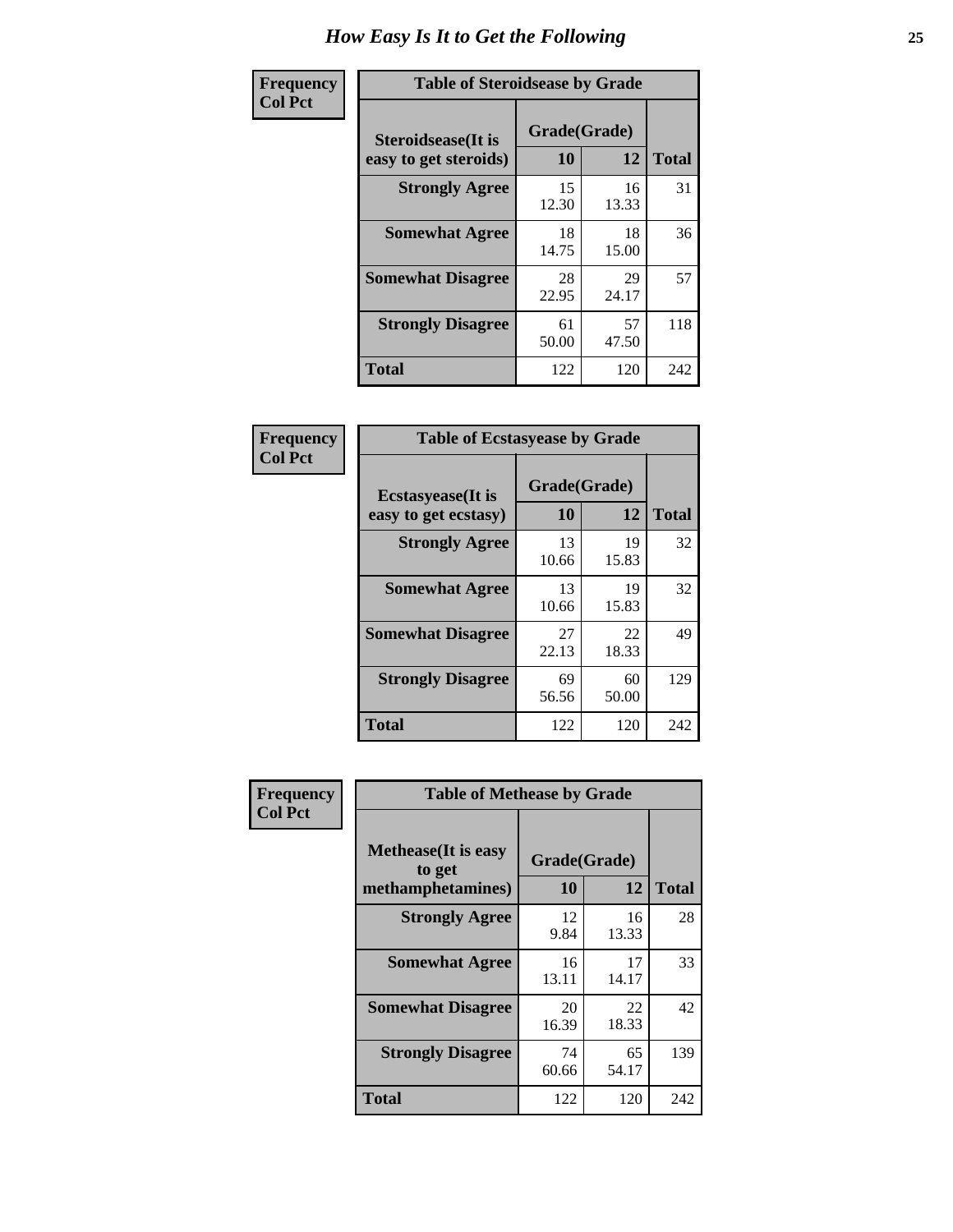| <b>Frequency</b> | <b>Table of Hallucinogensease by Grade</b>               |                    |             |              |  |  |  |  |  |
|------------------|----------------------------------------------------------|--------------------|-------------|--------------|--|--|--|--|--|
| <b>Col Pct</b>   | Hallucinogensease(It<br>is easy to get<br>hallucinogens) | Grade(Grade)<br>10 | 12          | <b>Total</b> |  |  |  |  |  |
|                  | <b>Strongly Agree</b>                                    | 13<br>10.66        | 17<br>14.17 | 30           |  |  |  |  |  |
|                  | <b>Somewhat Agree</b>                                    | 16<br>13.11        | 14<br>11.67 | 30           |  |  |  |  |  |
|                  | <b>Somewhat Disagree</b>                                 | 18<br>14.75        | 26<br>21.67 | 44           |  |  |  |  |  |
|                  | <b>Strongly Disagree</b>                                 | 75<br>61.48        | 63<br>52.50 | 138          |  |  |  |  |  |
|                  | <b>Total</b>                                             | 122                | 120         | 242          |  |  |  |  |  |

| Frequency<br>Col Pct |
|----------------------|
|                      |

| <b>Table of Prescriptionease by Grade</b>                                                |             |              |              |  |  |  |  |  |  |
|------------------------------------------------------------------------------------------|-------------|--------------|--------------|--|--|--|--|--|--|
| <b>Prescriptionease</b> (It<br>is easy to get<br>prescription drugs<br>not prescribed to |             | Grade(Grade) |              |  |  |  |  |  |  |
| me)                                                                                      | 10          | 12           | <b>Total</b> |  |  |  |  |  |  |
| <b>Strongly Agree</b>                                                                    | 40<br>32.79 | 44<br>36.67  | 84           |  |  |  |  |  |  |
| <b>Somewhat Agree</b>                                                                    | 22<br>18.03 | 20<br>16.67  | 42           |  |  |  |  |  |  |
| <b>Somewhat Disagree</b>                                                                 | 11<br>9.02  | 14<br>11.67  | 25           |  |  |  |  |  |  |
| <b>Strongly Disagree</b>                                                                 | 49<br>40.16 | 42<br>35.00  | 91           |  |  |  |  |  |  |
| Total                                                                                    | 122         | 120          | 242          |  |  |  |  |  |  |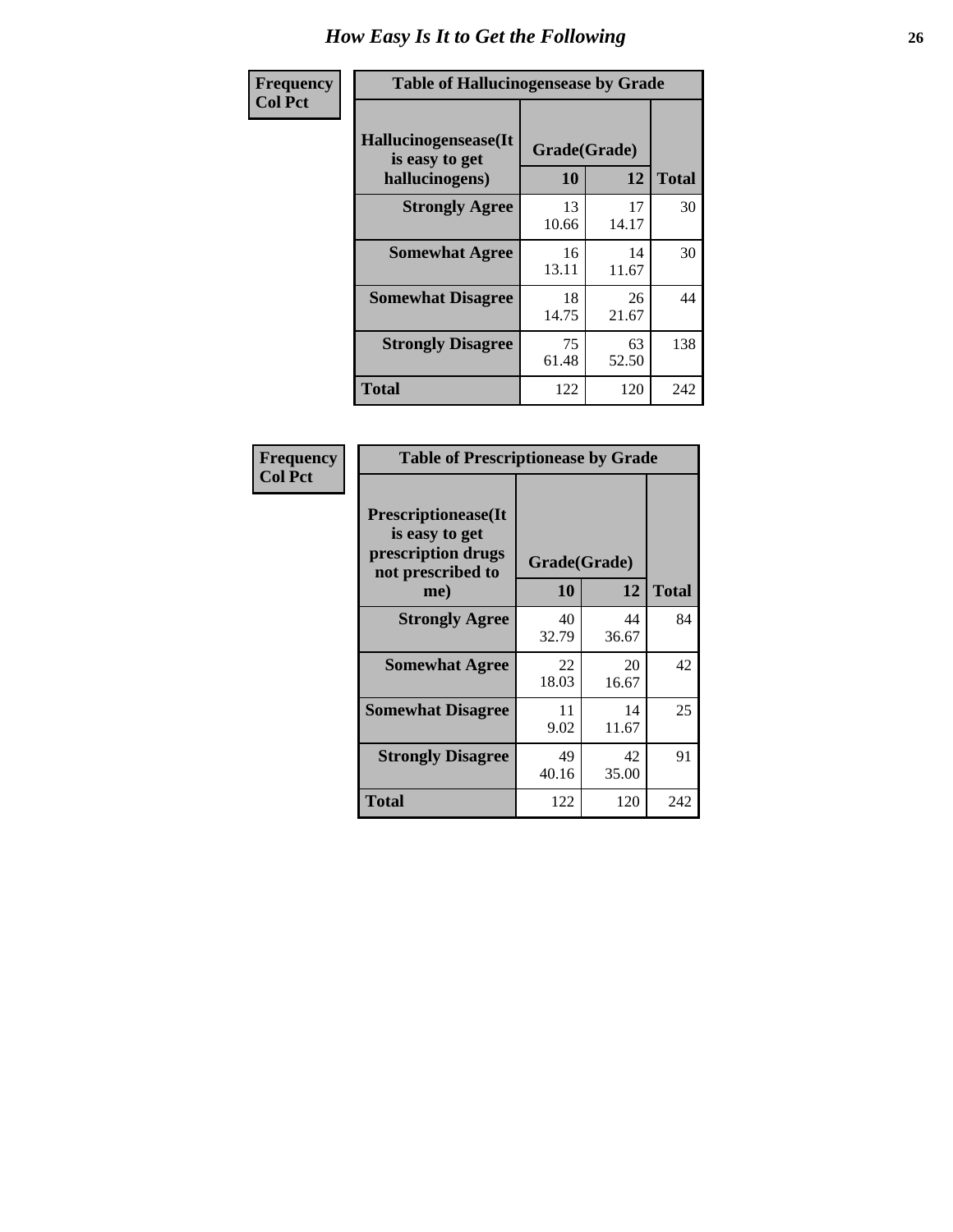*Age at Onset of Use* **27** *Results for "Age at Onset of Use" questions exclude students who said they did not use that substance*

| <b>Frequency</b> | <b>Table of Grade by Alcoholinit</b> |           |                                                  |                  |       |                           |            |             |             |           |                       |              |  |
|------------------|--------------------------------------|-----------|--------------------------------------------------|------------------|-------|---------------------------|------------|-------------|-------------|-----------|-----------------------|--------------|--|
| <b>Row Pct</b>   |                                      |           | Alcoholinit (I started using alcohol when I was) |                  |       |                           |            |             |             |           |                       |              |  |
|                  | Grade(Grade)   younger               | 8 or      | <b>10</b>                                        | 11               | 12    | 13                        | 14         | 15          | <b>16</b>   | 17        | <b>18 or</b><br>older | <b>Total</b> |  |
|                  | 10                                   | 2.63      | ↑<br>5.26                                        | $\theta$<br>0.00 | 13.16 | 13.16                     | 7<br>18.42 | 15<br>39.47 | 3<br>7.89   | 0<br>0.00 | 0<br>0.00             | 38           |  |
|                  | 12                                   | 2<br>5.26 | $\Omega$<br>0.00                                 | 2<br>5.26        | 2.63  | 2<br>5.26                 | 2<br>5.26  | 10<br>26.32 | 10<br>26.32 | 13.16     | 4<br>10.53            | 38           |  |
|                  | <b>Total</b>                         | 3         | 2                                                | 2                | 6     | 7                         | 9          | 25          | 13          |           | 4                     | 76           |  |
|                  |                                      |           |                                                  |                  |       | Frequency Missing $= 166$ |            |             |             |           |                       |              |  |

| <b>Table of Grade by Cigarettesinit</b> |                        |           |                        |                      |                           |            |                                                      |            |            |           |                       |              |
|-----------------------------------------|------------------------|-----------|------------------------|----------------------|---------------------------|------------|------------------------------------------------------|------------|------------|-----------|-----------------------|--------------|
|                                         |                        |           |                        |                      |                           |            | Cigarettesinit(I started smoking tobacco when I was) |            |            |           |                       |              |
| Grade(Grade)                            | <b>8 or</b><br>younger | 9         | 10                     | 11                   | 12                        | 13         | 14                                                   | 15         | 16         | 17        | <b>18 or</b><br>older | <b>Total</b> |
| 10                                      | $\Omega$<br>0.00       | 0<br>0.00 | 4.35                   | 4.35                 | 3<br>13.04                | 6<br>26.09 | 21.74                                                | 4<br>17.39 | 3<br>13.04 | 0<br>0.00 | 0<br>0.00             | 23           |
| 12                                      | 3.45                   | 3.45      | 0<br>0.00 <sub>1</sub> | $\mathbf{0}$<br>0.00 | 2<br>6.90                 | 3<br>10.34 | 4<br>13.79                                           | 3<br>10.34 | 24.14      | 17.24     | 3<br>10.34            | 29           |
| <b>Total</b>                            |                        |           |                        |                      | 5                         | 9          | 9                                                    | 7          | 10         | 5         | 3                     | 52           |
|                                         |                        |           |                        |                      | Frequency Missing $= 190$ |            |                                                      |            |            |           |                       |              |

| Frequency      | <b>Table of Grade by Smokelessinit</b> |                                                 |                  |                           |                                      |       |            |                  |                |  |  |  |  |
|----------------|----------------------------------------|-------------------------------------------------|------------------|---------------------------|--------------------------------------|-------|------------|------------------|----------------|--|--|--|--|
| <b>Row Pct</b> |                                        | Smokelessinit (I started chewing tobacco when I |                  |                           | was)                                 |       |            |                  |                |  |  |  |  |
|                | Grade(Grade)   younger                 | <b>8 or</b>                                     | 9                | <b>11</b>                 | 13                                   | 14    | 15         | <b>16</b>        | <b>Total</b>   |  |  |  |  |
|                | 10                                     | $\mathfrak{D}$<br>25.00                         | $\Omega$<br>0.00 | $\Omega$<br>0.00          | $\mathcal{D}_{\mathcal{L}}$<br>25.00 | 12.50 | 3<br>37.50 | $\Omega$<br>0.00 | 8              |  |  |  |  |
|                | 12                                     | $\Omega$<br>0.00                                | 25.00            | $25.00 \mid 25.00$        |                                      | 0.00  | 0.00       | 25.00            | $\overline{4}$ |  |  |  |  |
|                | <b>Total</b>                           | $\mathfrak{D}$                                  |                  |                           | 3                                    |       | 3          |                  | 12             |  |  |  |  |
|                |                                        |                                                 |                  | Frequency Missing $= 230$ |                                      |       |            |                  |                |  |  |  |  |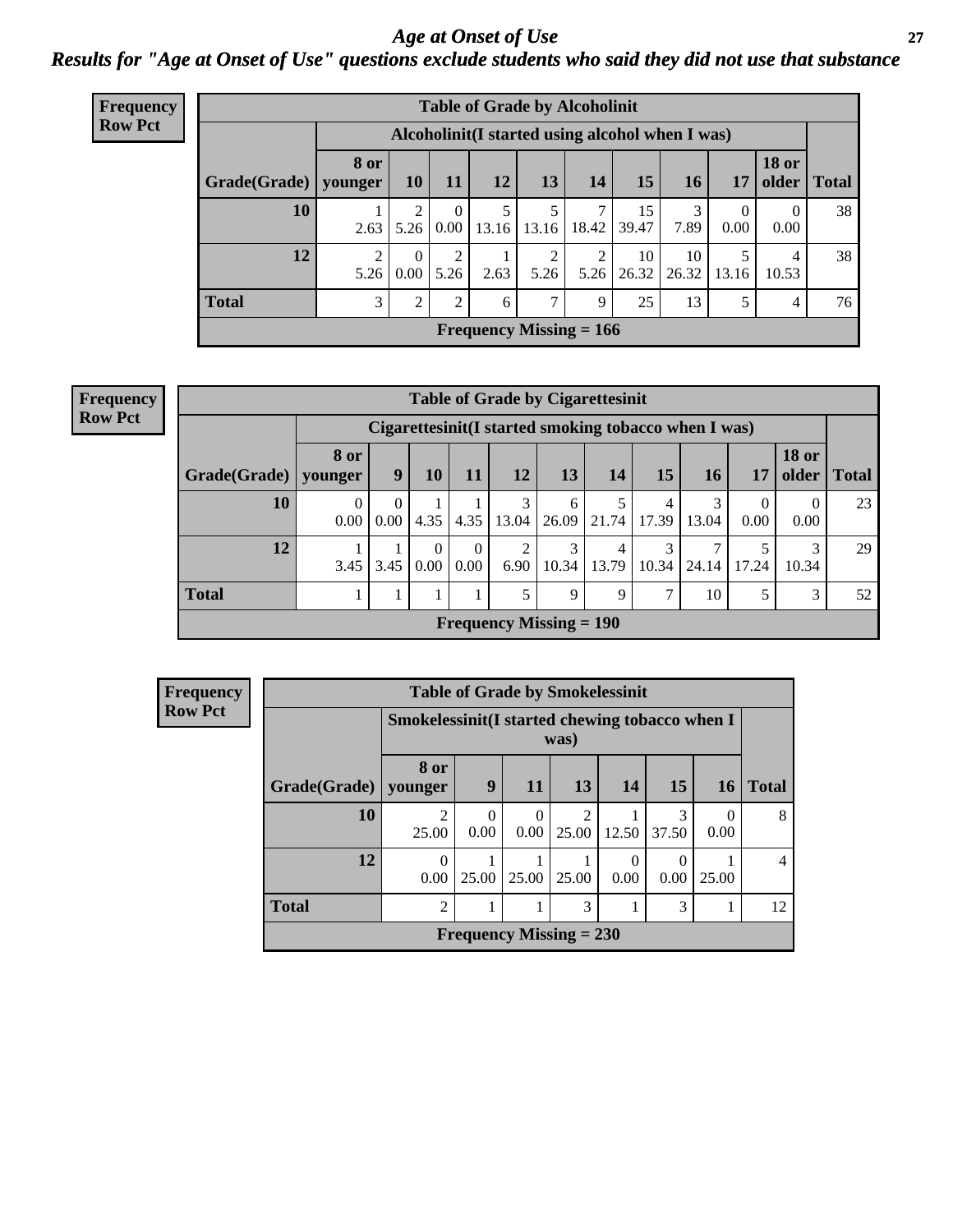#### *Age at Onset of Use* **28**

### *Results for "Age at Onset of Use" questions exclude students who said they did not use that substance*

| <b>Frequency</b> |  |
|------------------|--|
| <b>Row Pct</b>   |  |

| <b>Table of Grade by Marijuanainit</b> |           |                                                         |                         |                         |            |                 |            |                       |              |
|----------------------------------------|-----------|---------------------------------------------------------|-------------------------|-------------------------|------------|-----------------|------------|-----------------------|--------------|
|                                        |           | Marijuanainit (I started using marijuana when I<br>was) |                         |                         |            |                 |            |                       |              |
| Grade(Grade)                           | <b>10</b> | 12                                                      | 13                      | 14                      | 15         | 16 <sup>1</sup> | 17         | <b>18 or</b><br>older | <b>Total</b> |
| 10                                     | 5.88      | $\mathfrak{D}$<br>11.76                                 | 5.88                    | 5<br>29.41              | 4<br>23.53 | 5.88            | 2<br>11.76 | 5.88                  | 17           |
| 12                                     | 0.00      | $\Omega$<br>0.00                                        | $\overline{c}$<br>15.38 | $\overline{2}$<br>15.38 | 2<br>15.38 | 4<br>30.77      | 2<br>15.38 | 7.69                  | 13           |
| <b>Total</b>                           |           | $\mathfrak{D}$                                          | 3                       | $\overline{7}$          | 6          | 5               | 4          | $\mathfrak{D}$        | 30           |
| Frequency Missing $= 212$              |           |                                                         |                         |                         |            |                 |            |                       |              |

| <b>Frequency</b> | <b>Table of Grade by Cocaineinit</b> |                                                              |                  |                      |                |
|------------------|--------------------------------------|--------------------------------------------------------------|------------------|----------------------|----------------|
| <b>Row Pct</b>   |                                      | <b>Cocaineinit(I started</b><br>using cocaine when I<br>was) |                  |                      |                |
|                  | Grade(Grade)                         | 8 or<br>vounger                                              | 15               | <b>16</b>            | <b>Total</b>   |
|                  | 10                                   | 100.00                                                       | $\Omega$<br>0.00 | $\mathbf{0}$<br>0.00 |                |
|                  | 12                                   | 0.00                                                         | 50.00            | 50.00                | $\overline{2}$ |
|                  | <b>Total</b>                         |                                                              |                  |                      | 3              |
|                  |                                      | Frequency Missing $= 239$                                    |                  |                      |                |

| Frequency      | <b>Table of Grade by Inhalantsinit</b> |                                                              |           |              |  |
|----------------|----------------------------------------|--------------------------------------------------------------|-----------|--------------|--|
| <b>Row Pct</b> |                                        | Inhalantsinit(I<br>started using<br>inhalants when<br>I was) |           |              |  |
|                | Grade(Grade)                           | 14                                                           | 16        | <b>Total</b> |  |
|                | 10                                     | 100.00                                                       | 0<br>0.00 |              |  |
|                | 12                                     | $\Omega$<br>0.00                                             | 100.00    |              |  |
|                | <b>Total</b>                           |                                                              |           | 2            |  |
|                |                                        | <b>Frequency Missing <math>= 240</math></b>                  |           |              |  |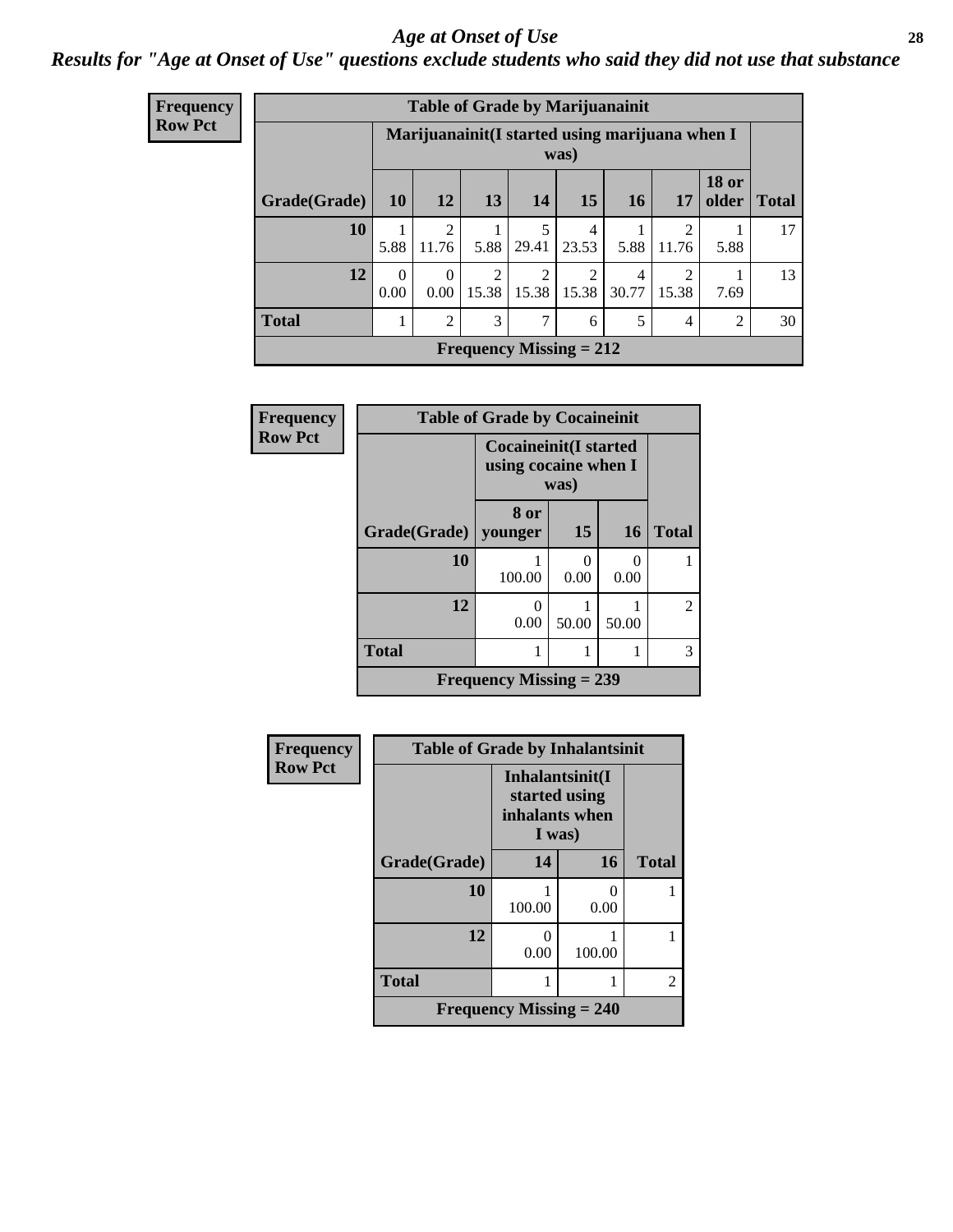#### *Age at Onset of Use* **29**

*Results for "Age at Onset of Use" questions exclude students who said they did not use that substance*

| <b>Frequency</b> | <b>Table of Grade by Steroidsinit</b> |                                                            |           |              |
|------------------|---------------------------------------|------------------------------------------------------------|-----------|--------------|
| <b>Row Pct</b>   |                                       | Steroidsinit(I<br>started using<br>steroids when<br>I was) |           |              |
|                  | Grade(Grade)                          | 15                                                         | 16        | <b>Total</b> |
|                  | 10                                    | 100.00                                                     | 0<br>0.00 |              |
|                  | 12                                    | 0<br>0.00                                                  | 100.00    | 1            |
|                  | <b>Total</b>                          | 1                                                          |           |              |
|                  | <b>Frequency Missing = 240</b>        |                                                            |           |              |

| <b>Frequency</b> | <b>Table of Grade by Ecstasyinit</b> |                                                       |                |                       |              |  |  |  |
|------------------|--------------------------------------|-------------------------------------------------------|----------------|-----------------------|--------------|--|--|--|
| <b>Row Pct</b>   |                                      | Ecstasyinit(I<br>started using<br>ecstasy when I was) |                |                       |              |  |  |  |
|                  | Grade(Grade)                         | 13                                                    | 15             | <b>18 or</b><br>older | <b>Total</b> |  |  |  |
|                  | 10                                   | 0<br>0.00                                             | 100.00         | 0.00                  |              |  |  |  |
|                  | 12                                   | 33.33                                                 | 33.33          | 33.33                 | 3            |  |  |  |
|                  | <b>Total</b>                         | 1                                                     | $\overline{2}$ |                       | 4            |  |  |  |
|                  | Frequency Missing $= 238$            |                                                       |                |                       |              |  |  |  |

#### *For Grade \* Methinit all data are missing since all the levels of variable Methinit are missing.*

*For Grade \* Hallucinogensinit all data are missing since all the levels of variable Hallucinogensinit are missing.*

| Frequency      | <b>Table of Grade by Prescriptioninit</b> |                                                                                                |                           |                  |                  |                         |                                      |       |              |
|----------------|-------------------------------------------|------------------------------------------------------------------------------------------------|---------------------------|------------------|------------------|-------------------------|--------------------------------------|-------|--------------|
| <b>Row Pct</b> |                                           | <b>Prescriptioninit(I started using prescription</b><br>drugs not prescribed to me when I was) |                           |                  |                  |                         |                                      |       |              |
|                | Grade(Grade)   younger                    | 8 or                                                                                           | <b>12</b>                 | <b>13</b>        | 14               | 15                      | 16                                   | 17    | <b>Total</b> |
|                | 10                                        | 16.67                                                                                          | $\Omega$<br>0.00          | 16.67            | 16.67            | $\mathfrak{D}$<br>33.33 | $\left($<br>0.00                     | 16.67 | 6            |
|                | 12                                        | 16.67                                                                                          | 16.67                     | $\Omega$<br>0.00 | $\Omega$<br>0.00 | $\mathfrak{D}$<br>33.33 | $\mathcal{D}_{\mathcal{L}}$<br>33.33 | 0.00  | 6            |
|                | <b>Total</b>                              | $\overline{2}$                                                                                 |                           |                  |                  | 4                       | $\mathfrak{D}$                       |       | 12           |
|                |                                           |                                                                                                | Frequency Missing $= 230$ |                  |                  |                         |                                      |       |              |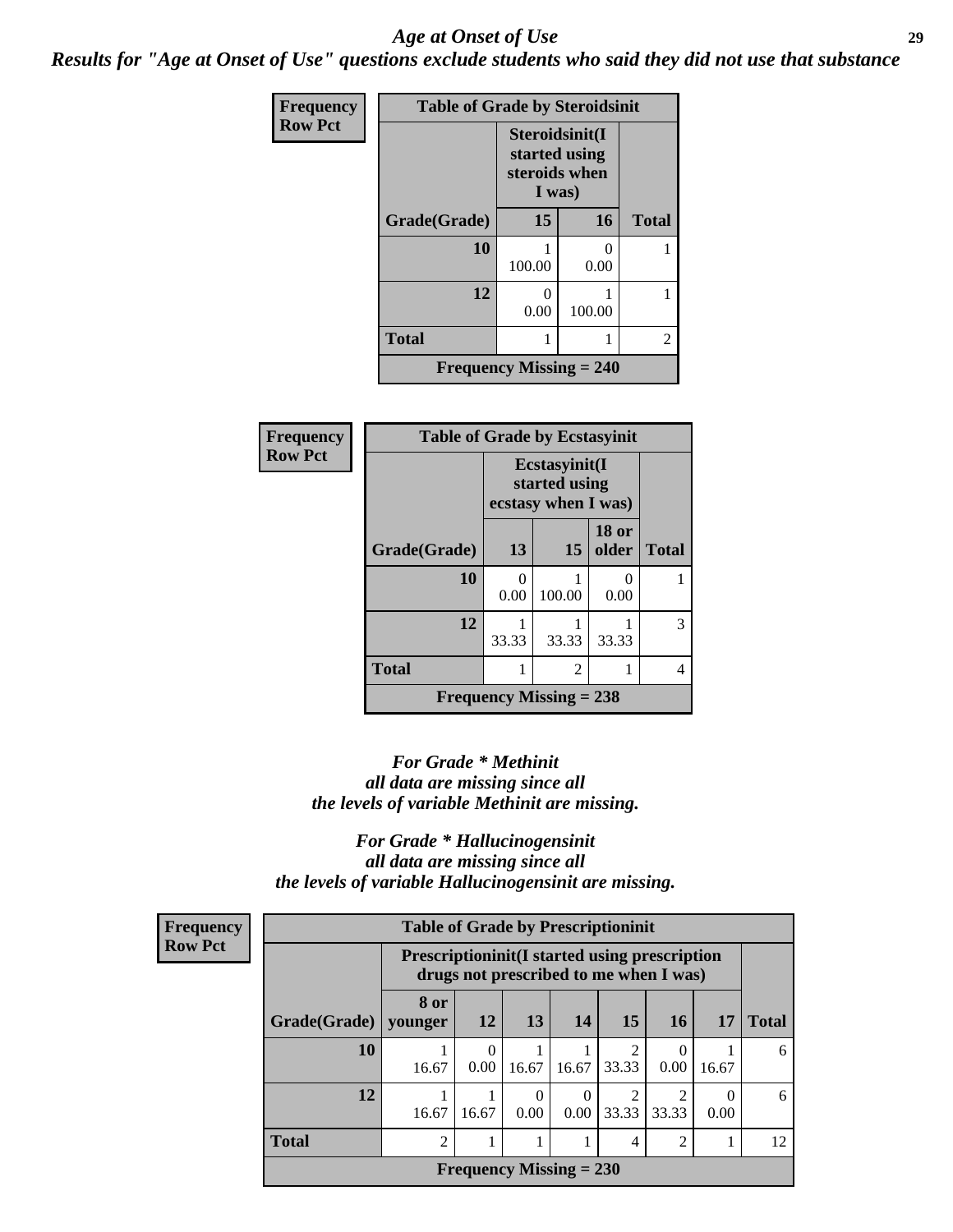| Frequency      | <b>Table of Alcoholharm by Grade</b>          |                    |             |              |
|----------------|-----------------------------------------------|--------------------|-------------|--------------|
| <b>Col Pct</b> | Alcoholharm(I<br>think alcohol is<br>harmful) | Grade(Grade)<br>10 | 12          | <b>Total</b> |
|                | <b>Strongly Agree</b>                         | 70<br>57.38        | 81<br>67.50 | 151          |
|                | <b>Somewhat Agree</b>                         | 26<br>21.31        | 23<br>19.17 | 49           |
|                | <b>Somewhat Disagree</b>                      | 6<br>4.92          | 5<br>4.17   | 11           |
|                | <b>Strongly Disagree</b>                      | 20<br>16.39        | 11<br>9.17  | 31           |
|                | <b>Total</b>                                  | 122                | 120         | 242          |

| <b>Table of Cigarettesharm by Grade</b>                  |                    |             |              |  |  |  |  |
|----------------------------------------------------------|--------------------|-------------|--------------|--|--|--|--|
| Cigarettesharm(I<br>think smoking<br>tobacco is harmful) | Grade(Grade)<br>10 | 12          | <b>Total</b> |  |  |  |  |
| <b>Strongly Agree</b>                                    | 89<br>72.95        | 97<br>80.83 | 186          |  |  |  |  |
| <b>Somewhat Agree</b>                                    | 15<br>12.30        | 11<br>9.17  | 26           |  |  |  |  |
| <b>Somewhat Disagree</b>                                 | 1<br>0.82          | 0.83        | 2            |  |  |  |  |
| <b>Strongly Disagree</b>                                 | 17<br>13.93        | 11<br>9.17  | 28           |  |  |  |  |
| <b>Total</b>                                             | 122                | 120         | 242          |  |  |  |  |

| Frequency      |                                                         | <b>Table of Smokelessharm by Grade</b> |             |              |  |  |  |
|----------------|---------------------------------------------------------|----------------------------------------|-------------|--------------|--|--|--|
| <b>Col Pct</b> | Smokelessharm(I<br>think chewing<br>tobacco is harmful) | Grade(Grade)<br>10                     | 12          | <b>Total</b> |  |  |  |
|                | <b>Strongly Agree</b>                                   | 89<br>72.95                            | 99<br>82.50 | 188          |  |  |  |
|                | <b>Somewhat Agree</b>                                   | 13<br>10.66                            | 5.83        | 20           |  |  |  |
|                | <b>Somewhat Disagree</b>                                | 4<br>3.28                              | 2<br>1.67   | 6            |  |  |  |
|                | <b>Strongly Disagree</b>                                | 16<br>13.11                            | 12<br>10.00 | 28           |  |  |  |
|                | <b>Total</b>                                            | 122                                    | 120         | 242          |  |  |  |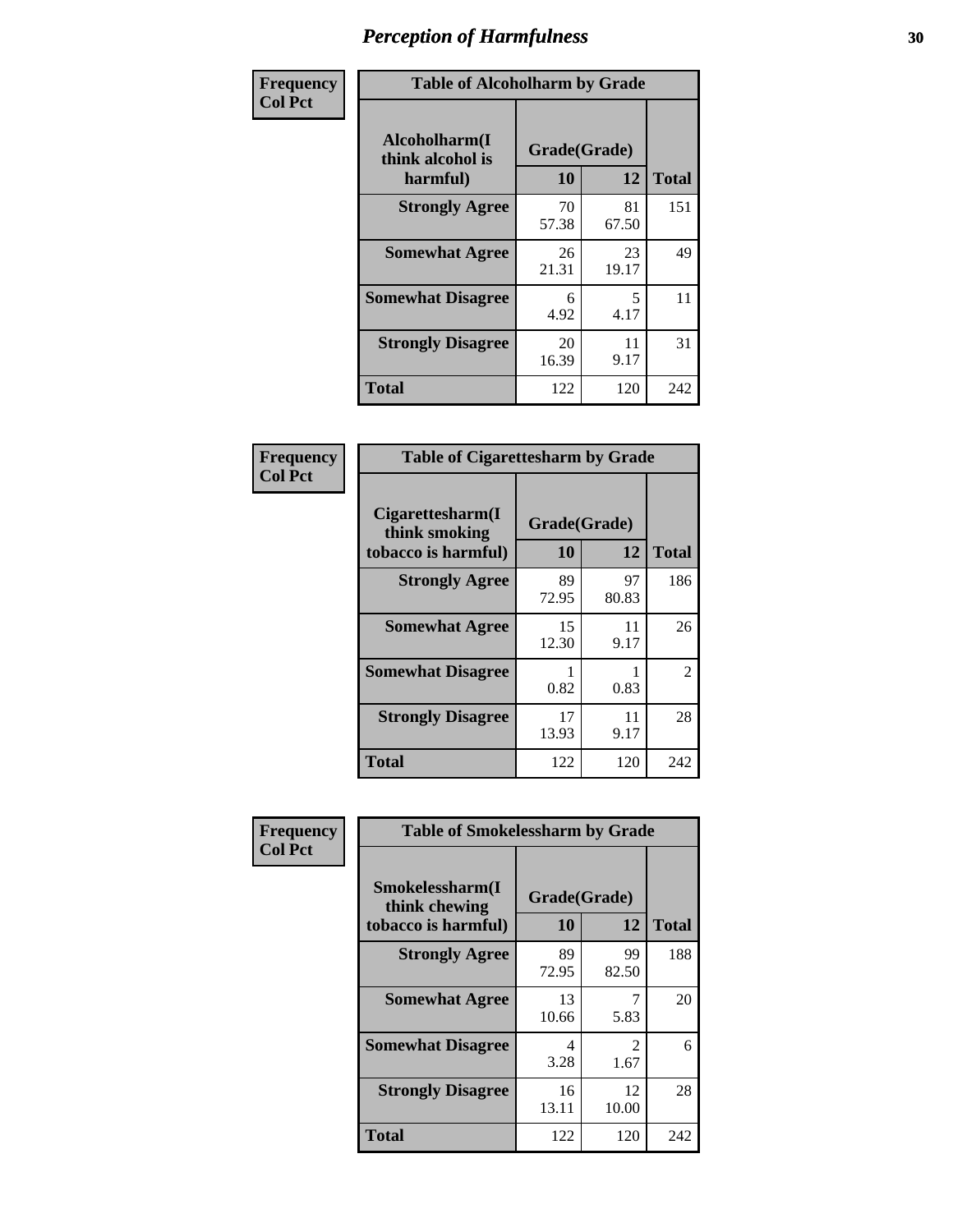| Frequency      | <b>Table of Marijuanaharm by Grade</b>            |                        |             |              |  |
|----------------|---------------------------------------------------|------------------------|-------------|--------------|--|
| <b>Col Pct</b> | Marijuanaharm(I<br>think marijuana is<br>harmful) | Grade(Grade)<br>10     | 12          | <b>Total</b> |  |
|                | <b>Strongly Agree</b>                             | 86<br>70.49            | 89<br>74.17 | 175          |  |
|                | <b>Somewhat Agree</b>                             | 12<br>9.84             | 10<br>8.33  | 22           |  |
|                | <b>Somewhat Disagree</b>                          | $\mathfrak{D}$<br>1.64 | 4<br>3.33   | 6            |  |
|                | <b>Strongly Disagree</b>                          | 22<br>18.03            | 17<br>14.17 | 39           |  |
|                | <b>Total</b>                                      | 122                    | 120         | 242          |  |

| <b>Table of Cocaineharm by Grade</b>          |                        |              |              |  |  |  |  |  |
|-----------------------------------------------|------------------------|--------------|--------------|--|--|--|--|--|
| Cocaineharm(I<br>think cocaine is<br>harmful) | Grade(Grade)<br>10     | 12           | <b>Total</b> |  |  |  |  |  |
| <b>Strongly Agree</b>                         | 103<br>84.43           | 103<br>85.83 | 206          |  |  |  |  |  |
| <b>Somewhat Agree</b>                         | $\mathfrak{D}$<br>1.64 | 4<br>3.33    | 6            |  |  |  |  |  |
| <b>Somewhat Disagree</b>                      | 0<br>0.00              | 0.83         |              |  |  |  |  |  |
| <b>Strongly Disagree</b>                      | 17<br>13.93            | 12<br>10.00  | 29           |  |  |  |  |  |
| <b>Total</b>                                  | 122                    | 120          | 242          |  |  |  |  |  |

| Frequency      | <b>Table of Inhalantsharm by Grade</b>                                         |              |              |              |  |  |  |
|----------------|--------------------------------------------------------------------------------|--------------|--------------|--------------|--|--|--|
| <b>Col Pct</b> | Inhalantsharm(I<br>Grade(Grade)<br>think inhalants are<br>12<br>10<br>harmful) |              |              | <b>Total</b> |  |  |  |
|                | <b>Strongly Agree</b>                                                          | 101<br>82.79 | 102<br>85.00 | 203          |  |  |  |
|                | <b>Somewhat Agree</b>                                                          | 4<br>3.28    | 4<br>3.33    | 8            |  |  |  |
|                | <b>Somewhat Disagree</b>                                                       | 0<br>0.00    | 2<br>1.67    | 2            |  |  |  |
|                | <b>Strongly Disagree</b>                                                       | 17<br>13.93  | 12<br>10.00  | 29           |  |  |  |
|                | <b>Total</b>                                                                   | 122          | 120          | 242          |  |  |  |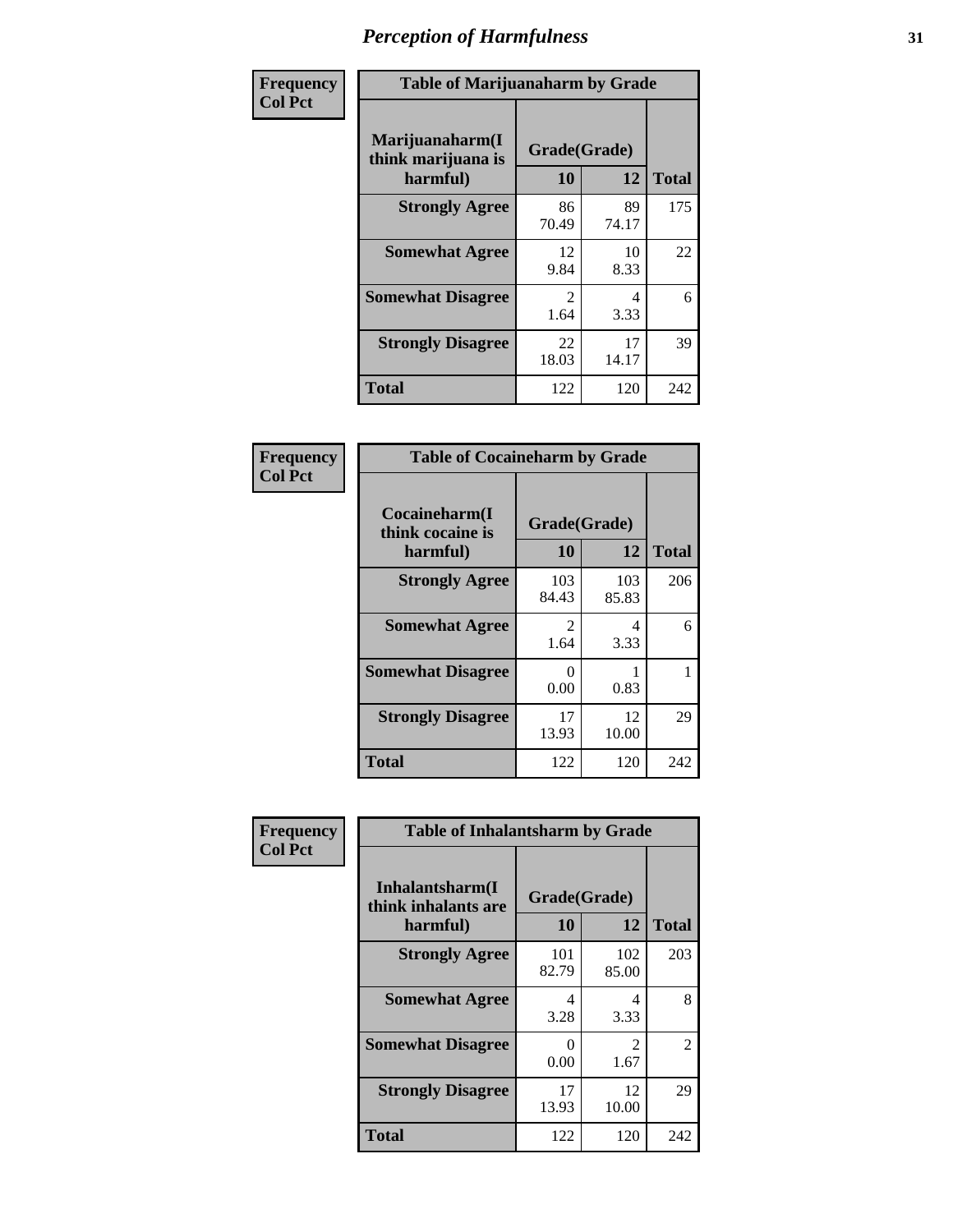| Frequency      | <b>Table of Steroidsharm by Grade</b>            |                    |                        |              |
|----------------|--------------------------------------------------|--------------------|------------------------|--------------|
| <b>Col Pct</b> | Steroidsharm(I<br>think steroids are<br>harmful) | Grade(Grade)<br>10 | 12                     | <b>Total</b> |
|                | <b>Strongly Agree</b>                            | 95<br>77.87        | 100<br>83.33           | 195          |
|                | <b>Somewhat Agree</b>                            | 8<br>6.56          | 5<br>4.17              | 13           |
|                | <b>Somewhat Disagree</b>                         | 0.82               | $\mathfrak{D}$<br>1.67 | 3            |
|                | <b>Strongly Disagree</b>                         | 18<br>14.75        | 13<br>10.83            | 31           |
|                | <b>Total</b>                                     | 122                | 120                    | 242          |

| <b>Table of Ecstasyharm by Grade</b>          |                    |              |     |  |  |
|-----------------------------------------------|--------------------|--------------|-----|--|--|
| Ecstasyharm(I<br>think ecstasy is<br>harmful) | Grade(Grade)<br>10 | <b>Total</b> |     |  |  |
| <b>Strongly Agree</b>                         | 100<br>81.97       | 98<br>81.67  | 198 |  |  |
| <b>Somewhat Agree</b>                         | 3<br>2.46          | 9<br>7.50    | 12  |  |  |
| <b>Somewhat Disagree</b>                      | 0<br>0.00          | 0.83         | 1   |  |  |
| <b>Strongly Disagree</b>                      | 19<br>15.57        | 12<br>10.00  | 31  |  |  |
| <b>Total</b>                                  | 122                | 120          | 242 |  |  |

| Frequency      | <b>Table of Methharm by Grade</b>                            |                    |              |              |
|----------------|--------------------------------------------------------------|--------------------|--------------|--------------|
| <b>Col Pct</b> | <b>Methharm</b> (I think<br>methamphetamines<br>are harmful) | Grade(Grade)<br>10 | 12           | <b>Total</b> |
|                | <b>Strongly Agree</b>                                        | 101<br>82.79       | 104<br>86.67 | 205          |
|                | <b>Somewhat Agree</b>                                        | 3<br>2.46          | 3<br>2.50    | 6            |
|                | <b>Somewhat Disagree</b>                                     | 0<br>0.00          | 0.83         |              |
|                | <b>Strongly Disagree</b>                                     | 18<br>14.75        | 12<br>10.00  | 30           |
|                | <b>Total</b>                                                 | 122                | 120          | 242          |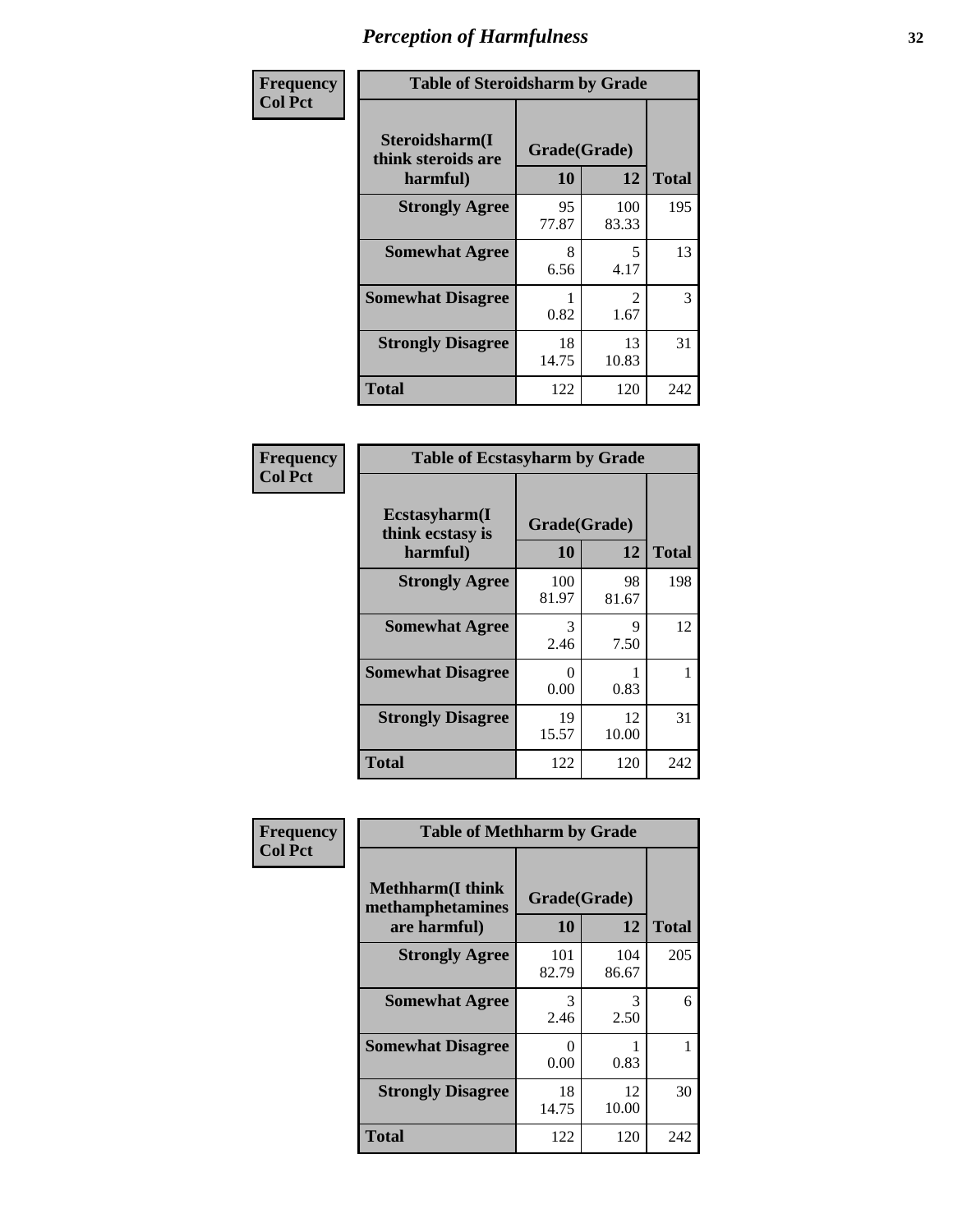| Frequency      | <b>Table of Hallucinogensharm by Grade</b>                 |                    |                                  |              |
|----------------|------------------------------------------------------------|--------------------|----------------------------------|--------------|
| <b>Col Pct</b> | Hallucinogensharm(I<br>think hallucinogens<br>are harmful) | Grade(Grade)<br>10 | 12                               | <b>Total</b> |
|                | <b>Strongly Agree</b>                                      | 101<br>82.79       | 102<br>85.00                     | 203          |
|                | <b>Somewhat Agree</b>                                      | 2<br>1.64          | $\overline{\phantom{0}}$<br>4.17 | 7            |
|                | <b>Somewhat Disagree</b>                                   | 0<br>0.00          | 0.83                             | 1            |
|                | <b>Strongly Disagree</b>                                   | 19<br>15.57        | 12<br>10.00                      | 31           |
|                | <b>Total</b>                                               | 122                | 120                              | 242          |

| <b>Table of Prescriptionharm by Grade</b>                                                 |                    |             |              |  |
|-------------------------------------------------------------------------------------------|--------------------|-------------|--------------|--|
| Prescriptionharm(I<br>think prescription<br>drugs not<br>prescribed to me<br>are harmful) | Grade(Grade)<br>10 | 12          | <b>Total</b> |  |
| <b>Strongly Agree</b>                                                                     | 91<br>74.59        | 93<br>77.50 | 184          |  |
| <b>Somewhat Agree</b>                                                                     | 8<br>6.56          | 10<br>8.33  | 18           |  |
| <b>Somewhat Disagree</b>                                                                  | 5<br>4.10          | 4<br>3.33   | 9            |  |
| <b>Strongly Disagree</b>                                                                  | 18<br>14.75        | 13<br>10.83 | 31           |  |
| Total                                                                                     | 122                | 120         | 242          |  |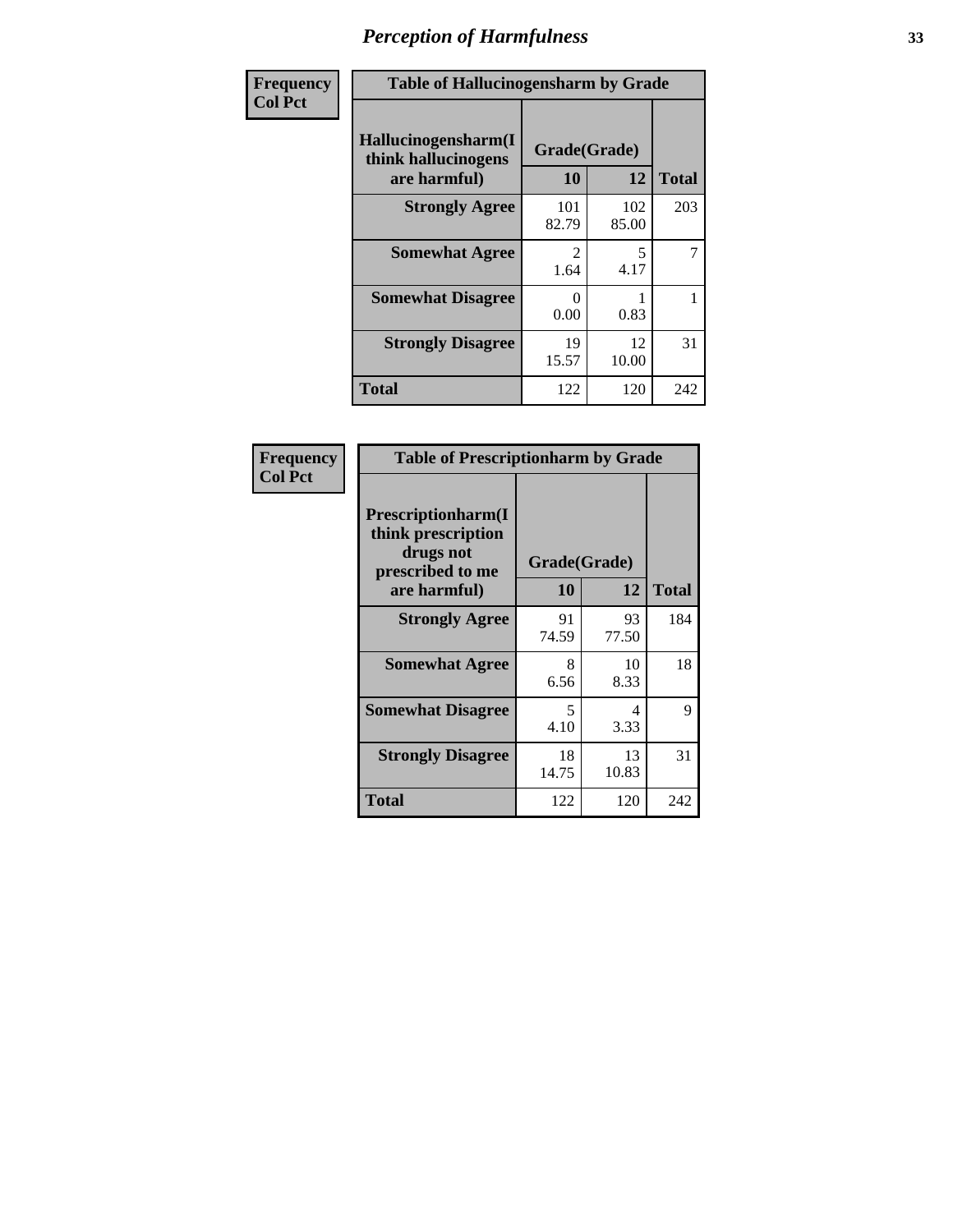### *Disapproval by Adults* **34**

| Frequency      |                                                               | <b>Table of Alcoholadult by Grade</b> |             |              |  |
|----------------|---------------------------------------------------------------|---------------------------------------|-------------|--------------|--|
| <b>Col Pct</b> | Alcoholadult(Adults<br>would disapprove if<br>I used alcohol) | Grade(Grade)<br>10                    | 12          | <b>Total</b> |  |
|                | <b>Strongly Agree</b>                                         | 76<br>62.30                           | 84<br>70.00 | 160          |  |
|                | <b>Somewhat Agree</b>                                         | 18<br>14.75                           | 21<br>17.50 | 39           |  |
|                | <b>Somewhat Disagree</b>                                      | 9<br>7.38                             | 5<br>4.17   | 14           |  |
|                | <b>Strongly Disagree</b>                                      | 19<br>15.57                           | 10<br>8.33  | 29           |  |
|                | <b>Total</b>                                                  | 122                                   | 120         | 242          |  |

| <b>Table of Tobaccoadult by Grade</b>                                 |                    |             |              |  |
|-----------------------------------------------------------------------|--------------------|-------------|--------------|--|
| <b>Tobaccoadult</b> (Adults<br>would disapprove if<br>I used tobacco) | Grade(Grade)<br>10 | 12          | <b>Total</b> |  |
| <b>Strongly Agree</b>                                                 | 87<br>71.31        | 87<br>72.50 | 174          |  |
| <b>Somewhat Agree</b>                                                 | 12<br>9.84         | 16<br>13.33 | 28           |  |
| <b>Somewhat Disagree</b>                                              | 4<br>3.28          | 6<br>5.00   | 10           |  |
| <b>Strongly Disagree</b>                                              | 19<br>15.57        | 11<br>9.17  | 30           |  |
| Total                                                                 | 122                | 120         | 242          |  |

| Frequency      | <b>Table of Marijuanaadult by Grade</b>                           |                      |              |              |
|----------------|-------------------------------------------------------------------|----------------------|--------------|--------------|
| <b>Col Pct</b> | Marijuanaadult(Adults<br>would disapprove if I<br>used marijuana) | Grade(Grade)<br>10   | 12           | <b>Total</b> |
|                | <b>Strongly Agree</b>                                             | 99<br>81.15          | 102<br>85.00 | 201          |
|                | <b>Somewhat Agree</b>                                             | 5<br>4.10            | 5<br>4.17    | 10           |
|                | <b>Somewhat Disagree</b>                                          | $\mathbf{0}$<br>0.00 | 3<br>2.50    | 3            |
|                | <b>Strongly Disagree</b>                                          | 18<br>14.75          | 10<br>8.33   | 28           |
|                | <b>Total</b>                                                      | 122                  | 120          | 242          |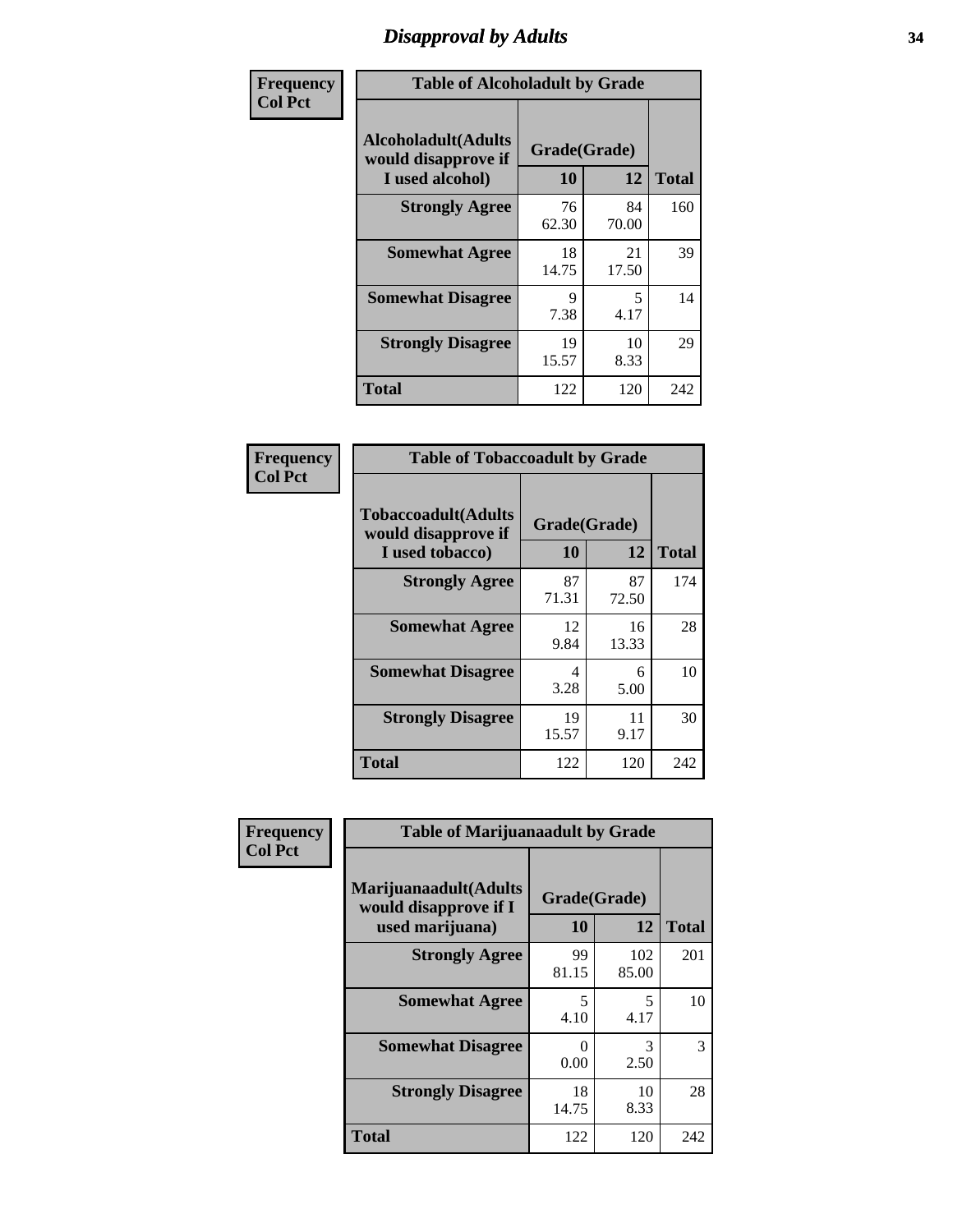### *Disapproval by Adults* **35**

| <b>Frequency</b> | <b>Table of Otherdrugadult by Grade</b>                                     |                    |              |                |
|------------------|-----------------------------------------------------------------------------|--------------------|--------------|----------------|
| <b>Col Pct</b>   | <b>Otherdrugadult</b> (Adults<br>would disapprove if I<br>used other drugs) | Grade(Grade)<br>10 | 12           | <b>Total</b>   |
|                  | <b>Strongly Agree</b>                                                       | 103<br>84.43       | 104<br>86.67 | 207            |
|                  | <b>Somewhat Agree</b>                                                       | 0.82               | 4<br>3.33    | 5              |
|                  | <b>Somewhat Disagree</b>                                                    | 0<br>0.00          | 2<br>1.67    | $\overline{2}$ |
|                  | <b>Strongly Disagree</b>                                                    | 18<br>14.75        | 10<br>8.33   | 28             |
|                  | <b>Total</b>                                                                | 122                | 120          | 242            |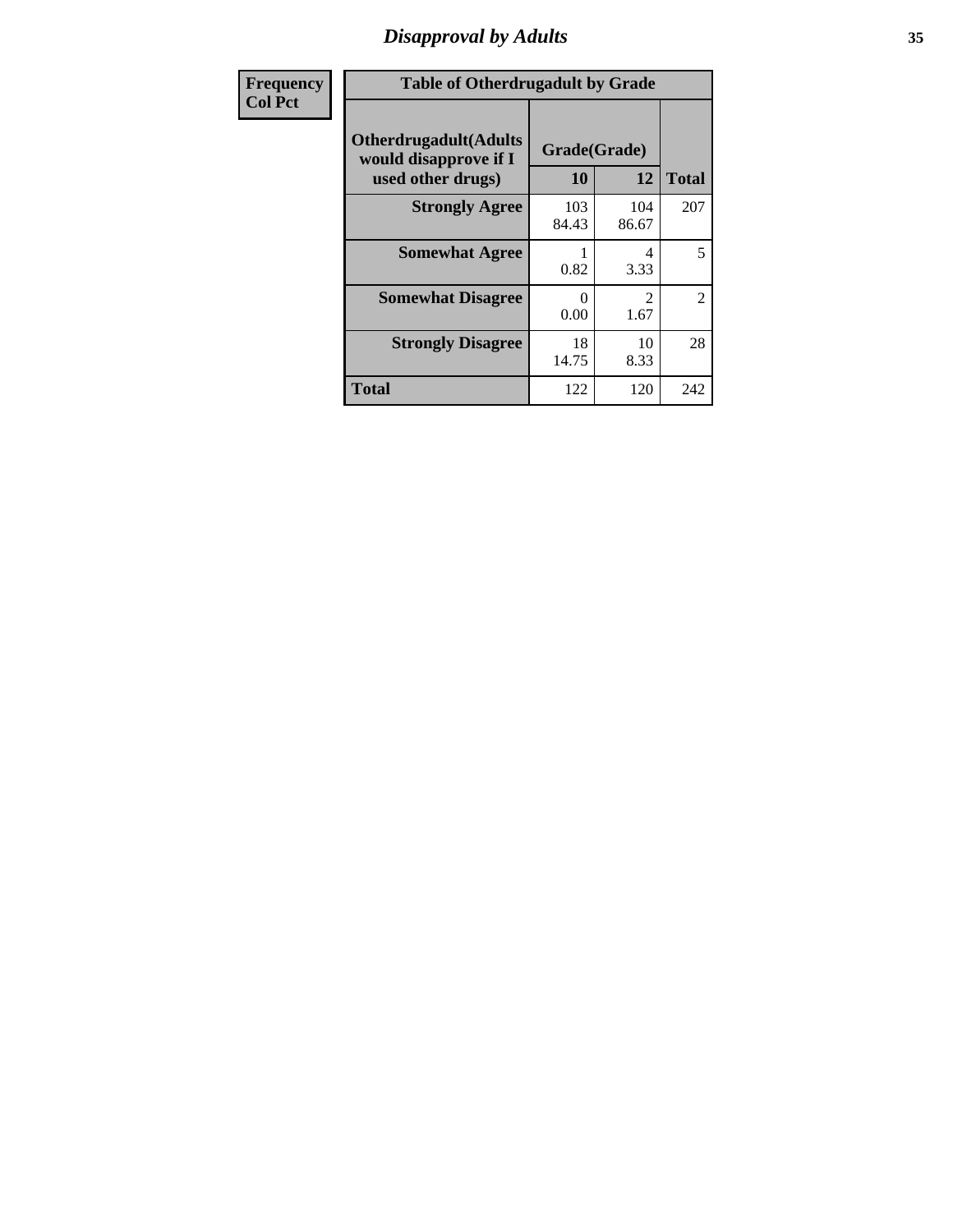### *Disapproval by Peers* **36**

| Frequency      | <b>Table of Alcoholpeer by Grade</b>                    |              |             |              |
|----------------|---------------------------------------------------------|--------------|-------------|--------------|
| <b>Col Pct</b> | Alcoholpeer(My<br>friends would<br>disapprove if I used | Grade(Grade) |             |              |
|                | alcohol)                                                | 10           | 12          | <b>Total</b> |
|                | <b>Strongly Agree</b>                                   | 42<br>34.43  | 46<br>38.33 | 88           |
|                | <b>Somewhat Agree</b>                                   | 18<br>14.75  | 32<br>26.67 | 50           |
|                | <b>Somewhat Disagree</b>                                | 21<br>17.21  | 19<br>15.83 | 40           |
|                | <b>Strongly Disagree</b>                                | 41<br>33.61  | 23<br>19.17 | 64           |
|                | Total                                                   | 122          | 120         | 242          |

| Frequency      | <b>Table of Tobaccopeer by Grade</b>                                |                    |             |              |
|----------------|---------------------------------------------------------------------|--------------------|-------------|--------------|
| <b>Col Pct</b> | Tobaccopeer(My<br>friends would<br>disapprove if I used<br>tobacco) | Grade(Grade)<br>10 | 12          | <b>Total</b> |
|                | <b>Strongly Agree</b>                                               | 57<br>46.72        | 56<br>46.67 | 113          |
|                | <b>Somewhat Agree</b>                                               | 13<br>10.66        | 29<br>24.17 | 42           |
|                | <b>Somewhat Disagree</b>                                            | 18<br>14.75        | 15<br>12.50 | 33           |
|                | <b>Strongly Disagree</b>                                            | 34<br>27.87        | 20<br>16.67 | 54           |
|                | Total                                                               | 122                | 120         | 242          |

| Frequency      | <b>Table of Marijuanapeer by Grade</b>                    |              |             |              |
|----------------|-----------------------------------------------------------|--------------|-------------|--------------|
| <b>Col Pct</b> | Marijuanapeer(My<br>friends would<br>disapprove if I used | Grade(Grade) |             |              |
|                | marijuana)                                                | 10           | 12          | <b>Total</b> |
|                | <b>Strongly Agree</b>                                     | 66<br>54.10  | 67<br>55.83 | 133          |
|                | <b>Somewhat Agree</b>                                     | 12<br>9.84   | 22<br>18.33 | 34           |
|                | <b>Somewhat Disagree</b>                                  | 13<br>10.66  | 12<br>10.00 | 25           |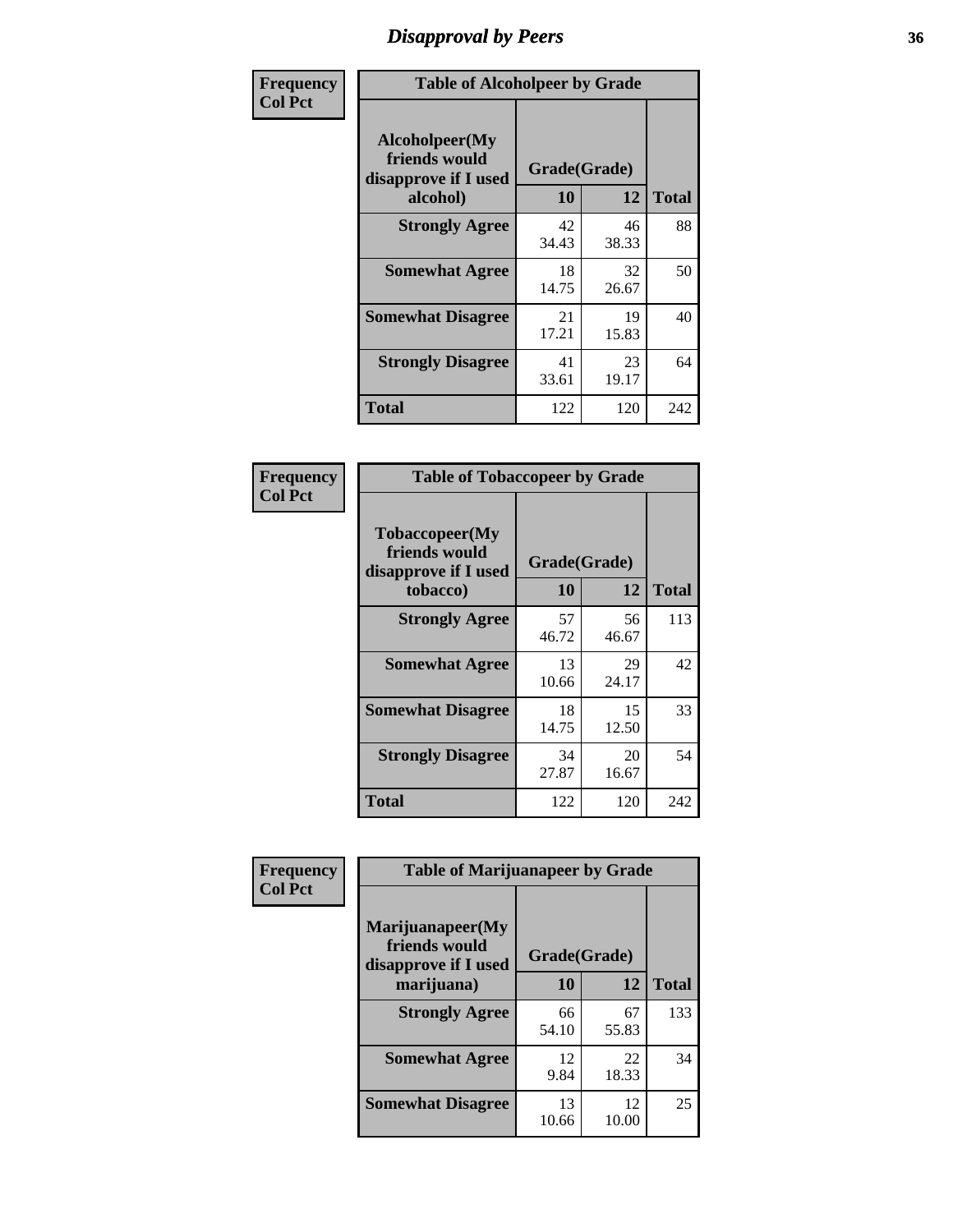# *Disapproval by Peers* **37**

| <b>Frequency</b> | <b>Table of Marijuanapeer by Grade</b>                                  |                    |             |              |  |
|------------------|-------------------------------------------------------------------------|--------------------|-------------|--------------|--|
| <b>Col Pct</b>   | Marijuanapeer(My<br>friends would<br>disapprove if I used<br>marijuana) | Grade(Grade)<br>10 | 12          | <b>Total</b> |  |
|                  | <b>Strongly Disagree</b>                                                | 31<br>25.41        | 19<br>15.83 | 50           |  |
|                  | <b>Total</b>                                                            | 122                | 120         | 242          |  |

| <b>Frequency</b> | <b>Table of Otherdrugpeer by Grade</b>                                    |                           |             |              |
|------------------|---------------------------------------------------------------------------|---------------------------|-------------|--------------|
| <b>Col Pct</b>   | Otherdrugpeer(My<br>friends would<br>disapprove if I used<br>other drugs) | Grade(Grade)<br><b>10</b> | 12          | <b>Total</b> |
|                  |                                                                           |                           |             |              |
|                  | <b>Strongly Agree</b>                                                     | 70<br>57.38               | 82<br>68.33 | 152          |
|                  | <b>Somewhat Agree</b>                                                     | 13<br>10.66               | 16<br>13.33 | 29           |
|                  | <b>Somewhat Disagree</b>                                                  | 11<br>9.02                | 8<br>6.67   | 19           |
|                  | <b>Strongly Disagree</b>                                                  | 28<br>22.95               | 14<br>11.67 | 42           |
|                  | <b>Total</b>                                                              | 122                       | 120         | 242          |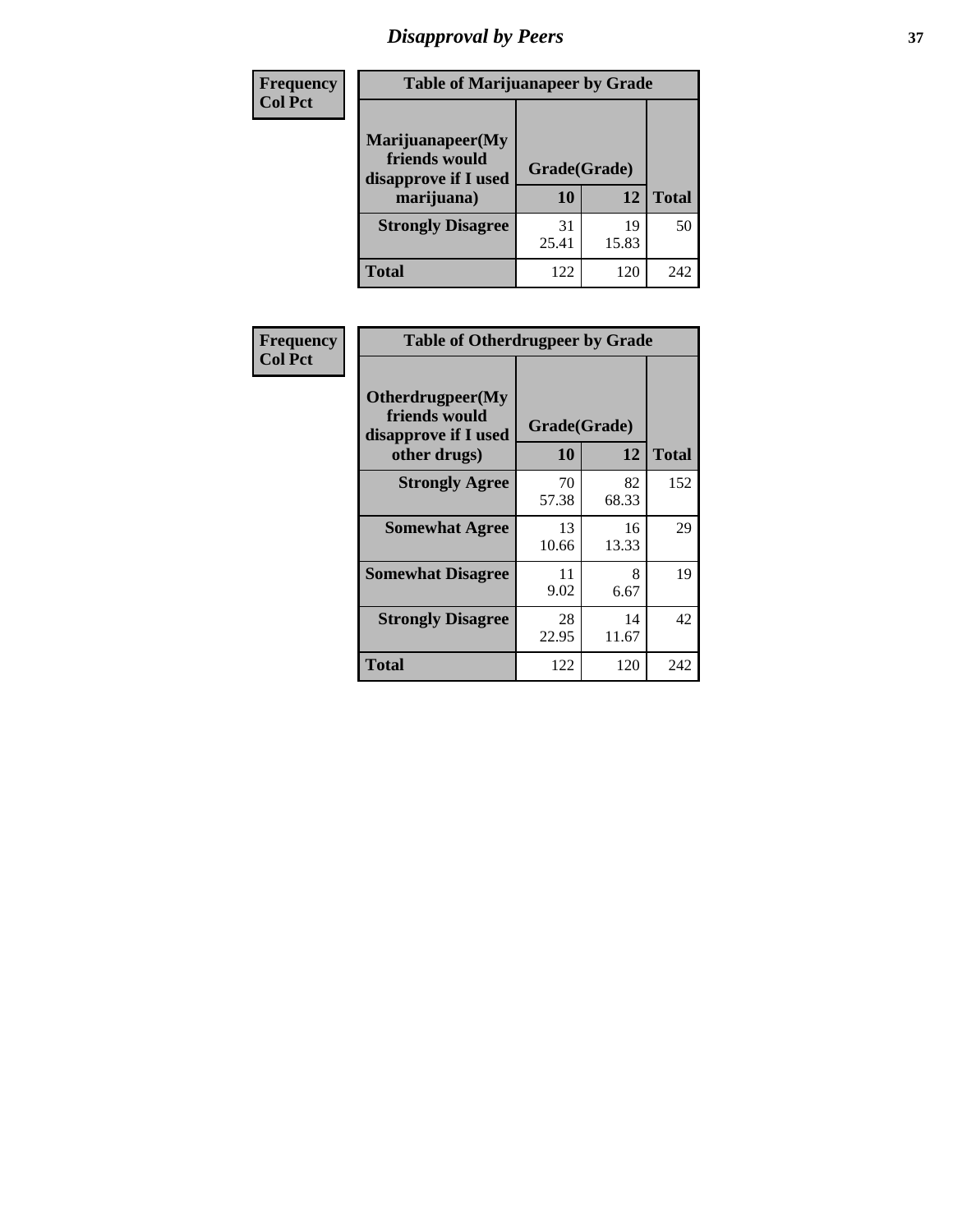| Frequency      | <b>Table of Alcohollocation1 by Grade</b> |              |             |              |  |
|----------------|-------------------------------------------|--------------|-------------|--------------|--|
| <b>Col Pct</b> | <b>Alcohollocation1(Places</b>            | Grade(Grade) |             |              |  |
|                | <b>Friends Use Alcohol)</b>               | 10           | 12          | <b>Total</b> |  |
|                |                                           | 60<br>49.18  | 58<br>48.33 | 118          |  |
|                | Do Not Use                                | 62<br>50.82  | 62<br>51.67 | 124          |  |
|                | <b>Total</b>                              | 122          | 120         | 242          |  |

| Frequency      | <b>Table of Alcohollocation2 by Grade</b>                     |                    |             |              |  |
|----------------|---------------------------------------------------------------|--------------------|-------------|--------------|--|
| <b>Col Pct</b> | <b>Alcohollocation2(Places</b><br><b>Friends Use Alcohol)</b> | Grade(Grade)<br>10 | 12          | <b>Total</b> |  |
|                |                                                               |                    |             |              |  |
|                |                                                               | 85<br>69.67        | 87<br>72.50 | 172          |  |
|                | Home                                                          | 37<br>30.33        | 33<br>27.50 | 70           |  |
|                | <b>Total</b>                                                  | 122                | 120         | 242          |  |

| Frequency<br><b>Col Pct</b> | <b>Table of Alcohollocation 3 by Grade</b>                    |                    |              |              |  |
|-----------------------------|---------------------------------------------------------------|--------------------|--------------|--------------|--|
|                             | <b>Alcohollocation3(Places</b><br><b>Friends Use Alcohol)</b> | Grade(Grade)<br>10 | 12           | <b>Total</b> |  |
|                             |                                                               | 116<br>95.08       | 117<br>97.50 | 233          |  |
|                             | <b>School</b>                                                 | 6<br>4.92          | 3<br>2.50    | Q            |  |
|                             | <b>Total</b>                                                  | 122                | 120          | 242          |  |

| <b>Frequency</b> | <b>Table of Alcohollocation4 by Grade</b> |              |              |              |  |
|------------------|-------------------------------------------|--------------|--------------|--------------|--|
| <b>Col Pct</b>   | <b>Alcohollocation4(Places</b>            | Grade(Grade) |              |              |  |
|                  | <b>Friends Use Alcohol)</b>               | 10           | 12           | <b>Total</b> |  |
|                  |                                           | 101<br>82.79 | 100<br>83.33 | 201          |  |
|                  | Car                                       | 21<br>17.21  | 20<br>16.67  | 41           |  |
|                  | <b>Total</b>                              | 122          | 120          | 242          |  |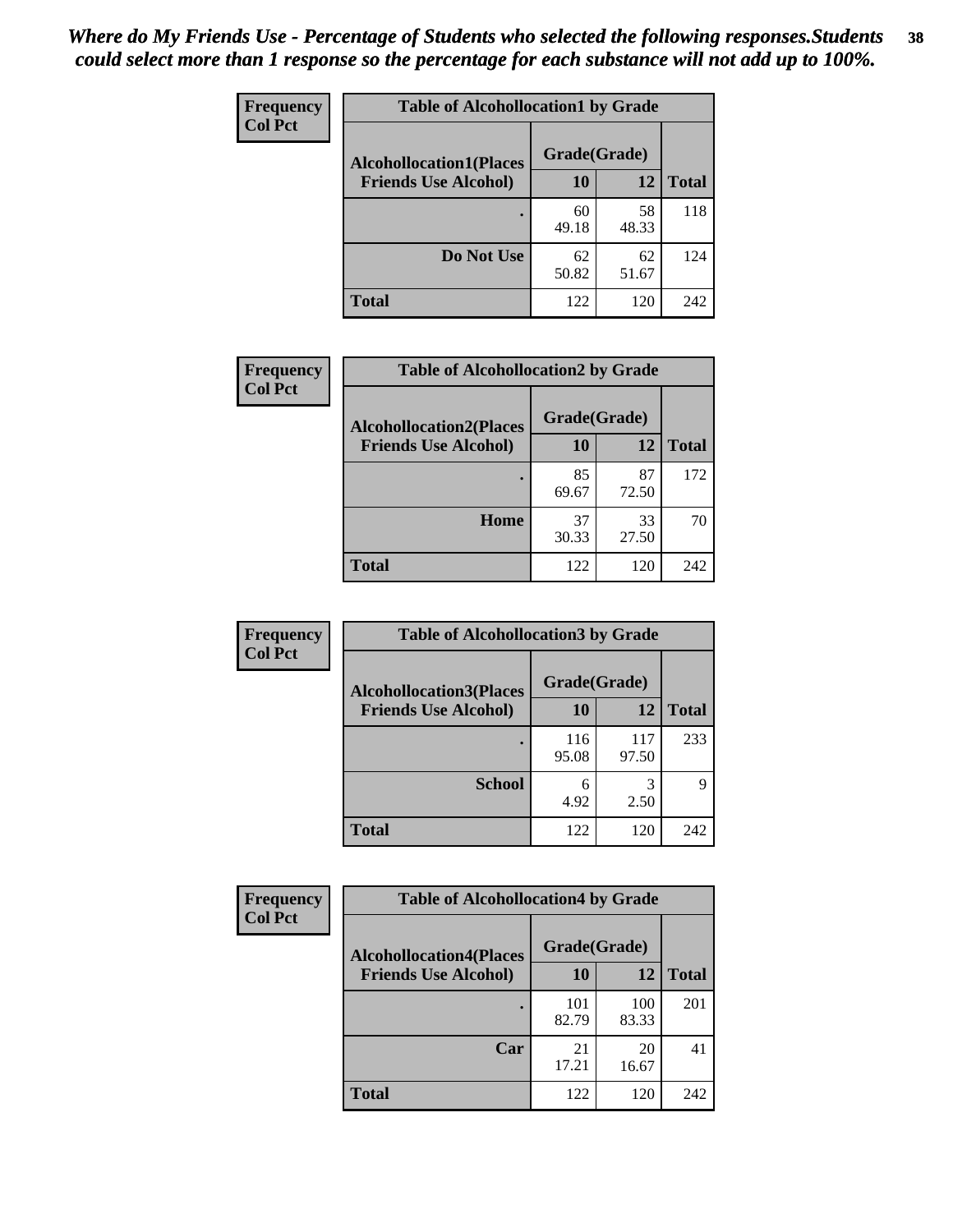| Frequency<br><b>Col Pct</b> | <b>Table of Alcohollocation5 by Grade</b> |              |             |              |  |
|-----------------------------|-------------------------------------------|--------------|-------------|--------------|--|
|                             | <b>Alcohollocation5(Places</b>            | Grade(Grade) |             |              |  |
|                             | <b>Friends Use Alcohol)</b>               | 10           | 12          | <b>Total</b> |  |
|                             |                                           | 72<br>59.02  | 81<br>67.50 | 153          |  |
|                             | <b>Friend's House</b>                     | 50<br>40.98  | 39<br>32.50 | 89           |  |
|                             | <b>Total</b>                              | 122          | 120         | 242          |  |

| <b>Frequency</b> | <b>Table of Alcohollocation6 by Grade</b> |              |             |              |
|------------------|-------------------------------------------|--------------|-------------|--------------|
| <b>Col Pct</b>   | <b>Alcohollocation6(Places</b>            | Grade(Grade) |             |              |
|                  | <b>Friends Use Alcohol)</b>               | 10           | 12          | <b>Total</b> |
|                  |                                           | 83<br>68.03  | 92<br>76.67 | 175          |
|                  | <b>Other</b>                              | 39<br>31.97  | 28<br>23.33 | 67           |
|                  | <b>Total</b>                              | 122          | 120         | 242          |

| Frequency      | <b>Table of Tobaccolocation1 by Grade</b> |              |             |              |
|----------------|-------------------------------------------|--------------|-------------|--------------|
| <b>Col Pct</b> | <b>Tobaccolocation1(Places</b>            | Grade(Grade) |             |              |
|                | <b>Friends Use Tobacco)</b>               | 10           | 12          | <b>Total</b> |
|                |                                           | 38<br>31.15  | 47<br>39.17 | 85           |
|                | Do Not Use                                | 84<br>68.85  | 73<br>60.83 | 157          |
|                | <b>Total</b>                              | 122          | 120         | 242          |

| <b>Frequency</b> |                                | <b>Table of Tobaccolocation2 by Grade</b> |             |              |  |
|------------------|--------------------------------|-------------------------------------------|-------------|--------------|--|
| <b>Col Pct</b>   | <b>Tobaccolocation2(Places</b> | Grade(Grade)                              |             |              |  |
|                  | <b>Friends Use Tobacco)</b>    | 10                                        | 12          | <b>Total</b> |  |
|                  |                                | 94<br>77.05                               | 87<br>72.50 | 181          |  |
|                  | Home                           | 28<br>22.95                               | 33<br>27.50 | 61           |  |
|                  | <b>Total</b>                   | 122                                       | 120         | 242          |  |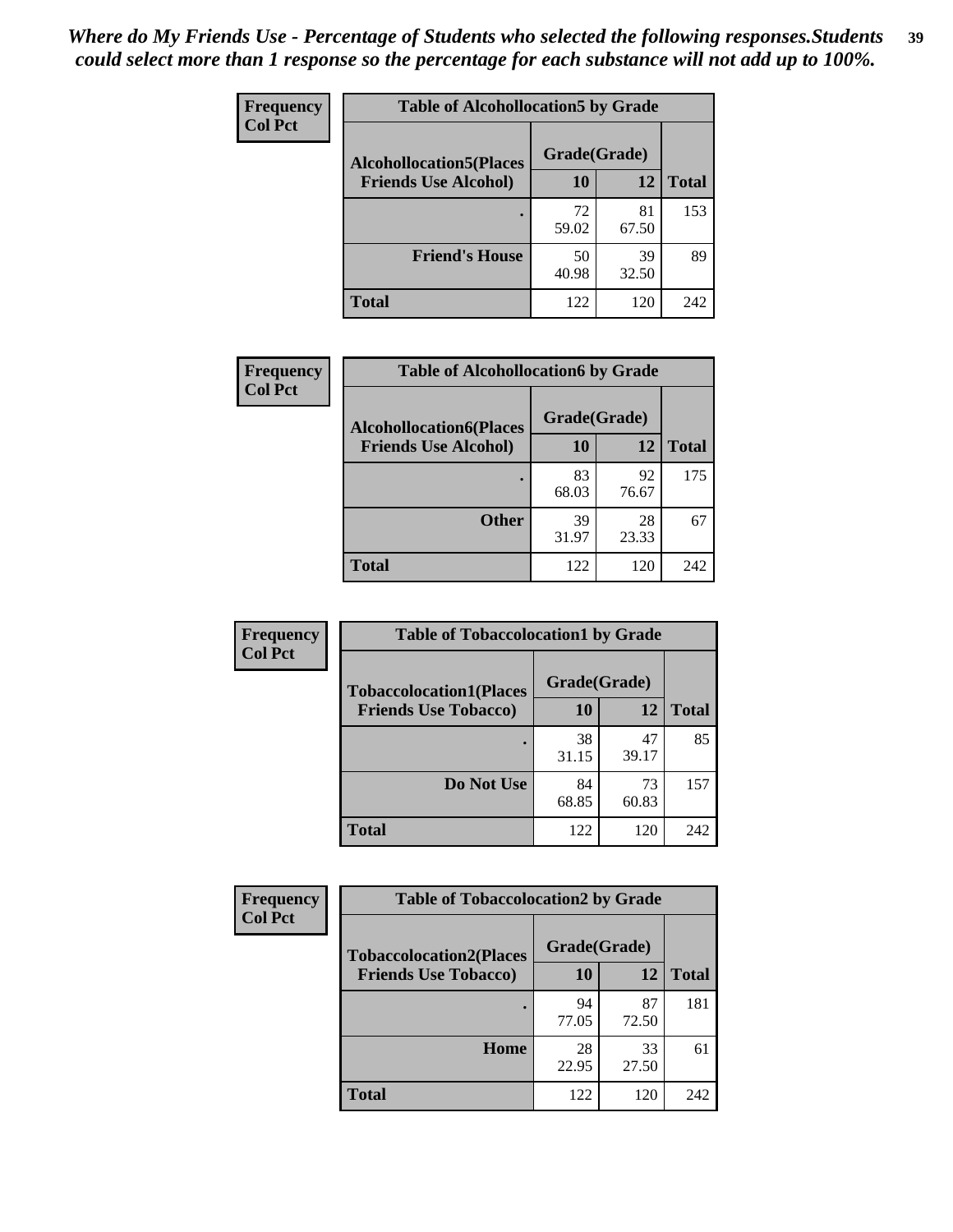| Frequency      | <b>Table of Tobaccolocation3 by Grade</b> |              |              |              |  |
|----------------|-------------------------------------------|--------------|--------------|--------------|--|
| <b>Col Pct</b> | <b>Tobaccolocation3(Places</b>            | Grade(Grade) |              |              |  |
|                | <b>Friends Use Tobacco)</b>               | 10           | 12           | <b>Total</b> |  |
|                |                                           | 110<br>90.16 | 106<br>88.33 | 216          |  |
|                | <b>School</b>                             | 12<br>9.84   | 14<br>11.67  | 26           |  |
|                | <b>Total</b>                              | 122          | 120          | 242          |  |

| Frequency      | <b>Table of Tobaccolocation4 by Grade</b> |              |             |              |
|----------------|-------------------------------------------|--------------|-------------|--------------|
| <b>Col Pct</b> | <b>Tobaccolocation4(Places</b>            | Grade(Grade) |             |              |
|                | <b>Friends Use Tobacco)</b>               | 10           | 12          | <b>Total</b> |
|                |                                           | 96<br>78.69  | 88<br>73.33 | 184          |
|                | Car                                       | 26<br>21.31  | 32<br>26.67 | 58           |
|                | <b>Total</b>                              | 122          | 120         | 242          |

| Frequency      | <b>Table of Tobaccolocation5 by Grade</b> |              |             |              |
|----------------|-------------------------------------------|--------------|-------------|--------------|
| <b>Col Pct</b> | <b>Tobaccolocation5(Places</b>            | Grade(Grade) |             |              |
|                | <b>Friends Use Tobacco)</b>               | 10           | 12          | <b>Total</b> |
|                |                                           | 91<br>74.59  | 89<br>74.17 | 180          |
|                | <b>Friend's House</b>                     | 31<br>25.41  | 31<br>25.83 | 62           |
|                | <b>Total</b>                              | 122          | 120         | 242          |

| <b>Frequency</b> | <b>Table of Tobaccolocation6 by Grade</b> |              |             |              |  |  |
|------------------|-------------------------------------------|--------------|-------------|--------------|--|--|
| <b>Col Pct</b>   | <b>Tobaccolocation6(Places</b>            | Grade(Grade) |             |              |  |  |
|                  | <b>Friends Use Tobacco)</b>               | 10           | 12          | <b>Total</b> |  |  |
|                  |                                           | 98<br>80.33  | 93<br>77.50 | 191          |  |  |
|                  | <b>Other</b>                              | 24<br>19.67  | 27<br>22.50 | 51           |  |  |
|                  | <b>Total</b>                              | 122          | 120         | 242          |  |  |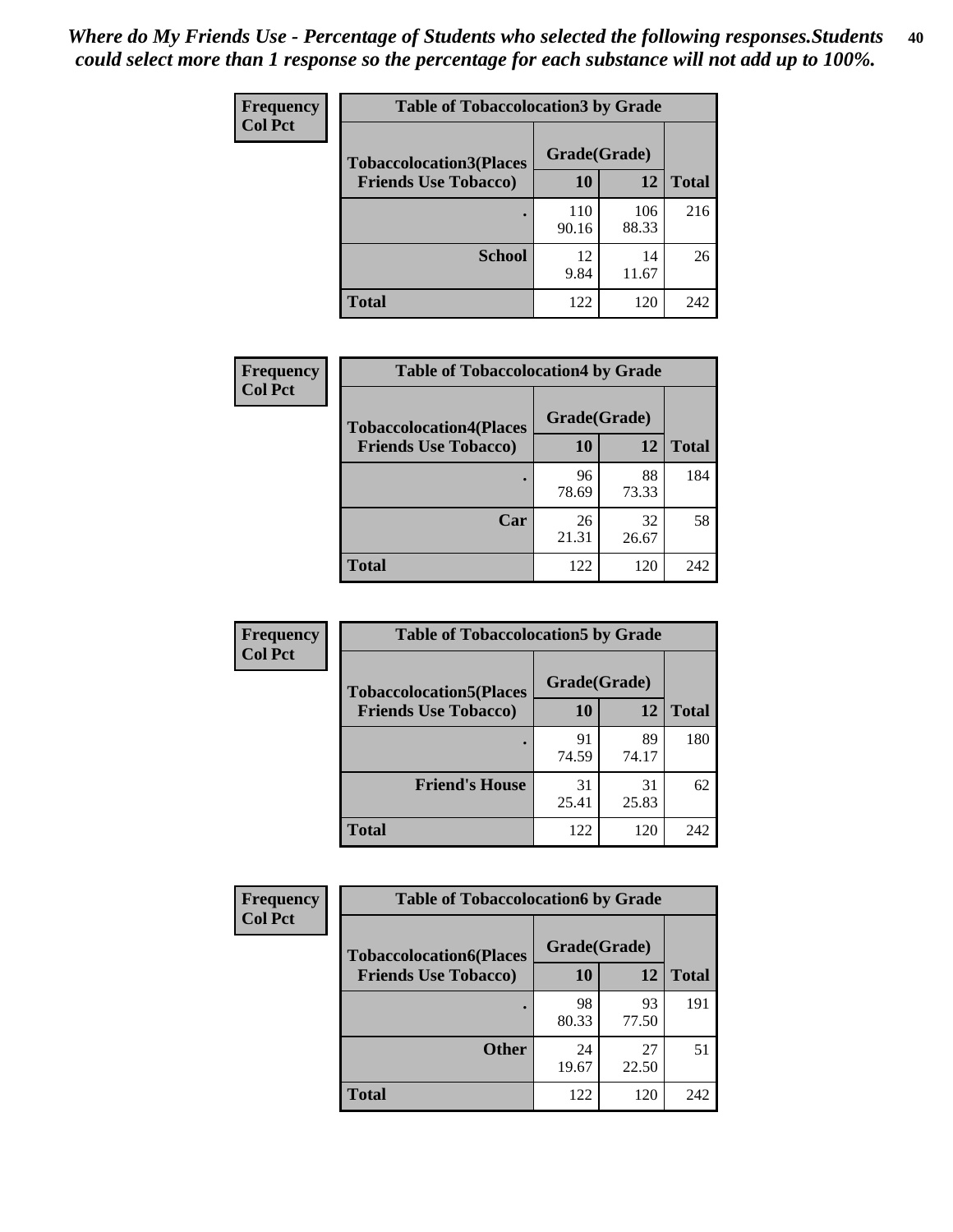| Frequency<br><b>Col Pct</b> | <b>Table of Marijuanalocation1 by Grade</b> |              |             |              |  |
|-----------------------------|---------------------------------------------|--------------|-------------|--------------|--|
|                             | <b>Marijuanalocation1(Places</b>            | Grade(Grade) |             |              |  |
|                             | <b>Friends Use Marijuana</b> )              | <b>10</b>    | 12          | <b>Total</b> |  |
|                             |                                             | 33<br>27.05  | 34<br>28.33 | 67           |  |
|                             | Do Not Use                                  | 89<br>72.95  | 86<br>71.67 | 175          |  |
|                             | <b>Total</b>                                | 122          | 120         | 242          |  |

| Frequency<br><b>Col Pct</b> | <b>Table of Marijuanalocation2 by Grade</b>                        |                    |             |              |
|-----------------------------|--------------------------------------------------------------------|--------------------|-------------|--------------|
|                             | <b>Marijuanalocation2(Places</b><br><b>Friends Use Marijuana</b> ) | Grade(Grade)<br>10 | 12          | <b>Total</b> |
|                             |                                                                    | 100<br>81.97       | 98<br>81.67 | 198          |
|                             | <b>Home</b>                                                        | 22<br>18.03        | 22<br>18.33 | 44           |
|                             | <b>Total</b>                                                       | 122                | 120         | 242          |

| <b>Frequency</b><br><b>Col Pct</b> | <b>Table of Marijuanalocation3 by Grade</b> |              |              |              |
|------------------------------------|---------------------------------------------|--------------|--------------|--------------|
|                                    | <b>Marijuanalocation3(Places</b>            | Grade(Grade) |              |              |
|                                    | <b>Friends Use Marijuana</b> )              | 10           | 12           | <b>Total</b> |
|                                    |                                             | 116<br>95.08 | 112<br>93.33 | 228          |
|                                    | <b>School</b>                               | 6<br>4.92    | 8<br>6.67    | 14           |
|                                    | <b>Total</b>                                | 122          | 120          | 242          |

| Frequency      | <b>Table of Marijuanalocation4 by Grade</b> |              |             |              |  |
|----------------|---------------------------------------------|--------------|-------------|--------------|--|
| <b>Col Pct</b> | <b>Marijuanalocation4(Places</b>            | Grade(Grade) |             |              |  |
|                | <b>Friends Use Marijuana</b> )              | <b>10</b>    | 12          | <b>Total</b> |  |
|                |                                             | 103<br>84.43 | 93<br>77.50 | 196          |  |
|                | Car                                         | 19<br>15.57  | 27<br>22.50 | 46           |  |
|                | <b>Total</b>                                | 122          | 120         | 242          |  |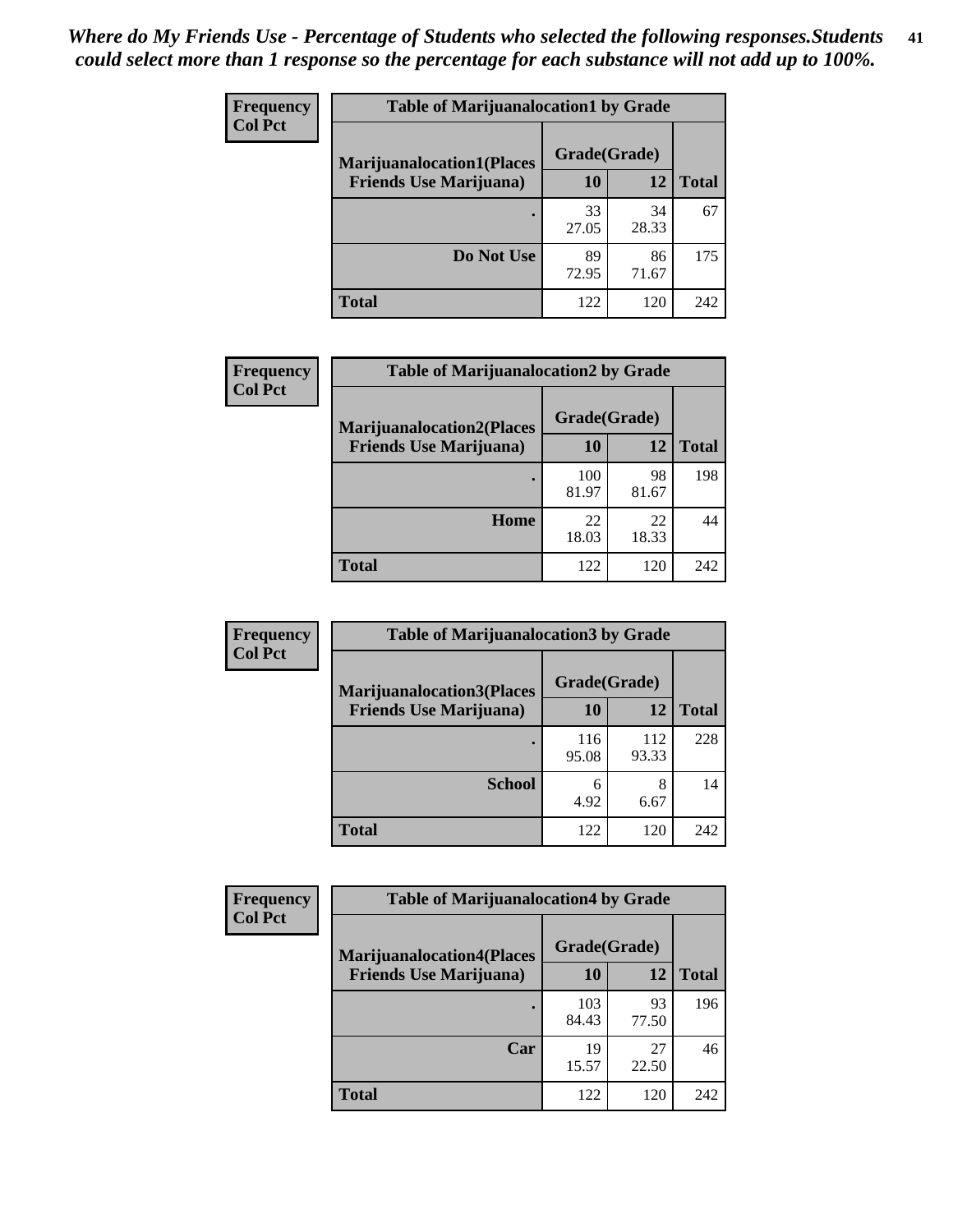| <b>Frequency</b> | <b>Table of Marijuanalocation5 by Grade</b> |              |             |              |
|------------------|---------------------------------------------|--------------|-------------|--------------|
| <b>Col Pct</b>   | <b>Marijuanalocation5(Places</b>            | Grade(Grade) |             |              |
|                  | <b>Friends Use Marijuana</b> )              | 10           | 12          | <b>Total</b> |
|                  |                                             | 100<br>81.97 | 93<br>77.50 | 193          |
|                  | <b>Friend's House</b>                       | 22<br>18.03  | 27<br>22.50 | 49           |
|                  | <b>Total</b>                                | 122          | 120         | 242          |

| <b>Frequency</b> | <b>Table of Marijuanalocation6 by Grade</b>                        |                    |              |       |
|------------------|--------------------------------------------------------------------|--------------------|--------------|-------|
| <b>Col Pct</b>   | <b>Marijuanalocation6(Places</b><br><b>Friends Use Marijuana</b> ) | Grade(Grade)<br>10 | 12           | Total |
|                  |                                                                    | 102<br>83.61       | 100<br>83.33 | 202   |
|                  | <b>Other</b>                                                       | 20<br>16.39        | 20<br>16.67  | 40    |
|                  | <b>Total</b>                                                       | 122                | 120          | 242   |

| <b>Frequency</b> | <b>Table of Otherdruglocation1 by Grade</b>                          |              |             |              |
|------------------|----------------------------------------------------------------------|--------------|-------------|--------------|
| <b>Col Pct</b>   | <b>Otherdruglocation1(Places</b><br><b>Friends Use Other Illegal</b> | Grade(Grade) |             |              |
|                  | Drugs)                                                               | 10           | 12          | <b>Total</b> |
|                  |                                                                      | 14<br>11.48  | 21<br>17.50 | 35           |
|                  | Do Not Use                                                           | 108<br>88.52 | 99<br>82.50 | 207          |
|                  | <b>Total</b>                                                         | 122          | 120         | 242          |

| <b>Frequency</b> | <b>Table of Otherdruglocation2 by Grade</b>                           |              |              |              |
|------------------|-----------------------------------------------------------------------|--------------|--------------|--------------|
| <b>Col Pct</b>   | <b>Otherdruglocation2(Places)</b><br><b>Friends Use Other Illegal</b> | Grade(Grade) |              |              |
|                  | Drugs)                                                                | 10           | 12           | <b>Total</b> |
|                  |                                                                       | 113<br>92.62 | 109<br>90.83 | 222          |
|                  | <b>Home</b>                                                           | 9<br>7.38    | 11<br>9.17   | 20           |
|                  | <b>Total</b>                                                          | 122          | 120          | 242          |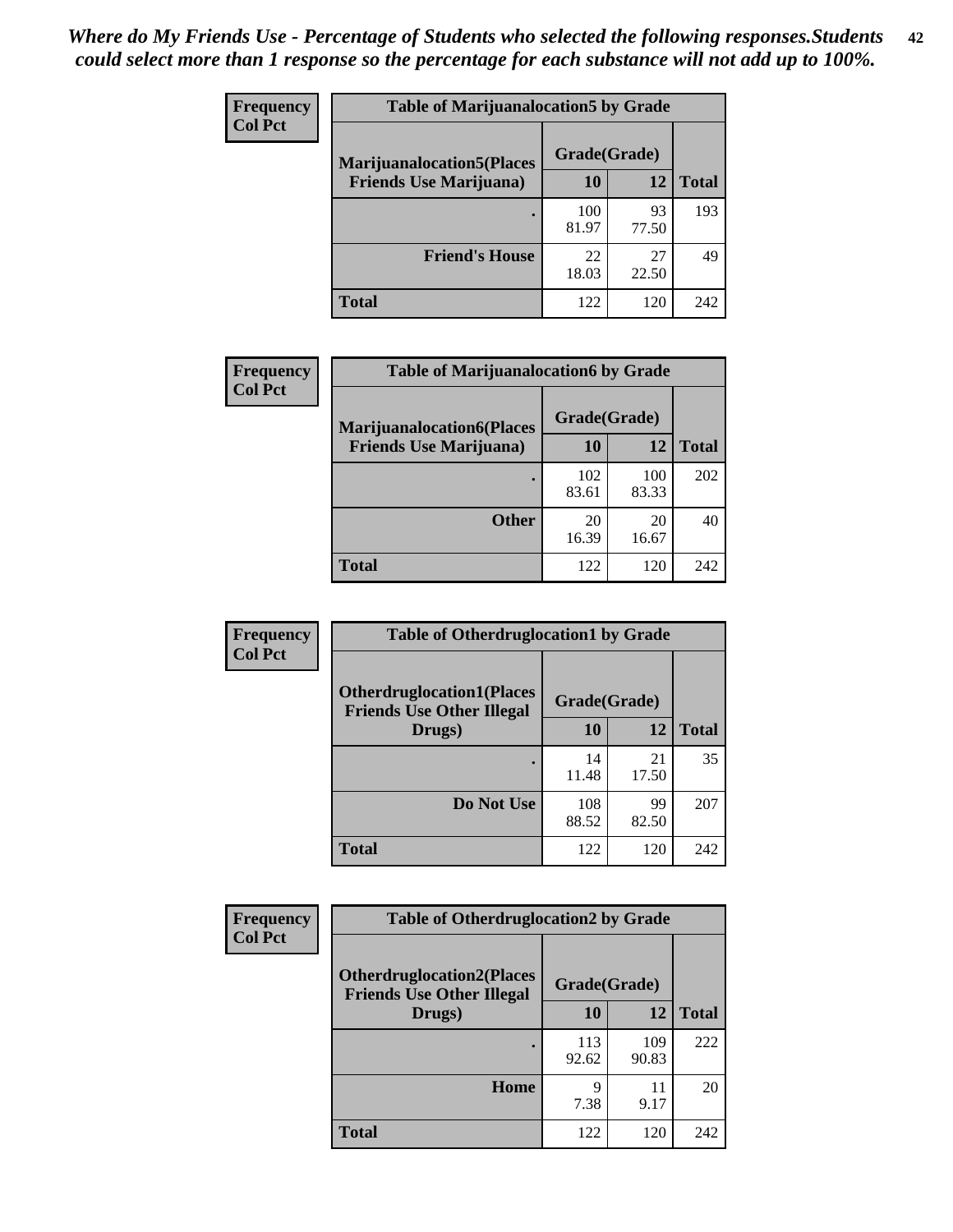| <b>Frequency</b> | <b>Table of Otherdruglocation 3 by Grade</b>                          |              |              |              |
|------------------|-----------------------------------------------------------------------|--------------|--------------|--------------|
| <b>Col Pct</b>   | <b>Otherdruglocation3(Places)</b><br><b>Friends Use Other Illegal</b> | Grade(Grade) |              |              |
|                  | Drugs)                                                                | 10           | 12           | <b>Total</b> |
|                  |                                                                       | 118<br>96.72 | 112<br>93.33 | 230          |
|                  | <b>School</b>                                                         | 4<br>3.28    | 8<br>6.67    | 12           |
|                  | <b>Total</b>                                                          | 122          | 120          | 242          |

| Frequency      | <b>Table of Otherdruglocation4 by Grade</b>                          |              |              |              |
|----------------|----------------------------------------------------------------------|--------------|--------------|--------------|
| <b>Col Pct</b> | <b>Otherdruglocation4(Places</b><br><b>Friends Use Other Illegal</b> | Grade(Grade) |              |              |
|                | Drugs)                                                               | <b>10</b>    | 12           | <b>Total</b> |
|                |                                                                      | 116<br>95.08 | 106<br>88.33 | 222          |
|                | Car                                                                  | 6<br>4.92    | 14<br>11.67  | 20           |
|                | <b>Total</b>                                                         | 122          | 120          | 242          |

| Frequency      | <b>Table of Otherdruglocation5 by Grade</b>                          |              |              |              |
|----------------|----------------------------------------------------------------------|--------------|--------------|--------------|
| <b>Col Pct</b> | <b>Otherdruglocation5(Places</b><br><b>Friends Use Other Illegal</b> | Grade(Grade) |              |              |
|                | Drugs)                                                               | 10           | 12           | <b>Total</b> |
|                |                                                                      | 112<br>91.80 | 105<br>87.50 | 217          |
|                | <b>Friend's House</b>                                                | 10<br>8.20   | 15<br>12.50  | 25           |
|                | <b>Total</b>                                                         | 122          | 120          | 242          |

| Frequency      | <b>Table of Otherdruglocation6 by Grade</b>                          |              |              |              |
|----------------|----------------------------------------------------------------------|--------------|--------------|--------------|
| <b>Col Pct</b> | <b>Otherdruglocation6(Places</b><br><b>Friends Use Other Illegal</b> | Grade(Grade) |              |              |
|                | Drugs)                                                               | 10           | 12           | <b>Total</b> |
|                |                                                                      | 111<br>90.98 | 106<br>88.33 | 217          |
|                | <b>Other</b>                                                         | 11<br>9.02   | 14<br>11.67  | 25           |
|                | <b>Total</b>                                                         | 122          | 120          | 242          |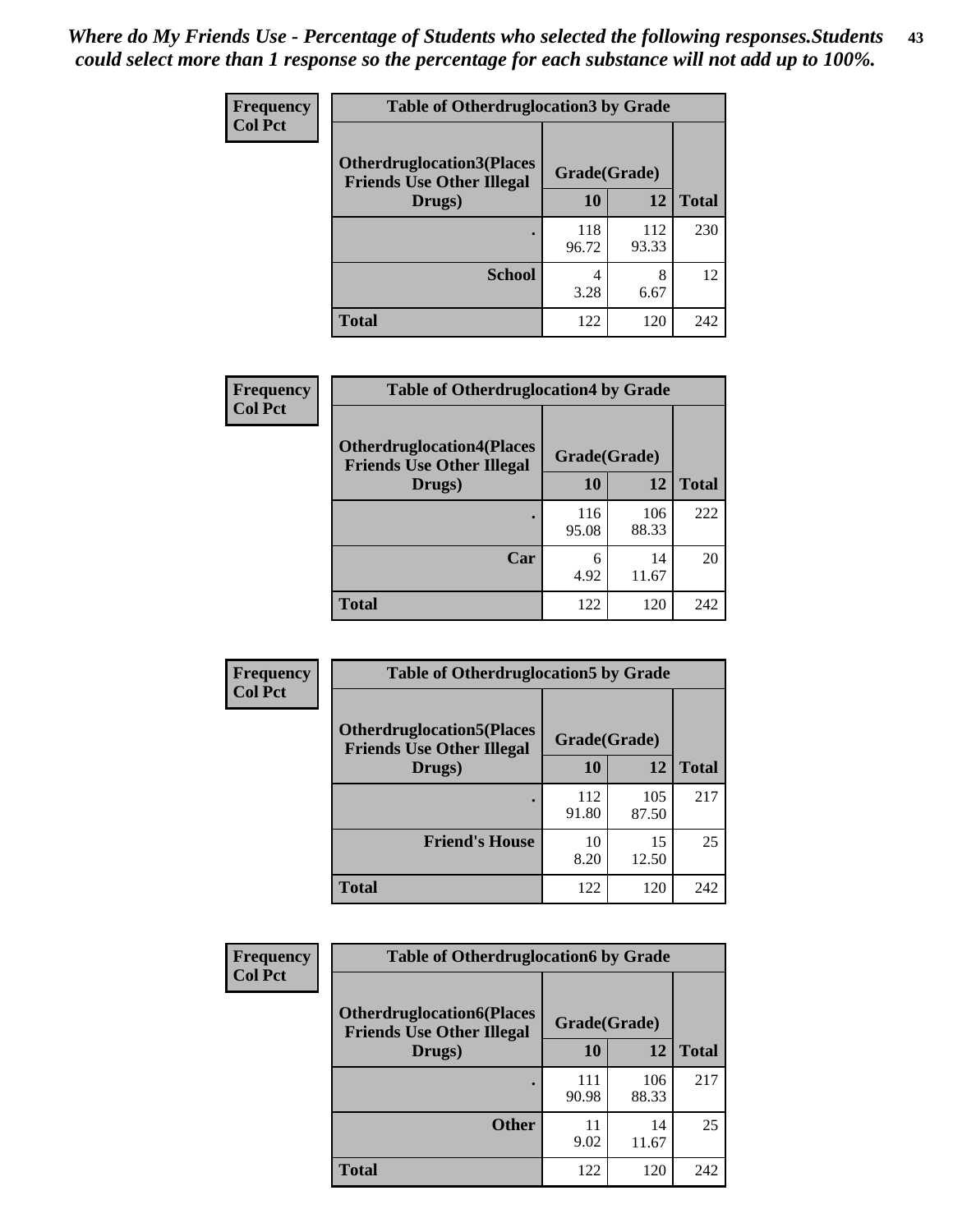| Frequency      | <b>Table of Alcoholtime1 by Grade</b> |              |             |              |
|----------------|---------------------------------------|--------------|-------------|--------------|
| <b>Col Pct</b> | <b>Alcoholtime1(Times</b>             | Grade(Grade) |             |              |
|                | <b>Friends Use</b><br>Alcohol)        | 10           | 12          | <b>Total</b> |
|                |                                       | 59<br>48.36  | 56<br>46.67 | 115          |
|                | Do Not Use                            | 63<br>51.64  | 64<br>53.33 | 127          |
|                | <b>Total</b>                          | 122          | 120         | 242          |

| Frequency      | <b>Table of Alcoholtime2 by Grade</b>           |              |              |              |
|----------------|-------------------------------------------------|--------------|--------------|--------------|
| <b>Col Pct</b> | <b>Alcoholtime2(Times</b><br><b>Friends Use</b> | Grade(Grade) |              |              |
|                | Alcohol)                                        | 10           | 12           | <b>Total</b> |
|                |                                                 | 115<br>94.26 | 118<br>98.33 | 233          |
|                | <b>On Way to School</b>                         | 5.74         | 2<br>1.67    | Q            |
|                | <b>Total</b>                                    | 122          | 120          | 242          |

| Frequency<br><b>Col Pct</b> | <b>Table of Alcoholtime3 by Grade</b>                           |              |              |              |  |
|-----------------------------|-----------------------------------------------------------------|--------------|--------------|--------------|--|
|                             | <b>Alcoholtime3(Times</b><br>Grade(Grade)<br><b>Friends Use</b> |              |              |              |  |
|                             | Alcohol)                                                        | 10           | 12           | <b>Total</b> |  |
|                             |                                                                 | 117<br>95.90 | 117<br>97.50 | 234          |  |
|                             | <b>During School</b>                                            | 5<br>4.10    | 3<br>2.50    | 8            |  |
|                             | Total                                                           | 122          | 120          | 242          |  |

| <b>Frequency</b><br><b>Col Pct</b> | <b>Table of Alcoholtime4 by Grade</b>                    |              |              |              |  |
|------------------------------------|----------------------------------------------------------|--------------|--------------|--------------|--|
|                                    | <b>Alcoholtime4(Times</b><br><b>Friends Use Alcohol)</b> | Grade(Grade) |              |              |  |
|                                    |                                                          | 10           | 12           | <b>Total</b> |  |
|                                    |                                                          | 109<br>89.34 | 110<br>91.67 | 219          |  |
|                                    | <b>On Way Home From School</b>                           | 13<br>10.66  | 10<br>8.33   | 23           |  |
|                                    | <b>Total</b>                                             | 122          | 120          | 242          |  |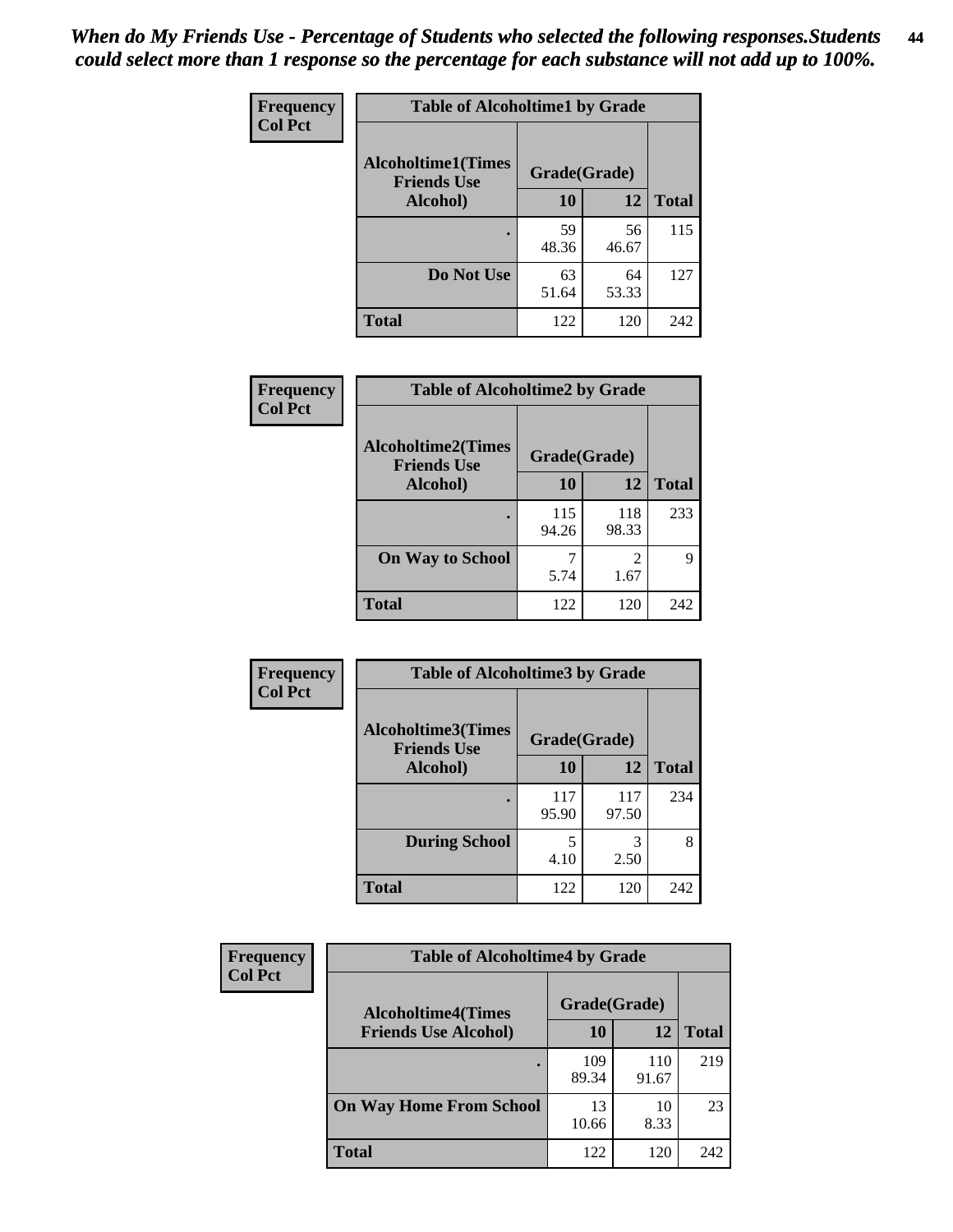*When do My Friends Use - Percentage of Students who selected the following responses.Students could select more than 1 response so the percentage for each substance will not add up to 100%.* **45**

| Frequency      | <b>Table of Alcoholtime5 by Grade</b>           |              |              |              |
|----------------|-------------------------------------------------|--------------|--------------|--------------|
| <b>Col Pct</b> | <b>Alcoholtime5(Times</b><br><b>Friends Use</b> | Grade(Grade) |              |              |
|                | Alcohol)                                        | 10           | 12           | <b>Total</b> |
|                |                                                 | 97<br>79.51  | 105<br>87.50 | 202          |
|                | Weeknights                                      | 25<br>20.49  | 15<br>12.50  | 40           |
|                | <b>Total</b>                                    | 122          | 120          | 242          |

| <b>Frequency</b> | <b>Table of Alcoholtime6 by Grade</b>           |              |             |              |  |
|------------------|-------------------------------------------------|--------------|-------------|--------------|--|
| <b>Col Pct</b>   | <b>Alcoholtime6(Times</b><br><b>Friends Use</b> | Grade(Grade) |             |              |  |
|                  | Alcohol)                                        | 10           | 12          | <b>Total</b> |  |
|                  |                                                 | 57<br>46.72  | 65<br>54.17 | 122          |  |
|                  | Weekends                                        | 65<br>53.28  | 55<br>45.83 | 120          |  |
|                  | <b>Total</b>                                    | 122          | 120         | 242          |  |

| <b>Frequency</b> | <b>Table of Tobaccotime1 by Grade</b>           |              |             |              |
|------------------|-------------------------------------------------|--------------|-------------|--------------|
| <b>Col Pct</b>   | <b>Tobaccotime1(Times</b><br><b>Friends Use</b> | Grade(Grade) |             |              |
|                  | <b>Tobacco</b> )                                | 10           | 12          | <b>Total</b> |
|                  |                                                 | 33<br>27.05  | 48<br>40.00 | 81           |
|                  | Do Not Use                                      | 89<br>72.95  | 72<br>60.00 | 161          |
|                  | <b>Total</b>                                    | 122          | 120         | 242          |

| <b>Frequency</b> | <b>Table of Tobaccotime2 by Grade</b>           |              |             |              |
|------------------|-------------------------------------------------|--------------|-------------|--------------|
| <b>Col Pct</b>   | <b>Tobaccotime2(Times</b><br><b>Friends Use</b> | Grade(Grade) |             |              |
|                  | <b>Tobacco</b> )                                | 10           | 12          | <b>Total</b> |
|                  |                                                 | 104<br>85.25 | 90<br>75.00 | 194          |
|                  | <b>On Way to School</b>                         | 18<br>14.75  | 30<br>25.00 | 48           |
|                  | <b>Total</b>                                    | 122          | 120         | 242          |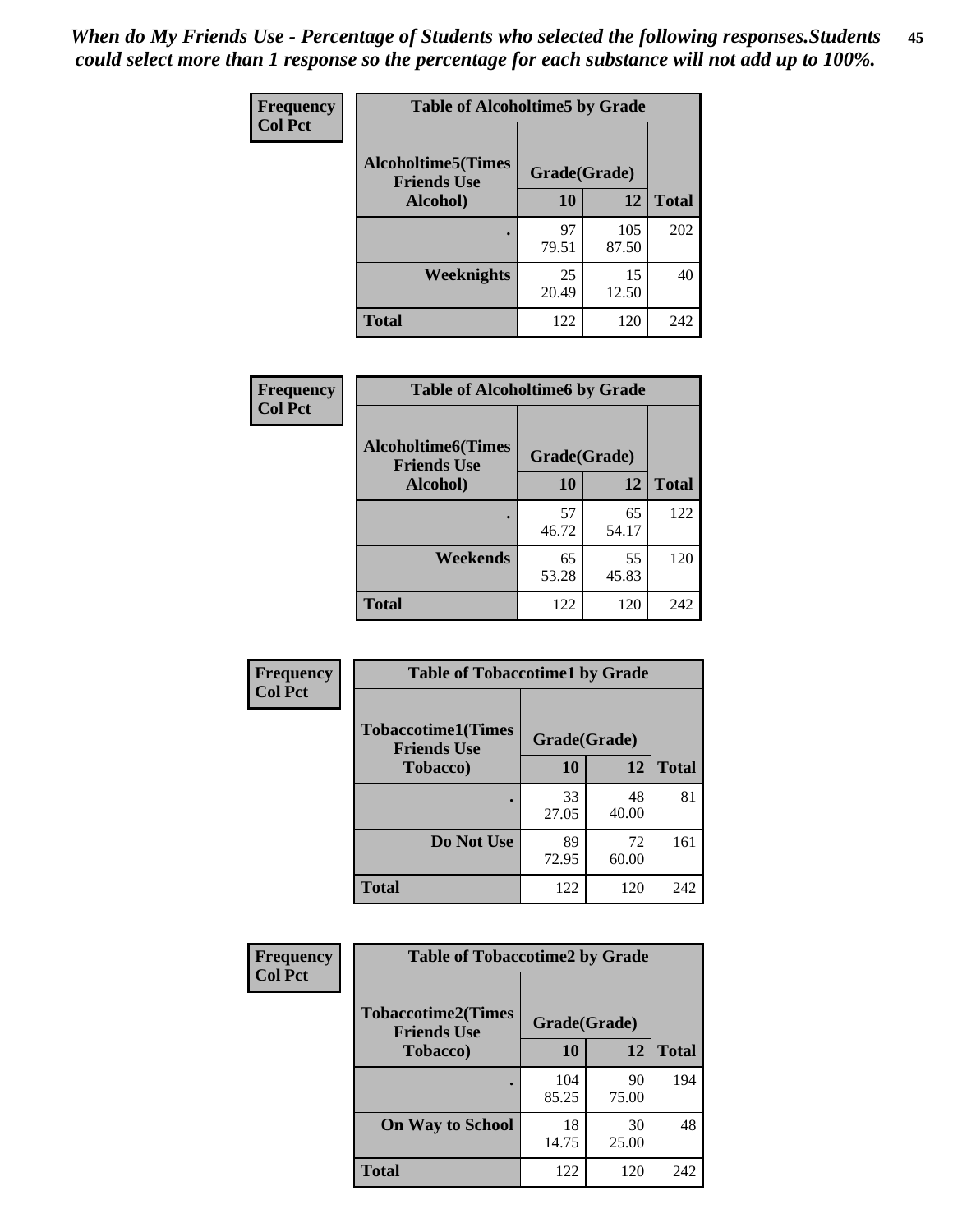*When do My Friends Use - Percentage of Students who selected the following responses.Students could select more than 1 response so the percentage for each substance will not add up to 100%.* **46**

| <b>Frequency</b> | <b>Table of Tobaccotime3 by Grade</b>           |              |              |              |
|------------------|-------------------------------------------------|--------------|--------------|--------------|
| <b>Col Pct</b>   | <b>Tobaccotime3(Times</b><br><b>Friends Use</b> | Grade(Grade) |              |              |
|                  | <b>Tobacco</b> )                                | 10           | 12           | <b>Total</b> |
|                  |                                                 | 113<br>92.62 | 107<br>89.17 | 220          |
|                  | <b>During School</b>                            | q<br>7.38    | 13<br>10.83  | 22           |
|                  | <b>Total</b>                                    | 122          | 120          | 242          |

| <b>Frequency</b> | <b>Table of Tobaccotime4 by Grade</b> |              |              |              |  |
|------------------|---------------------------------------|--------------|--------------|--------------|--|
| <b>Col Pct</b>   | <b>Tobaccotime4(Times</b>             | Grade(Grade) |              |              |  |
|                  | <b>Friends Use Tobacco)</b>           | 10           | 12           | <b>Total</b> |  |
|                  |                                       | 109<br>89.34 | 110<br>91.67 | 219          |  |
|                  | <b>On Way Home From School</b>        | 13<br>10.66  | 10<br>8.33   | 23           |  |
|                  | Total                                 | 122          | 120          | 242          |  |

| Frequency      | <b>Table of Tobaccotime5 by Grade</b>            |              |             |              |
|----------------|--------------------------------------------------|--------------|-------------|--------------|
| <b>Col Pct</b> | <b>Tobaccotime5</b> (Times<br><b>Friends Use</b> | Grade(Grade) |             |              |
|                | <b>Tobacco</b> )                                 | 10           | 12          | <b>Total</b> |
|                | $\bullet$                                        | 93<br>76.23  | 86<br>71.67 | 179          |
|                | <b>Weeknights</b>                                | 29<br>23.77  | 34<br>28.33 | 63           |
|                | <b>Total</b>                                     | 122          | 120         | 242          |

| Frequency      | <b>Table of Tobaccotime6 by Grade</b>           |              |             |              |
|----------------|-------------------------------------------------|--------------|-------------|--------------|
| <b>Col Pct</b> | <b>Tobaccotime6(Times</b><br><b>Friends Use</b> | Grade(Grade) |             |              |
|                | <b>Tobacco</b> )                                | 10           | 12          | <b>Total</b> |
|                |                                                 | 85<br>69.67  | 79<br>65.83 | 164          |
|                | Weekends                                        | 37<br>30.33  | 41<br>34.17 | 78           |
|                | <b>Total</b>                                    | 122          | 120         | 242          |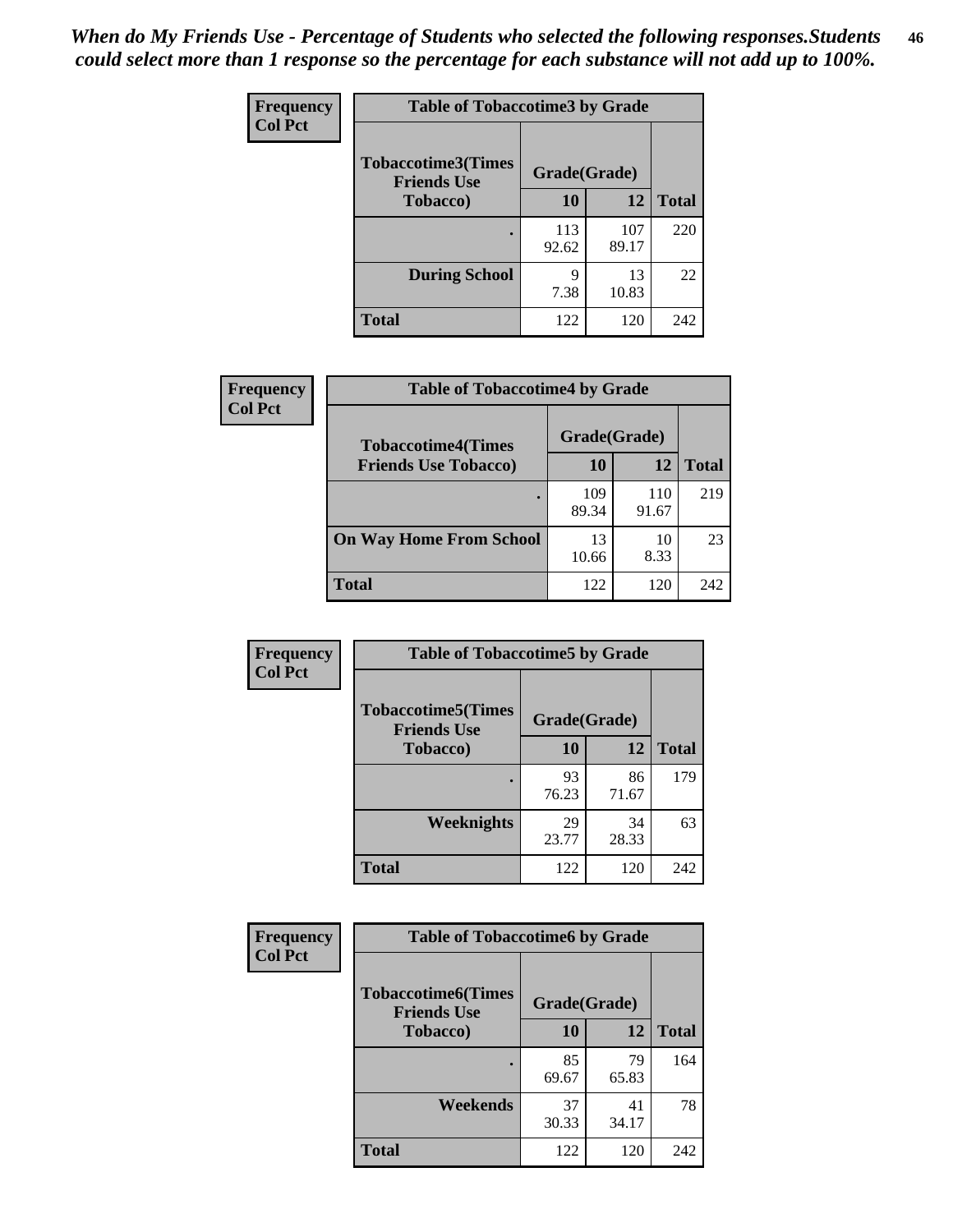| Frequency      | <b>Table of Marijuanatime1 by Grade</b>           |              |             |              |  |
|----------------|---------------------------------------------------|--------------|-------------|--------------|--|
| <b>Col Pct</b> | <b>Marijuanatime1(Times</b><br><b>Friends Use</b> | Grade(Grade) |             |              |  |
|                | Marijuana)                                        | 10           | 12          | <b>Total</b> |  |
|                |                                                   | 33<br>27.05  | 33<br>27.50 | 66           |  |
|                | Do Not Use                                        | 89<br>72.95  | 87<br>72.50 | 176          |  |
|                | <b>Total</b>                                      | 122          | 120         | 242          |  |

| Frequency      | <b>Table of Marijuanatime2 by Grade</b>           |              |              |              |  |
|----------------|---------------------------------------------------|--------------|--------------|--------------|--|
| <b>Col Pct</b> | <b>Marijuanatime2(Times</b><br><b>Friends Use</b> | Grade(Grade) |              |              |  |
|                | Marijuana)                                        | 10           | 12           | <b>Total</b> |  |
|                |                                                   | 109<br>89.34 | 109<br>90.83 | 218          |  |
|                | <b>On Way to School</b>                           | 13<br>10.66  | 11<br>9.17   | 24           |  |
|                | <b>Total</b>                                      | 122          | 120          | 242          |  |

| Frequency<br><b>Col Pct</b> | <b>Table of Marijuanatime3 by Grade</b>    |              |              |              |  |
|-----------------------------|--------------------------------------------|--------------|--------------|--------------|--|
|                             | Marijuanatime3(Times<br><b>Friends Use</b> | Grade(Grade) |              |              |  |
|                             | Marijuana)                                 | 10           | 12           | <b>Total</b> |  |
|                             |                                            | 115<br>94.26 | 114<br>95.00 | 229          |  |
|                             | <b>During School</b>                       | 5.74         | 6<br>5.00    | 13           |  |
|                             | <b>Total</b>                               | 122          | 120          | 242          |  |

| <b>Frequency</b> | <b>Table of Marijuanatime4 by Grade</b> |              |              |              |
|------------------|-----------------------------------------|--------------|--------------|--------------|
| <b>Col Pct</b>   | <b>Marijuanatime4(Times</b>             | Grade(Grade) |              |              |
|                  | <b>Friends Use Marijuana</b> )          | 10           | 12           | <b>Total</b> |
|                  | ٠                                       | 107<br>87.70 | 102<br>85.00 | 209          |
|                  | <b>On Way Home From School</b>          | 15<br>12.30  | 18<br>15.00  | 33           |
|                  | <b>Total</b>                            | 122          | 120          | 242          |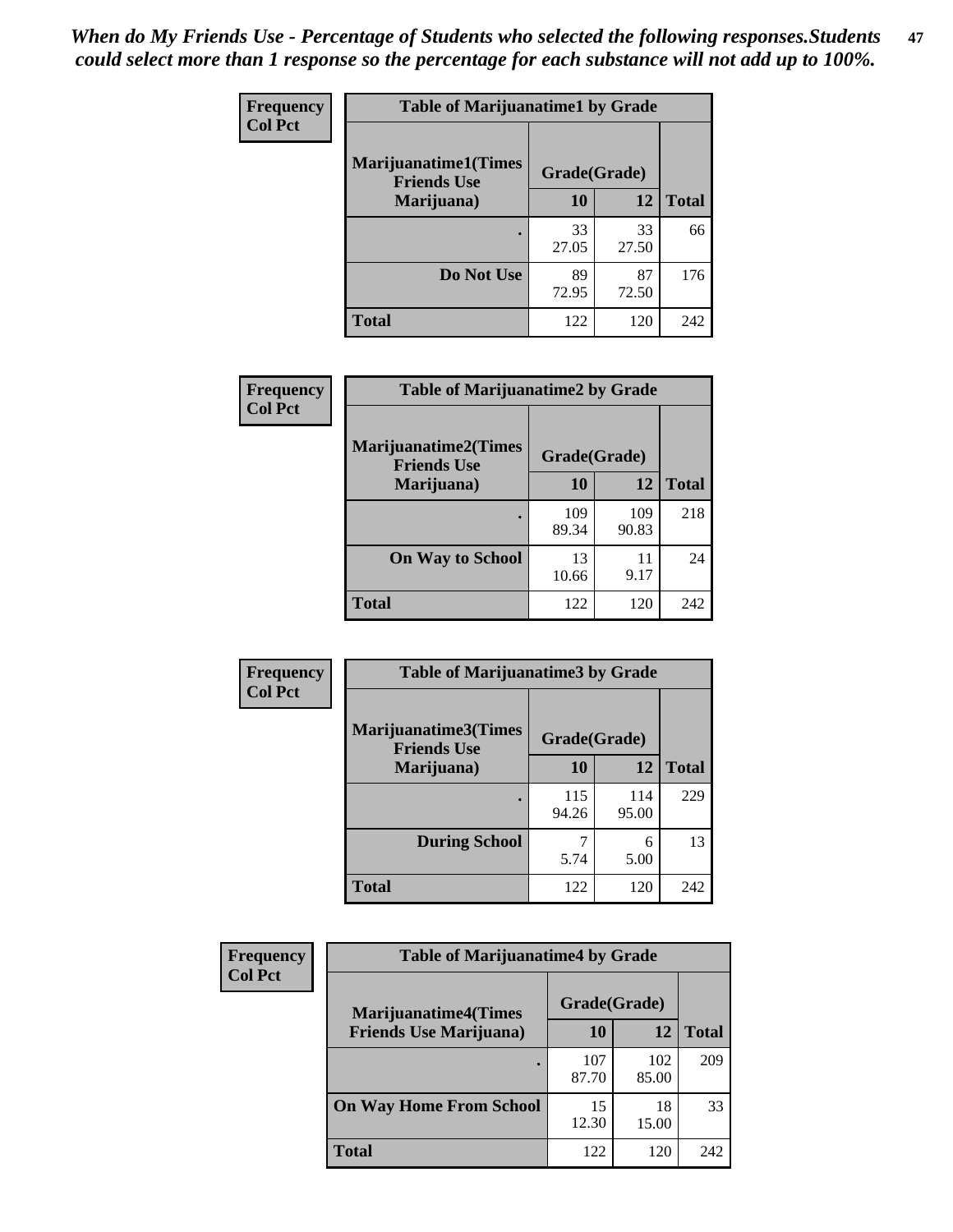| Frequency      | <b>Table of Marijuanatime5 by Grade</b>            |              |             |              |
|----------------|----------------------------------------------------|--------------|-------------|--------------|
| <b>Col Pct</b> | <b>Marijuanatime5</b> (Times<br><b>Friends Use</b> | Grade(Grade) |             |              |
|                | Marijuana)                                         | 10           | 12          | <b>Total</b> |
|                |                                                    | 101<br>82.79 | 94<br>78.33 | 195          |
|                | Weeknights                                         | 21<br>17.21  | 26<br>21.67 | 47           |
|                | <b>Total</b>                                       | 122          | 120         | 242          |

| <b>Frequency</b> | <b>Table of Marijuanatime6 by Grade</b>    |              |             |              |
|------------------|--------------------------------------------|--------------|-------------|--------------|
| <b>Col Pct</b>   | Marijuanatime6(Times<br><b>Friends Use</b> | Grade(Grade) |             |              |
|                  | Marijuana)                                 | 10           | 12          | <b>Total</b> |
|                  |                                            | 86<br>70.49  | 88<br>73.33 | 174          |
|                  | Weekends                                   | 36<br>29.51  | 32<br>26.67 | 68           |
|                  | <b>Total</b>                               | 122          | 120         | 242          |

| Frequency      | <b>Table of Otherdrugtime1 by Grade</b>                 |              |              |              |  |
|----------------|---------------------------------------------------------|--------------|--------------|--------------|--|
| <b>Col Pct</b> | <b>Otherdrugtime1(Times</b><br><b>Friends Use Other</b> | Grade(Grade) |              |              |  |
|                | <b>Illegal Drugs</b> )                                  | 10           | 12           | <b>Total</b> |  |
|                |                                                         | 12<br>9.84   | 18<br>15.00  | 30           |  |
|                | Do Not Use                                              | 110<br>90.16 | 102<br>85.00 | 212          |  |
|                | Total                                                   | 122          | 120          | 242          |  |

| <b>Frequency</b> | <b>Table of Otherdrugtime2 by Grade</b>                 |              |              |              |
|------------------|---------------------------------------------------------|--------------|--------------|--------------|
| <b>Col Pct</b>   | <b>Otherdrugtime2(Times</b><br><b>Friends Use Other</b> | Grade(Grade) |              |              |
|                  | <b>Illegal Drugs</b> )                                  | 10           | 12           | <b>Total</b> |
|                  |                                                         | 119<br>97.54 | 113<br>94.17 | 232          |
|                  | <b>On Way to School</b>                                 | 3<br>2.46    | ℸ<br>5.83    | 10           |
|                  | Total                                                   | 122          | 120          | 242          |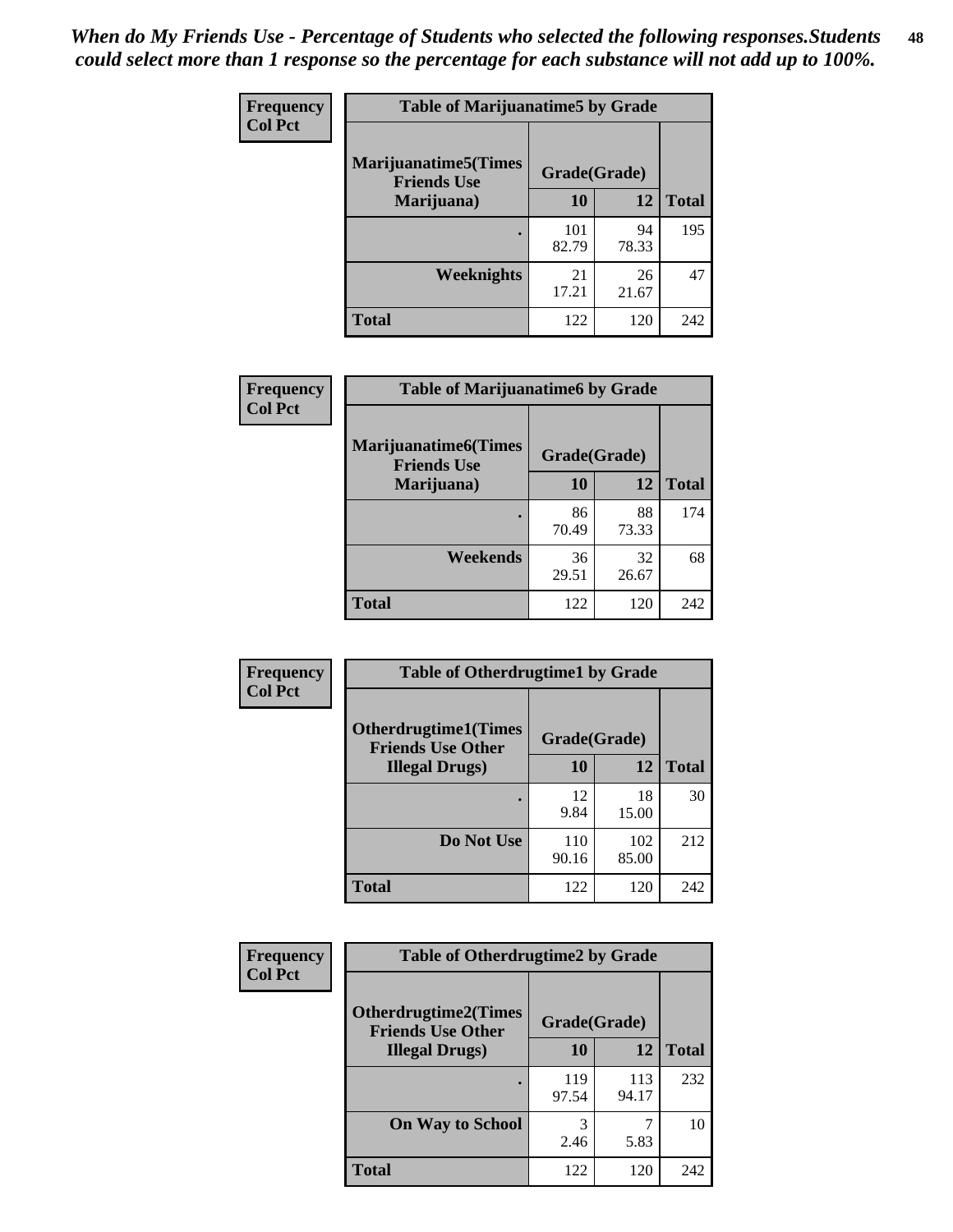| <b>Frequency</b> | <b>Table of Otherdrugtime3 by Grade</b>          |              |              |              |
|------------------|--------------------------------------------------|--------------|--------------|--------------|
| <b>Col Pct</b>   | Otherdrugtime3(Times<br><b>Friends Use Other</b> | Grade(Grade) |              |              |
|                  | <b>Illegal Drugs</b> )                           | 10           | 12           | <b>Total</b> |
|                  |                                                  | 121<br>99.18 | 115<br>95.83 | 236          |
|                  | <b>During School</b>                             | 0.82         | 5<br>4.17    | 6            |
|                  | Total                                            | 122          | 120          | 242          |

| Frequency      | <b>Table of Otherdrugtime4 by Grade</b>                         |                        |              |              |
|----------------|-----------------------------------------------------------------|------------------------|--------------|--------------|
| <b>Col Pct</b> | <b>Otherdrugtime4(Times</b><br><b>Friends Use Other Illegal</b> | Grade(Grade)           |              |              |
|                | Drugs)                                                          | 10                     | 12           | <b>Total</b> |
|                | $\bullet$                                                       | 120<br>98.36           | 108<br>90.00 | 228          |
|                | <b>On Way Home From School</b>                                  | $\mathfrak{D}$<br>1.64 | 12<br>10.00  | 14           |
|                | <b>Total</b>                                                    | 122                    | 120          | 242          |

| <b>Frequency</b> | <b>Table of Otherdrugtime5 by Grade</b>                  |              |              |              |  |  |
|------------------|----------------------------------------------------------|--------------|--------------|--------------|--|--|
| <b>Col Pct</b>   | <b>Otherdrugtime5</b> (Times<br><b>Friends Use Other</b> | Grade(Grade) |              |              |  |  |
|                  | <b>Illegal Drugs</b> )                                   | 10           | 12           | <b>Total</b> |  |  |
|                  |                                                          | 116<br>95.08 | 105<br>87.50 | 221          |  |  |
|                  | Weeknights                                               | 6<br>4.92    | 15<br>12.50  | 21           |  |  |
|                  | <b>Total</b>                                             | 122          | 120          | 242          |  |  |

| <b>Frequency</b><br><b>Col Pct</b> | <b>Table of Otherdrugtime6 by Grade</b>                 |              |              |              |  |
|------------------------------------|---------------------------------------------------------|--------------|--------------|--------------|--|
|                                    | <b>Otherdrugtime6(Times</b><br><b>Friends Use Other</b> | Grade(Grade) |              |              |  |
|                                    | <b>Illegal Drugs</b> )                                  | 10           | 12           | <b>Total</b> |  |
|                                    |                                                         | 109<br>89.34 | 101<br>84.17 | 210          |  |
|                                    | Weekends                                                | 13<br>10.66  | 19<br>15.83  | 32           |  |
|                                    | Total                                                   | 122          | 120          | 242          |  |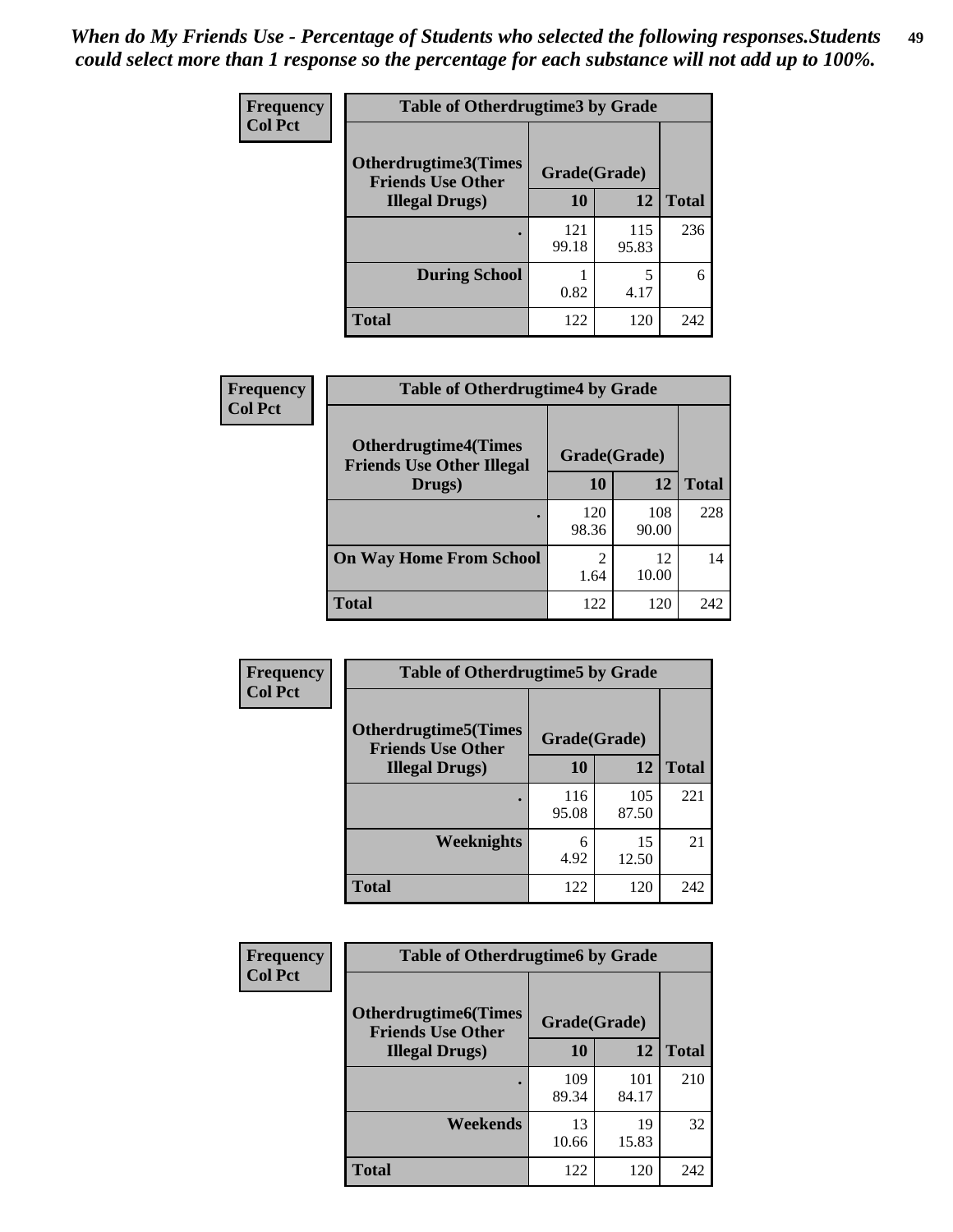| Frequency      | <b>Table of Educationalcohol by Grade</b>                                                                  |              |             |              |  |
|----------------|------------------------------------------------------------------------------------------------------------|--------------|-------------|--------------|--|
| <b>Col Pct</b> | Educationalcohol(I<br>have been taught<br>about alcohol,<br>tobacco,<br>and other drugs<br>within the last | Grade(Grade) |             |              |  |
|                | year at school)                                                                                            | 10           | 12          | <b>Total</b> |  |
|                | <b>Yes</b>                                                                                                 | 104<br>85.25 | 89<br>74.17 | 193          |  |
|                | N <sub>0</sub>                                                                                             | 18<br>14.75  | 31<br>25.83 | 49           |  |
|                | <b>Total</b>                                                                                               | 122          | 120         | 242          |  |

| Frequency      | <b>Table of Eversmoked by Grade</b> |              |             |              |  |  |
|----------------|-------------------------------------|--------------|-------------|--------------|--|--|
| <b>Col Pct</b> | Eversmoked(I<br>have smoked         | Grade(Grade) |             |              |  |  |
|                | a cigarette)                        | 10           | 12          | <b>Total</b> |  |  |
|                | Yes                                 | 47<br>38.52  | 48<br>40.00 | 95           |  |  |
|                | N <sub>0</sub>                      | 75<br>61.48  | 72<br>60.00 | 147          |  |  |
|                | <b>Total</b>                        | 122          | 120         | 242          |  |  |

| Frequency<br><b>Col Pct</b> | <b>Table of Drovedrinking by Grade</b>                                                                              |                    |              |              |
|-----------------------------|---------------------------------------------------------------------------------------------------------------------|--------------------|--------------|--------------|
|                             | Drovedrinking(In<br>the past 30 days I<br>have driven a car<br>or other vehicle<br>while I was<br>drinking alcohol) | Grade(Grade)<br>10 | 12           | <b>Total</b> |
|                             | <b>Yes</b>                                                                                                          | 10<br>8.20         | 9<br>7.50    | 19           |
|                             | N <sub>0</sub>                                                                                                      | 112<br>91.80       | 111<br>92.50 | 223          |
|                             | <b>Total</b>                                                                                                        | 122                | 120          | 242          |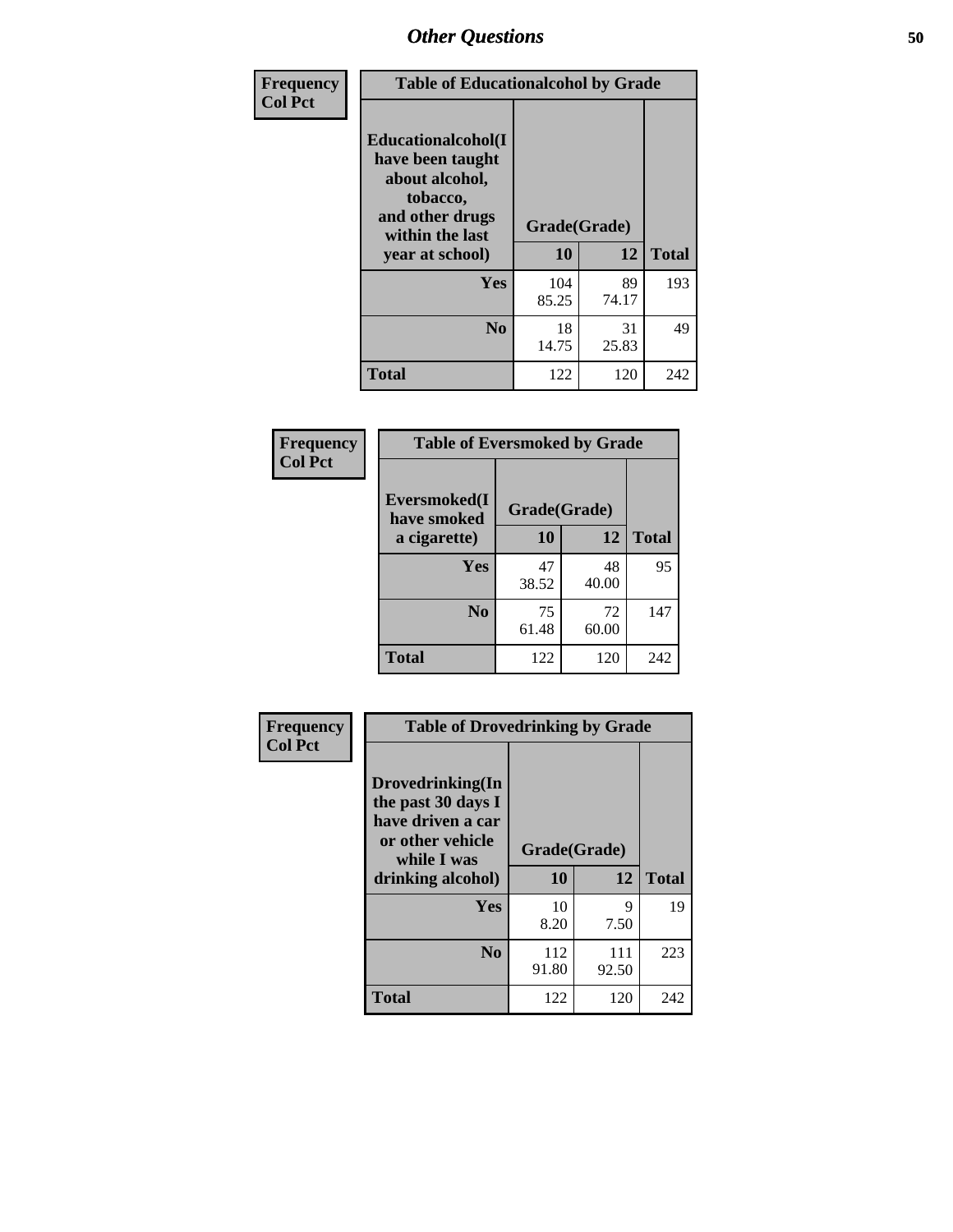| Frequency<br><b>Col Pct</b> | <b>Table of Rodedrinking by Grade</b>                                                                                  |                    |              |     |  |
|-----------------------------|------------------------------------------------------------------------------------------------------------------------|--------------------|--------------|-----|--|
|                             | Rodedrinking(In<br>the past 30 days<br>I have ridden in<br>a car with a<br>driver who had<br>been drinking<br>alcohol) | Grade(Grade)<br>10 | <b>Total</b> |     |  |
|                             | <b>Yes</b>                                                                                                             | 22                 | 12<br>19     | 41  |  |
|                             |                                                                                                                        | 18.03              | 15.83        |     |  |
|                             | N <sub>0</sub>                                                                                                         | 100<br>81.97       | 101<br>84.17 | 201 |  |
|                             | <b>Total</b>                                                                                                           | 122                | 120          | 242 |  |

#### **Frequency Col Pct**

| <b>Table of Drugsschool by Grade</b>                                                                                      |              |              |              |  |  |  |
|---------------------------------------------------------------------------------------------------------------------------|--------------|--------------|--------------|--|--|--|
| <b>Drugsschool</b> (During<br>the past 12 months,<br>I have been offered,<br>sold,<br>or given illegal<br>drugs on school | Grade(Grade) |              |              |  |  |  |
| property)                                                                                                                 | 10           | 12           | <b>Total</b> |  |  |  |
| Yes                                                                                                                       | 18<br>14.75  | 17<br>14.17  | 35           |  |  |  |
| N <sub>0</sub>                                                                                                            | 104<br>85.25 | 103<br>85.83 | 207          |  |  |  |
| Total                                                                                                                     | 122          | 120          | 242          |  |  |  |

| Frequency      | <b>Table of Helpbullied by Grade</b>           |              |             |              |  |  |  |  |
|----------------|------------------------------------------------|--------------|-------------|--------------|--|--|--|--|
| <b>Col Pct</b> | Helpbullied(I<br>would help<br>someone who was | Grade(Grade) |             |              |  |  |  |  |
|                | being bullied)                                 | 10           | 12          | <b>Total</b> |  |  |  |  |
|                | <b>Strongly Agree</b>                          | 47<br>38.52  | 54<br>45.00 | 101          |  |  |  |  |
|                | <b>Somewhat Agree</b>                          | 46<br>37.70  | 49<br>40.83 | 95           |  |  |  |  |
|                | <b>Somewhat Disagree</b>                       | 8<br>6.56    | 7<br>5.83   | 15           |  |  |  |  |
|                | <b>Strongly Disagree</b>                       | 21<br>17.21  | 10<br>8.33  | 31           |  |  |  |  |
|                | <b>Total</b>                                   | 122          | 120         | 242          |  |  |  |  |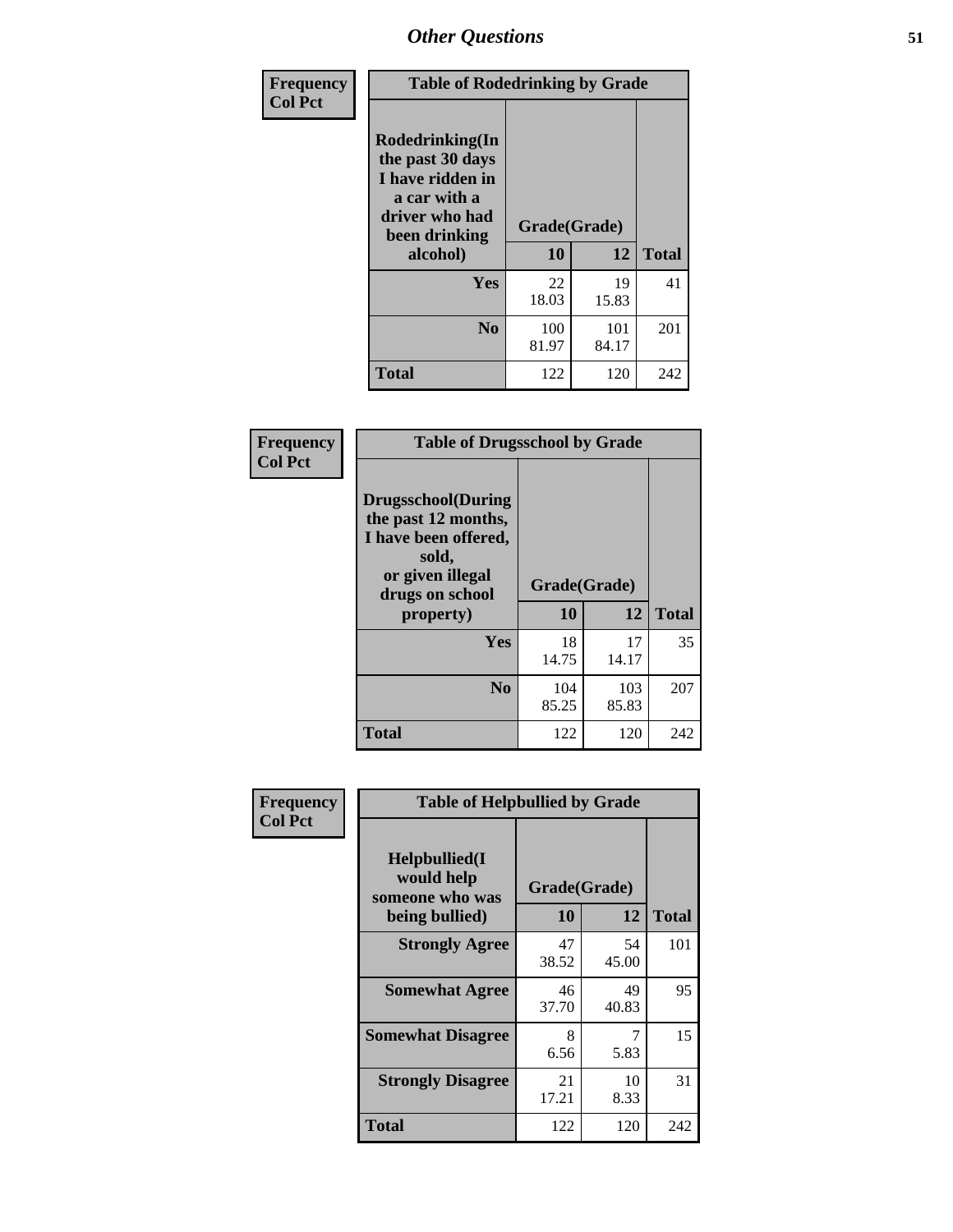*Other Questions* **52**

| <b>Frequency</b> |              | <b>Table of Grade by Bingedrinking</b> |                                                                             |                                     |                                   |                               |                   |              |
|------------------|--------------|----------------------------------------|-----------------------------------------------------------------------------|-------------------------------------|-----------------------------------|-------------------------------|-------------------|--------------|
| <b>Row Pct</b>   |              |                                        | Bingedrinking(I have drunk five or<br>more drinks of alcohol at one sitting |                                     | during the last 30 days)          |                               |                   |              |
|                  | Grade(Grade) | 0<br><b>Days</b>                       | 1 or<br>2<br>days                                                           | $3$ to<br>5<br>days                 | 10<br>$\mathbf{to}$<br>19<br>days | <b>20</b><br>to<br>29<br>days | All<br>30<br>days | <b>Total</b> |
|                  | 10           | 107<br>87.70                           | 3<br>2.46                                                                   | 4<br>3.28                           | 3<br>2.46                         | 1.64                          | 3<br>2.46         | 122          |
|                  | 12           | 110<br>91.67                           | 6<br>5.00                                                                   | $\mathcal{D}_{\mathcal{A}}$<br>1.67 | 0.83                              | 0.83                          | $\Omega$<br>0.00  | 120          |
|                  | Total        | 217                                    | 9                                                                           | 6                                   | 4                                 | 3                             | 3                 | 242          |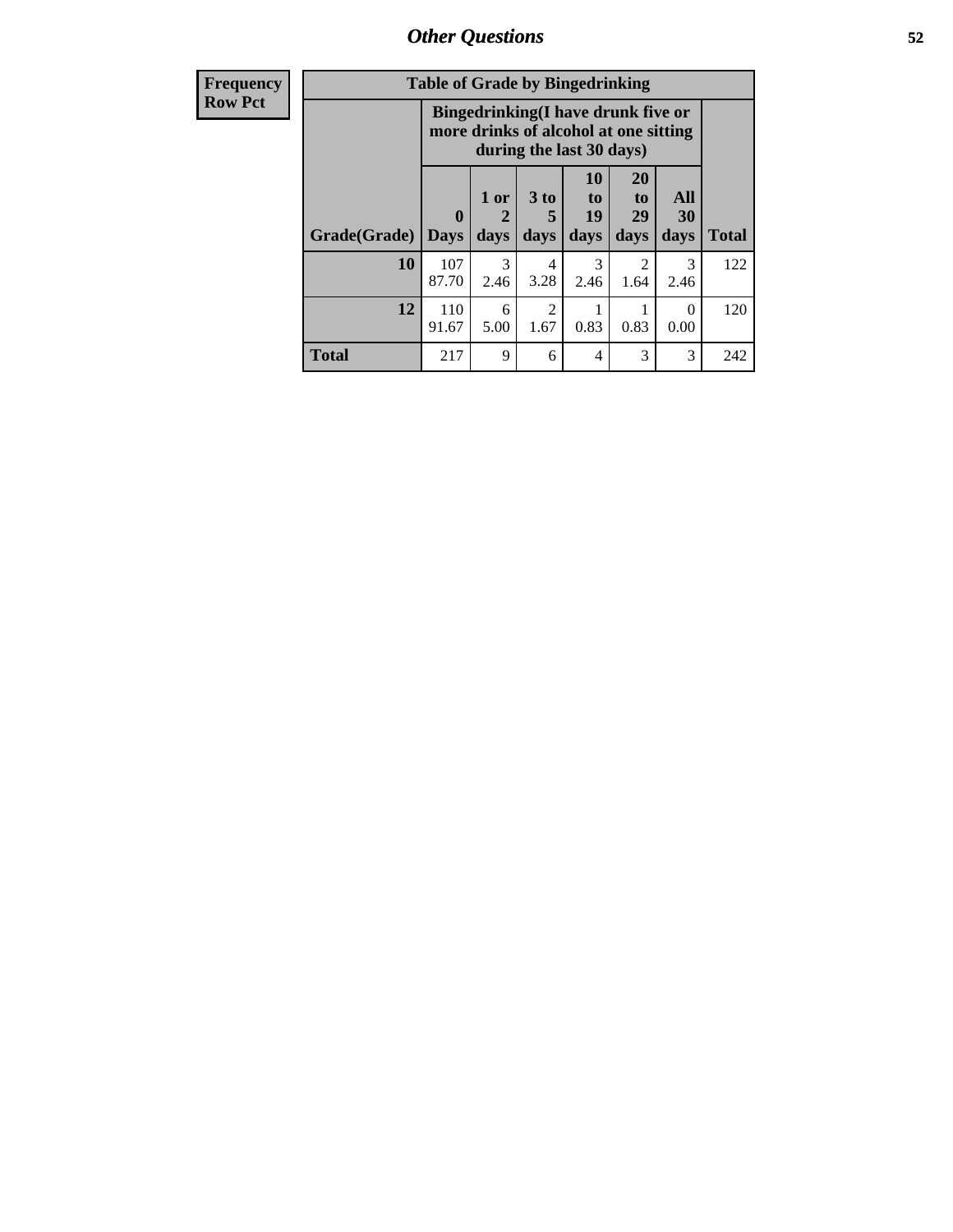## *Nutrition* **53**

| <b>Frequency</b> |
|------------------|
| Row Pct          |

| <b>Table of Grade by Dairy</b> |                          |                                                                                                                 |             |             |     |  |  |  |
|--------------------------------|--------------------------|-----------------------------------------------------------------------------------------------------------------|-------------|-------------|-----|--|--|--|
|                                |                          | Dairy (I eat at least 3 servings of dairy<br>products each day)                                                 |             |             |     |  |  |  |
| Grade(Grade)                   | <b>Strongly</b><br>Agree | Somewhat  <br><b>Somewhat</b><br><b>Strongly</b><br><b>Disagree</b><br><b>Disagree</b><br><b>Total</b><br>Agree |             |             |     |  |  |  |
| 10                             | 41<br>33.61              | 46<br>37.70                                                                                                     | 20<br>16.39 | 15<br>12.30 | 122 |  |  |  |
| 12                             | 24<br>20.00              | 55<br>45.83                                                                                                     | 25<br>20.83 | 16<br>13.33 | 120 |  |  |  |
| <b>Total</b>                   | 65                       | 101                                                                                                             | 45          | 31          | 242 |  |  |  |

| <b>Frequency</b> |  |
|------------------|--|
| <b>Row Pct</b>   |  |

| V | <b>Table of Grade by Fruitveg</b> |                          |                                                                          |                                               |                                    |              |  |
|---|-----------------------------------|--------------------------|--------------------------------------------------------------------------|-----------------------------------------------|------------------------------------|--------------|--|
|   |                                   |                          | Fruitveg(I eat at least 5 servings of fruits<br>and vegetables each day) |                                               |                                    |              |  |
|   | Grade(Grade)                      | <b>Strongly</b><br>Agree | Agree                                                                    | <b>Somewhat   Somewhat</b><br><b>Disagree</b> | <b>Strongly</b><br><b>Disagree</b> | <b>Total</b> |  |
|   | 10                                | 31<br>25.41              | 39<br>31.97                                                              | 29<br>23.77                                   | 23<br>18.85                        | 122          |  |
|   | 12                                | 9<br>7.50                | 42<br>35.00                                                              | 42<br>35.00                                   | 27<br>22.50                        | 120          |  |
|   | <b>Total</b>                      | 40                       | 81                                                                       | 71                                            | 50                                 | 242          |  |

| <b>Frequency</b> | <b>Table of Grade by Cafeteriahealthy</b> |                          |                                                                       |                                      |                                    |              |  |  |  |
|------------------|-------------------------------------------|--------------------------|-----------------------------------------------------------------------|--------------------------------------|------------------------------------|--------------|--|--|--|
| <b>Row Pct</b>   |                                           |                          | Cafeteriahealthy (School meals in my<br>school cafeteria are healthy) |                                      |                                    |              |  |  |  |
|                  | Grade(Grade)                              | <b>Strongly</b><br>Agree | Agree                                                                 | Somewhat Somewhat<br><b>Disagree</b> | <b>Strongly</b><br><b>Disagree</b> | <b>Total</b> |  |  |  |
|                  | 10                                        | 14<br>11.48              | 34<br>27.87                                                           | 22<br>18.03                          | 52<br>42.62                        | 122          |  |  |  |
|                  | 12                                        | 5.83                     | 40<br>33.33                                                           | 27<br>22.50                          | 46<br>38.33                        | 120          |  |  |  |
|                  | Total                                     | 21                       | 74                                                                    | 49                                   | 98                                 | 242          |  |  |  |

| <b>Frequency</b> |
|------------------|
| <b>Row Pct</b>   |

| <b>Table of Grade by Cafeterianutrition</b> |                          |                                                                                           |                                    |                                    |              |  |  |
|---------------------------------------------|--------------------------|-------------------------------------------------------------------------------------------|------------------------------------|------------------------------------|--------------|--|--|
|                                             |                          | <b>Cafeterianutrition</b> (Facts about nutrition<br>are available in my school cafeteria) |                                    |                                    |              |  |  |
| Grade(Grade)                                | <b>Strongly</b><br>Agree | Somewhat<br>Agree                                                                         | <b>Somewhat</b><br><b>Disagree</b> | <b>Strongly</b><br><b>Disagree</b> | <b>Total</b> |  |  |
| 10                                          | 20<br>16.39              | 27<br>22.13                                                                               | 28<br>22.95                        | 47<br>38.52                        | 122          |  |  |
| 12                                          | 18<br>15.00              | 44<br>36.67                                                                               | 29<br>24.17                        | 29<br>24.17                        | 120          |  |  |
| Total                                       | 38                       | 71                                                                                        | 57                                 | 76                                 | 242          |  |  |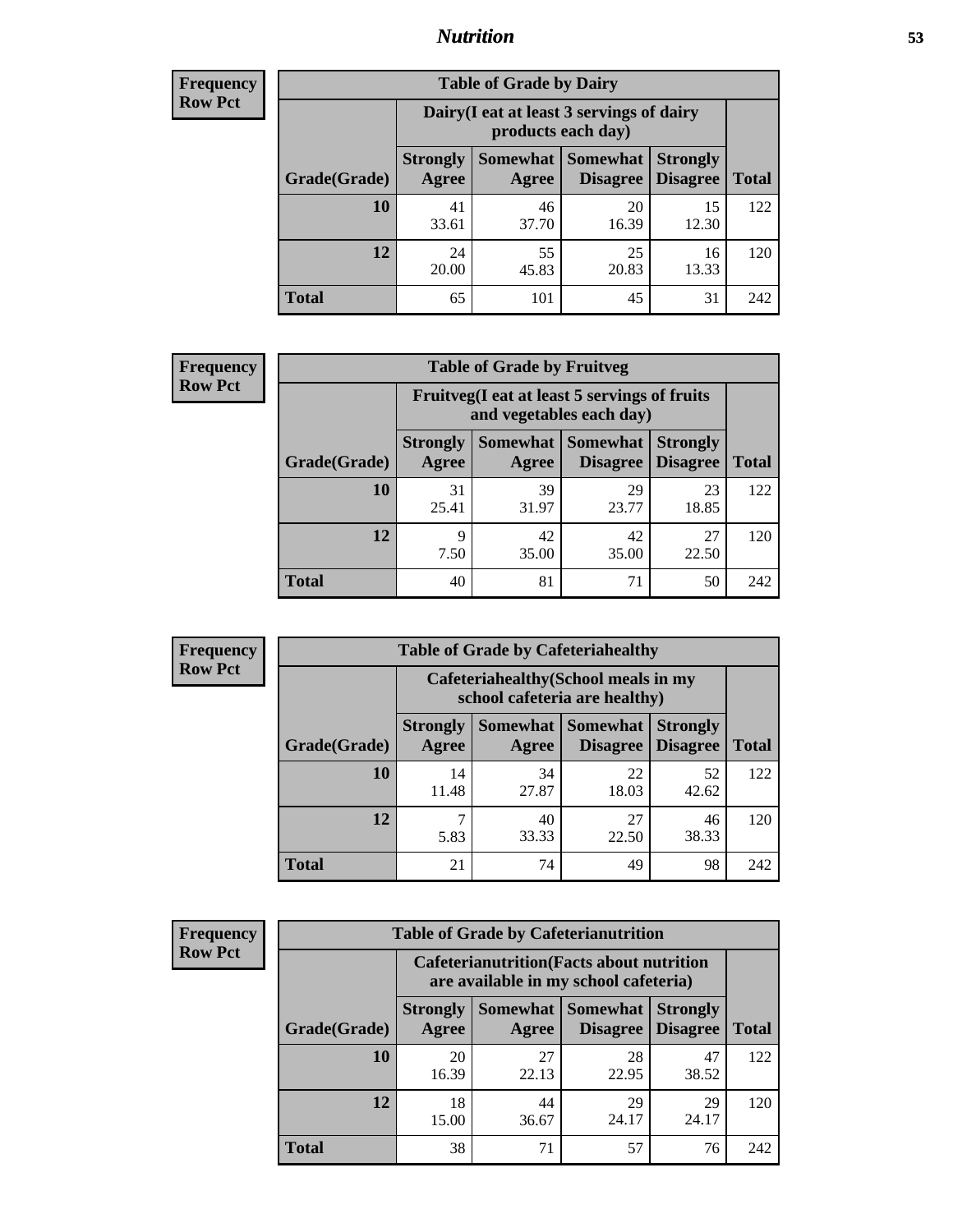## *Nutrition* **54**

| <b>Frequency</b> |
|------------------|
| Row Pct          |

| <b>Table of Grade by Schoollunch</b> |                                                                                                                      |                                                                 |            |             |     |  |  |
|--------------------------------------|----------------------------------------------------------------------------------------------------------------------|-----------------------------------------------------------------|------------|-------------|-----|--|--|
|                                      |                                                                                                                      | Schoollunch(I eat school lunch three or<br>more times per week) |            |             |     |  |  |
| Grade(Grade)                         | Somewhat  <br><b>Somewhat</b><br><b>Strongly</b><br><b>Strongly</b><br><b>Disagree</b><br>Disagree<br>Agree<br>Agree |                                                                 |            |             |     |  |  |
| 10                                   | 49<br>40.16                                                                                                          | 29<br>23.77                                                     | 10<br>8.20 | 34<br>27.87 | 122 |  |  |
| 12                                   | 47<br>39.17                                                                                                          | 43<br>35.83                                                     | 8<br>6.67  | 22<br>18.33 | 120 |  |  |
| <b>Total</b>                         | 96                                                                                                                   | 72                                                              | 18         | 56          | 242 |  |  |

| <b>Frequency</b> |  |
|------------------|--|
| <b>Row Pct</b>   |  |

| <b>Table of Grade by Foodchoices</b> |                          |                                                                     |                                        |                                    |              |  |
|--------------------------------------|--------------------------|---------------------------------------------------------------------|----------------------------------------|------------------------------------|--------------|--|
|                                      |                          | Foodchoices (I make healthy food choices in<br>my school cafeteria) |                                        |                                    |              |  |
| Grade(Grade)                         | <b>Strongly</b><br>Agree | Agree                                                               | <b>Somewhat   Somewhat</b><br>Disagree | <b>Strongly</b><br><b>Disagree</b> | <b>Total</b> |  |
| 10                                   | 31<br>25.41              | 34<br>27.87                                                         | 15<br>12.30                            | 42<br>34.43                        | 122          |  |
| 12                                   | 17<br>14.17              | 50<br>41.67                                                         | 25<br>20.83                            | 28<br>23.33                        | 120          |  |
| <b>Total</b>                         | 48                       | 84                                                                  | 40                                     | 70                                 | 242          |  |

| Frequency      | <b>Table of Grade by Wholewheat</b> |                                                                                                             |             |                                        |                                    |              |  |  |  |
|----------------|-------------------------------------|-------------------------------------------------------------------------------------------------------------|-------------|----------------------------------------|------------------------------------|--------------|--|--|--|
| <b>Row Pct</b> |                                     | Wholewheat (There are whole wheat and<br>multigrain breads and cereals available in<br>my school cafeteria) |             |                                        |                                    |              |  |  |  |
|                | Grade(Grade)                        | <b>Strongly</b><br>Agree                                                                                    | Agree       | Somewhat   Somewhat<br><b>Disagree</b> | <b>Strongly</b><br><b>Disagree</b> | <b>Total</b> |  |  |  |
|                | 10                                  | 26<br>21.31                                                                                                 | 37<br>30.33 | 18<br>14.75                            | 41<br>33.61                        | 122          |  |  |  |
|                | 12                                  | 23<br>19.17                                                                                                 | 51<br>42.50 | 21<br>17.50                            | 25<br>20.83                        | 120          |  |  |  |
|                | <b>Total</b>                        | 49                                                                                                          | 88          | 39                                     | 66                                 | 242          |  |  |  |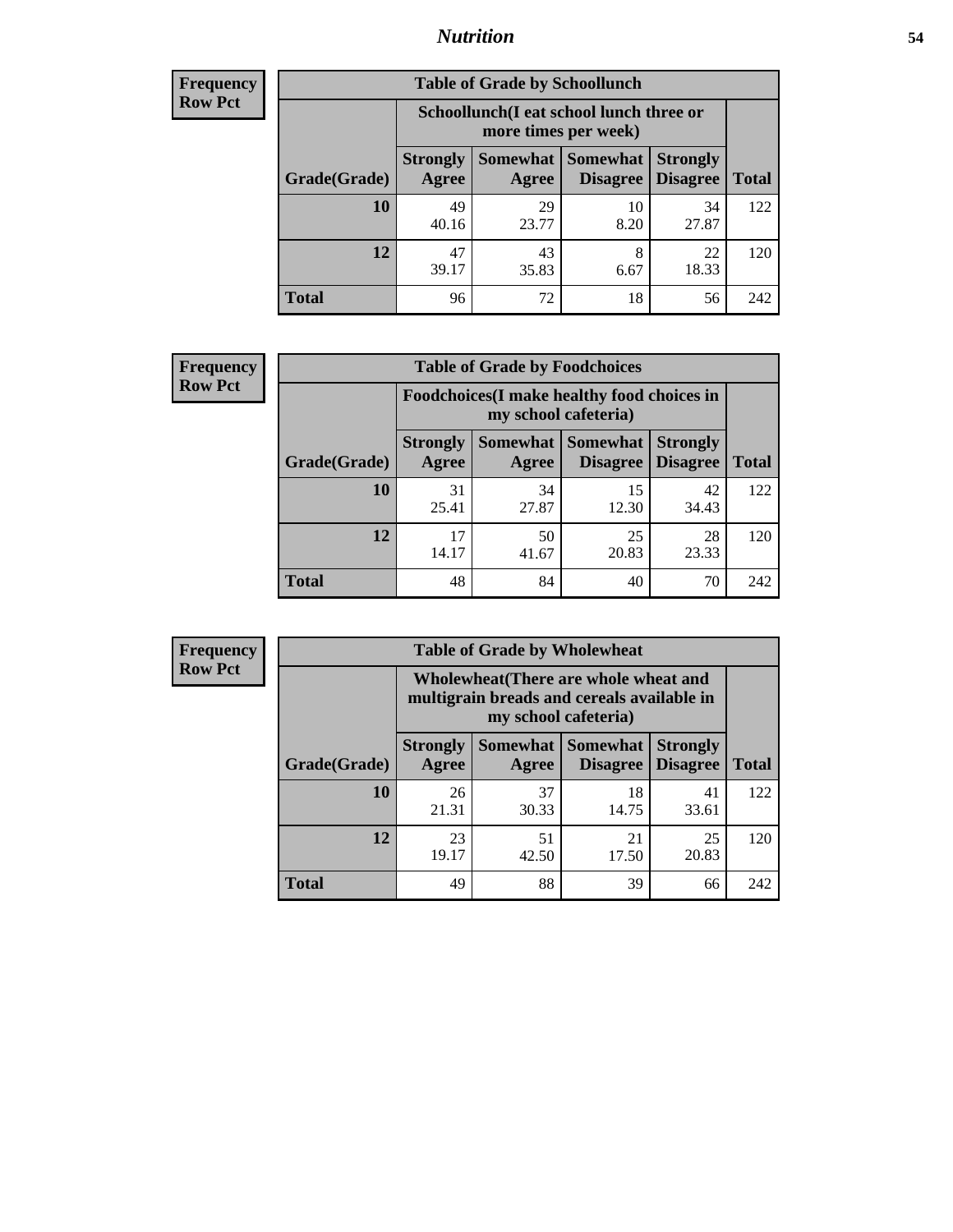## *Nutrition* **55**

**Frequency Row Pct**

| <b>Table of Grade by Healthyvending</b> |                                                                                                                                               |                          |                                    |                                    |              |  |  |
|-----------------------------------------|-----------------------------------------------------------------------------------------------------------------------------------------------|--------------------------|------------------------------------|------------------------------------|--------------|--|--|
|                                         | Healthyvending (If only healthy snacks and<br>beverages were available in the vending<br>machines during the school day,<br>I would buy them) |                          |                                    |                                    |              |  |  |
| Grade(Grade)                            | <b>Strongly</b><br>Agree                                                                                                                      | <b>Somewhat</b><br>Agree | <b>Somewhat</b><br><b>Disagree</b> | <b>Strongly</b><br><b>Disagree</b> | <b>Total</b> |  |  |
| 10                                      | 42<br>34.43                                                                                                                                   | 26<br>21.31              | 18<br>14.75                        | 36<br>29.51                        | 122          |  |  |
| 12                                      | 24<br>20.00                                                                                                                                   | 38<br>31.67              | 31<br>25.83                        | 27<br>22.50                        | 120          |  |  |
| <b>Total</b>                            | 66                                                                                                                                            | 64                       | 49                                 | 63                                 | 242          |  |  |

**Frequency Row Pct**

| <b>Table of Grade by Schoolbreakfast</b> |                                                                                                                                        |                   |                                    |                                    |              |  |  |
|------------------------------------------|----------------------------------------------------------------------------------------------------------------------------------------|-------------------|------------------------------------|------------------------------------|--------------|--|--|
|                                          | Schoolbreakfast(If breakfast were<br>available at school,<br>but outside the cafeteria,<br>I would eat breakfast at school more often) |                   |                                    |                                    |              |  |  |
| Grade(Grade)                             | <b>Strongly</b><br>Agree                                                                                                               | Somewhat<br>Agree | <b>Somewhat</b><br><b>Disagree</b> | <b>Strongly</b><br><b>Disagree</b> | <b>Total</b> |  |  |
| 10                                       | 52<br>42.62                                                                                                                            | 29<br>23.77       | 17<br>13.93                        | 24<br>19.67                        | 122          |  |  |
| 12                                       | 46<br>38.33                                                                                                                            | 40<br>33.33       | 14<br>11.67                        | 20<br>16.67                        | 120          |  |  |
| <b>Total</b>                             | 98                                                                                                                                     | 69                | 31                                 | 44                                 | 242          |  |  |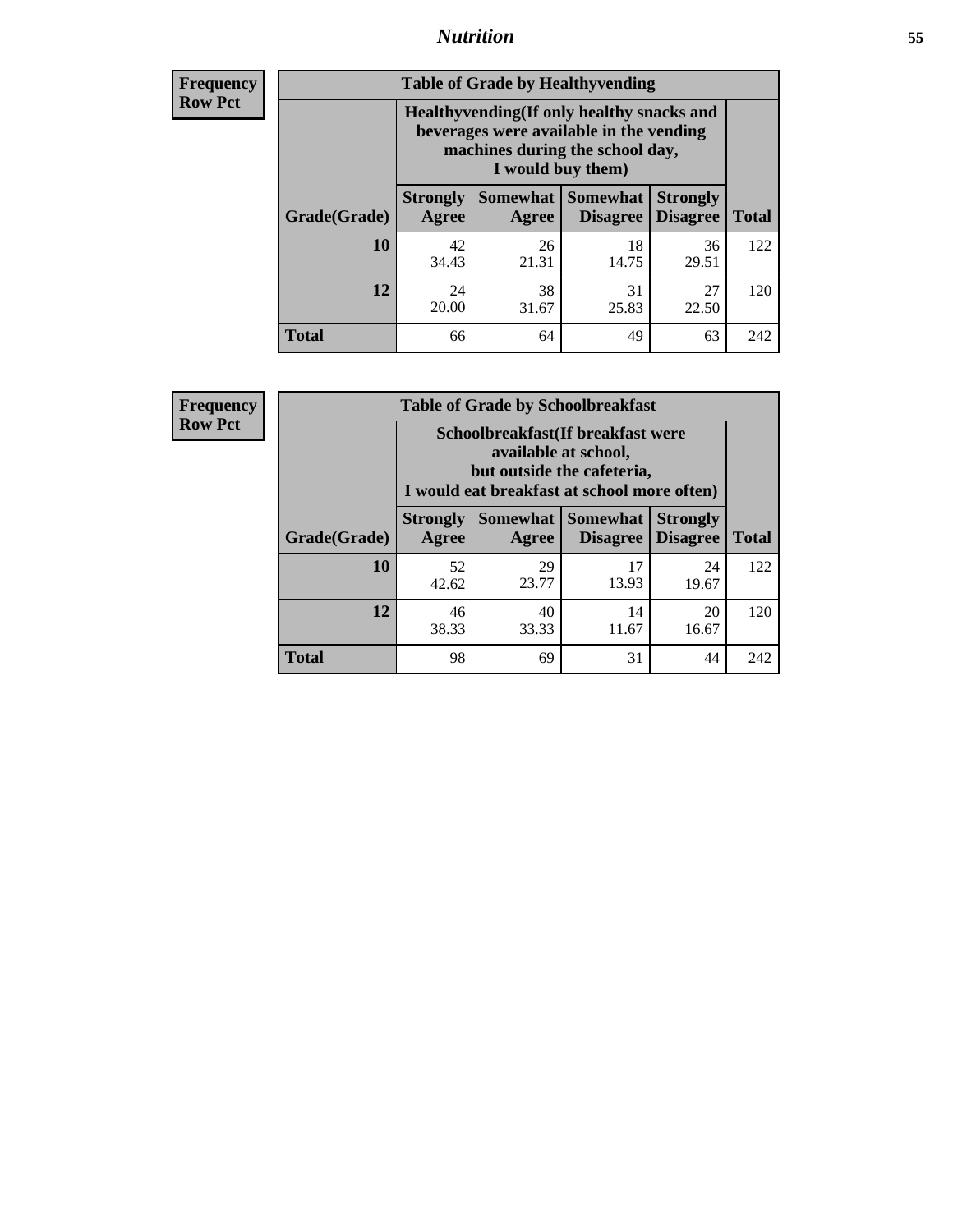| Frequency<br><b>Col Pct</b> | <b>Table of Educationaids by Grade</b>                                                                    |                    |              |     |  |  |  |
|-----------------------------|-----------------------------------------------------------------------------------------------------------|--------------------|--------------|-----|--|--|--|
|                             | <b>Educationaids</b> (I<br>have been<br>taught about<br><b>HIV/AIDS</b> at<br>school in the<br>past year) | Grade(Grade)<br>10 | <b>Total</b> |     |  |  |  |
|                             | Yes                                                                                                       | 97<br>79.51        | 87<br>72.50  | 184 |  |  |  |
|                             | N <sub>0</sub>                                                                                            | 25<br>20.49        | 33<br>27.50  | 58  |  |  |  |
|                             | <b>Total</b>                                                                                              | 122                | 120          | 242 |  |  |  |

| <b>Frequency</b> | <b>Table of Educationcharacter by Grade</b>                                          |              |             |              |  |
|------------------|--------------------------------------------------------------------------------------|--------------|-------------|--------------|--|
| <b>Col Pct</b>   | Educationcharacter(I<br>have been taught<br>about character<br>education in the past | Grade(Grade) |             |              |  |
|                  | year at school)                                                                      | 10           | 12          | <b>Total</b> |  |
|                  | Yes                                                                                  | 91<br>74.59  | 94<br>78.33 | 185          |  |
|                  | N <sub>0</sub>                                                                       | 31<br>25.41  | 26<br>21.67 | 57           |  |
|                  | <b>Total</b>                                                                         | 122          | 120         | 242          |  |

| Frequency<br><b>Col Pct</b> | <b>Table of Gradcoach1 by Grade</b>              |              |             |              |  |
|-----------------------------|--------------------------------------------------|--------------|-------------|--------------|--|
|                             | Gradcoach1(I<br>know who my<br><b>Graduation</b> | Grade(Grade) |             |              |  |
|                             | Coach is)                                        | 10           | 12          | <b>Total</b> |  |
|                             | Yes                                              | 26<br>21.31  | 48<br>40.00 | 74           |  |
|                             | N <sub>0</sub>                                   | 96<br>78.69  | 72<br>60.00 | 168          |  |
|                             | <b>Total</b>                                     | 122          | 120         | 242          |  |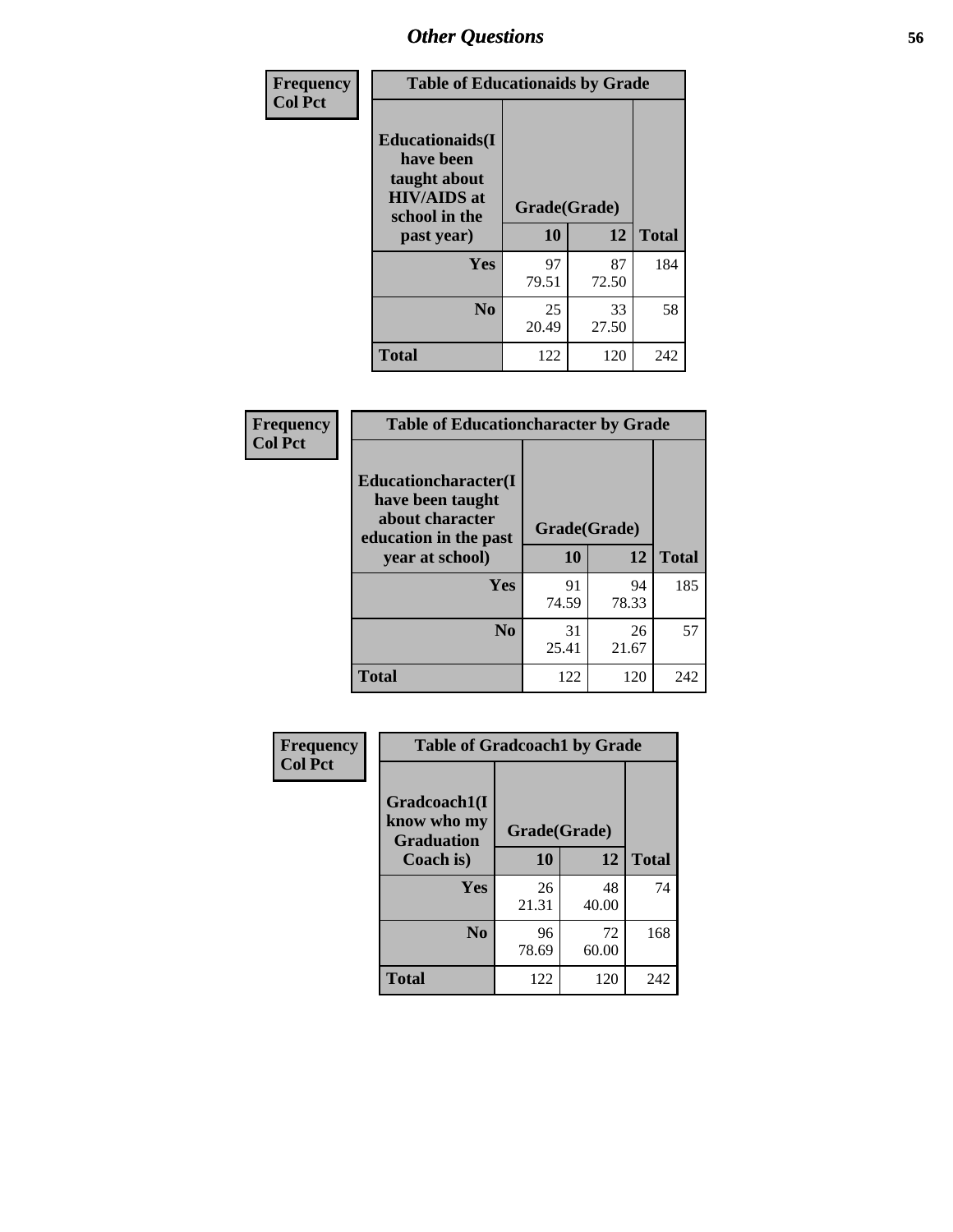| Frequency      | <b>Table of Gradcoach2 by Grade</b>  |              |              |              |
|----------------|--------------------------------------|--------------|--------------|--------------|
| <b>Col Pct</b> | Gradcoach2(I<br>have<br>contacted my |              |              |              |
|                | <b>Graduation</b>                    | Grade(Grade) |              |              |
|                | Coach)                               | 10           | 12           | <b>Total</b> |
|                | Yes                                  | 12<br>9.84   | 17<br>14.17  | 29           |
|                | N <sub>0</sub>                       | 110<br>90.16 | 103<br>85.83 | 213          |
|                | <b>Total</b>                         | 122          | 120          | 242          |

| <b>Frequency</b><br><b>Col Pct</b> |                                                                             | <b>Table of Gradcoach3 by Grade</b> |             |              |  |  |
|------------------------------------|-----------------------------------------------------------------------------|-------------------------------------|-------------|--------------|--|--|
|                                    | Gradcoach3(I<br>have received<br>assistance<br>from my<br><b>Graduation</b> | Grade(Grade)                        |             |              |  |  |
|                                    | Coach)                                                                      | 10                                  | 12          | <b>Total</b> |  |  |
|                                    | Yes                                                                         | 6<br>4.92                           | 14<br>11.67 | 20           |  |  |
|                                    | N <sub>0</sub>                                                              | 44<br>36.07                         | 40<br>33.33 | 84           |  |  |
|                                    | Don't know                                                                  | 72<br>59.02                         | 66<br>55.00 | 138          |  |  |
|                                    | <b>Total</b>                                                                | 122                                 | 120         | 242          |  |  |

| Frequency      | <b>Table of Selfharm by Grade</b>                                                                                                                                                      |              |                    |              |
|----------------|----------------------------------------------------------------------------------------------------------------------------------------------------------------------------------------|--------------|--------------------|--------------|
| <b>Col Pct</b> | <b>Selfharm</b> (During<br>the past 12<br>months,<br>I harmed myself<br>on purpose<br><b>Suicideconsider</b><br>During the past<br>12 months,<br>I seriously<br>considered<br>suicide) | 10           | Grade(Grade)<br>12 | <b>Total</b> |
|                | Yes                                                                                                                                                                                    | 11<br>9.02   | 5<br>4.17          | 16           |
|                | N <sub>0</sub>                                                                                                                                                                         | 111<br>90.98 | 115<br>95.83       | 226          |
|                | Total                                                                                                                                                                                  | 122          | 120                | 242          |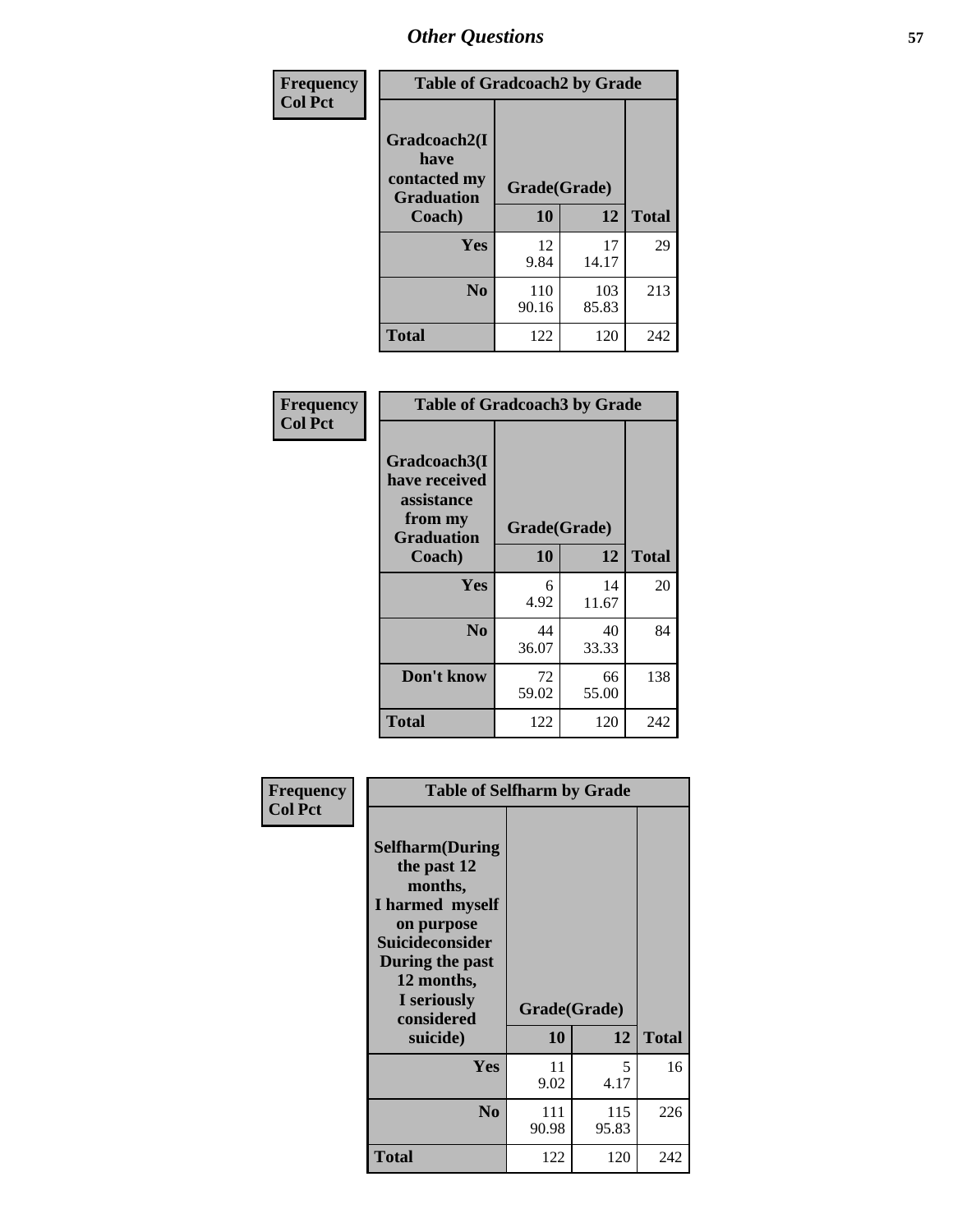| <b>Frequency</b> | <b>Table of Suicideconsider by Grade</b> |              |              |              |  |
|------------------|------------------------------------------|--------------|--------------|--------------|--|
| <b>Col Pct</b>   |                                          | Grade(Grade) |              |              |  |
|                  | <b>Suicideconsider</b>                   | <b>10</b>    | 12           | <b>Total</b> |  |
|                  | <b>Yes</b>                               | 13<br>10.66  | 10<br>8.33   | 23           |  |
|                  | N <sub>0</sub>                           | 109<br>89.34 | 110<br>91.67 | 219          |  |
|                  | <b>Total</b>                             | 122          | 120          | 242          |  |

| Frequency      | <b>Table of Suicideattempt by Grade</b>              |              |              |              |
|----------------|------------------------------------------------------|--------------|--------------|--------------|
| <b>Col Pct</b> | Suicideattempt(I<br>have attempted<br>suicide in the | Grade(Grade) |              |              |
|                | last year)                                           | 10           | 12           | <b>Total</b> |
|                | Yes                                                  | 4<br>3.28    | 6<br>5.00    | 10           |
|                | N <sub>0</sub>                                       | 118<br>96.72 | 114<br>95.00 | 232          |
|                | <b>Total</b>                                         | 122          | 120          | 242          |

| Frequency      | <b>Table of Instantmessaged by Grade</b>                       |              |             |              |  |
|----------------|----------------------------------------------------------------|--------------|-------------|--------------|--|
| <b>Col Pct</b> | <b>Instantmessaged</b> (I<br>have instant<br>messaged people I | Grade(Grade) |             |              |  |
|                | do not even know)                                              | 10           | 12          | <b>Total</b> |  |
|                | Yes                                                            | 50<br>40.98  | 34<br>28.33 | 84           |  |
|                | N <sub>0</sub>                                                 | 72<br>59.02  | 86<br>71.67 | 158          |  |
|                | <b>Total</b>                                                   | 122          | 120         | 242          |  |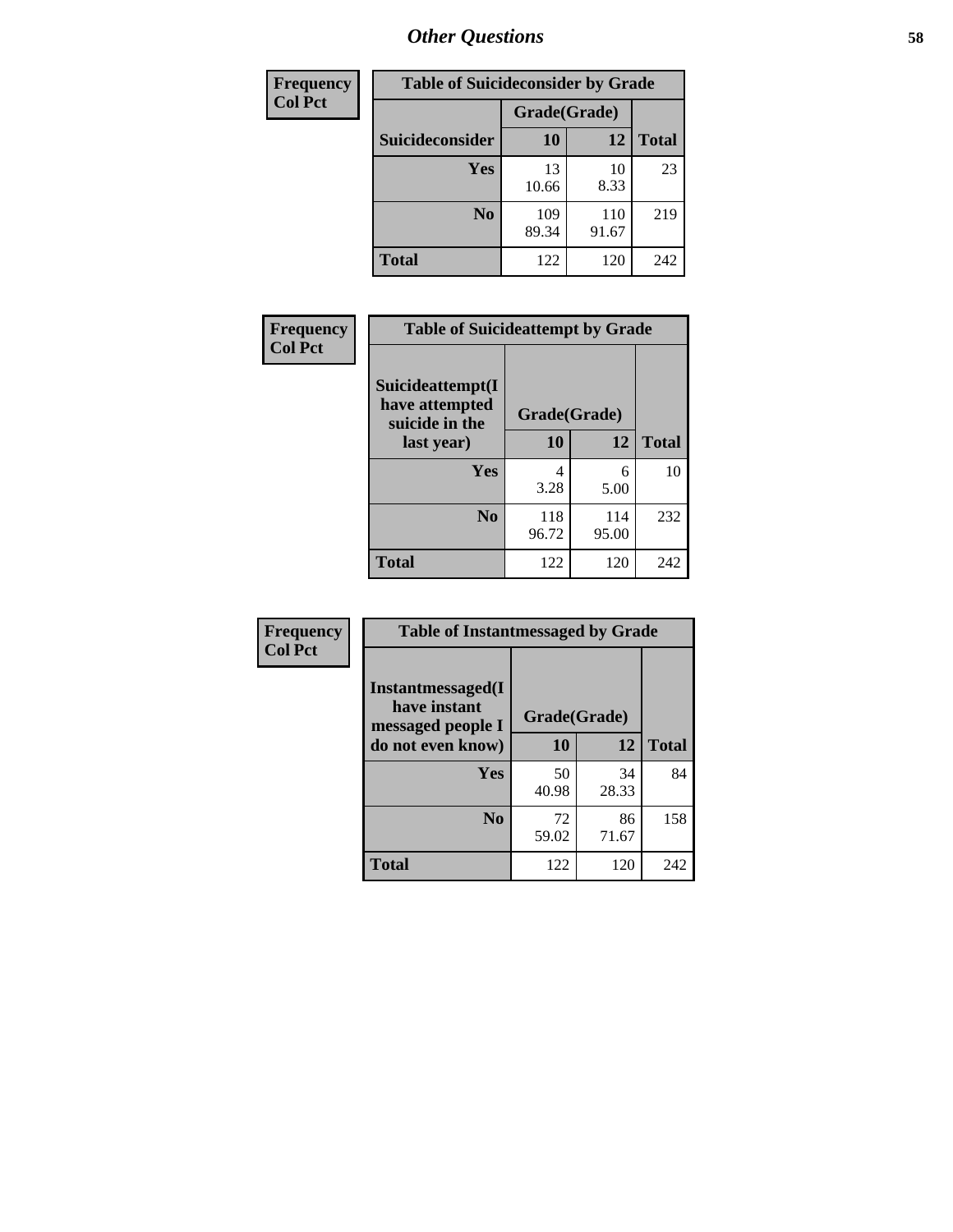| Frequency      | <b>Table of Getsalong by Grade</b>                          |             |              |              |  |
|----------------|-------------------------------------------------------------|-------------|--------------|--------------|--|
| <b>Col Pct</b> | <b>Getsalong</b> (I get<br>along with other<br>students and |             | Grade(Grade) |              |  |
|                | adults)                                                     | 10          | 12           | <b>Total</b> |  |
|                | <b>Strongly Agree</b>                                       | 59<br>48.36 | 71<br>59.17  | 130          |  |
|                | <b>Somewhat Agree</b>                                       | 50<br>40.98 | 44<br>36.67  | 94           |  |
|                | <b>Somewhat Disagree</b>                                    | 5<br>4.10   | 0.83         | 6            |  |
|                | <b>Strongly Disagree</b>                                    | 8<br>6.56   | 4<br>3.33    | 12           |  |
|                | <b>Total</b>                                                | 122         | 120          | 242          |  |

| Frequency      | <b>Table of Safehome by Grade</b> |                           |                        |                |  |
|----------------|-----------------------------------|---------------------------|------------------------|----------------|--|
| <b>Col Pct</b> | Safehome(I feel<br>safe at home)  | Grade(Grade)<br><b>10</b> | 12                     | <b>Total</b>   |  |
|                | <b>Strongly Agree</b>             | 90<br>73.77               | 98<br>81.67            | 188            |  |
|                | <b>Somewhat Agree</b>             | 22<br>18.03               | 20<br>16.67            | 42             |  |
|                | <b>Somewhat Disagree</b>          | $\mathcal{L}$<br>1.64     | $\mathfrak{D}$<br>1.67 | $\overline{4}$ |  |
|                | <b>Strongly Disagree</b>          | 8<br>6.56                 | 0.00                   | 8              |  |
|                | <b>Total</b>                      | 122                       | 120                    | 242            |  |

| Frequency      | <b>Table of Adulttalk by Grade</b>                                                                |                    |             |              |  |
|----------------|---------------------------------------------------------------------------------------------------|--------------------|-------------|--------------|--|
| <b>Col Pct</b> | <b>Adulttalk(I</b><br>know an<br>adult at<br>school that<br>I can talk<br>with if I<br>need help) | Grade(Grade)<br>10 | 12          | <b>Total</b> |  |
|                |                                                                                                   |                    |             |              |  |
|                | <b>Yes</b>                                                                                        | 85<br>69.67        | 98<br>81.67 | 183          |  |
|                | N <sub>0</sub>                                                                                    | 37<br>30.33        | 22<br>18.33 | 59           |  |
|                | <b>Total</b>                                                                                      | 122                | 120         | 242          |  |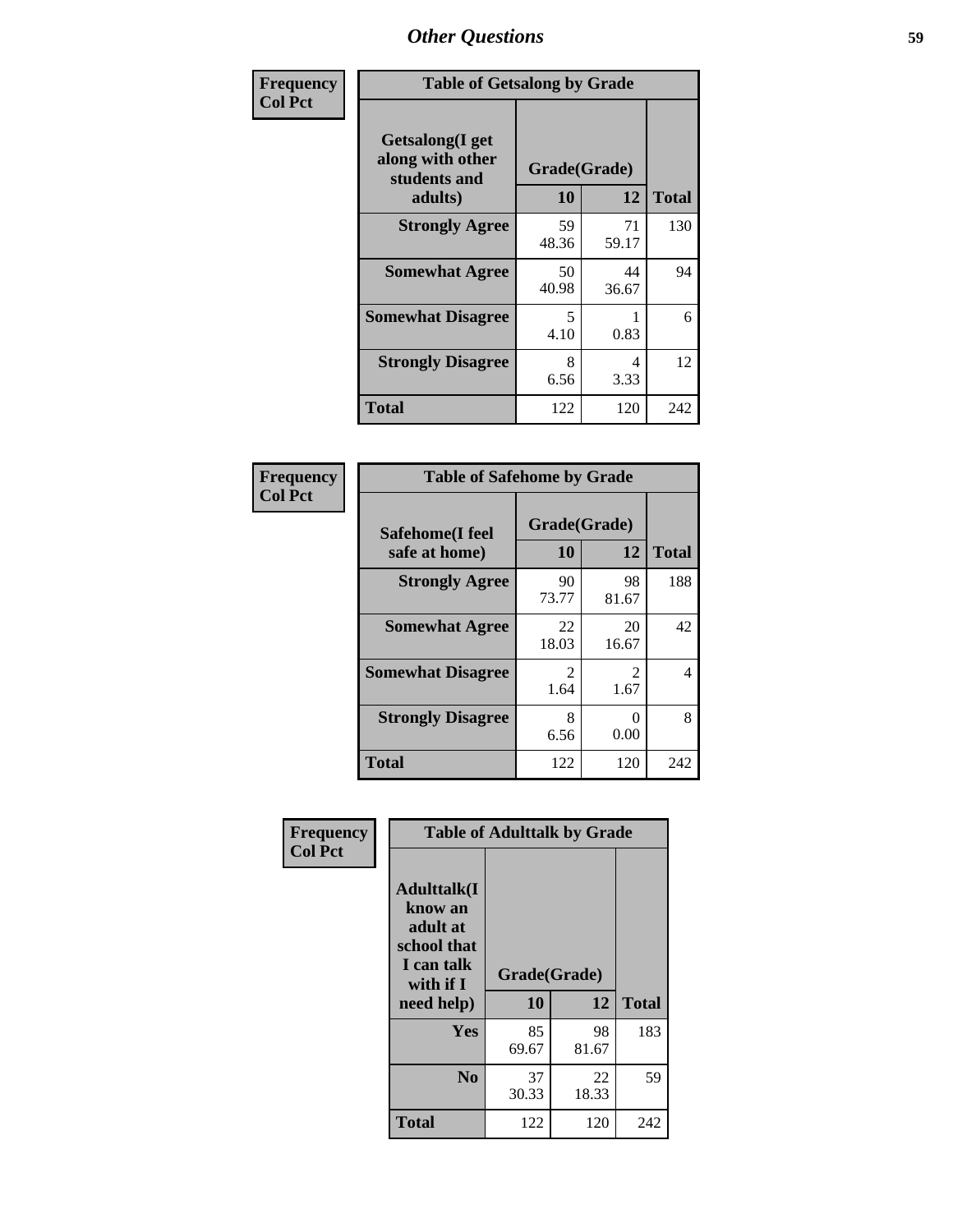**Frequency Row Pct**

| <b>Table of Grade by Tytime</b> |             |                                                                                         |                     |             |                       |             |              |
|---------------------------------|-------------|-----------------------------------------------------------------------------------------|---------------------|-------------|-----------------------|-------------|--------------|
|                                 |             | Tytime (On an average school day,<br>how much unsupervised time do I spend watching TV) |                     |             |                       |             |              |
|                                 |             | <b>Less that</b><br>$2 - 3$<br>$4 - 5$<br>$6+$                                          |                     |             |                       |             |              |
| Grade(Grade)   None             |             |                                                                                         | hour/day   hour/day | hours/day   | hours/day   hours/day |             | <b>Total</b> |
| 10                              | 15<br>12.30 | 15<br>12.30                                                                             | 10<br>8.20          | 41<br>33.61 | 27<br>22.13           | 14<br>11.48 | 122          |
| 12                              | 14<br>11.67 | 24<br>20.00                                                                             | 17<br>14.17         | 35<br>29.17 | 10<br>8.33            | 20<br>16.67 | 120          |
| <b>Total</b>                    | 29          | 39                                                                                      | 27                  | 76          | 37                    | 34          | 242          |

**Frequency Row Pct**

| <b>Table of Grade by Computertime</b> |             |                                                                                                                               |             |             |            |            |     |  |  |
|---------------------------------------|-------------|-------------------------------------------------------------------------------------------------------------------------------|-------------|-------------|------------|------------|-----|--|--|
|                                       |             | Computertime (On an average school day,<br>how much unsupervised time do I spend on the computer)                             |             |             |            |            |     |  |  |
| Grade(Grade)                          | None        | <b>Less that</b><br>$4 - 5$<br>$2 - 3$<br>$6+$<br>hour/day<br>hours/day<br>hour/day<br>hours/day<br>hours/day<br><b>Total</b> |             |             |            |            |     |  |  |
| 10                                    | 17<br>13.93 | 30<br>24.59                                                                                                                   | 23<br>18.85 | 30<br>24.59 | 10<br>8.20 | 12<br>9.84 | 122 |  |  |
| 12                                    | 28<br>23.33 | 33<br>23<br>18<br>12<br>6<br>19.17<br>10.00<br>27.50<br>15.00<br>5.00                                                         |             |             |            |            |     |  |  |
| <b>Total</b>                          | 45          | 63                                                                                                                            | 41          | 53          | 16         | 24         | 242 |  |  |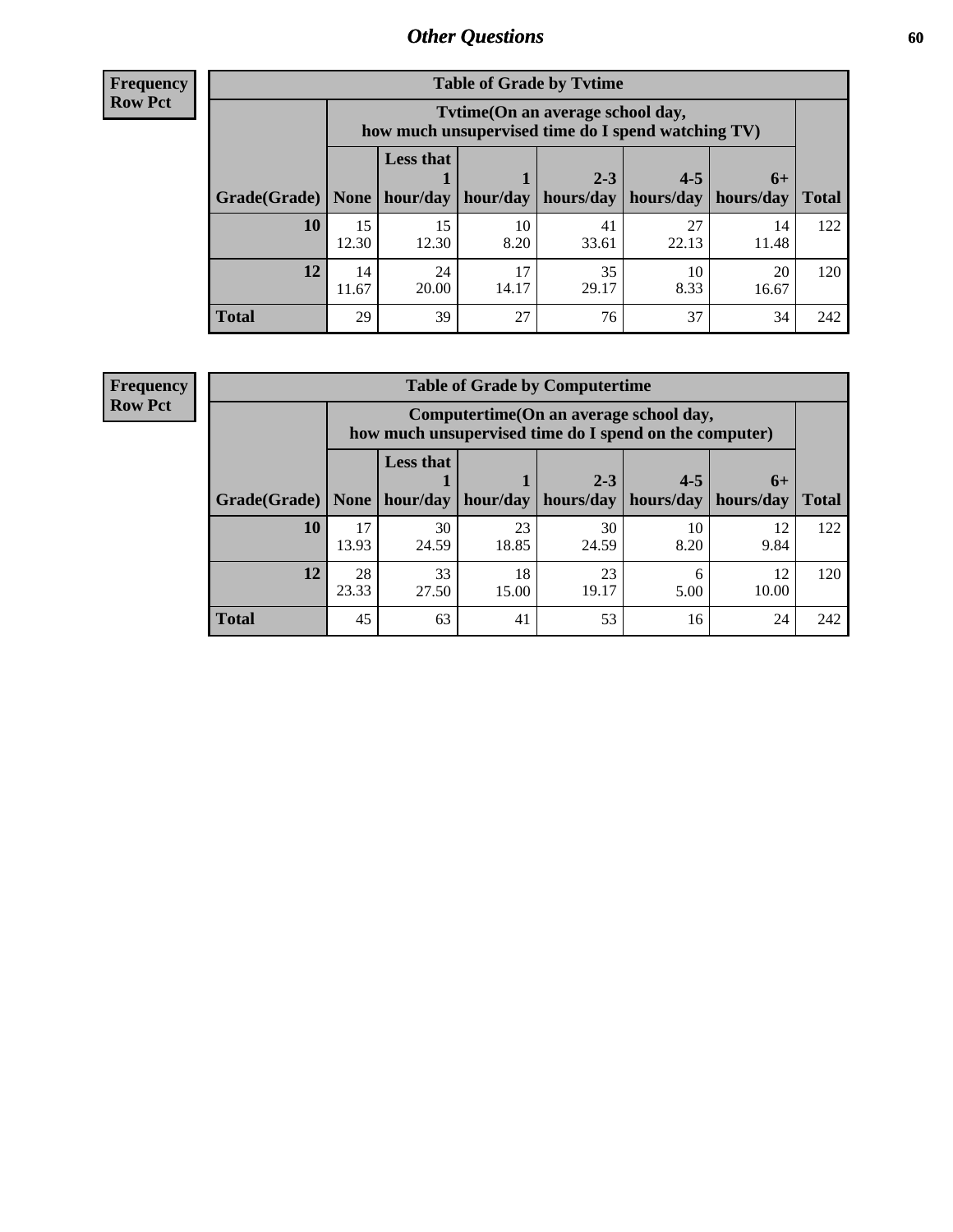### *Questions about Driving Laws* **61** *Driving Questions were asked only of high school students.*

| <b>Frequency</b> |
|------------------|
| <b>Row Pct</b>   |

| <b>Table of Grade by License1</b> |                                                                                                                                           |                     |                |             |               |              |  |  |  |
|-----------------------------------|-------------------------------------------------------------------------------------------------------------------------------------------|---------------------|----------------|-------------|---------------|--------------|--|--|--|
|                                   | License1(During the first 6 months of driving<br>with a provisional license,<br>the only passengers who can ride with the<br>driver are:) |                     |                |             |               |              |  |  |  |
| <b>Grade</b> (Grade)              | <b>Parent or</b><br><b>Guardian</b>                                                                                                       | Family<br>  Members | <b>Friends</b> | Anyone      | Don't<br>Know | <b>Total</b> |  |  |  |
| <b>10</b>                         | 36<br>29.51                                                                                                                               | 47<br>38.52         | 4<br>3.28      | 19<br>15.57 | 16<br>13.11   | 122          |  |  |  |
| 12                                | 37<br>47<br>18<br>17<br>30.83<br>0.83<br>39.17<br>14.17<br>15.00                                                                          |                     |                |             |               |              |  |  |  |
| <b>Total</b>                      | 73                                                                                                                                        | 94                  | 5              | 37          | 33            | 242          |  |  |  |

| Frequency      |                                                                                                          | <b>Table of Grade by License2</b> |                              |                  |                                                      |                      |              |
|----------------|----------------------------------------------------------------------------------------------------------|-----------------------------------|------------------------------|------------------|------------------------------------------------------|----------------------|--------------|
| <b>Row Pct</b> | License2(17 yr old drivers with a<br>provisional driver's license cannot<br>drive between the hours of:) |                                   |                              |                  |                                                      |                      |              |
|                | Grade(Grade)                                                                                             | <b>Midnight</b><br>to 6am         | 1am<br>t <sub>0</sub><br>5am | 1am<br>to<br>6am | N <sub>0</sub><br>curfew<br>for $17$<br>year<br>olds | Don't<br><b>Know</b> | <b>Total</b> |
|                | 10                                                                                                       | 44<br>36.07                       | 7<br>5.74                    | 8<br>6.56        | 14<br>11.48                                          | 49<br>40.16          | 122          |
|                | 12                                                                                                       | 84<br>70.00                       | 4<br>3.33                    | 12<br>10.00      | 5<br>4.17                                            | 15<br>12.50          | 120          |
|                | <b>Total</b>                                                                                             | 128                               | 11                           | 20               | 19                                                   | 64                   | 242          |

| Frequency      |              | <b>Table of Grade by License3</b>                                                            |             |           |                        |             |               |              |
|----------------|--------------|----------------------------------------------------------------------------------------------|-------------|-----------|------------------------|-------------|---------------|--------------|
| <b>Row Pct</b> |              | License3(For drivers under the age of<br>21,<br>what level of alcohol is considered<br>DUI?) |             |           |                        |             |               |              |
|                | Grade(Grade) | Any<br><b>Amount</b>                                                                         | 0.02        | 0.04      | 0.06                   | 0.08        | Don't<br>know | <b>Total</b> |
|                | 10           | 39<br>31.97                                                                                  | 26<br>21.31 | 8<br>6.56 | $\overline{4}$<br>3.28 | 15<br>12.30 | 30<br>24.59   | 122          |
|                | 12           | 47<br>39.17                                                                                  | 23<br>19.17 | 6<br>5.00 | 8<br>6.67              | 7<br>5.83   | 29<br>24.17   | 120          |
|                | <b>Total</b> | 86                                                                                           | 49          | 14        | 12                     | 22          | 59            | 242          |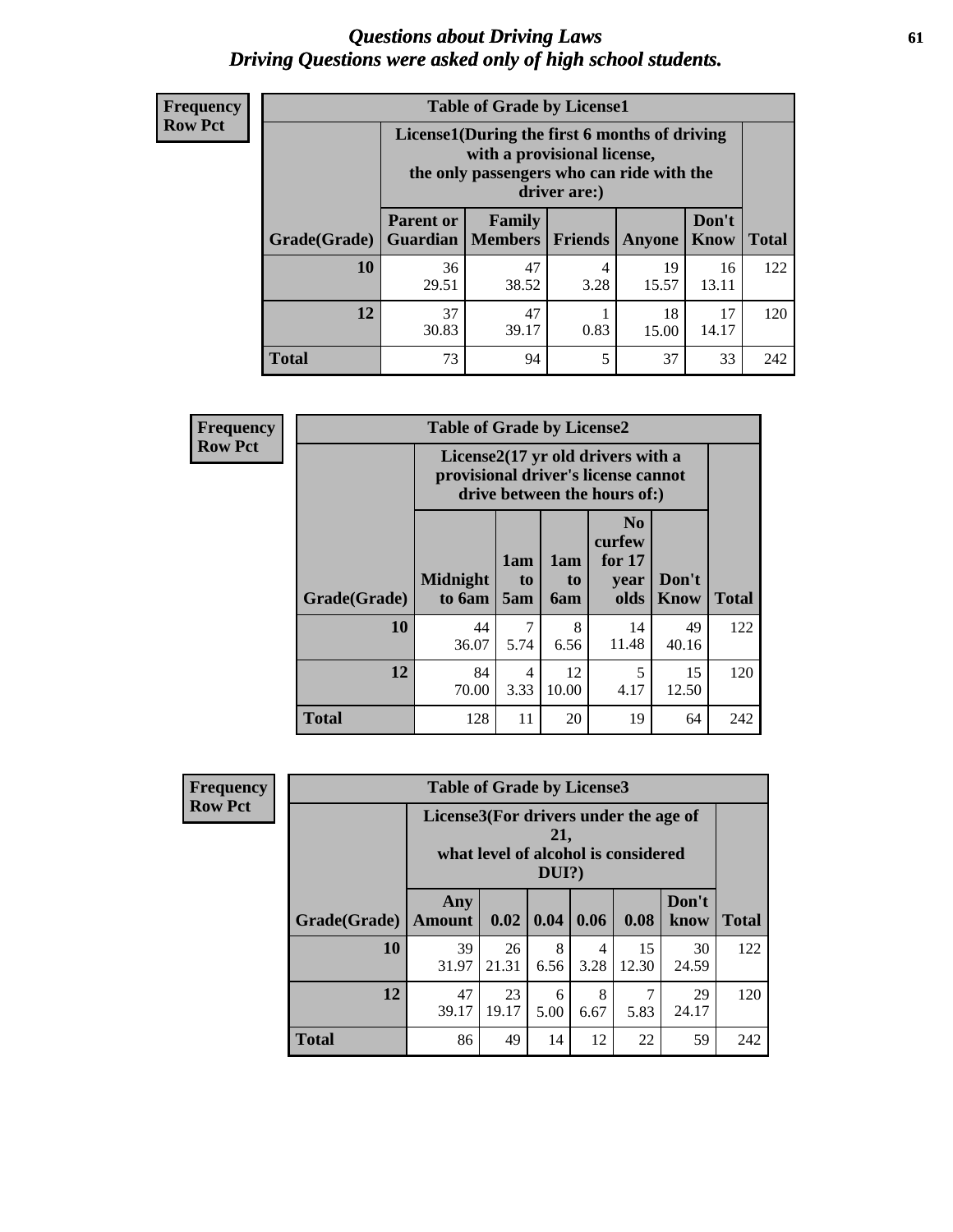### *Questions about Driving Laws* **62** *Driving Questions were asked only of high school students.*

**Frequency Row Pct**

| <b>Table of Grade by License4</b> |             |                                                                                                                                                                                                                                                                                       |             |             |             |             |     |  |
|-----------------------------------|-------------|---------------------------------------------------------------------------------------------------------------------------------------------------------------------------------------------------------------------------------------------------------------------------------------|-------------|-------------|-------------|-------------|-----|--|
|                                   |             | License4(A driver under 21 automatically<br>loses his/her license if caught exceeding the<br>posted speet limit by:)<br>Can't<br>lose<br><b>Depends</b><br>license<br>$15+$<br>$25+$<br>$35+$<br>Don't<br>for<br><b>on</b><br>speeding<br><b>Total</b><br>mph<br>know<br>mph<br>judge |             |             |             |             |     |  |
| Grade(Grade)                      | mph         |                                                                                                                                                                                                                                                                                       |             |             |             |             |     |  |
| 10                                | 24<br>19.67 | 9<br>7.38                                                                                                                                                                                                                                                                             | 12<br>9.84  | 18<br>14.75 | 13<br>10.66 | 46<br>37.70 | 122 |  |
| 12                                | 21<br>17.50 | 17<br>14.17                                                                                                                                                                                                                                                                           | 13<br>10.83 | 9<br>7.50   | 9<br>7.50   | 51<br>42.50 | 120 |  |
| <b>Total</b>                      | 45          | 26                                                                                                                                                                                                                                                                                    | 25          | 27          | 22          | 97          | 242 |  |

| Frequency      | <b>Table of Grade by License5</b> |                                                                                                                                                             |                |               |              |
|----------------|-----------------------------------|-------------------------------------------------------------------------------------------------------------------------------------------------------------|----------------|---------------|--------------|
| <b>Row Pct</b> |                                   | License5(A)<br>Georgia teenager<br>with family<br>connections or a<br>good lawyer can<br>break a teen<br>driving law and<br>keep their driver's<br>license) |                |               |              |
|                | Grade(Grade)                      | Yes                                                                                                                                                         | N <sub>0</sub> | Don't<br>know | <b>Total</b> |
|                | 10                                | 16<br>13.11                                                                                                                                                 | 58<br>47.54    | 48<br>39.34   | 122          |
|                | 12                                | 20<br>16.67                                                                                                                                                 | 65<br>54.17    | 35<br>29.17   | 120          |
|                | <b>Total</b>                      | 36                                                                                                                                                          | 123            | 83            | 242          |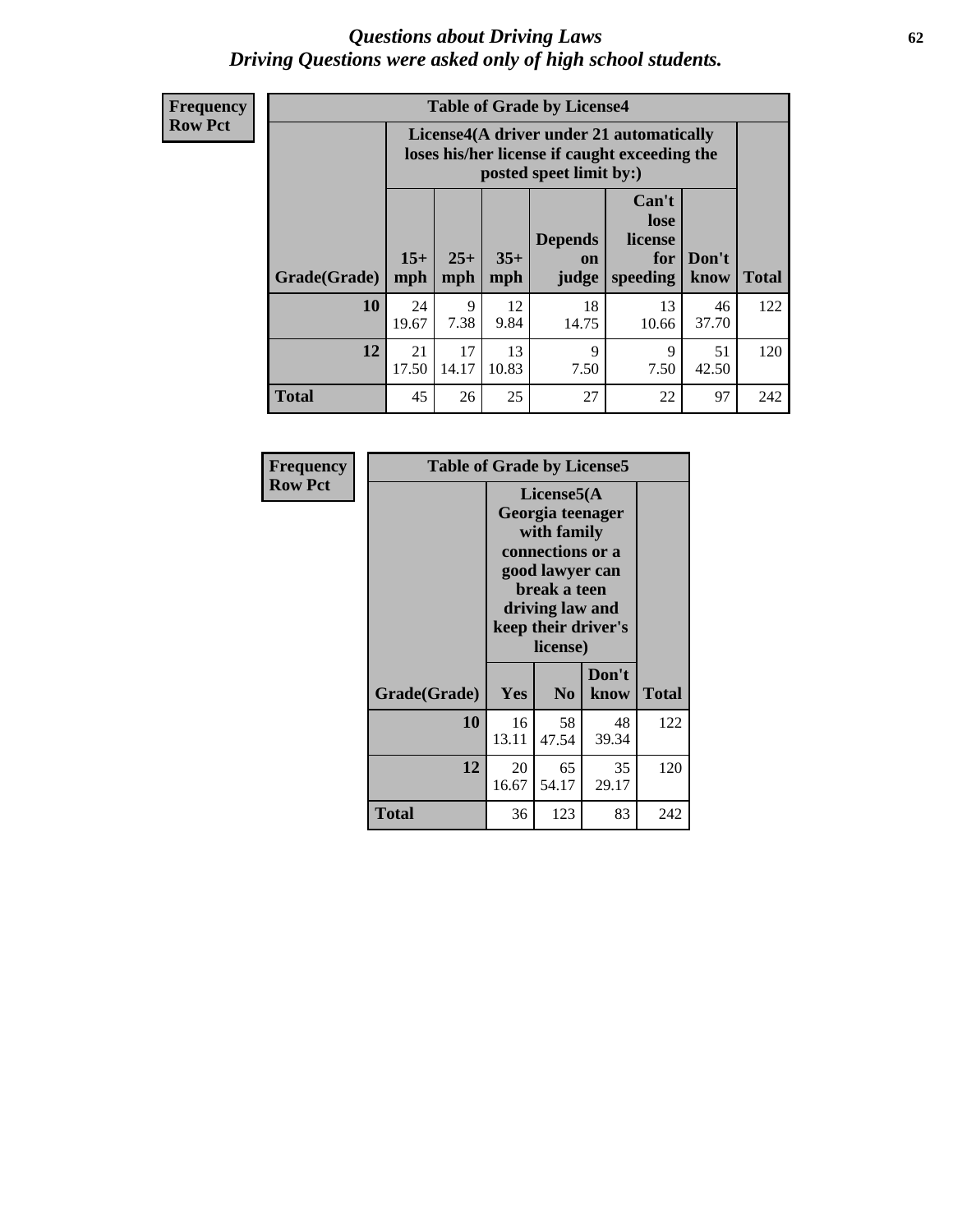### *Questions about Driving Laws* **63** *Driving Questions were asked only of high school students.*

| <b>Frequency</b> | <b>Table of Grade by License6</b> |                                                                                                                                                 |                |               |              |  |  |
|------------------|-----------------------------------|-------------------------------------------------------------------------------------------------------------------------------------------------|----------------|---------------|--------------|--|--|
| <b>Row Pct</b>   |                                   | License <sub>6</sub> (I know a<br>friend or<br>classmate that<br>broke a teen<br>driving law,<br>but was allowed to<br>keep his/her<br>license) |                |               |              |  |  |
|                  | Grade(Grade)                      | Yes                                                                                                                                             | N <sub>0</sub> | Don't<br>know | <b>Total</b> |  |  |
|                  | 10                                | 29<br>23.77                                                                                                                                     | 50<br>40.98    | 43<br>35.25   | 122          |  |  |
|                  | 12                                | 33<br>27.50                                                                                                                                     | 55<br>45.83    | 32<br>26.67   | 120          |  |  |
|                  | <b>Total</b>                      | 62                                                                                                                                              | 105            | 75            | 242          |  |  |

| <b>Frequency</b> | <b>Table of Grade by License7</b> |                                                                             |                                                                                               |                                            |                        |              |  |  |  |  |
|------------------|-----------------------------------|-----------------------------------------------------------------------------|-----------------------------------------------------------------------------------------------|--------------------------------------------|------------------------|--------------|--|--|--|--|
| <b>Row Pct</b>   |                                   |                                                                             | License7(A student under the age of 18 cam loser<br>his/her driving privileges if he or she:) |                                            |                        |              |  |  |  |  |
|                  | Grade(Grade)                      | <b>Have</b><br>more than<br>10<br>unexcused<br>absences<br>per school<br>yr | Drop out<br>without  <br>graduating                                                           | Bring<br>alcohol/drugs/weapon<br>to school | All of<br>the<br>above | <b>Total</b> |  |  |  |  |
|                  | 10                                | 11<br>9.02                                                                  | 14<br>11.48                                                                                   | 17<br>13.93                                | 80<br>65.57            | 122          |  |  |  |  |
|                  | 12                                | 7<br>5.83                                                                   | 10<br>8.33                                                                                    | 8<br>6.67                                  | 95<br>79.17            | 120          |  |  |  |  |
|                  | <b>Total</b>                      | 18                                                                          | 24                                                                                            | 25                                         | 175                    | 242          |  |  |  |  |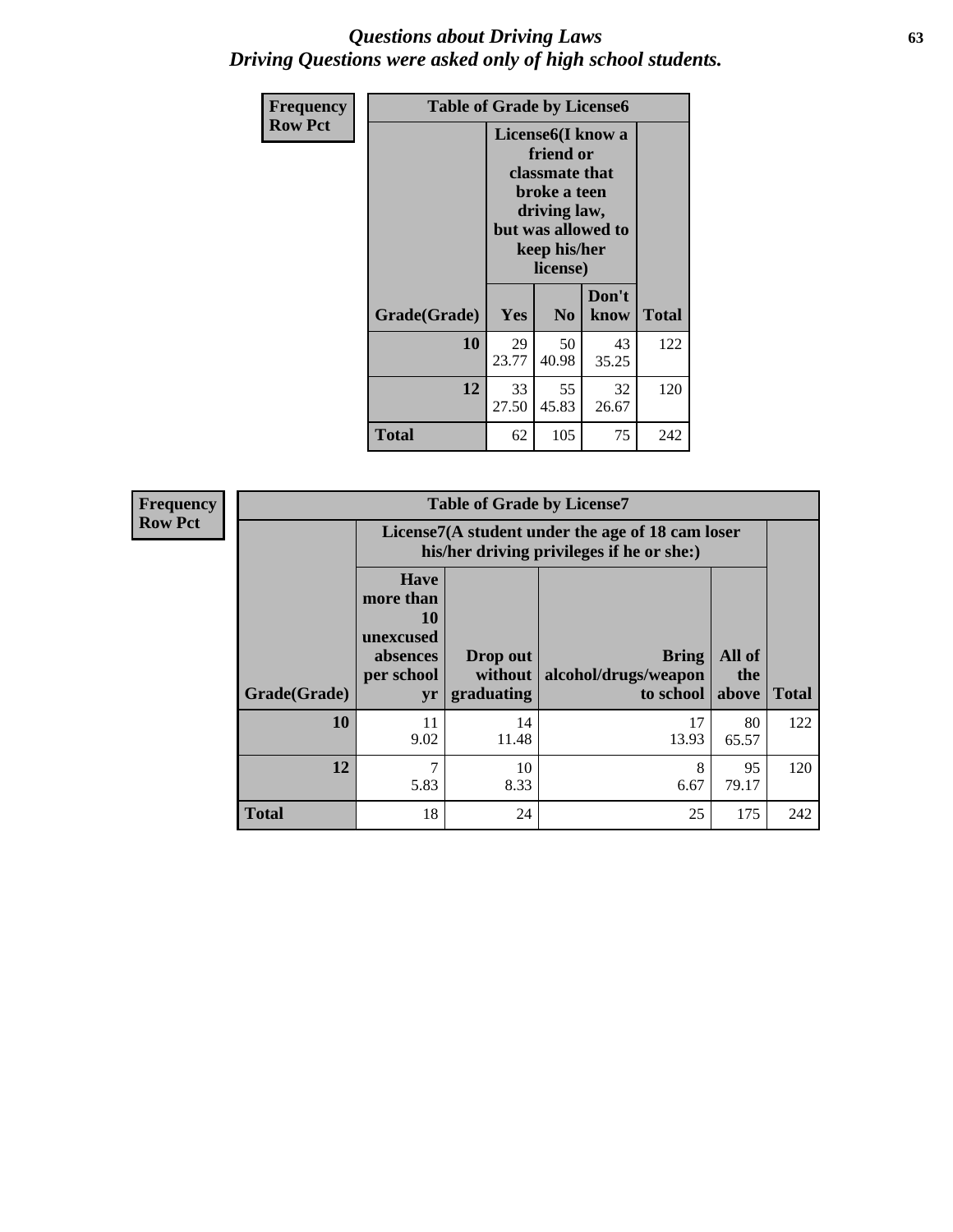# *Select Results by Gender* **64**

| Frequency      | <b>Table of SchoolClimate2 by Gender</b>          |                                 |             |              |  |  |
|----------------|---------------------------------------------------|---------------------------------|-------------|--------------|--|--|
| <b>Col Pct</b> | SchoolClimate2(I<br>feel successful at<br>school) | Gender(Gender)<br><b>Female</b> | <b>Male</b> | <b>Total</b> |  |  |
|                | <b>Strongly Agree</b>                             | 67<br>51.54                     | 54<br>48.21 | 121          |  |  |
|                | <b>Somewhat Agree</b>                             | 58<br>44.62                     | 53<br>47.32 | 111          |  |  |
|                | <b>Somewhat Disagree</b>                          | $\mathfrak{D}$<br>1.54          | 0.89        | 3            |  |  |
|                | <b>Strongly Disagree</b>                          | 3<br>2.31                       | 4<br>3.57   | 7            |  |  |
|                | <b>Total</b>                                      | 130                             | 112         | 242          |  |  |

| Frequency      | <b>Table of SchoolClimate6 by Gender</b>                 |                                 |             |              |  |  |  |  |
|----------------|----------------------------------------------------------|---------------------------------|-------------|--------------|--|--|--|--|
| <b>Col Pct</b> | <b>SchoolClimate6(Teachers</b><br>treat me with respect) | Gender(Gender)<br><b>Female</b> | <b>Male</b> | <b>Total</b> |  |  |  |  |
|                | <b>Strongly Agree</b>                                    | 45<br>34.62                     | 47<br>41.96 | 92           |  |  |  |  |
|                | <b>Somewhat Agree</b>                                    | 44<br>33.85                     | 33<br>29.46 | 77           |  |  |  |  |
|                | <b>Somewhat Disagree</b>                                 | 23<br>17.69                     | 16<br>14.29 | 39           |  |  |  |  |
|                | <b>Strongly Disagree</b>                                 | 18<br>13.85                     | 16<br>14.29 | 34           |  |  |  |  |
|                | <b>Total</b>                                             | 130                             | 112         | 242          |  |  |  |  |

| <b>Frequency</b> | <b>Table of SchoolClimate8 by Gender</b>                                             |                                 |              |     |
|------------------|--------------------------------------------------------------------------------------|---------------------------------|--------------|-----|
| <b>Col Pct</b>   | <b>SchoolClimate8(Students</b><br>are frequently<br>recognized for good<br>behavior) | Gender(Gender)<br><b>Female</b> | <b>Total</b> |     |
|                  |                                                                                      |                                 | <b>Male</b>  |     |
|                  | <b>Strongly Agree</b>                                                                | 24<br>18.46                     | 29<br>25.89  | 53  |
|                  | <b>Somewhat Agree</b>                                                                | 56<br>43.08                     | 38<br>33.93  | 94  |
|                  | <b>Somewhat Disagree</b>                                                             | 29<br>22.31                     | 20<br>17.86  | 49  |
|                  | <b>Strongly Disagree</b>                                                             | 21<br>16.15                     | 25<br>22.32  | 46  |
|                  | Total                                                                                | 130                             | 112          | 242 |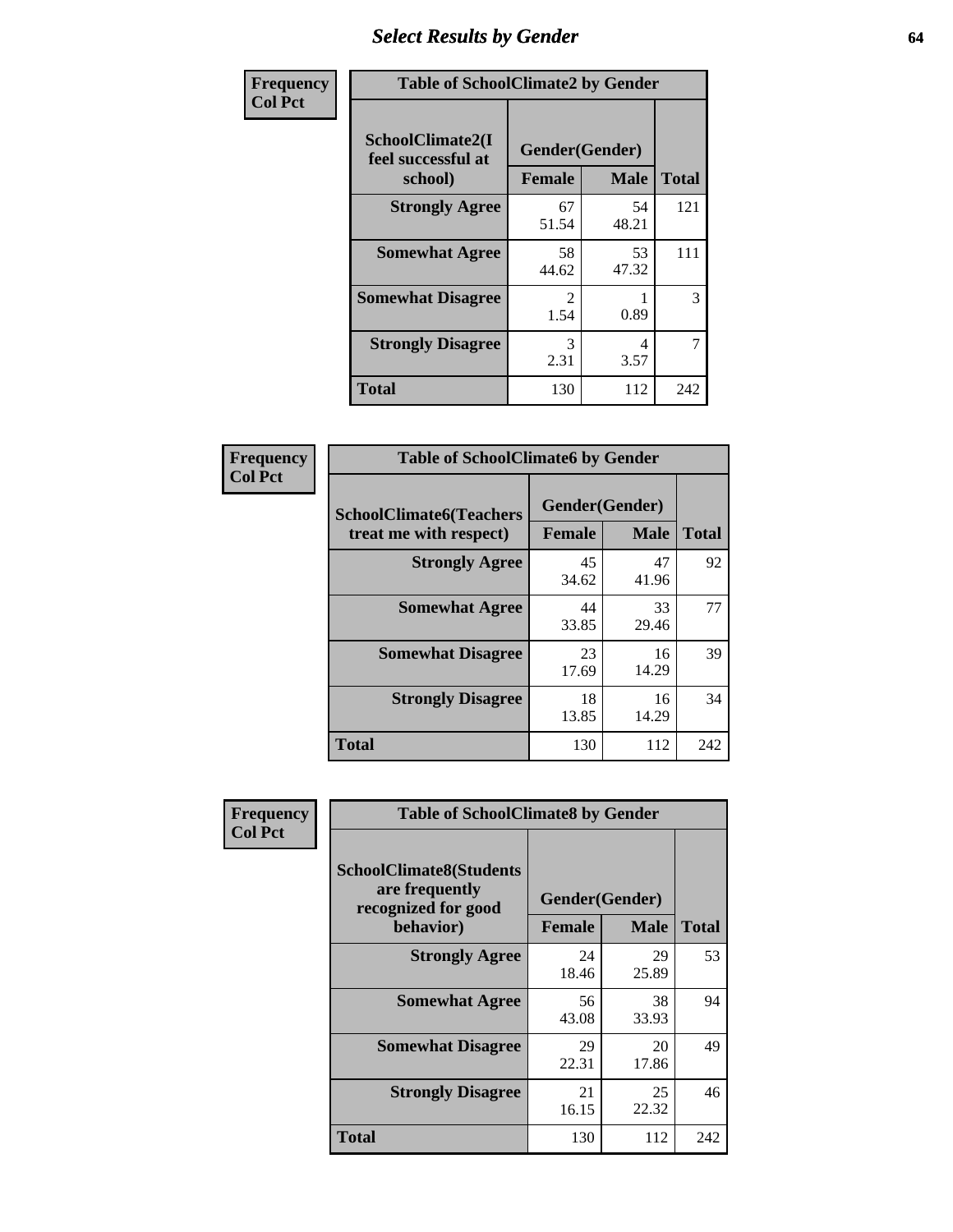# *Select Results by Gender* **65**

| <b>Frequency</b> | <b>Table of Gender by Dropout</b> |                                                                        |                |              |
|------------------|-----------------------------------|------------------------------------------------------------------------|----------------|--------------|
| <b>Row Pct</b>   |                                   | Dropout(I<br>have<br>thought<br>about<br>dropping<br>out of<br>school) |                |              |
|                  | Gender(Gender)                    | Yes                                                                    | N <sub>0</sub> | <b>Total</b> |
|                  | <b>Female</b>                     | 30<br>23.08                                                            | 100<br>76.92   | 130          |
|                  | <b>Male</b>                       | 31<br>27.68                                                            | 81<br>72.32    | 112          |
|                  | <b>Total</b>                      | 61                                                                     | 181            | 242          |

| Frequency<br><b>Row Pct</b> |  |
|-----------------------------|--|
|                             |  |

| <b>Table of Gender by Dropoutreason</b> |                                                                                                                                           |                                                                     |           |                                     |             |     |  |
|-----------------------------------------|-------------------------------------------------------------------------------------------------------------------------------------------|---------------------------------------------------------------------|-----------|-------------------------------------|-------------|-----|--|
|                                         |                                                                                                                                           | Dropoutreason (If I dropped out the<br>reason would most likely be) |           |                                     |             |     |  |
| Gender(Gender)                          | Won't<br><b>Being</b><br>Family<br><b>Drop</b><br><b>Bullied</b><br><b>Total</b><br><b>Other</b><br><b>Bored</b><br><b>Reasons</b><br>out |                                                                     |           |                                     |             |     |  |
| <b>Female</b>                           | 84<br>64.62                                                                                                                               | 16<br>12.31                                                         | 9<br>6.92 | 2.31                                | 18<br>13.85 | 130 |  |
| <b>Male</b>                             | 69<br>61.61                                                                                                                               | 19<br>16.96                                                         | 4<br>3.57 | $\mathcal{D}_{\mathcal{L}}$<br>1.79 | 18<br>16.07 | 112 |  |
| <b>Total</b>                            | 153                                                                                                                                       | 35                                                                  | 13        | 5                                   | 36          | 242 |  |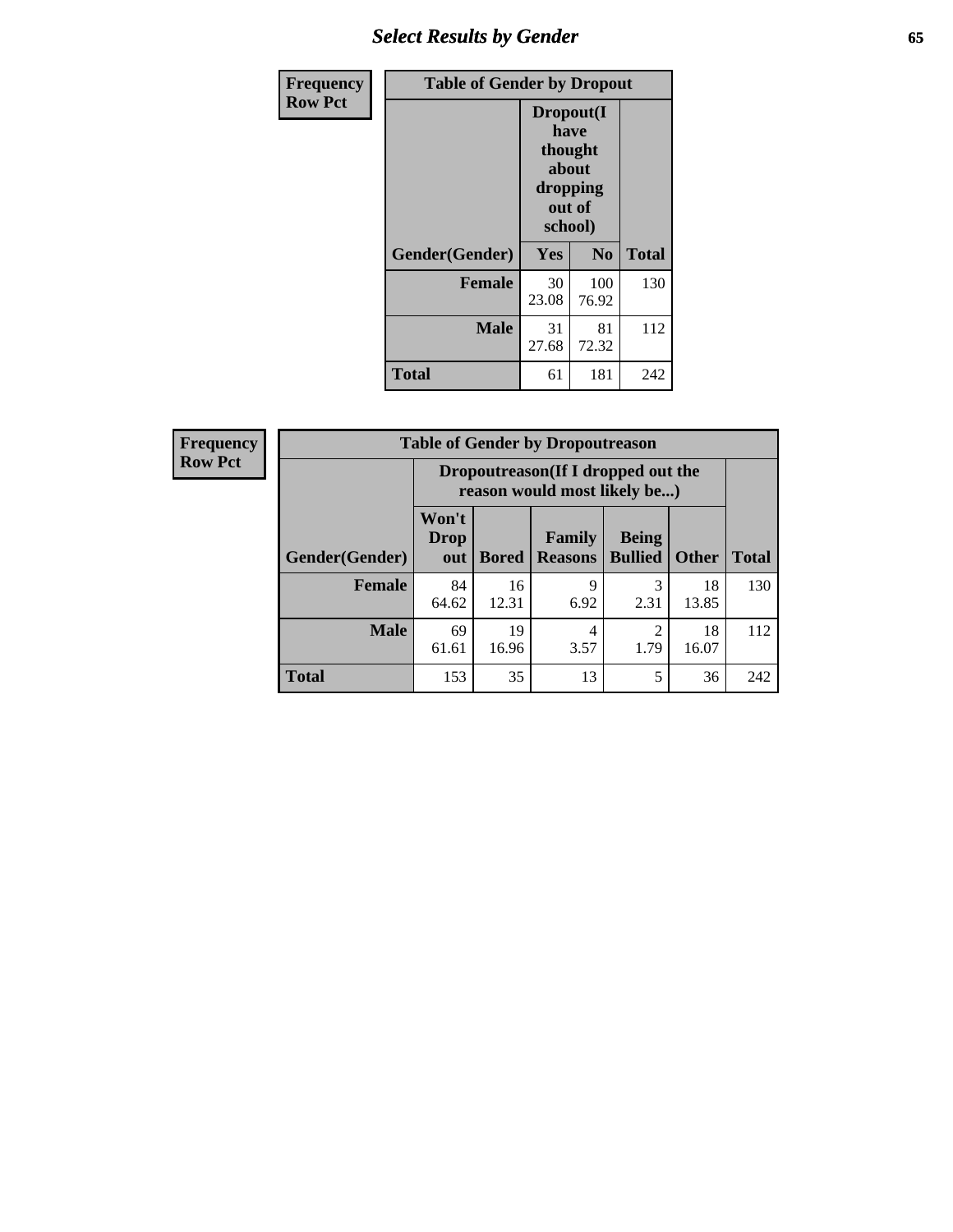*School Safety* **66**

| Frequency      | <b>Table of Gender by Bullied2</b> |                 |                |              |
|----------------|------------------------------------|-----------------|----------------|--------------|
| <b>Row Pct</b> |                                    | <b>Bullied2</b> |                |              |
|                | Gender(Gender)                     | Yes             | N <sub>0</sub> | <b>Total</b> |
|                | <b>Female</b>                      | 18<br>13.85     | 112<br>86.15   | 130          |
|                | <b>Male</b>                        | 14<br>12.50     | 98<br>87.50    | 112          |
|                | <b>Total</b>                       | 32              | 210            | 242          |

| <b>Frequency</b> | <b>Table of Gender by Bulliedothers2</b> |                       |                |              |
|------------------|------------------------------------------|-----------------------|----------------|--------------|
| <b>Row Pct</b>   |                                          | <b>Bulliedothers2</b> |                |              |
|                  | Gender(Gender)                           | <b>Yes</b>            | N <sub>0</sub> | <b>Total</b> |
|                  | <b>Female</b>                            | 15<br>11.54           | 115<br>88.46   | 130          |
|                  | <b>Male</b>                              | 17<br>15.18           | 95<br>84.82    | 112          |
|                  | <b>Total</b>                             | 32                    | 210            | 242          |

| Frequency      | <b>Table of Gender by Weaponschool2</b> |                      |                |              |
|----------------|-----------------------------------------|----------------------|----------------|--------------|
| <b>Row Pct</b> |                                         | <b>Weaponschool2</b> |                |              |
|                | Gender(Gender)                          | Yes                  | N <sub>0</sub> | <b>Total</b> |
|                | <b>Female</b>                           | 0.00                 | 130<br>100.00  | 130          |
|                | <b>Male</b>                             | 6<br>5.36            | 106<br>94.64   | 112          |
|                | <b>Total</b>                            | 6                    | 236            | 242          |

| Frequency      | <b>Table of Gender by Absentunsafe2</b> |               |                |              |
|----------------|-----------------------------------------|---------------|----------------|--------------|
| <b>Row Pct</b> |                                         | Absentunsafe2 |                |              |
|                | Gender(Gender)                          | Yes           | N <sub>0</sub> | <b>Total</b> |
|                | <b>Female</b>                           | 0.77          | 129<br>99.23   | 130          |
|                | <b>Male</b>                             | 3.57          | 108<br>96.43   | 112          |
|                | <b>Total</b>                            |               | 237            | 242          |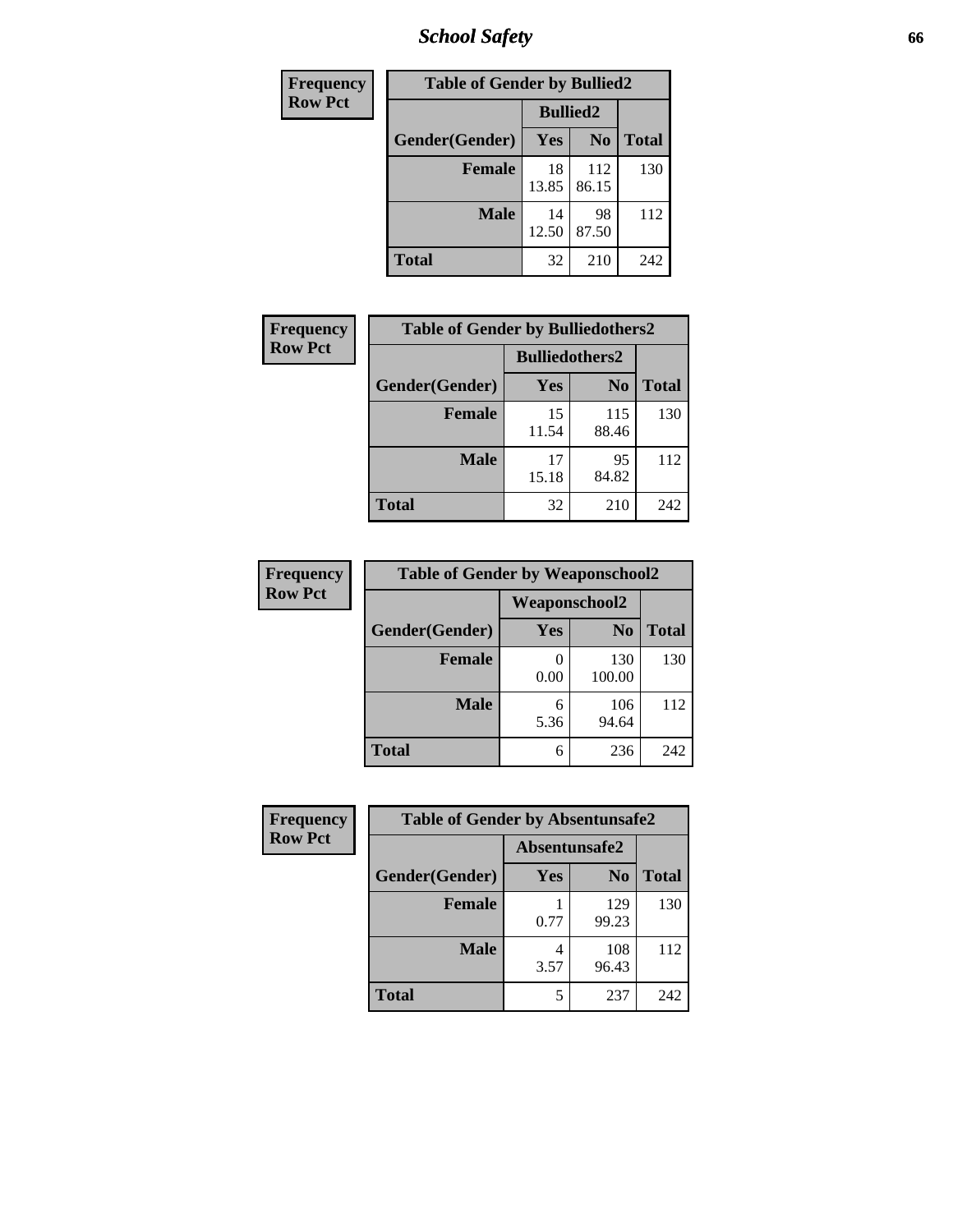*School Safety* **67**

| Frequency      | <b>Table of Gender by Gangself</b> |                                                                                                        |              |              |
|----------------|------------------------------------|--------------------------------------------------------------------------------------------------------|--------------|--------------|
| <b>Row Pct</b> |                                    | <b>Gangself</b> (I<br>have<br>participated<br>in illegal gang<br>activities in<br>the past 30<br>days) |              |              |
|                | Gender(Gender)                     | Yes                                                                                                    | $\bf No$     | <b>Total</b> |
|                | <b>Female</b>                      | 4<br>3.08                                                                                              | 126<br>96.92 | 130          |
|                | <b>Male</b>                        | 14<br>12.50                                                                                            | 98<br>87.50  | 112          |
|                | <b>Total</b>                       | 18                                                                                                     | 224          | 242          |

| Frequency      |                | <b>Table of Gender by Gangpeers</b>                                                                             |                |              |
|----------------|----------------|-----------------------------------------------------------------------------------------------------------------|----------------|--------------|
| <b>Row Pct</b> |                | <b>Gangpeers</b> (I<br>have friends<br>participated<br>in illegal gang<br>activities in<br>the past 30<br>days) | who have       |              |
|                | Gender(Gender) | Yes                                                                                                             | N <sub>0</sub> | <b>Total</b> |
|                | <b>Female</b>  | 16<br>12.31                                                                                                     | 114<br>87.69   | 130          |
|                | <b>Male</b>    | 40<br>35.71                                                                                                     | 72<br>64.29    | 112          |
|                | Total          | 56                                                                                                              | 186            | 242          |

| Frequency      | <b>Table of Gender by Pickedon2</b> |             |                |              |
|----------------|-------------------------------------|-------------|----------------|--------------|
| <b>Row Pct</b> |                                     | Pickedon2   |                |              |
|                | Gender(Gender)                      | <b>Yes</b>  | N <sub>0</sub> | <b>Total</b> |
|                | <b>Female</b>                       | 36<br>27.69 | 94<br>72.31    | 130          |
|                | <b>Male</b>                         | 23<br>20.54 | 89<br>79.46    | 112          |
|                | <b>Total</b>                        | 59          | 183            | 242          |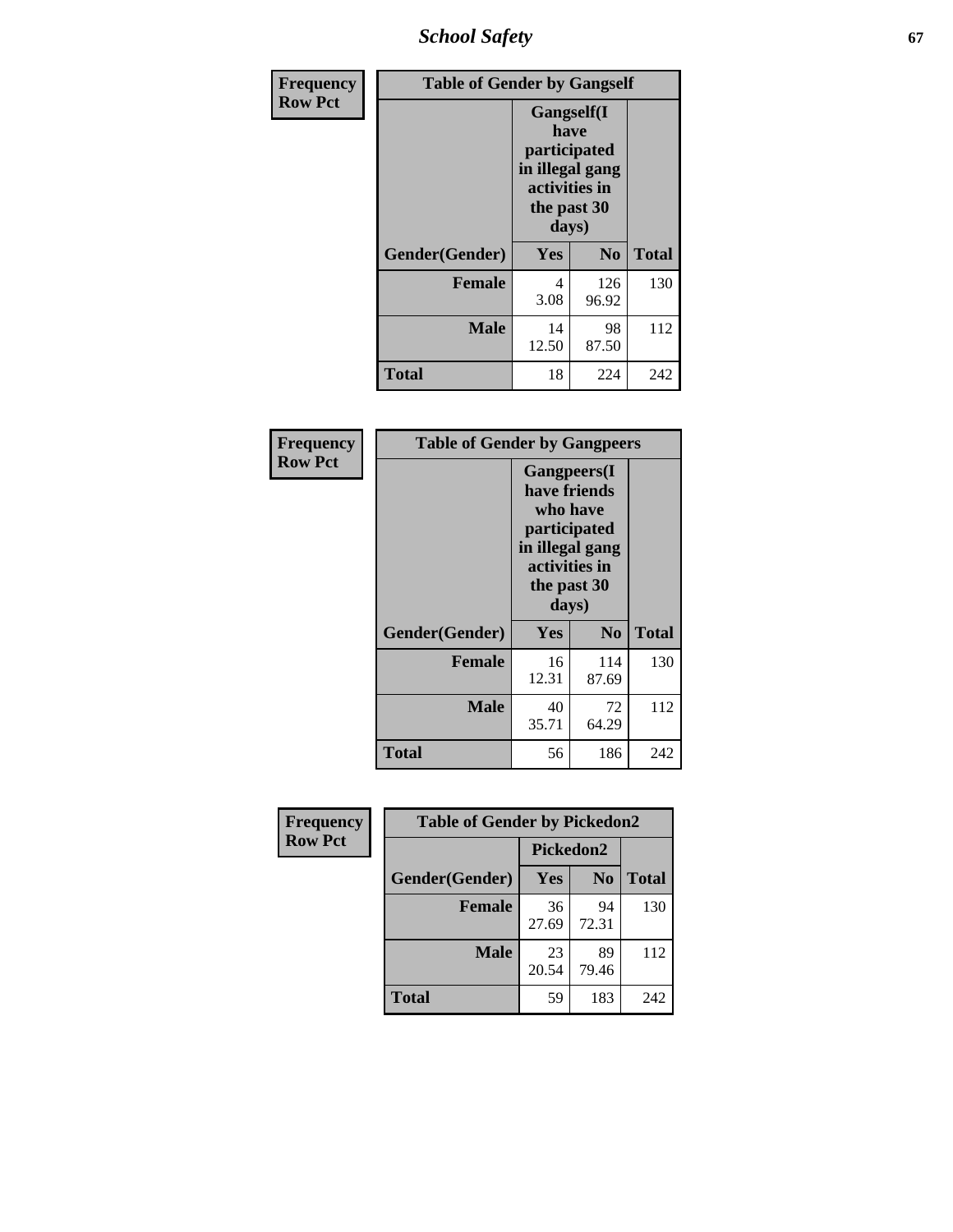*School Safety* **68**

| Frequency      | <b>Table of Gender by Safeschool2</b> |             |                |              |  |
|----------------|---------------------------------------|-------------|----------------|--------------|--|
| <b>Row Pct</b> |                                       | Safeschool2 |                |              |  |
|                | Gender(Gender)                        | <b>Yes</b>  | N <sub>0</sub> | <b>Total</b> |  |
|                | <b>Female</b>                         | 90<br>69.23 | 40<br>30.77    | 130          |  |
|                | <b>Male</b>                           | 80<br>71.43 | 32<br>28.57    | 112          |  |
|                | <b>Total</b>                          | 170         | 72             | 242          |  |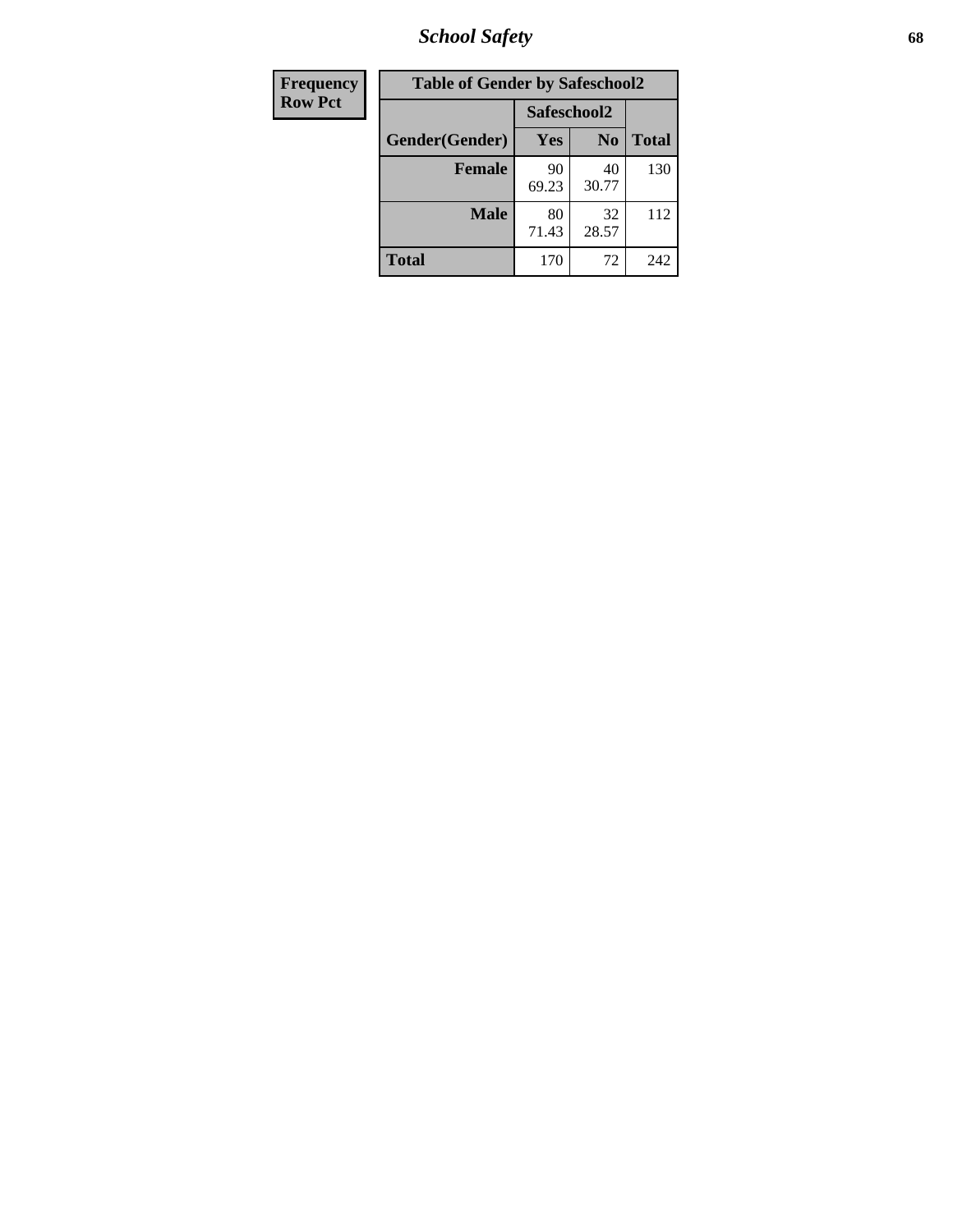# *Incidence of Drug Use* 69

| <b>Frequency</b> | <b>Table of Gender by AlcoholAlt</b> |                                          |                |              |
|------------------|--------------------------------------|------------------------------------------|----------------|--------------|
| <b>Row Pct</b>   |                                      | AlcoholAlt(Alcohol<br>use, past 30 days) |                |              |
|                  | Gender(Gender)                       | <b>Yes</b>                               | N <sub>0</sub> | <b>Total</b> |
|                  | <b>Female</b>                        | 27<br>20.77                              | 103<br>79.23   | 130          |
|                  | <b>Male</b>                          | 26<br>23.21                              | 86<br>76.79    | 112          |
|                  | <b>Total</b>                         | 53                                       | 189            | 242          |

| <b>Frequency</b> | <b>Table of Gender by TobaccoAny</b> |                                          |                |              |
|------------------|--------------------------------------|------------------------------------------|----------------|--------------|
| <b>Row Pct</b>   |                                      | TobaccoAny(Tobacco<br>use, past 30 days) |                |              |
|                  | Gender(Gender)                       | Yes                                      | N <sub>0</sub> | <b>Total</b> |
|                  | <b>Female</b>                        | 22<br>16.92                              | 108<br>83.08   | 130          |
|                  | <b>Male</b>                          | 21<br>18.75                              | 91<br>81.25    | 112          |
|                  | <b>Total</b>                         | 43                                       | 199            | 242          |

| <b>Frequency</b> | <b>Table of Gender by MarijuanaAlt</b> |                        |                    |              |
|------------------|----------------------------------------|------------------------|--------------------|--------------|
| <b>Row Pct</b>   |                                        | MarijuanaAlt(Marijuana | use, past 30 days) |              |
|                  | Gender(Gender)                         | <b>Yes</b>             | N <sub>0</sub>     | <b>Total</b> |
|                  | <b>Female</b>                          | 6<br>4.62              | 124<br>95.38       | 130          |
|                  | <b>Male</b>                            | 15<br>13.39            | 97<br>86.61        | 112          |
|                  | <b>Total</b>                           | 21                     | 221                | 242          |

| <b>Frequency</b> | <b>Table of Gender by OtherDrugAny</b> |                         |                            |              |
|------------------|----------------------------------------|-------------------------|----------------------------|--------------|
| <b>Row Pct</b>   |                                        | drug use, past 30 days) | <b>OtherDrugAny</b> (Other |              |
|                  | Gender(Gender)                         | <b>Yes</b>              | N <sub>0</sub>             | <b>Total</b> |
|                  | <b>Female</b>                          | 8<br>6.15               | 122<br>93.85               | 130          |
|                  | <b>Male</b>                            | 9.82                    | 101<br>90.18               | 112          |
|                  | <b>Total</b>                           | 19                      | 223                        | 242          |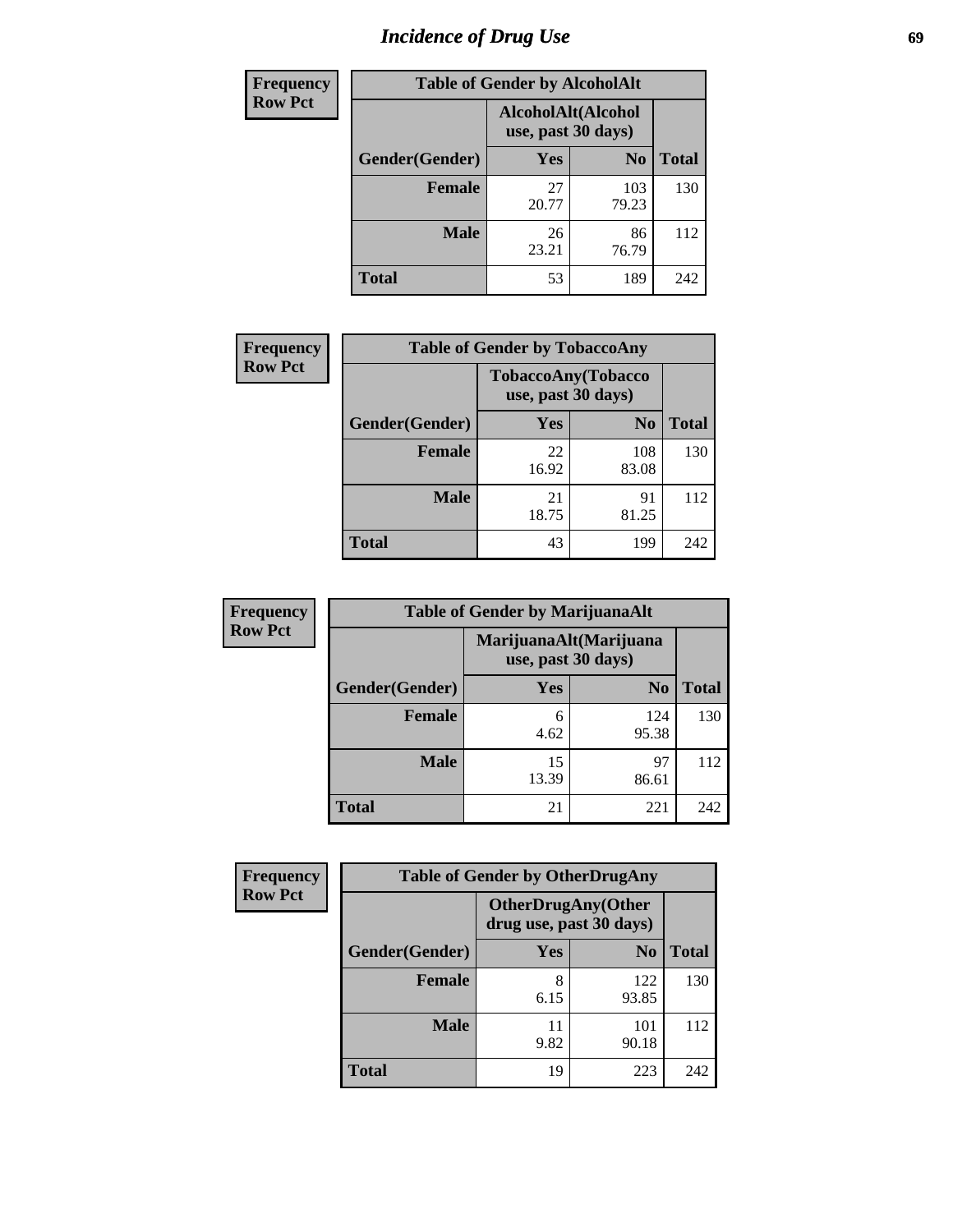### *Average Age at Onset of Use* 70 *Results for "Average Age at Onset of Use" questions exclude students who said they did not use that substance*

#### **Gender=Female**

| <b>Variable</b>    | Label                                                              | <b>Mean</b> |
|--------------------|--------------------------------------------------------------------|-------------|
| Alcoholinit2       | I started using alcohol when I was                                 | 14.57       |
| Cigarettesinit2    | I started smoking tobacco when I was                               | 14.71       |
| Smokelessinit2     | I started chewing tobacco when I was                               | 15.00       |
| Marijuanainit2     | I started using marijuana when I was                               | 15.15       |
| Cocaineinit2       | I started using cocaine when I was                                 | 15.50       |
| Inhalantsinit2     | I started using inhalants when I was                               | 16.00       |
| Steroidsinit2      | I started using steroids when I was                                |             |
| Ecstasyinit2       | I started using ecstasy when I was                                 | 15.00       |
| Methinit2          | I started using methamphetamines when I was                        |             |
| Hallucinogensinit2 | I started using hallucinogens when I was                           |             |
| Prescription in t2 | I started using prescription drugs not prescribed to me when I was | 13.13       |

#### **Gender=Male**

| <b>Variable</b>                 | Label                                                              | <b>Mean</b> |
|---------------------------------|--------------------------------------------------------------------|-------------|
| Alcoholinit2                    | I started using alcohol when I was                                 | 14.19       |
| Cigarettesinit2                 | I started smoking tobacco when I was                               | 13.88       |
| Smokelessinit2                  | I started chewing tobacco when I was                               | 12.27       |
| Marijuanainit2                  | I started using marijuana when I was                               | 14.59       |
| Cocaineinit2                    | I started using cocaine when I was                                 | 8.00        |
| Inhalantsinit2                  | I started using inhalants when I was                               | 14.00       |
| Steroidsinit2                   | I started using steroids when I was                                | 15.50       |
| Ecstasyinit2                    | I started using ecstasy when I was                                 | 15.33       |
| Methinit2                       | I started using methamphetamines when I was                        |             |
| Hallucinogensinit2              | I started using hallucinogens when I was                           |             |
| Prescription in it <sub>2</sub> | I started using prescription drugs not prescribed to me when I was | 14.75       |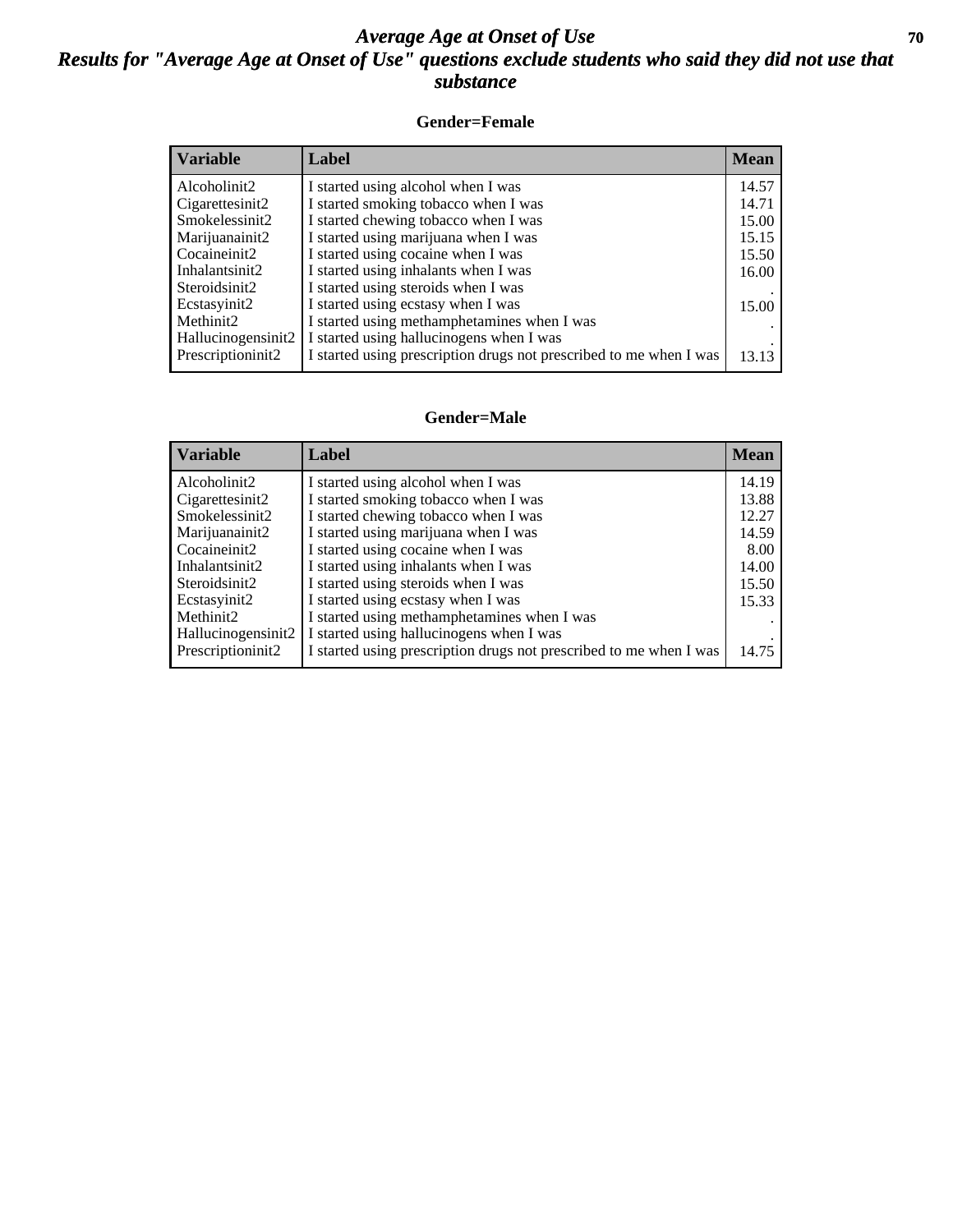# *I Think These Drugs are Harmful* **71**

| <b>Frequency</b> | <b>Table of Gender by Alcoholharmdich</b> |              |                                                   |              |
|------------------|-------------------------------------------|--------------|---------------------------------------------------|--------------|
| <b>Row Pct</b>   |                                           |              | Alcoholharmdich(I<br>think alcohol is<br>harmful) |              |
|                  | Gender(Gender)                            | Yes          | N <sub>0</sub>                                    | <b>Total</b> |
|                  | <b>Female</b>                             | 112<br>86.15 | 18<br>13.85                                       | 130          |
|                  | <b>Male</b>                               | 88<br>78.57  | 24<br>21.43                                       | 112          |
|                  | Total                                     | 200          | 42                                                | 242          |

| Frequency      | <b>Table of Gender by Tobaccoharmdich</b> |                              |                           |              |
|----------------|-------------------------------------------|------------------------------|---------------------------|--------------|
| <b>Row Pct</b> |                                           | think tobacco is<br>harmful) | <b>Tobaccoharmdich</b> (I |              |
|                | Gender(Gender)                            | Yes                          | N <sub>0</sub>            | <b>Total</b> |
|                | <b>Female</b>                             | 115<br>88.46                 | 15<br>11.54               | 130          |
|                | <b>Male</b>                               | 100<br>89.29                 | 12<br>10.71               | 112          |
|                | <b>Total</b>                              | 215                          | 27                        | 242          |

| Frequency      | <b>Table of Gender by Marijuanaharmdich</b> |                                |                     |              |  |
|----------------|---------------------------------------------|--------------------------------|---------------------|--------------|--|
| <b>Row Pct</b> |                                             | think marijuana is<br>harmful) | Marijuanaharmdich(I |              |  |
|                | Gender(Gender)                              | <b>Yes</b>                     | N <sub>0</sub>      | <b>Total</b> |  |
|                | <b>Female</b>                               | 112<br>86.15                   | 18<br>13.85         | 130          |  |
|                | <b>Male</b>                                 | 85<br>75.89                    | 27<br>24.11         | 112          |  |
|                | <b>Total</b>                                | 197                            | 45                  | 242          |  |

| <b>Frequency</b> | <b>Table of Gender by Otherdrugharmdich</b> |                                                          |                |              |  |
|------------------|---------------------------------------------|----------------------------------------------------------|----------------|--------------|--|
| <b>Row Pct</b>   |                                             | Otherdrugharmdich(I<br>think other drugs are<br>harmful) |                |              |  |
|                  | Gender(Gender)                              | Yes                                                      | N <sub>0</sub> | <b>Total</b> |  |
|                  | <b>Female</b>                               | 115<br>88.46                                             | 15<br>11.54    | 130          |  |
|                  | <b>Male</b>                                 | 97<br>86.61                                              | 15<br>13.39    | 112          |  |
|                  | <b>Total</b>                                | 212                                                      | 30             | 242          |  |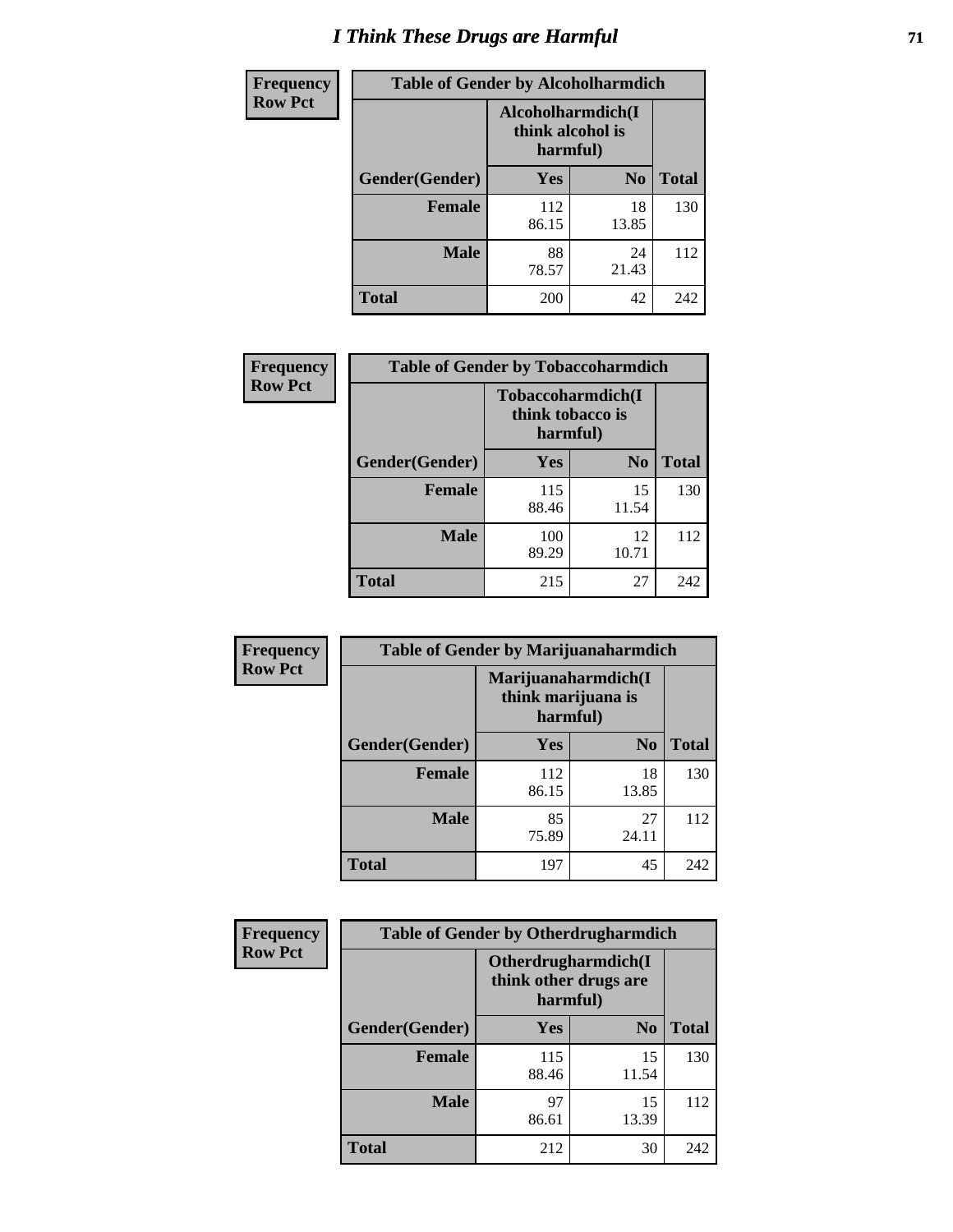| <b>Frequency</b> | <b>Table of Gender by Alcohollocation1</b> |                                                               |             |              |
|------------------|--------------------------------------------|---------------------------------------------------------------|-------------|--------------|
| <b>Row Pct</b>   |                                            | <b>Alcohollocation1(Places</b><br><b>Friends Use Alcohol)</b> |             |              |
|                  | Gender(Gender)                             |                                                               | Do Not Use  | <b>Total</b> |
|                  | <b>Female</b>                              | 67<br>51.54                                                   | 63<br>48.46 | 130          |
|                  | <b>Male</b>                                | 51<br>45.54                                                   | 61<br>54.46 | 112          |
|                  | <b>Total</b>                               | 118                                                           | 124         | 242          |

| <b>Frequency</b> | <b>Table of Gender by Alcohollocation2</b> |                                                               |             |              |
|------------------|--------------------------------------------|---------------------------------------------------------------|-------------|--------------|
| <b>Row Pct</b>   |                                            | <b>Alcohollocation2(Places</b><br><b>Friends Use Alcohol)</b> |             |              |
|                  | Gender(Gender)                             |                                                               | Home        | <b>Total</b> |
|                  | <b>Female</b>                              | 90<br>69.23                                                   | 40<br>30.77 | 130          |
|                  | <b>Male</b>                                | 82<br>73.21                                                   | 30<br>26.79 | 112          |
|                  | <b>Total</b>                               | 172                                                           | 70          | 242          |

| Frequency      | <b>Table of Gender by Alcohollocation3</b> |                                                               |               |              |
|----------------|--------------------------------------------|---------------------------------------------------------------|---------------|--------------|
| <b>Row Pct</b> |                                            | <b>Alcohollocation3(Places</b><br><b>Friends Use Alcohol)</b> |               |              |
|                | Gender(Gender)                             |                                                               | <b>School</b> | <b>Total</b> |
|                | <b>Female</b>                              | 125<br>96.15                                                  | 3.85          | 130          |
|                | <b>Male</b>                                | 108<br>96.43                                                  | 4<br>3.57     | 112          |
|                | <b>Total</b>                               | 233                                                           | 9             | 242          |

| <b>Frequency</b> | <b>Table of Gender by Alcohollocation4</b> |                                                               |             |              |
|------------------|--------------------------------------------|---------------------------------------------------------------|-------------|--------------|
| <b>Row Pct</b>   |                                            | <b>Alcohollocation4(Places</b><br><b>Friends Use Alcohol)</b> |             |              |
|                  | Gender(Gender)                             |                                                               | Car         | <b>Total</b> |
|                  | <b>Female</b>                              | 111<br>85.38                                                  | 19<br>14.62 | 130          |
|                  | <b>Male</b>                                | 90<br>80.36                                                   | 22<br>19.64 | 112          |
|                  | <b>Total</b>                               | 201                                                           | 41          | 242          |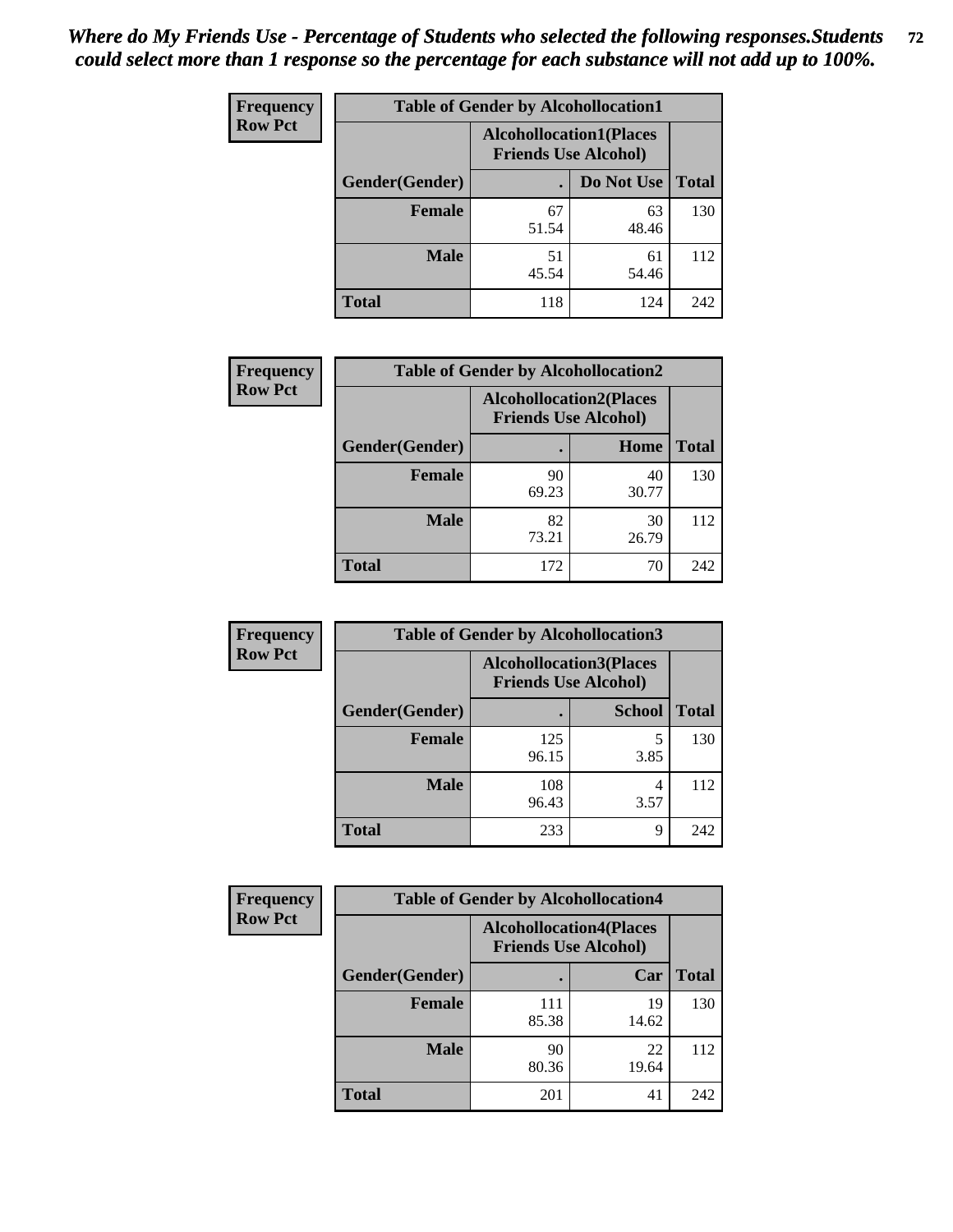| <b>Frequency</b> | <b>Table of Gender by Alcohollocation5</b> |             |                                                               |              |
|------------------|--------------------------------------------|-------------|---------------------------------------------------------------|--------------|
| <b>Row Pct</b>   |                                            |             | <b>Alcohollocation5(Places</b><br><b>Friends Use Alcohol)</b> |              |
|                  | Gender(Gender)                             | $\bullet$   | <b>Friend's</b><br>House                                      | <b>Total</b> |
|                  | <b>Female</b>                              | 75<br>57.69 | 55<br>42.31                                                   | 130          |
|                  | <b>Male</b>                                | 78<br>69.64 | 34<br>30.36                                                   | 112          |
|                  | <b>Total</b>                               | 153         | 89                                                            | 242          |

| Frequency      |                        | <b>Table of Gender by Alcohollocation6</b>                    |              |              |  |
|----------------|------------------------|---------------------------------------------------------------|--------------|--------------|--|
| <b>Row Pct</b> |                        | <b>Alcohollocation6(Places</b><br><b>Friends Use Alcohol)</b> |              |              |  |
|                | <b>Gender</b> (Gender) |                                                               | <b>Other</b> | <b>Total</b> |  |
|                | <b>Female</b>          | 96<br>73.85                                                   | 34<br>26.15  | 130          |  |
|                | <b>Male</b>            | 79<br>70.54                                                   | 33<br>29.46  | 112          |  |
|                | <b>Total</b>           | 175                                                           | 67           | 242          |  |

| Frequency      | <b>Table of Gender by Tobaccolocation1</b> |                                                               |             |              |  |
|----------------|--------------------------------------------|---------------------------------------------------------------|-------------|--------------|--|
| <b>Row Pct</b> |                                            | <b>Tobaccolocation1(Places</b><br><b>Friends Use Tobacco)</b> |             |              |  |
|                | Gender(Gender)                             |                                                               | Do Not Use  | <b>Total</b> |  |
|                | Female                                     | 45<br>34.62                                                   | 85<br>65.38 | 130          |  |
|                | <b>Male</b>                                | 40<br>35.71                                                   | 72<br>64.29 | 112          |  |
|                | <b>Total</b>                               | 85                                                            | 157         | 242          |  |

| Frequency      | <b>Table of Gender by Tobaccolocation2</b> |                             |                                |              |
|----------------|--------------------------------------------|-----------------------------|--------------------------------|--------------|
| <b>Row Pct</b> |                                            | <b>Friends Use Tobacco)</b> | <b>Tobaccolocation2(Places</b> |              |
|                | Gender(Gender)                             |                             | Home                           | <b>Total</b> |
|                | Female                                     | 98<br>75.38                 | 32<br>24.62                    | 130          |
|                | <b>Male</b>                                | 83<br>74.11                 | 29<br>25.89                    | 112          |
|                | <b>Total</b>                               | 181                         | 61                             | 242          |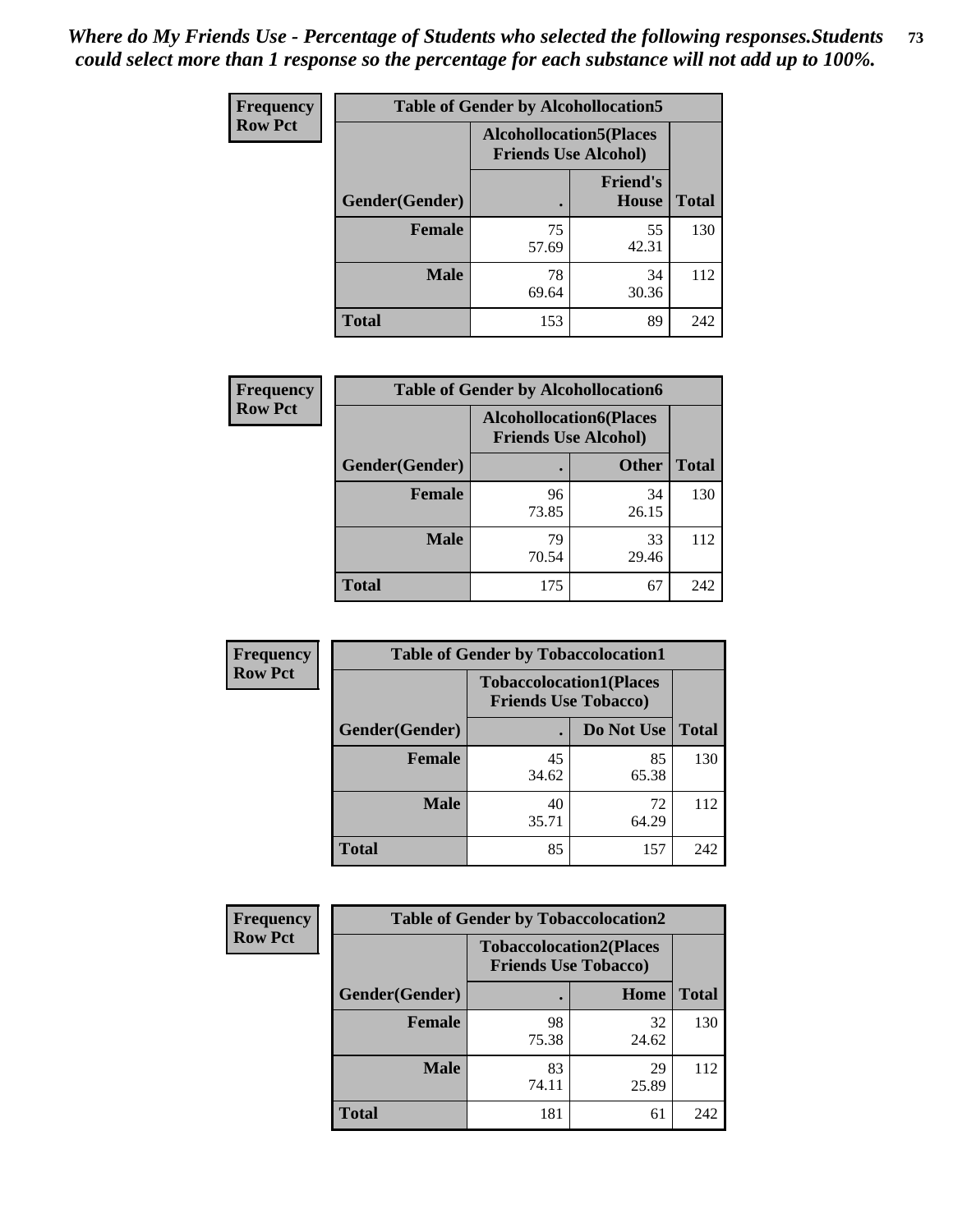| <b>Frequency</b> | <b>Table of Gender by Tobaccolocation3</b> |              |                                                               |              |
|------------------|--------------------------------------------|--------------|---------------------------------------------------------------|--------------|
| <b>Row Pct</b>   |                                            |              | <b>Tobaccolocation3(Places</b><br><b>Friends Use Tobacco)</b> |              |
|                  | Gender(Gender)                             |              | <b>School</b>                                                 | <b>Total</b> |
|                  | Female                                     | 117<br>90.00 | 13<br>10.00                                                   | 130          |
|                  | <b>Male</b>                                | 99<br>88.39  | 13<br>11.61                                                   | 112          |
|                  | <b>Total</b>                               | 216          | 26                                                            | 242          |

| <b>Frequency</b> | <b>Table of Gender by Tobaccolocation4</b> |                             |                                |              |
|------------------|--------------------------------------------|-----------------------------|--------------------------------|--------------|
| <b>Row Pct</b>   |                                            | <b>Friends Use Tobacco)</b> | <b>Tobaccolocation4(Places</b> |              |
|                  | Gender(Gender)                             |                             | Car                            | <b>Total</b> |
|                  | <b>Female</b>                              | 99<br>76.15                 | 31<br>23.85                    | 130          |
|                  | <b>Male</b>                                | 85<br>75.89                 | 27<br>24.11                    | 112          |
|                  | <b>Total</b>                               | 184                         | 58                             | 242          |

| <b>Frequency</b> | <b>Table of Gender by Tobaccolocation5</b> |                             |                                 |              |  |
|------------------|--------------------------------------------|-----------------------------|---------------------------------|--------------|--|
| <b>Row Pct</b>   |                                            | <b>Friends Use Tobacco)</b> | <b>Tobaccolocation5(Places</b>  |              |  |
|                  | Gender(Gender)                             |                             | <b>Friend's</b><br><b>House</b> | <b>Total</b> |  |
|                  | <b>Female</b>                              | 95<br>73.08                 | 35<br>26.92                     | 130          |  |
|                  | <b>Male</b>                                | 85<br>75.89                 | 27<br>24.11                     | 112          |  |
|                  | <b>Total</b>                               | 180                         | 62                              | 242          |  |

| <b>Frequency</b> | <b>Table of Gender by Tobaccolocation6</b> |              |                                                               |              |
|------------------|--------------------------------------------|--------------|---------------------------------------------------------------|--------------|
| <b>Row Pct</b>   |                                            |              | <b>Tobaccolocation6(Places</b><br><b>Friends Use Tobacco)</b> |              |
|                  | Gender(Gender)                             |              | <b>Other</b>                                                  | <b>Total</b> |
|                  | <b>Female</b>                              | 107<br>82.31 | 23<br>17.69                                                   | 130          |
|                  | <b>Male</b>                                | 84<br>75.00  | 28<br>25.00                                                   | 112          |
|                  | <b>Total</b>                               | 191          | 51                                                            | 242          |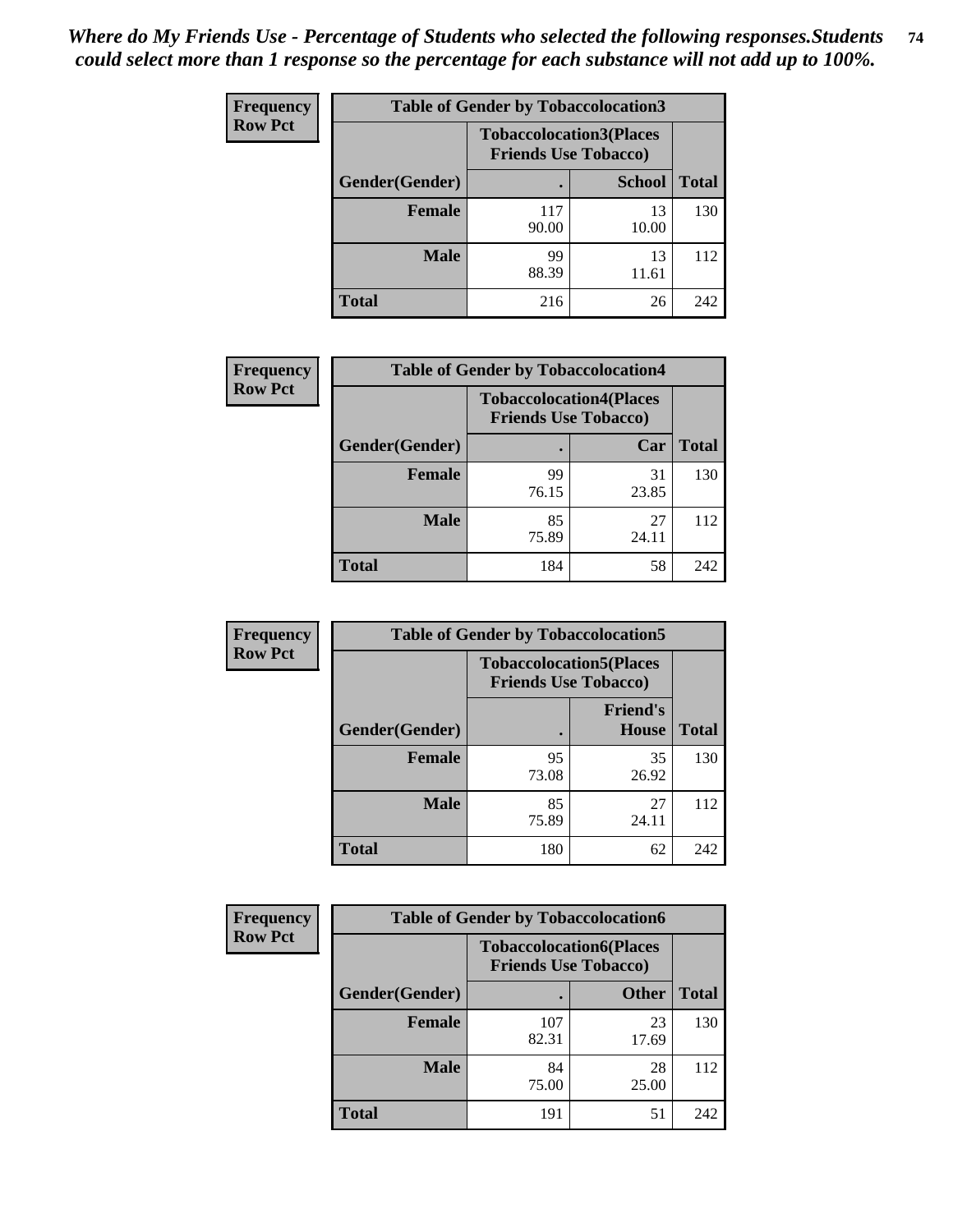| <b>Frequency</b> | <b>Table of Gender by Marijuanalocation1</b> |                                                                    |             |              |  |
|------------------|----------------------------------------------|--------------------------------------------------------------------|-------------|--------------|--|
| <b>Row Pct</b>   |                                              | <b>Marijuanalocation1(Places</b><br><b>Friends Use Marijuana</b> ) |             |              |  |
|                  | <b>Gender</b> (Gender)                       |                                                                    | Do Not Use  | <b>Total</b> |  |
|                  | <b>Female</b>                                | 31<br>23.85                                                        | 99<br>76.15 | 130          |  |
|                  | <b>Male</b>                                  | 36<br>32.14                                                        | 76<br>67.86 | 112          |  |
|                  | <b>Total</b>                                 | 67                                                                 | 175         | 242          |  |

| <b>Frequency</b> | <b>Table of Gender by Marijuanalocation2</b> |                                                                    |             |              |
|------------------|----------------------------------------------|--------------------------------------------------------------------|-------------|--------------|
| <b>Row Pct</b>   |                                              | <b>Marijuanalocation2(Places</b><br><b>Friends Use Marijuana</b> ) |             |              |
|                  | Gender(Gender)                               |                                                                    | Home        | <b>Total</b> |
|                  | Female                                       | 113<br>86.92                                                       | 17<br>13.08 | 130          |
|                  | <b>Male</b>                                  | 85<br>75.89                                                        | 27<br>24.11 | 112          |
|                  | <b>Total</b>                                 | 198                                                                | 44          | 242          |

| Frequency      | <b>Table of Gender by Marijuanalocation3</b> |                                                                     |               |              |
|----------------|----------------------------------------------|---------------------------------------------------------------------|---------------|--------------|
| <b>Row Pct</b> |                                              | <b>Marijuanalocation3(Places)</b><br><b>Friends Use Marijuana</b> ) |               |              |
|                | Gender(Gender)                               |                                                                     | <b>School</b> | <b>Total</b> |
|                | Female                                       | 124<br>95.38                                                        | 6<br>4.62     | 130          |
|                | <b>Male</b>                                  | 104<br>92.86                                                        | 7.14          | 112          |
|                | <b>Total</b>                                 | 228                                                                 | 14            | 242          |

| <b>Frequency</b> | <b>Table of Gender by Marijuanalocation4</b> |                                                                    |             |              |
|------------------|----------------------------------------------|--------------------------------------------------------------------|-------------|--------------|
| <b>Row Pct</b>   |                                              | <b>Marijuanalocation4(Places</b><br><b>Friends Use Marijuana</b> ) |             |              |
|                  | Gender(Gender)                               |                                                                    | Car         | <b>Total</b> |
|                  | Female                                       | 109<br>83.85                                                       | 21<br>16.15 | 130          |
|                  | <b>Male</b>                                  | 87<br>77.68                                                        | 25<br>22.32 | 112          |
|                  | <b>Total</b>                                 | 196                                                                | 46          | 242          |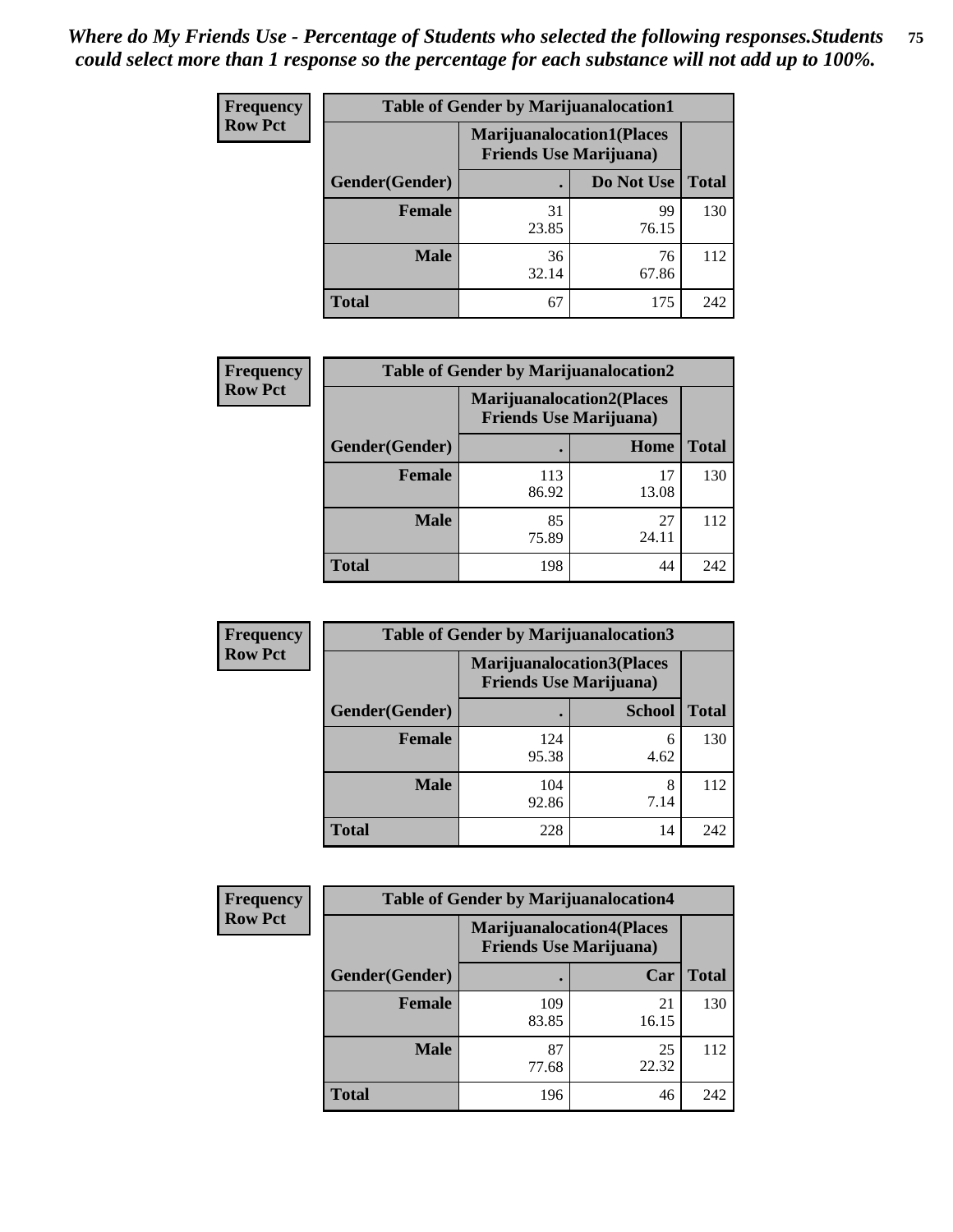| Frequency      | <b>Table of Gender by Marijuanalocation5</b> |                                                                    |                                 |              |
|----------------|----------------------------------------------|--------------------------------------------------------------------|---------------------------------|--------------|
| <b>Row Pct</b> |                                              | <b>Marijuanalocation5(Places</b><br><b>Friends Use Marijuana</b> ) |                                 |              |
|                | Gender(Gender)                               |                                                                    | <b>Friend's</b><br><b>House</b> | <b>Total</b> |
|                | <b>Female</b>                                | 107<br>82.31                                                       | 23<br>17.69                     | 130          |
|                | <b>Male</b>                                  | 86<br>76.79                                                        | 26<br>23.21                     | 112          |
|                | <b>Total</b>                                 | 193                                                                | 49                              | 242          |

| <b>Frequency</b> | <b>Table of Gender by Marijuanalocation6</b> |                                                                    |              |              |
|------------------|----------------------------------------------|--------------------------------------------------------------------|--------------|--------------|
| <b>Row Pct</b>   |                                              | <b>Marijuanalocation6(Places</b><br><b>Friends Use Marijuana</b> ) |              |              |
|                  | <b>Gender</b> (Gender)                       |                                                                    | <b>Other</b> | <b>Total</b> |
|                  | <b>Female</b>                                | 112<br>86.15                                                       | 18<br>13.85  | 130          |
|                  | <b>Male</b>                                  | 90<br>80.36                                                        | 22<br>19.64  | 112          |
|                  | <b>Total</b>                                 | 202                                                                | 40           | 242          |

| <b>Frequency</b> | <b>Table of Gender by Otherdruglocation1</b> |                                            |                                  |              |
|------------------|----------------------------------------------|--------------------------------------------|----------------------------------|--------------|
| <b>Row Pct</b>   |                                              | <b>Friends Use Other Illegal</b><br>Drugs) | <b>Otherdruglocation1(Places</b> |              |
|                  | Gender(Gender)                               |                                            | Do Not Use                       | <b>Total</b> |
|                  | Female                                       | 18<br>13.85                                | 112<br>86.15                     | 130          |
|                  | <b>Male</b>                                  | 17<br>15.18                                | 95<br>84.82                      | 112          |
|                  | <b>Total</b>                                 | 35                                         | 207                              | 242          |

| <b>Frequency</b> | <b>Table of Gender by Otherdruglocation2</b> |                                                                                |            |              |
|------------------|----------------------------------------------|--------------------------------------------------------------------------------|------------|--------------|
| <b>Row Pct</b>   |                                              | <b>Otherdruglocation2(Places</b><br><b>Friends Use Other Illegal</b><br>Drugs) |            |              |
|                  | Gender(Gender)                               |                                                                                | Home       | <b>Total</b> |
|                  | Female                                       | 119<br>91.54                                                                   | 11<br>8.46 | 130          |
|                  | <b>Male</b>                                  | 103<br>91.96                                                                   | 9<br>8.04  | 112          |
|                  | <b>Total</b>                                 | 222                                                                            | 20         | 242          |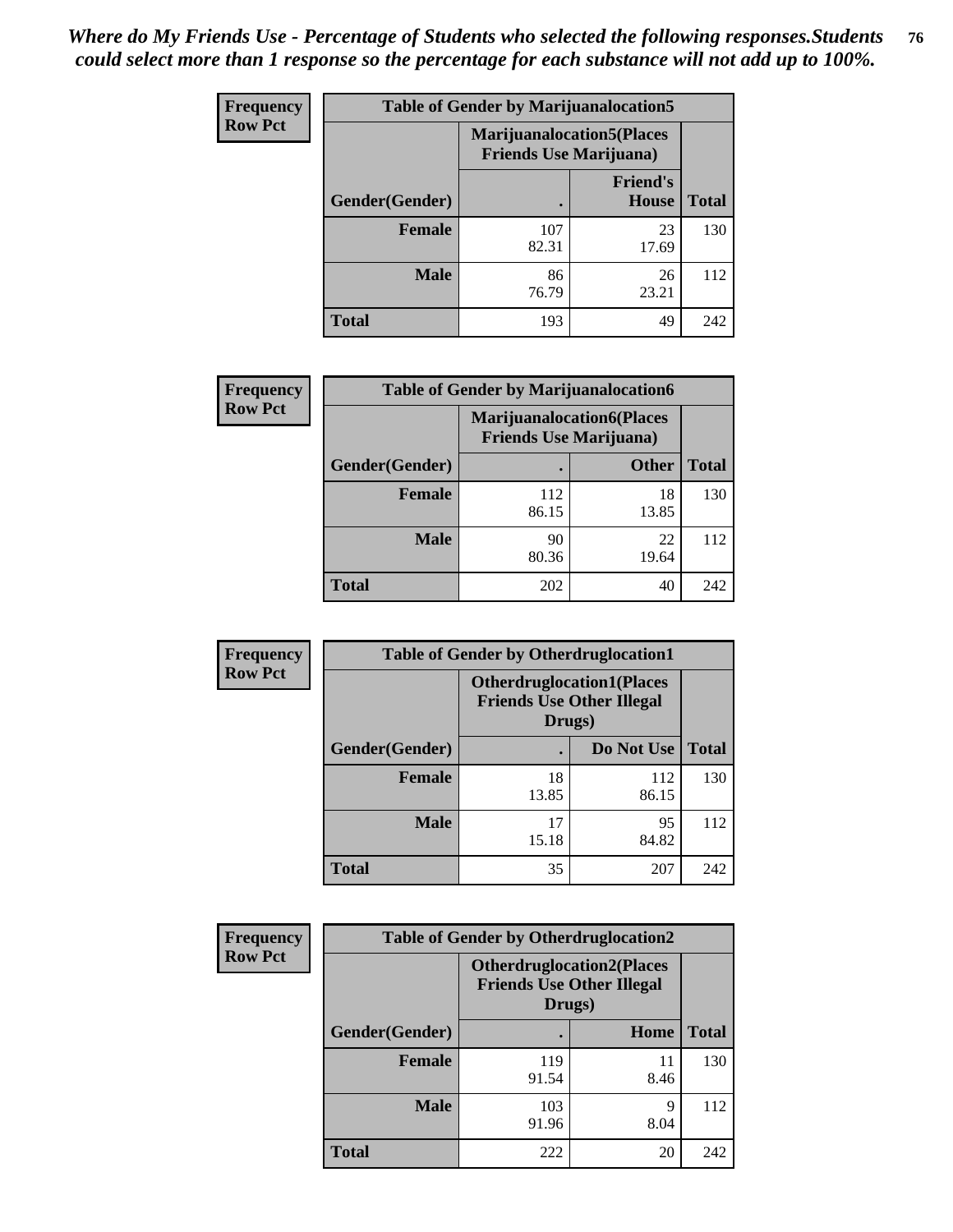| <b>Frequency</b> | <b>Table of Gender by Otherdruglocation3</b> |                                                                                |               |              |
|------------------|----------------------------------------------|--------------------------------------------------------------------------------|---------------|--------------|
| <b>Row Pct</b>   |                                              | <b>Otherdruglocation3(Places</b><br><b>Friends Use Other Illegal</b><br>Drugs) |               |              |
|                  | Gender(Gender)                               |                                                                                | <b>School</b> | <b>Total</b> |
|                  | <b>Female</b>                                | 122<br>93.85                                                                   | 8<br>6.15     | 130          |
|                  | <b>Male</b>                                  | 108<br>96.43                                                                   | 4<br>3.57     | 112          |
|                  | <b>Total</b>                                 | 230                                                                            | 12            | 242          |

| Frequency      | <b>Table of Gender by Otherdruglocation4</b> |              |                                                                      |              |
|----------------|----------------------------------------------|--------------|----------------------------------------------------------------------|--------------|
| <b>Row Pct</b> |                                              | Drugs)       | <b>Otherdruglocation4(Places</b><br><b>Friends Use Other Illegal</b> |              |
|                | Gender(Gender)                               |              | Car                                                                  | <b>Total</b> |
|                | <b>Female</b>                                | 120<br>92.31 | 10<br>7.69                                                           | 130          |
|                | <b>Male</b>                                  | 102<br>91.07 | 10<br>8.93                                                           | 112          |
|                | <b>Total</b>                                 | 222          | 20                                                                   | 242          |

| <b>Frequency</b> | <b>Table of Gender by Otherdruglocation5</b> |              |                                                                      |              |
|------------------|----------------------------------------------|--------------|----------------------------------------------------------------------|--------------|
| <b>Row Pct</b>   |                                              | Drugs)       | <b>Otherdruglocation5(Places</b><br><b>Friends Use Other Illegal</b> |              |
|                  | Gender(Gender)                               |              | <b>Friend's</b><br>House                                             | <b>Total</b> |
|                  | <b>Female</b>                                | 115<br>88.46 | 15<br>11.54                                                          | 130          |
|                  | <b>Male</b>                                  | 102<br>91.07 | 10<br>8.93                                                           | 112          |
|                  | <b>Total</b>                                 | 217          | 25                                                                   | 242          |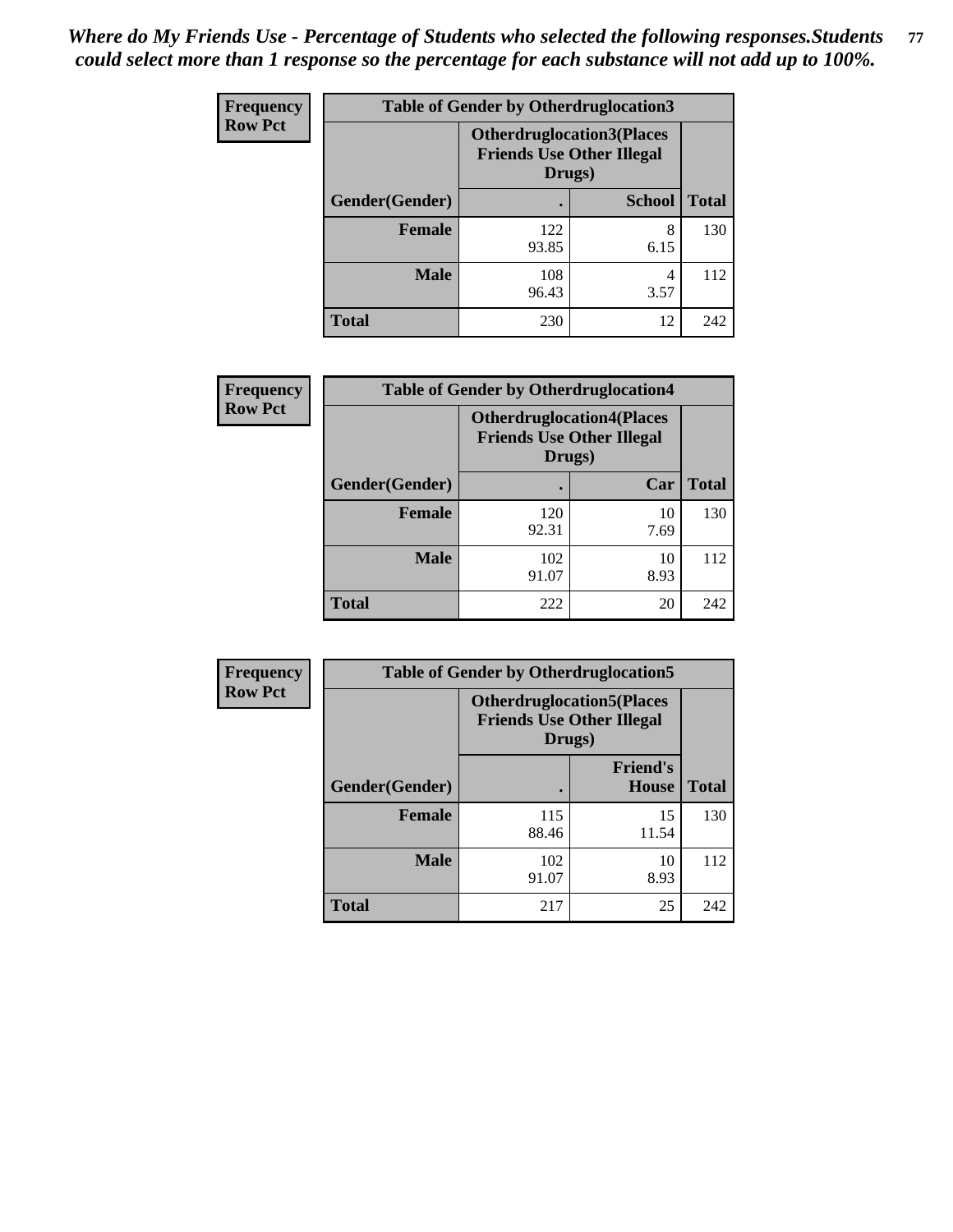| Frequency      | <b>Table of Gender by Otherdruglocation6</b> |                                                                                |              |              |
|----------------|----------------------------------------------|--------------------------------------------------------------------------------|--------------|--------------|
| <b>Row Pct</b> |                                              | <b>Otherdruglocation6(Places</b><br><b>Friends Use Other Illegal</b><br>Drugs) |              |              |
|                | Gender(Gender)                               |                                                                                | <b>Other</b> | <b>Total</b> |
|                | <b>Female</b>                                | 118<br>90.77                                                                   | 12<br>9.23   | 130          |
|                | <b>Male</b>                                  | 99<br>88.39                                                                    | 13<br>11.61  | 112          |
|                | <b>Total</b>                                 | 217                                                                            | 25           | 242          |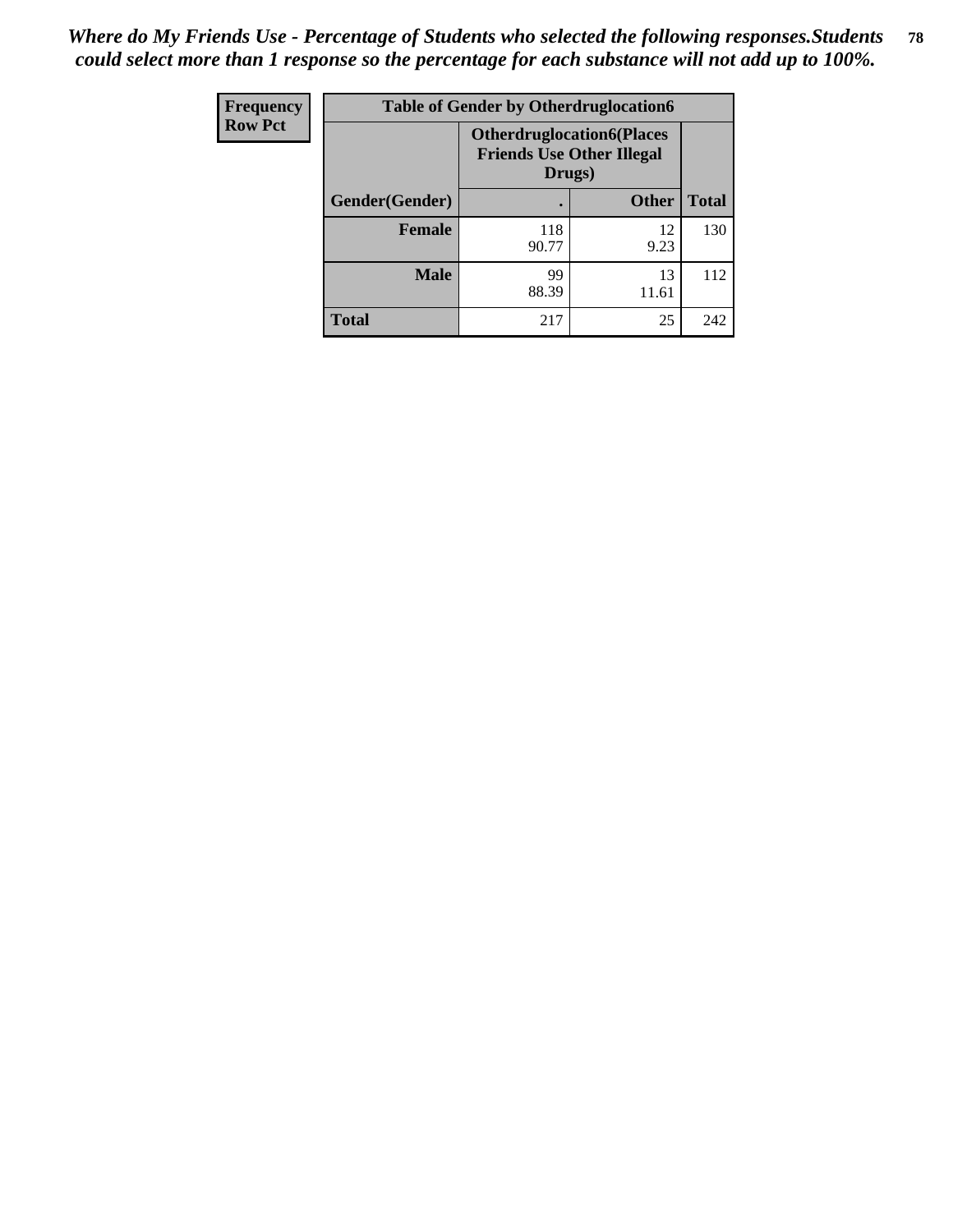| <b>Frequency</b> | <b>Table of Gender by Alcoholtime1</b> |                                                          |                      |              |
|------------------|----------------------------------------|----------------------------------------------------------|----------------------|--------------|
| <b>Row Pct</b>   |                                        | <b>Alcoholtime1(Times</b><br><b>Friends Use Alcohol)</b> |                      |              |
|                  | Gender(Gender)                         | $\bullet$                                                | Do Not<br><b>Use</b> | <b>Total</b> |
|                  | <b>Female</b>                          | 66<br>50.77                                              | 64<br>49.23          | 130          |
|                  | <b>Male</b>                            | 49<br>43.75                                              | 63<br>56.25          | 112          |
|                  | <b>Total</b>                           | 115                                                      | 127                  | 242          |

| Frequency      | <b>Table of Gender by Alcoholtime2</b> |                                                          |                            |              |
|----------------|----------------------------------------|----------------------------------------------------------|----------------------------|--------------|
| <b>Row Pct</b> |                                        | <b>Alcoholtime2(Times</b><br><b>Friends Use Alcohol)</b> |                            |              |
|                | Gender(Gender)                         |                                                          | <b>On Way</b><br>to School | <b>Total</b> |
|                | <b>Female</b>                          | 125<br>96.15                                             | 5<br>3.85                  | 130          |
|                | <b>Male</b>                            | 108<br>96.43                                             | 4<br>3.57                  | 112          |
|                | <b>Total</b>                           | 233                                                      | 9                          | 242          |

| Frequency      | <b>Table of Gender by Alcoholtime3</b> |                                                          |                                |              |
|----------------|----------------------------------------|----------------------------------------------------------|--------------------------------|--------------|
| <b>Row Pct</b> |                                        | <b>Alcoholtime3(Times</b><br><b>Friends Use Alcohol)</b> |                                |              |
|                | Gender(Gender)                         |                                                          | <b>During</b><br><b>School</b> | <b>Total</b> |
|                | Female                                 | 127<br>97.69                                             | 3<br>2.31                      | 130          |
|                | <b>Male</b>                            | 107<br>95.54                                             | 5<br>4.46                      | 112          |
|                | <b>Total</b>                           | 234                                                      | 8                              | 242          |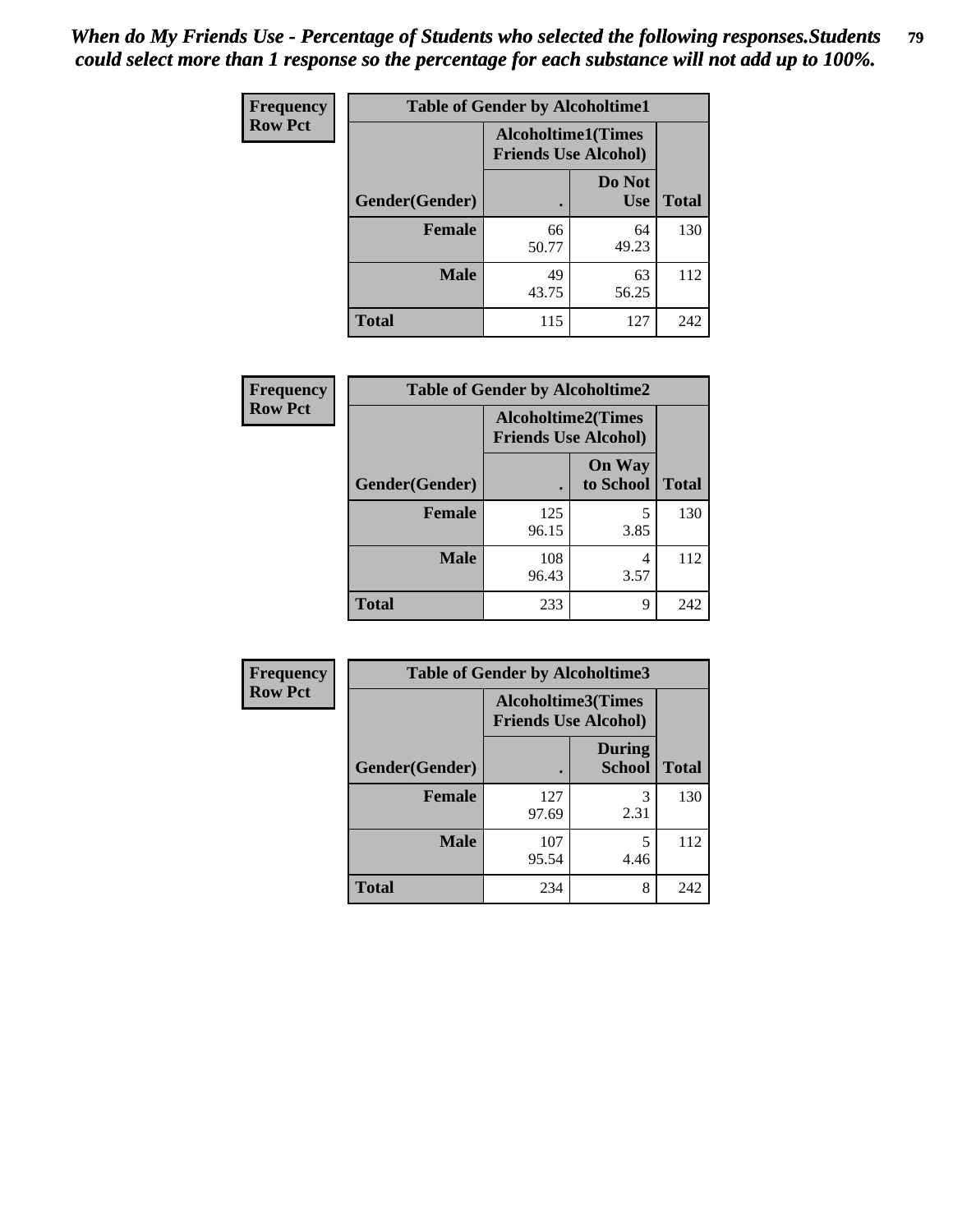*When do My Friends Use - Percentage of Students who selected the following responses.Students could select more than 1 response so the percentage for each substance will not add up to 100%.* **80**

| <b>Frequency</b> | <b>Table of Gender by Alcoholtime4</b> |                           |                                                       |              |
|------------------|----------------------------------------|---------------------------|-------------------------------------------------------|--------------|
| <b>Row Pct</b>   |                                        | <b>Alcoholtime4(Times</b> | <b>Friends Use Alcohol)</b>                           |              |
|                  | Gender(Gender)                         |                           | <b>On Way</b><br>Home<br><b>From</b><br><b>School</b> | <b>Total</b> |
|                  | <b>Female</b>                          | 118<br>90.77              | 12<br>9.23                                            | 130          |
|                  | <b>Male</b>                            | 101<br>90.18              | 11<br>9.82                                            | 112          |
|                  | <b>Total</b>                           | 219                       | 23                                                    | 242          |

| <b>Frequency</b> | <b>Table of Gender by Alcoholtime5</b> |                                                           |                   |              |
|------------------|----------------------------------------|-----------------------------------------------------------|-------------------|--------------|
| <b>Row Pct</b>   |                                        | <b>Alcoholtime5</b> (Times<br><b>Friends Use Alcohol)</b> |                   |              |
|                  | Gender(Gender)                         |                                                           | <b>Weeknights</b> | <b>Total</b> |
|                  | <b>Female</b>                          | 110<br>84.62                                              | 20<br>15.38       | 130          |
|                  | <b>Male</b>                            | 92<br>82.14                                               | 20<br>17.86       | 112          |
|                  | <b>Total</b>                           | 202                                                       | 40                | 242          |

| <b>Frequency</b> | <b>Table of Gender by Alcoholtime6</b> |             |                                                           |              |
|------------------|----------------------------------------|-------------|-----------------------------------------------------------|--------------|
| <b>Row Pct</b>   |                                        |             | <b>Alcoholtime6</b> (Times<br><b>Friends Use Alcohol)</b> |              |
|                  | Gender(Gender)                         |             | Weekends                                                  | <b>Total</b> |
|                  | Female                                 | 62<br>47.69 | 68<br>52.31                                               | 130          |
|                  | <b>Male</b>                            | 60<br>53.57 | 52<br>46.43                                               | 112          |
|                  | <b>Total</b>                           | 122         | 120                                                       | 242          |

| <b>Frequency</b> | <b>Table of Gender by Tobaccotime1</b> |                                                          |                      |              |
|------------------|----------------------------------------|----------------------------------------------------------|----------------------|--------------|
| <b>Row Pct</b>   |                                        | <b>Tobaccotime1(Times</b><br><b>Friends Use Tobacco)</b> |                      |              |
|                  | Gender(Gender)                         |                                                          | Do Not<br><b>Use</b> | <b>Total</b> |
|                  | Female                                 | 44<br>33.85                                              | 86<br>66.15          | 130          |
|                  | <b>Male</b>                            | 37<br>33.04                                              | 75<br>66.96          | 112          |
|                  | <b>Total</b>                           | 81                                                       | 161                  | 242          |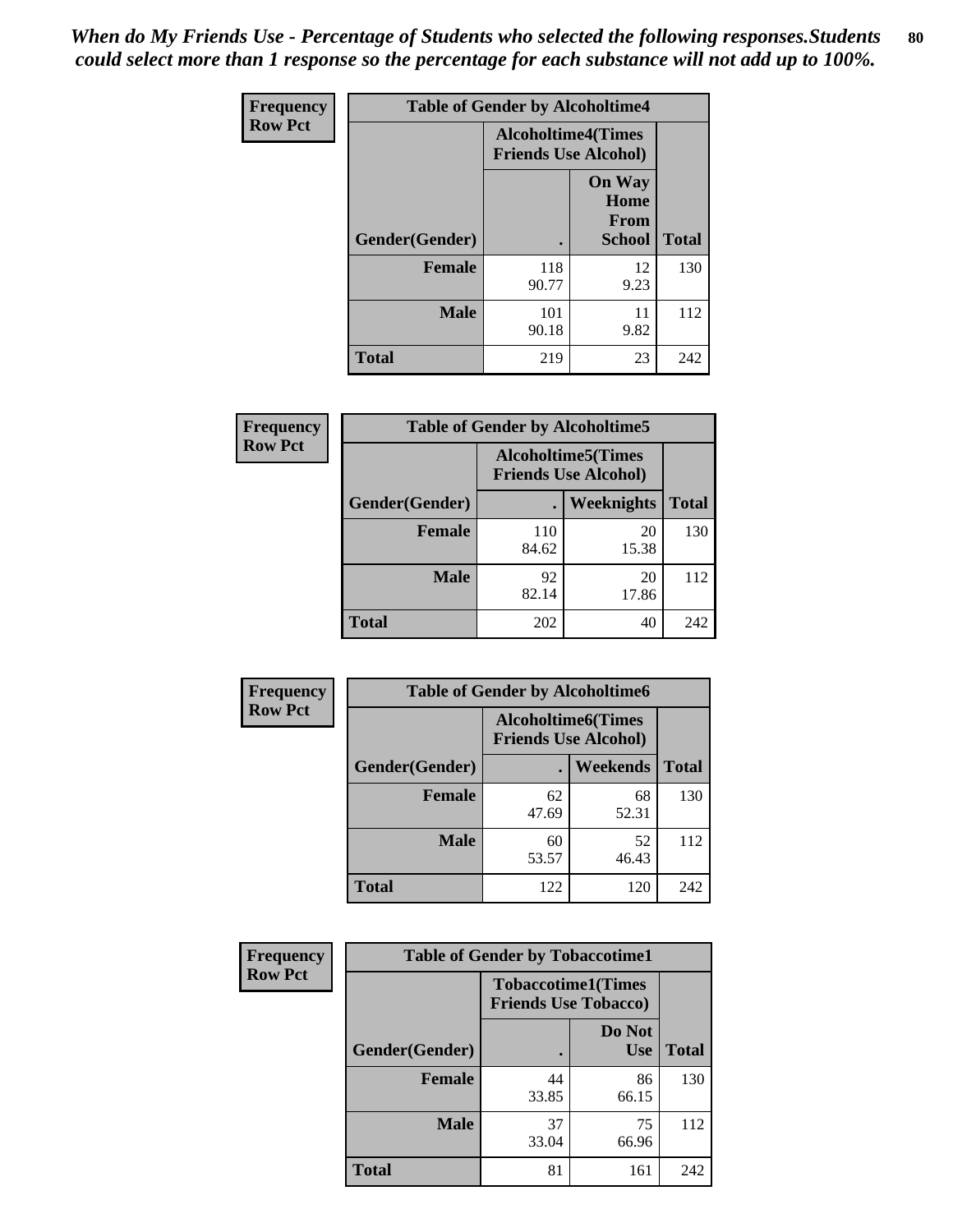| Frequency      | <b>Table of Gender by Tobaccotime2</b> |                                                          |                            |              |
|----------------|----------------------------------------|----------------------------------------------------------|----------------------------|--------------|
| <b>Row Pct</b> |                                        | <b>Tobaccotime2(Times</b><br><b>Friends Use Tobacco)</b> |                            |              |
|                | Gender(Gender)                         | $\bullet$                                                | <b>On Way</b><br>to School | <b>Total</b> |
|                | <b>Female</b>                          | 104<br>80.00                                             | 26<br>20.00                | 130          |
|                | <b>Male</b>                            | 90<br>80.36                                              | 22<br>19.64                | 112          |
|                | <b>Total</b>                           | 194                                                      | 48                         | 242          |

| Frequency      | <b>Table of Gender by Tobaccotime3</b>                   |              |                                |              |
|----------------|----------------------------------------------------------|--------------|--------------------------------|--------------|
| <b>Row Pct</b> | <b>Tobaccotime3(Times</b><br><b>Friends Use Tobacco)</b> |              |                                |              |
|                | Gender(Gender)                                           |              | <b>During</b><br><b>School</b> | <b>Total</b> |
|                | Female                                                   | 119<br>91.54 | 11<br>8.46                     | 130          |
|                | <b>Male</b>                                              | 101<br>90.18 | 11<br>9.82                     | 112          |
|                | <b>Total</b>                                             | 220          | 22                             | 242          |

| <b>Frequency</b> | <b>Table of Gender by Tobaccotime4</b> |                                                          |                                                |              |
|------------------|----------------------------------------|----------------------------------------------------------|------------------------------------------------|--------------|
| <b>Row Pct</b>   |                                        | <b>Tobaccotime4(Times</b><br><b>Friends Use Tobacco)</b> |                                                |              |
|                  | Gender(Gender)                         |                                                          | <b>On Way</b><br>Home<br>From<br><b>School</b> | <b>Total</b> |
|                  | <b>Female</b>                          | 118<br>90.77                                             | 12<br>9.23                                     | 130          |
|                  | <b>Male</b>                            | 101<br>90.18                                             | 11<br>9.82                                     | 112          |
|                  | <b>Total</b>                           | 219                                                      | 23                                             | 242          |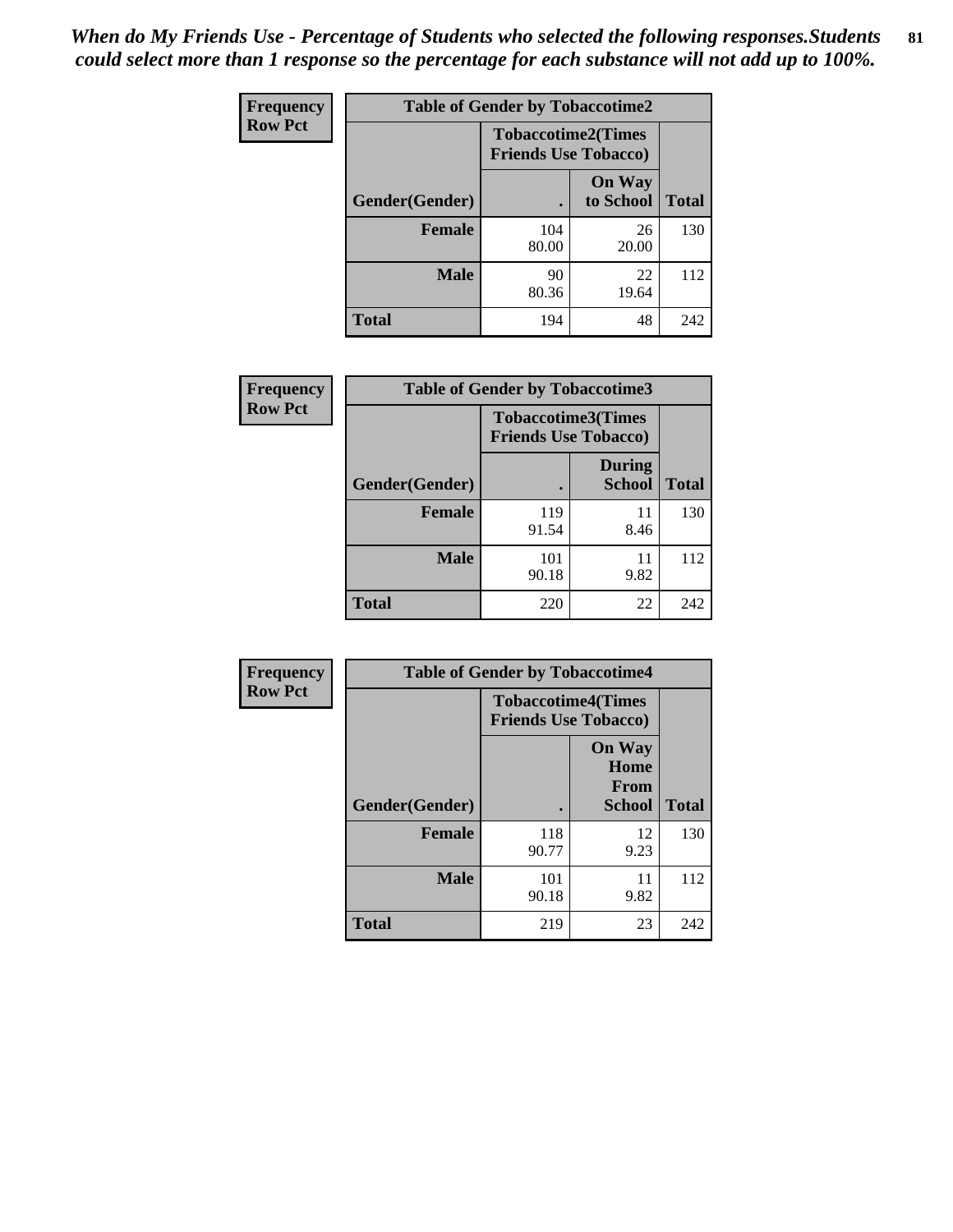| <b>Frequency</b> | <b>Table of Gender by Tobaccotime5</b> |             |                                                           |              |  |
|------------------|----------------------------------------|-------------|-----------------------------------------------------------|--------------|--|
| <b>Row Pct</b>   |                                        |             | <b>Tobaccotime5</b> (Times<br><b>Friends Use Tobacco)</b> |              |  |
|                  | <b>Gender</b> (Gender)                 |             | <b>Weeknights</b>                                         | <b>Total</b> |  |
|                  | <b>Female</b>                          | 99<br>76.15 | 31<br>23.85                                               | 130          |  |
|                  | <b>Male</b>                            | 80<br>71.43 | 32<br>28.57                                               | 112          |  |
|                  | <b>Total</b>                           | 179         | 63                                                        | 242          |  |

| <b>Frequency</b> | <b>Table of Gender by Tobaccotime6</b> |                             |                           |              |
|------------------|----------------------------------------|-----------------------------|---------------------------|--------------|
| <b>Row Pct</b>   |                                        | <b>Friends Use Tobacco)</b> | <b>Tobaccotime6(Times</b> |              |
|                  | Gender(Gender)                         |                             | Weekends                  | <b>Total</b> |
|                  | Female                                 | 86<br>66.15                 | 44<br>33.85               | 130          |
|                  | <b>Male</b>                            | 78<br>69.64                 | 34<br>30.36               | 112          |
|                  | <b>Total</b>                           | 164                         | 78                        | 242          |

| <b>Frequency</b> |                | <b>Table of Gender by Marijuanatime1</b> |                             |              |  |
|------------------|----------------|------------------------------------------|-----------------------------|--------------|--|
| <b>Row Pct</b>   |                | <b>Friends Use Marijuana</b> )           | <b>Marijuanatime1(Times</b> |              |  |
|                  | Gender(Gender) |                                          | Do Not Use                  | <b>Total</b> |  |
|                  | <b>Female</b>  | 32<br>24.62                              | 98<br>75.38                 | 130          |  |
|                  | <b>Male</b>    | 34<br>30.36                              | 78<br>69.64                 | 112          |  |
|                  | <b>Total</b>   | 66                                       | 176                         | 242          |  |

| <b>Frequency</b> | <b>Table of Gender by Marijuanatime2</b> |                                                               |                            |              |
|------------------|------------------------------------------|---------------------------------------------------------------|----------------------------|--------------|
| <b>Row Pct</b>   |                                          | <b>Marijuanatime2(Times</b><br><b>Friends Use Marijuana</b> ) |                            |              |
|                  | Gender(Gender)                           |                                                               | On Way to<br><b>School</b> | <b>Total</b> |
|                  | Female                                   | 120<br>92.31                                                  | 10<br>7.69                 | 130          |
|                  | <b>Male</b>                              | 98<br>87.50                                                   | 14<br>12.50                | 112          |
|                  | <b>Total</b>                             | 218                                                           | 24                         | 242          |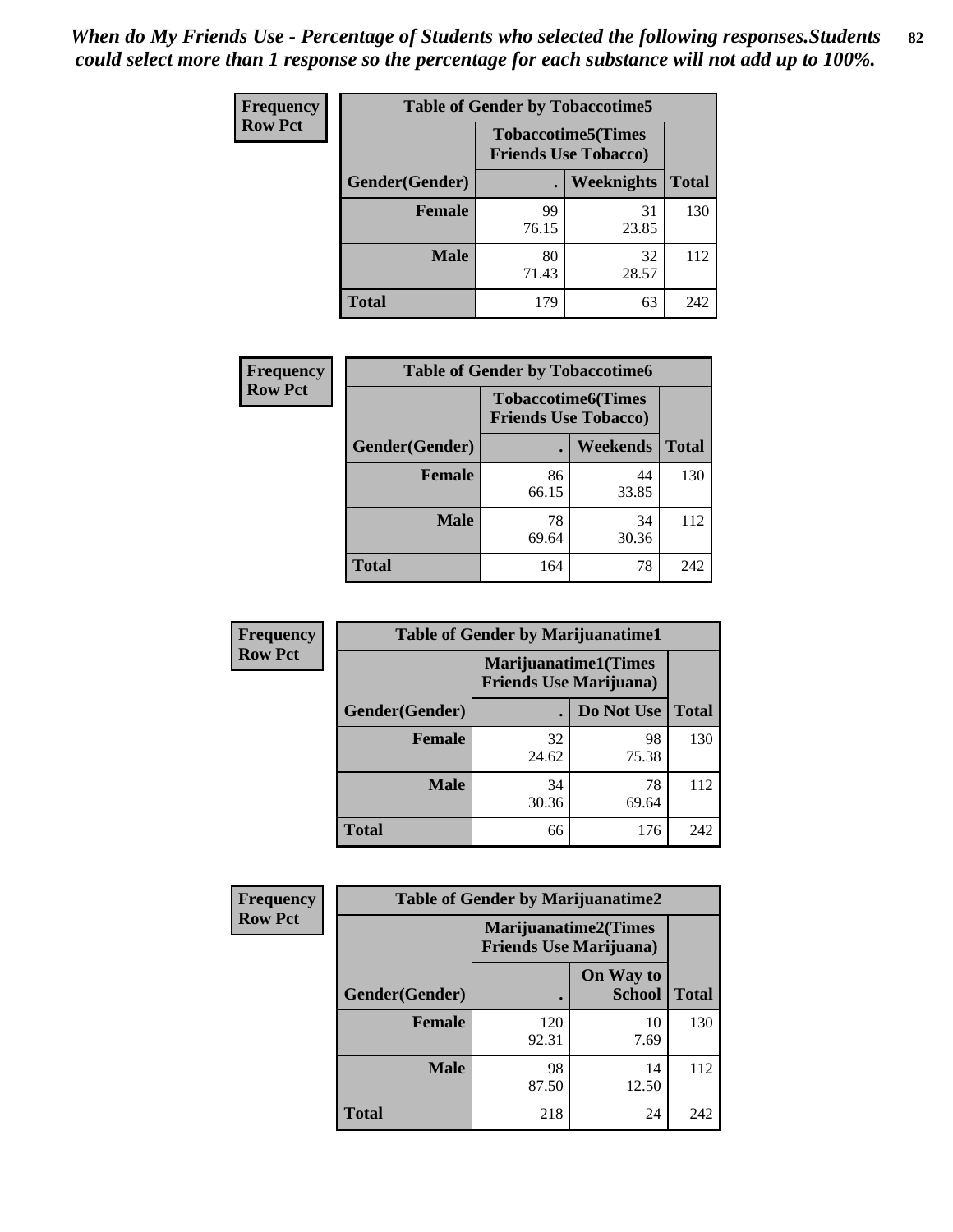| Frequency      | <b>Table of Gender by Marijuanatime3</b> |                                                        |                                |              |
|----------------|------------------------------------------|--------------------------------------------------------|--------------------------------|--------------|
| <b>Row Pct</b> |                                          | Marijuanatime3(Times<br><b>Friends Use Marijuana</b> ) |                                |              |
|                | Gender(Gender)                           |                                                        | <b>During</b><br><b>School</b> | <b>Total</b> |
|                | <b>Female</b>                            | 125<br>96.15                                           | 5<br>3.85                      | 130          |
|                | <b>Male</b>                              | 104<br>92.86                                           | 8<br>7.14                      | 112          |
|                | <b>Total</b>                             | 229                                                    | 13                             | 242          |

| Frequency      | <b>Table of Gender by Marijuanatime4</b> |                                |                                                       |              |
|----------------|------------------------------------------|--------------------------------|-------------------------------------------------------|--------------|
| <b>Row Pct</b> |                                          | <b>Friends Use Marijuana</b> ) | <b>Marijuanatime4</b> (Times                          |              |
|                | Gender(Gender)                           |                                | <b>On Way</b><br>Home<br><b>From</b><br><b>School</b> | <b>Total</b> |
|                | <b>Female</b>                            | 117<br>90.00                   | 13<br>10.00                                           | 130          |
|                | <b>Male</b>                              | 92<br>82.14                    | 20<br>17.86                                           | 112          |
|                | <b>Total</b>                             | 209                            | 33                                                    | 242          |

| Frequency      | <b>Table of Gender by Marijuanatime5</b> |                                                                |                   |              |  |  |
|----------------|------------------------------------------|----------------------------------------------------------------|-------------------|--------------|--|--|
| <b>Row Pct</b> |                                          | <b>Marijuanatime5</b> (Times<br><b>Friends Use Marijuana</b> ) |                   |              |  |  |
|                | Gender(Gender)                           |                                                                | <b>Weeknights</b> | <b>Total</b> |  |  |
|                | <b>Female</b>                            | 108<br>83.08                                                   | 22<br>16.92       | 130          |  |  |
|                | <b>Male</b>                              | 87<br>77.68                                                    | 25<br>22.32       | 112          |  |  |
|                | <b>Total</b>                             | 195                                                            | 47                | 242          |  |  |

| Frequency      |                |                                                               | <b>Table of Gender by Marijuanatime6</b> |              |  |  |
|----------------|----------------|---------------------------------------------------------------|------------------------------------------|--------------|--|--|
| <b>Row Pct</b> |                | <b>Marijuanatime6(Times</b><br><b>Friends Use Marijuana</b> ) |                                          |              |  |  |
|                | Gender(Gender) |                                                               | <b>Weekends</b>                          | <b>Total</b> |  |  |
|                | <b>Female</b>  | 99<br>76.15                                                   | 31<br>23.85                              | 130          |  |  |
|                | <b>Male</b>    | 75<br>66.96                                                   | 37<br>33.04                              | 112          |  |  |
|                | <b>Total</b>   | 174                                                           | 68                                       | 242          |  |  |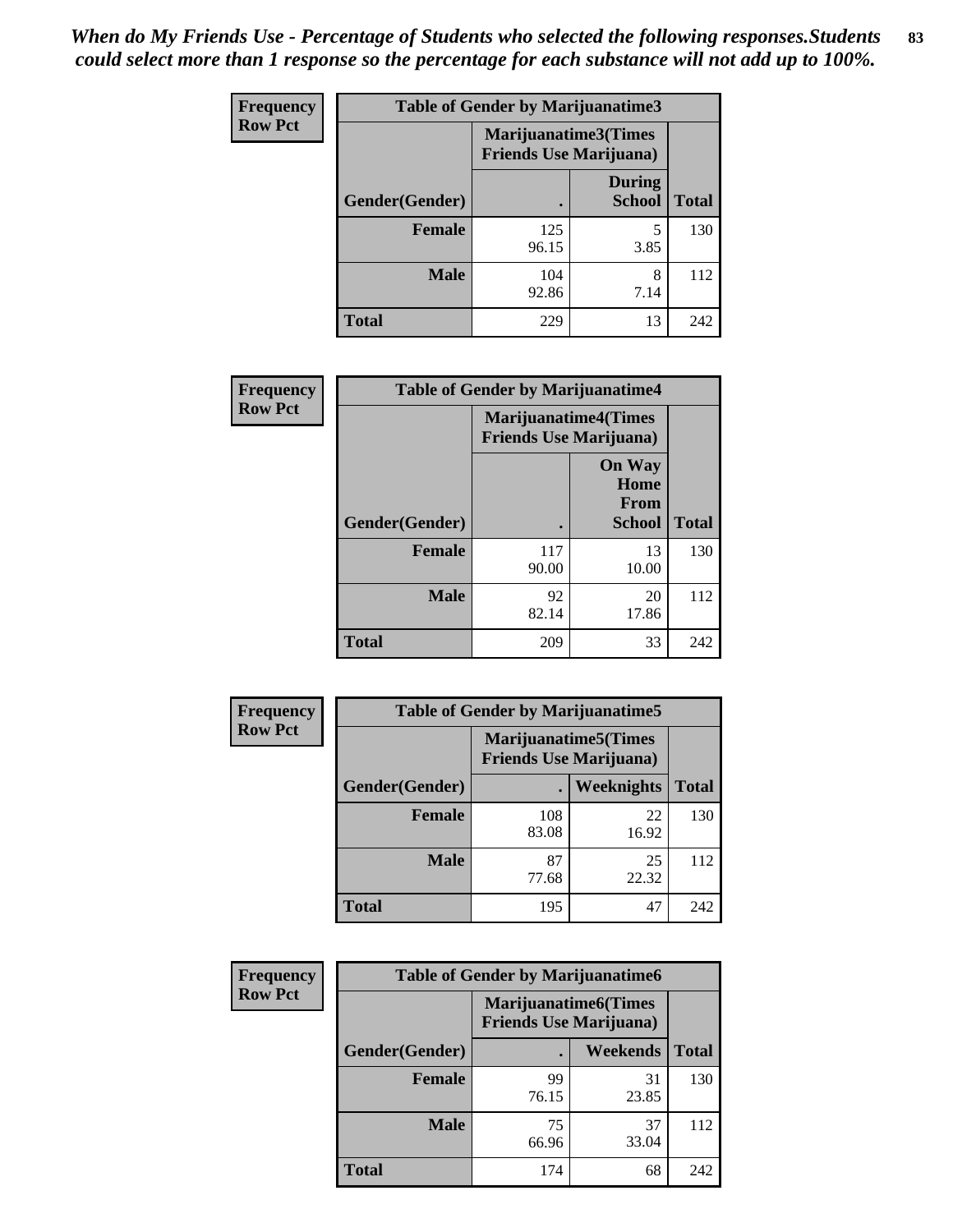*When do My Friends Use - Percentage of Students who selected the following responses.Students could select more than 1 response so the percentage for each substance will not add up to 100%.* **84**

| <b>Frequency</b> | <b>Table of Gender by Otherdrugtime1</b> |                                                                                    |              |              |  |
|------------------|------------------------------------------|------------------------------------------------------------------------------------|--------------|--------------|--|
| <b>Row Pct</b>   |                                          | <b>Otherdrugtime1</b> (Times<br><b>Friends Use Other</b><br><b>Illegal Drugs</b> ) |              |              |  |
|                  | <b>Gender</b> (Gender)                   |                                                                                    | Do Not Use   | <b>Total</b> |  |
|                  | <b>Female</b>                            | 16<br>12.31                                                                        | 114<br>87.69 | 130          |  |
|                  | <b>Male</b>                              | 14<br>12.50                                                                        | 98<br>87.50  | 112          |  |
|                  | <b>Total</b>                             | 30                                                                                 | 212          | 242          |  |

| Frequency      | <b>Table of Gender by Otherdrugtime2</b> |                                                                                   |                            |              |  |  |
|----------------|------------------------------------------|-----------------------------------------------------------------------------------|----------------------------|--------------|--|--|
| <b>Row Pct</b> |                                          | <b>Otherdrugtime2(Times</b><br><b>Friends Use Other</b><br><b>Illegal Drugs</b> ) |                            |              |  |  |
|                | <b>Gender</b> (Gender)                   |                                                                                   | On Way to<br><b>School</b> | <b>Total</b> |  |  |
|                | <b>Female</b>                            | 124<br>95.38                                                                      | 6<br>4.62                  | 130          |  |  |
|                | <b>Male</b>                              | 108<br>96.43                                                                      | 4<br>3.57                  | 112          |  |  |
|                | <b>Total</b>                             | 232                                                                               | 10                         | 242          |  |  |

| Frequency      | <b>Table of Gender by Otherdrugtime3</b> |                                                                                   |                                |              |  |
|----------------|------------------------------------------|-----------------------------------------------------------------------------------|--------------------------------|--------------|--|
| <b>Row Pct</b> |                                          | <b>Otherdrugtime3(Times</b><br><b>Friends Use Other</b><br><b>Illegal Drugs</b> ) |                                |              |  |
|                | Gender(Gender)                           |                                                                                   | <b>During</b><br><b>School</b> | <b>Total</b> |  |
|                | <b>Female</b>                            | 126<br>96.92                                                                      | 4<br>3.08                      | 130          |  |
|                | <b>Male</b>                              | 110<br>98.21                                                                      | $\overline{2}$<br>1.79         | 112          |  |
|                | <b>Total</b>                             | 236                                                                               | 6                              | 242          |  |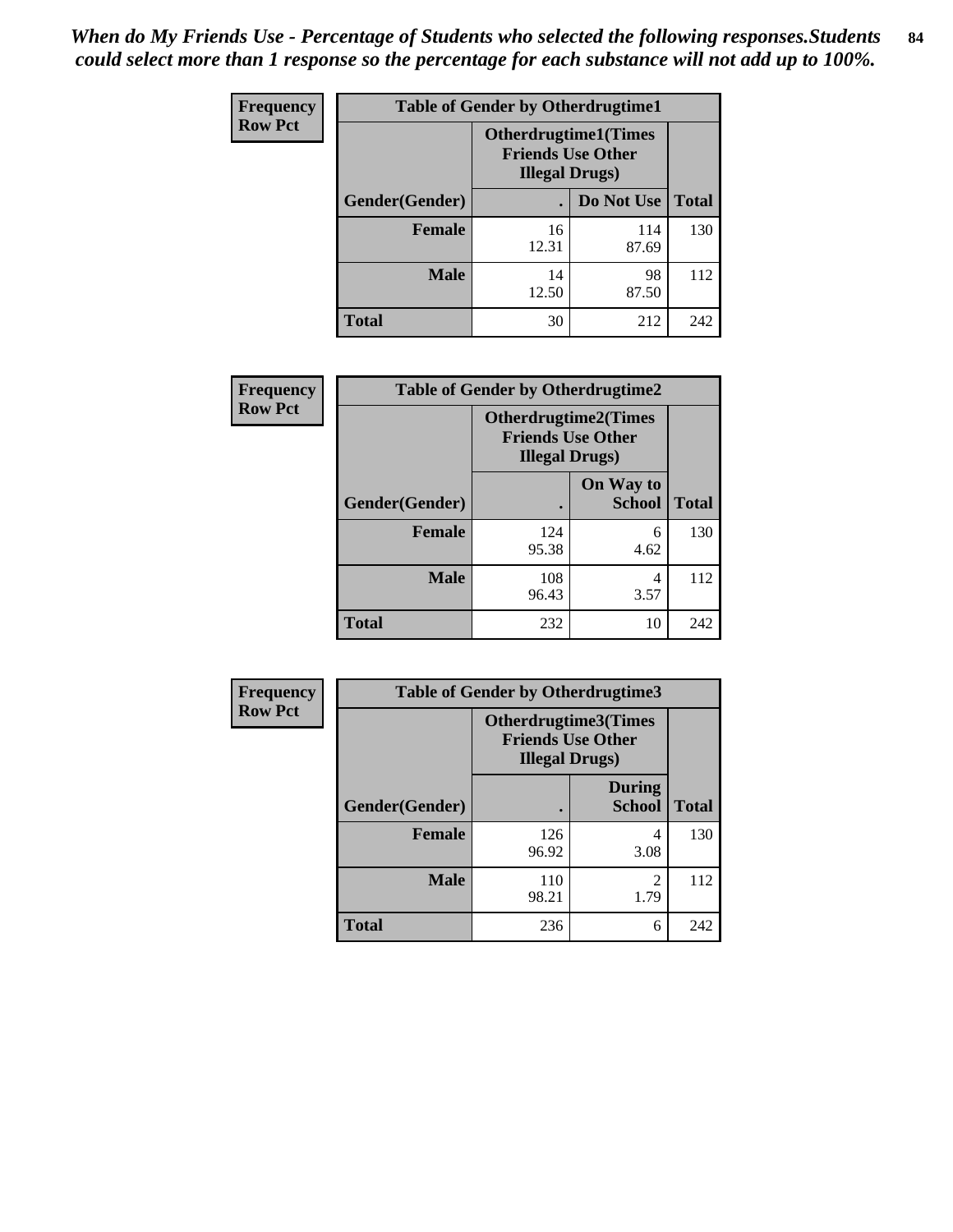*When do My Friends Use - Percentage of Students who selected the following responses.Students could select more than 1 response so the percentage for each substance will not add up to 100%.* **85**

| Frequency      | <b>Table of Gender by Otherdrugtime4</b> |                                                                                   |                                                       |              |  |  |
|----------------|------------------------------------------|-----------------------------------------------------------------------------------|-------------------------------------------------------|--------------|--|--|
| <b>Row Pct</b> |                                          | <b>Otherdrugtime4(Times</b><br><b>Friends Use Other</b><br><b>Illegal Drugs</b> ) |                                                       |              |  |  |
|                | Gender(Gender)                           |                                                                                   | <b>On Way</b><br>Home<br><b>From</b><br><b>School</b> | <b>Total</b> |  |  |
|                | <b>Female</b>                            | 124<br>95.38                                                                      | 6<br>4.62                                             | 130          |  |  |
|                | <b>Male</b>                              | 104<br>92.86                                                                      | 8<br>7.14                                             | 112          |  |  |
|                | <b>Total</b>                             | 228                                                                               | 14                                                    | 242          |  |  |

| Frequency      | <b>Table of Gender by Otherdrugtime5</b> |                                                                                    |            |              |  |
|----------------|------------------------------------------|------------------------------------------------------------------------------------|------------|--------------|--|
| <b>Row Pct</b> |                                          | <b>Otherdrugtime5</b> (Times<br><b>Friends Use Other</b><br><b>Illegal Drugs</b> ) |            |              |  |
|                | Gender(Gender)                           |                                                                                    | Weeknights | <b>Total</b> |  |
|                | <b>Female</b>                            | 120<br>92.31                                                                       | 10<br>7.69 | 130          |  |
|                | <b>Male</b>                              | 101<br>90.18                                                                       | 11<br>9.82 | 112          |  |
|                | <b>Total</b>                             | 221                                                                                | 21         | 242          |  |

| <b>Frequency</b> | <b>Table of Gender by Otherdrugtime6</b> |                                                                                   |             |              |  |
|------------------|------------------------------------------|-----------------------------------------------------------------------------------|-------------|--------------|--|
| <b>Row Pct</b>   |                                          | <b>Otherdrugtime6(Times</b><br><b>Friends Use Other</b><br><b>Illegal Drugs</b> ) |             |              |  |
|                  | Gender(Gender)                           |                                                                                   | Weekends    | <b>Total</b> |  |
|                  | <b>Female</b>                            | 113<br>86.92                                                                      | 17<br>13.08 | 130          |  |
|                  | <b>Male</b>                              | 97<br>86.61                                                                       | 15<br>13.39 | 112          |  |
|                  | <b>Total</b>                             | 210                                                                               | 32          | 242          |  |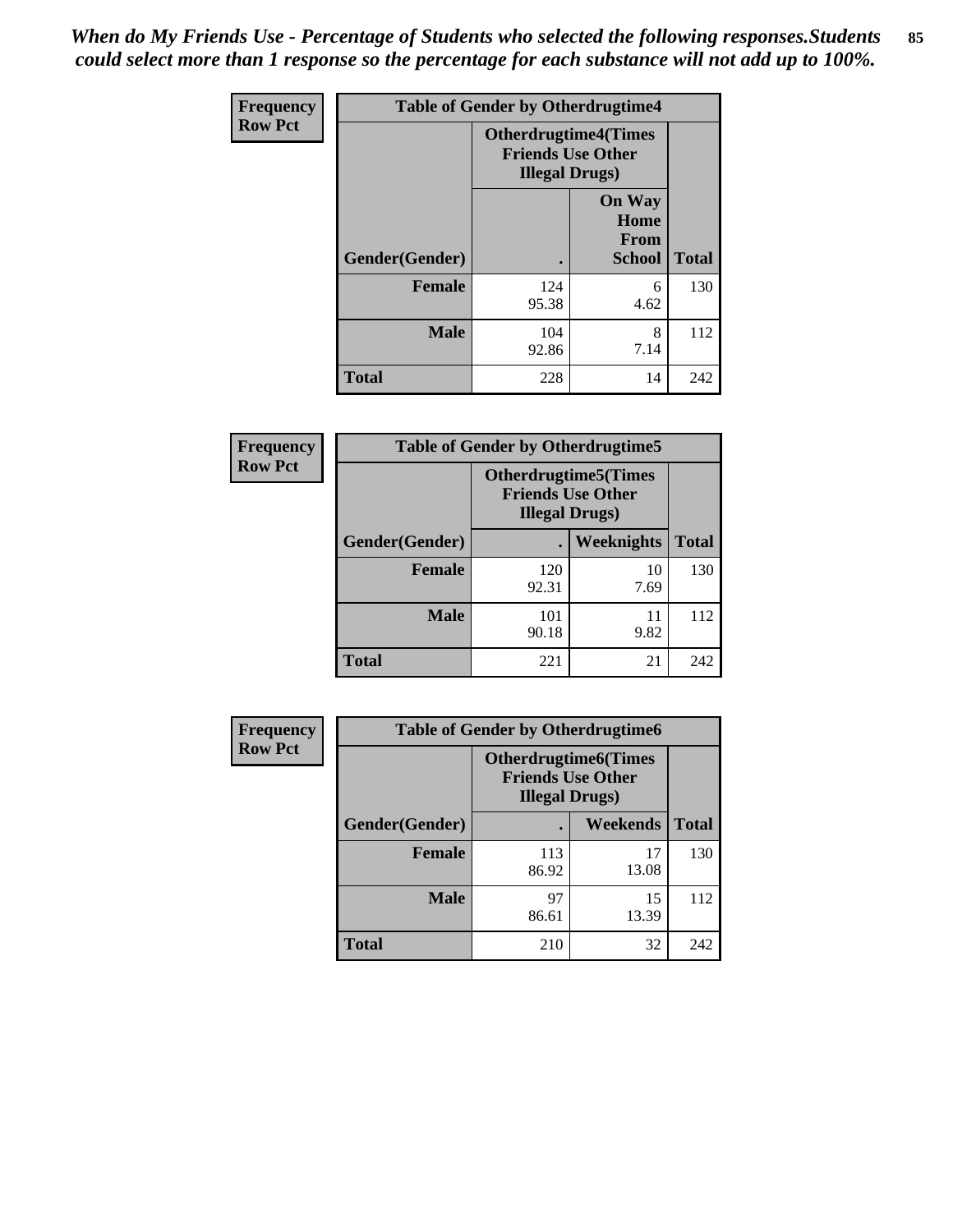# *Other Questions* **86**

| <b>Frequency</b> | <b>Table of Gender by Educationalcohol</b> |                                                                                                                                       |                |              |  |
|------------------|--------------------------------------------|---------------------------------------------------------------------------------------------------------------------------------------|----------------|--------------|--|
| <b>Row Pct</b>   |                                            | <b>Educationalcohol</b> (I<br>have been taught<br>about alcohol,<br>tobacco,<br>and other drugs<br>within the last year<br>at school) |                |              |  |
|                  | Gender(Gender)                             | <b>Yes</b>                                                                                                                            | N <sub>0</sub> | <b>Total</b> |  |
|                  | <b>Female</b>                              | 111<br>85.38                                                                                                                          | 19<br>14.62    | 130          |  |
|                  | <b>Male</b>                                | 82<br>73.21                                                                                                                           | 30<br>26.79    | 112          |  |
|                  | <b>Total</b>                               | 193                                                                                                                                   | 49             | 242          |  |

| Frequency      | <b>Table of Gender by Rodedrinking</b> |                                                                                                                     |                |              |  |  |
|----------------|----------------------------------------|---------------------------------------------------------------------------------------------------------------------|----------------|--------------|--|--|
| <b>Row Pct</b> |                                        | Rodedrinking(In<br>the past 30 days I<br>have ridden in a<br>car with a driver<br>who had been<br>drinking alcohol) |                |              |  |  |
|                | Gender(Gender)                         | Yes                                                                                                                 | N <sub>0</sub> | <b>Total</b> |  |  |
|                | <b>Female</b>                          | 21<br>16.15                                                                                                         | 109<br>83.85   | 130          |  |  |
|                | <b>Male</b>                            | 20<br>17.86                                                                                                         | 92<br>82.14    | 112          |  |  |
|                | <b>Total</b>                           | 41                                                                                                                  | 201            | 242          |  |  |

| Frequency      | <b>Table of Gender by Drugsschool</b> |                                                                                                                                     |                |              |  |
|----------------|---------------------------------------|-------------------------------------------------------------------------------------------------------------------------------------|----------------|--------------|--|
| <b>Row Pct</b> |                                       | <b>Drugsschool</b> (During<br>the past 12 months,<br>I have been offered,<br>sold,<br>or given illegal drugs<br>on school property) |                |              |  |
|                | Gender(Gender)                        | Yes                                                                                                                                 | N <sub>0</sub> | <b>Total</b> |  |
|                | <b>Female</b>                         | 14<br>10.77                                                                                                                         | 116<br>89.23   | 130          |  |
|                | <b>Male</b>                           | 21<br>18.75                                                                                                                         | 91<br>81.25    | 112          |  |
|                | <b>Total</b>                          | 35                                                                                                                                  | 207            | 242          |  |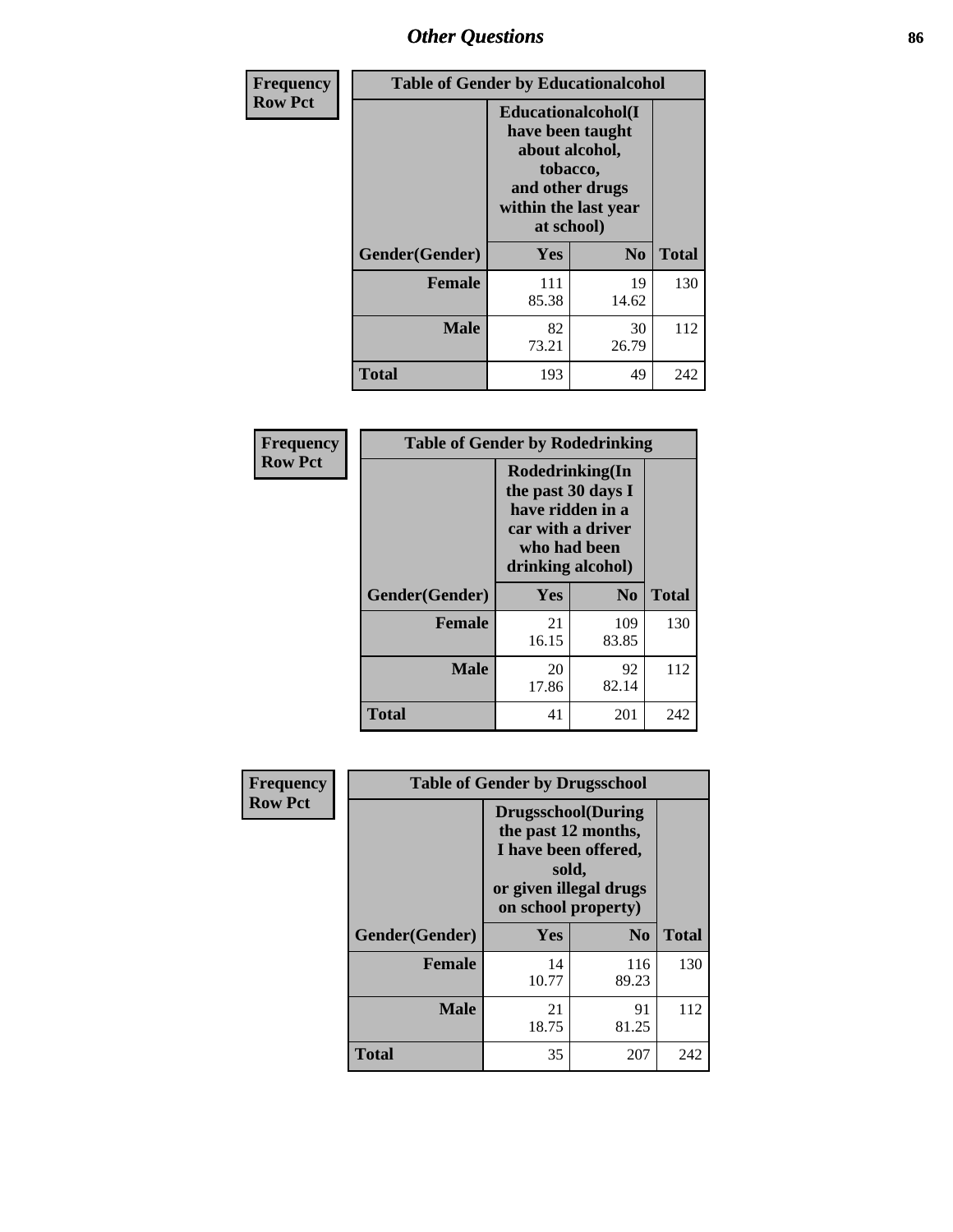*Other Questions* **87**

**Frequency Row Pct**

| <b>Table of Gender by Bingedrinking</b> |                             |                                                                                                         |              |                        |                                     |                   |              |
|-----------------------------------------|-----------------------------|---------------------------------------------------------------------------------------------------------|--------------|------------------------|-------------------------------------|-------------------|--------------|
|                                         |                             | Bingedrinking(I have drunk five or<br>more drinks of alcohol at one sitting<br>during the last 30 days) |              |                        |                                     |                   |              |
| <b>Gender</b> (Gender)                  | $\mathbf{0}$<br><b>Days</b> | 1 or<br>days                                                                                            | 3 to<br>days | 10<br>to<br>19<br>days | 20<br>to<br>29<br>days              | All<br>30<br>days | <b>Total</b> |
| <b>Female</b>                           | 120<br>92.31                | 4<br>3.08                                                                                               | 3<br>2.31    | 0.77                   | 0.77                                | 0.77              | 130          |
| <b>Male</b>                             | 97<br>86.61                 | $\overline{\mathcal{L}}$<br>4.46                                                                        | 3<br>2.68    | 3<br>2.68              | $\mathcal{D}_{\mathcal{L}}$<br>1.79 | 2<br>1.79         | 112          |
| <b>Total</b>                            | 217                         | 9                                                                                                       | 6            | $\overline{4}$         | 3                                   | 3                 | 242          |

| Frequency      | <b>Table of Gender by Educationaids</b> |                                                                                                 |                |              |
|----------------|-----------------------------------------|-------------------------------------------------------------------------------------------------|----------------|--------------|
| <b>Row Pct</b> |                                         | <b>Educationaids</b> (I<br>have been taught<br>about HIV/AIDS<br>at school in the<br>past year) |                |              |
|                | Gender(Gender)                          | Yes                                                                                             | N <sub>0</sub> | <b>Total</b> |
|                | <b>Female</b>                           | 108<br>83.08                                                                                    | 22<br>16.92    | 130          |
|                | <b>Male</b>                             | 76<br>67.86                                                                                     | 36<br>32.14    | 112          |
|                | <b>Total</b>                            | 184                                                                                             | 58             | 242          |

| <b>Frequency</b> | <b>Table of Gender by Suicideconsider</b> |                 |                |              |
|------------------|-------------------------------------------|-----------------|----------------|--------------|
| <b>Row Pct</b>   |                                           | Suicideconsider |                |              |
|                  | Gender(Gender)                            | Yes             | N <sub>0</sub> | <b>Total</b> |
|                  | <b>Female</b>                             | 16<br>12.31     | 114<br>87.69   | 130          |
|                  | <b>Male</b>                               | 6.25            | 105<br>93.75   | 112          |
|                  | <b>Total</b>                              | 23              | 219            | 242          |